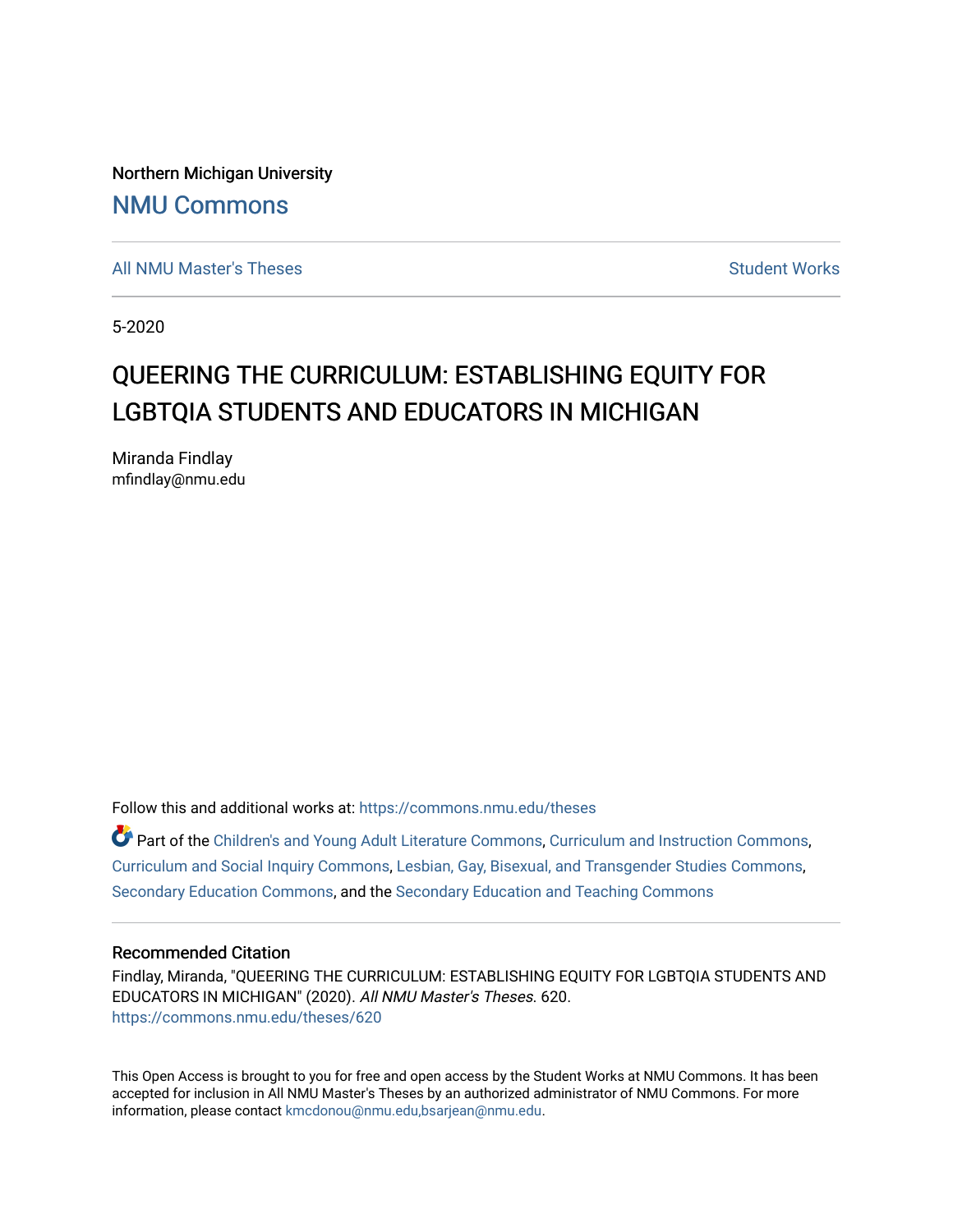## QUEERING THE CURRICULUM: ESTABLISHING EQUITY FOR LGBTQIA STUDENTS AND EDUCATORS IN MICHIGAN

By

Miranda Findlay

## THESIS

Submitted to

Northern Michigan University

In partial fulfillment of the requirements

For the degree of

## MASTER OF ARTS IN ENGLISH LITERATURE AND PEDAGOGY

Office of Graduate Education and Research

May 2020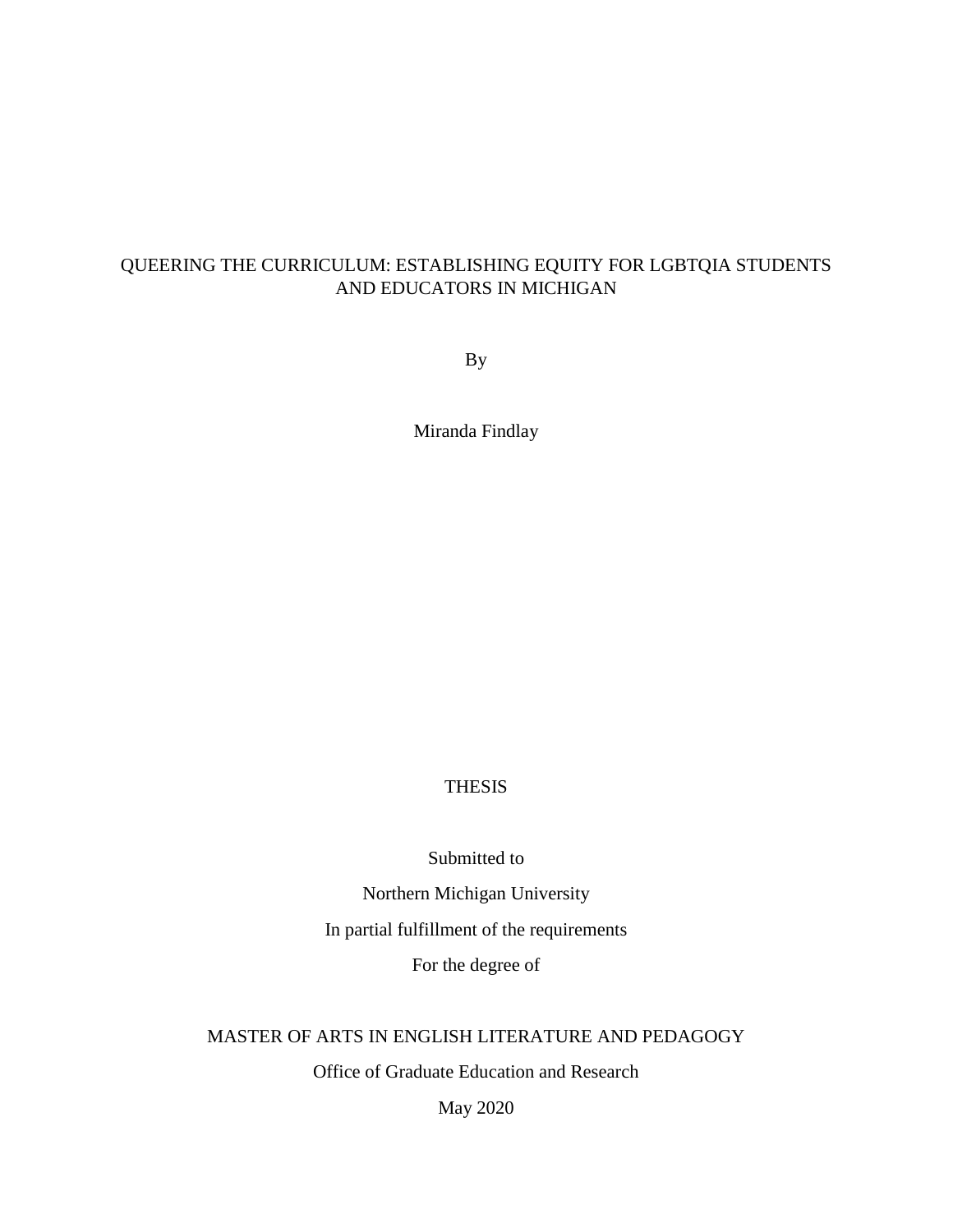## SIGNATURE APPROVAL FORM

## QUEERING THE CURRICULUM: ESTABLISHING EQUITY FOR LGBTQIA STUDENTS AND EDUCATORS IN MICHIGAN

This thesis by Miranda Findlay is recommended for approval by the student's Thesis Committee and Department Head in the Department of English and by the Dean of Graduate Education and Research.

Committee Chair: Dr. Kia Jane Richmond Date

First Reader: Dr. Wendy Farkas Date

| Second Reader (if required): |  | Date |
|------------------------------|--|------|

Department Head: Dr. Lynn Domina Date

Dr. Lisa Schade Eckert Date Dean of Graduate Education and Research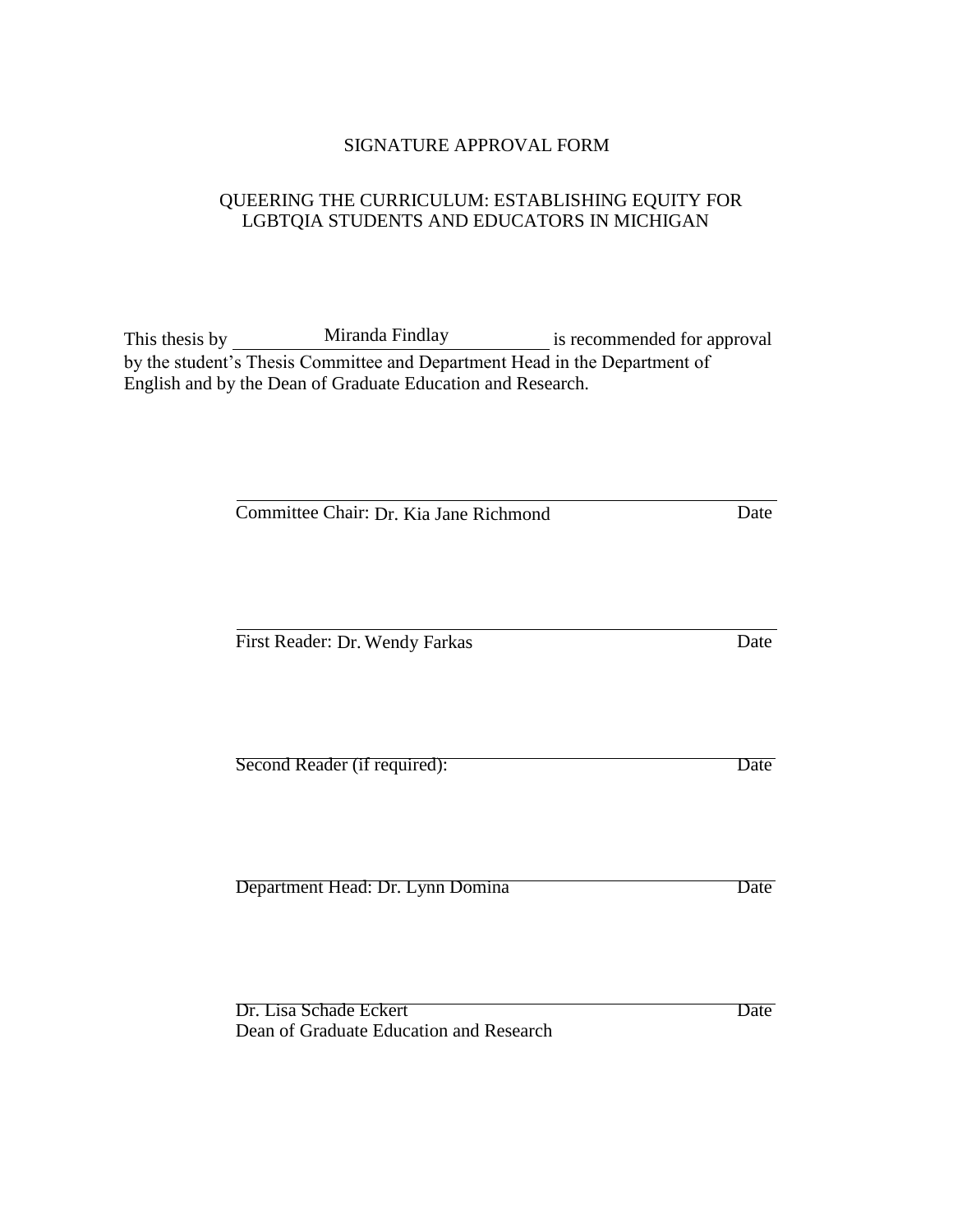#### ABSTRACT

# QUEERING THE CURRICULUM: ESTABLISHING EQUITY FOR LGBTQIA STUDENTS AND EDUCATORS IN MICHIGAN

#### By

#### Miranda Findlay

This project examines the state of Michigan's efforts in creating an equitable learning and working environment for LGBTQIA K-12 students and educators, explicitly focusing on 11<sup>th</sup> and  $12<sup>th</sup>$  grade English Language Arts (ELA) standards. In the first chapter, I evaluate the relationship between queer theory and pedagogy and illuminate the need to implement queer pedagogy in teaching K-12 ELA classes. The following chapter reviews the progressive state of California for its promotion of culturally responsive pedagogy and its inclusion of LGBTQIA topics in its K-12 curriculum. The third chapter analyzes Michigan legislature and policies to highlight gaps that allow for the perpetuation of heteronormativity. This chapter also acknowledges efforts the state of Michigan has undertaken to improve the LGBTQIA community's experiences in the education system. The subsequent chapters detail specific measures that must be taken to fill the gaps that Michigan leaves open. I discuss how those gaps might be filled through the use of queer and culturally responsive pedagogies in ELA classrooms, by reconsidering text selection processes, and also through the restructuring of preservice education requirements.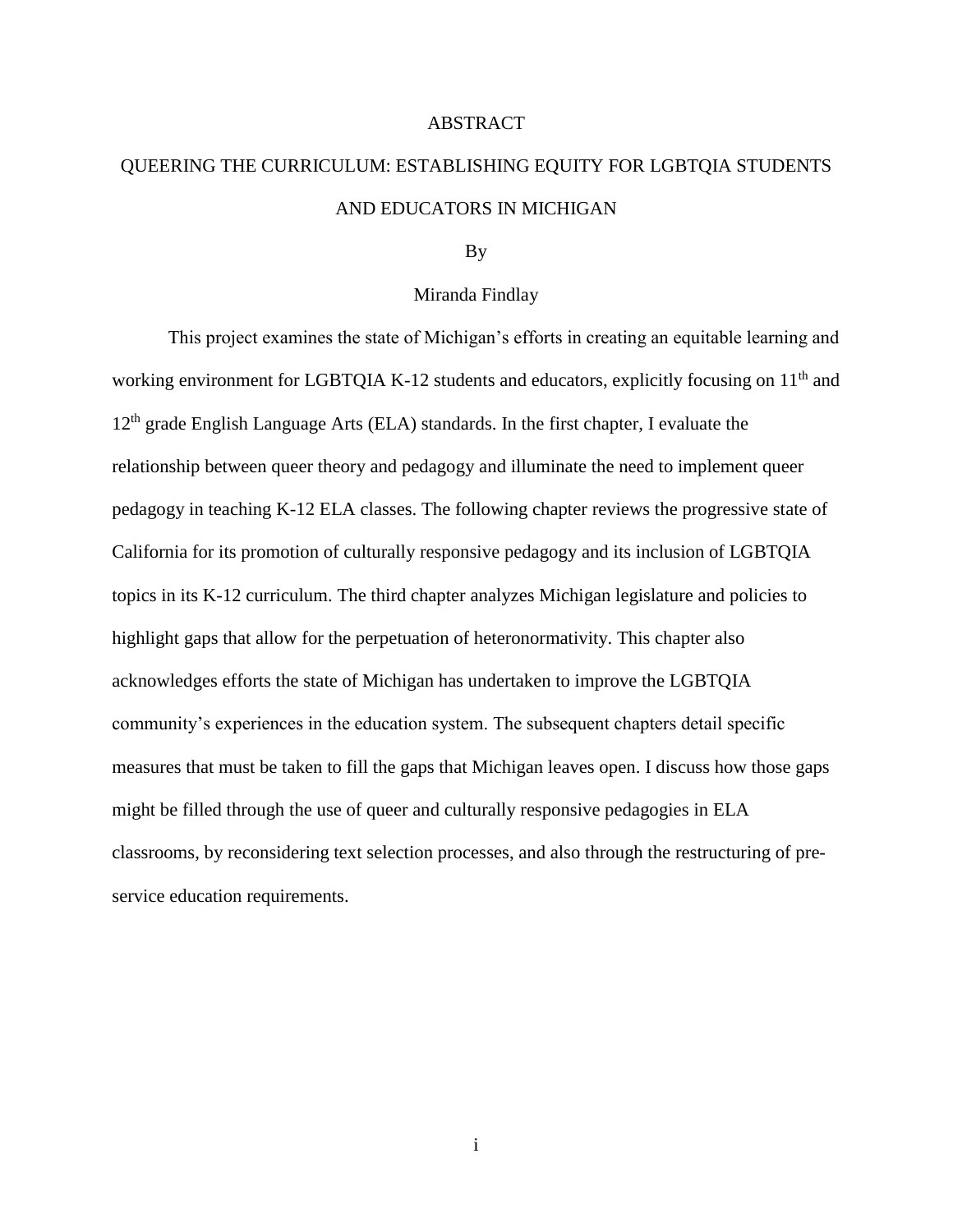Copyright by

# MIRANDA FINDLAY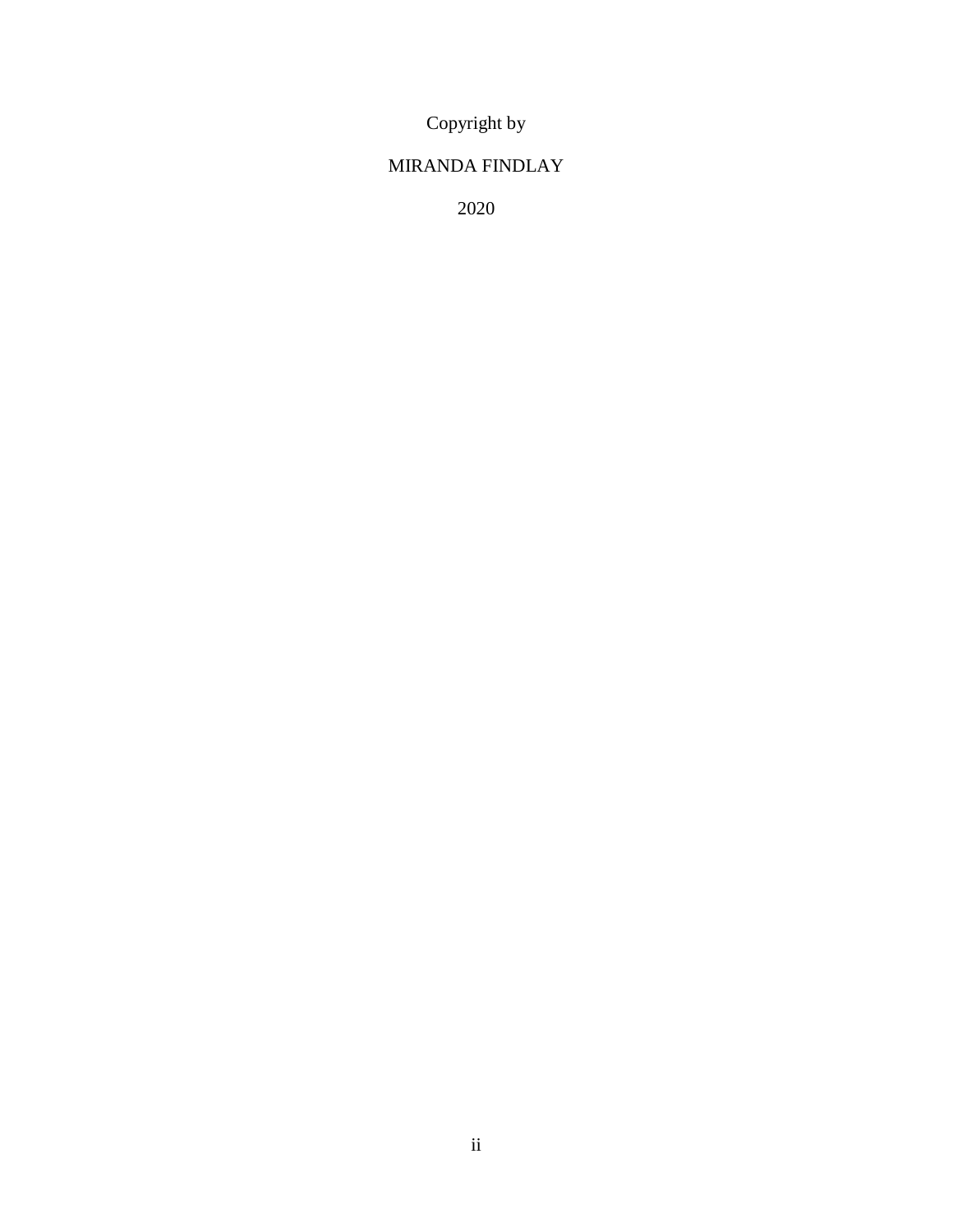# DEDICATION

This thesis is dedicated to all the people who never felt seen, the children who search for themselves, and the teachers who build bridges to acceptance.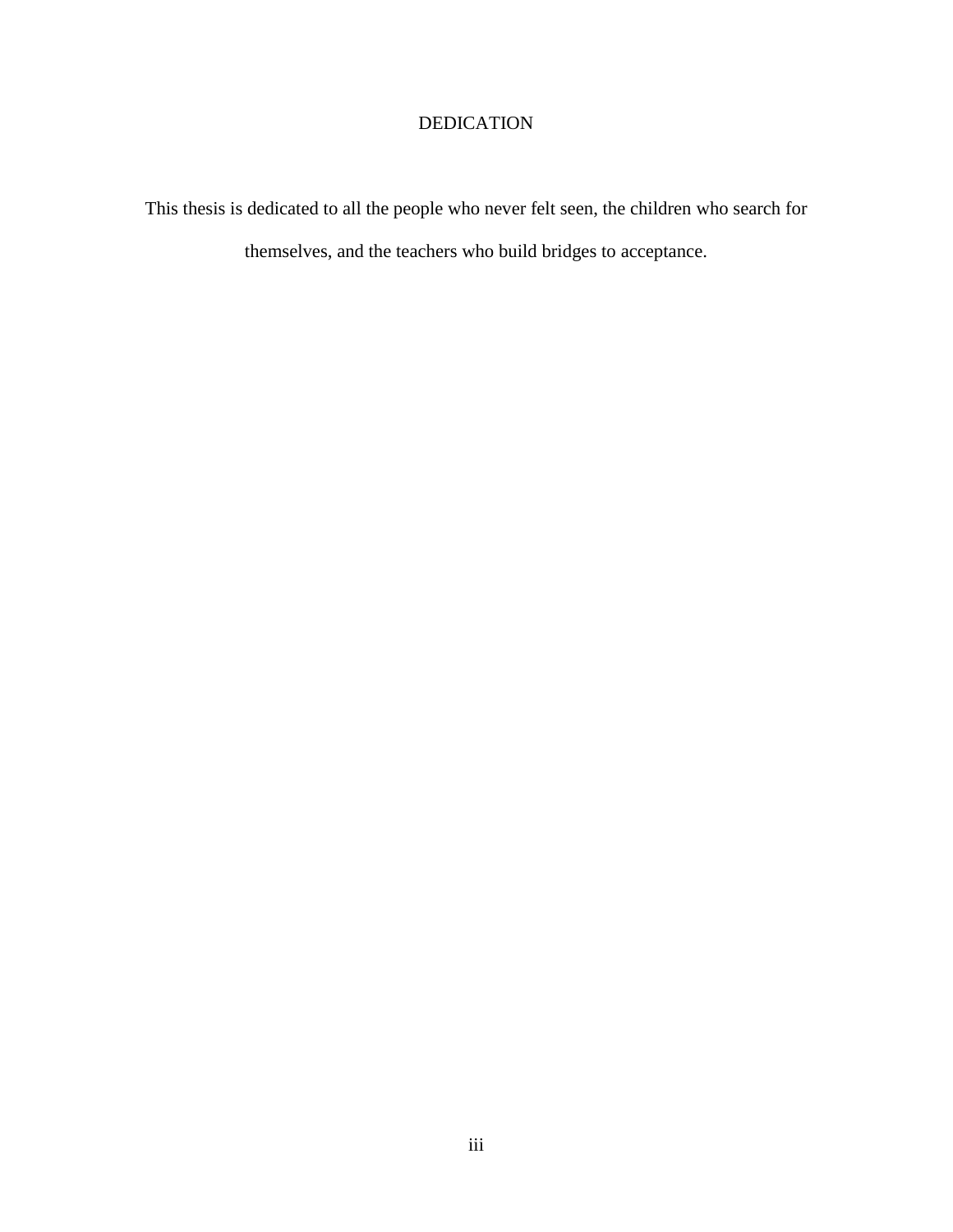#### ACKNOWLEDGEMENTS

I would like to express my deepest gratitude to my thesis director, Dr. Kia Jane Richmond, for her expertise, guidance, and friendship throughout the thesis development process; Dr. Wendy Farkas for her comprehensive feedback and advice; to all my Northern Michigan University professors, classmates, and students, and to my family and friends for their love and encouragement. Without the support from my professional and personal communities, this project would not be what it is today. Thank you.

This thesis follows the format prescribed by the APA Citation Style and the Department of English.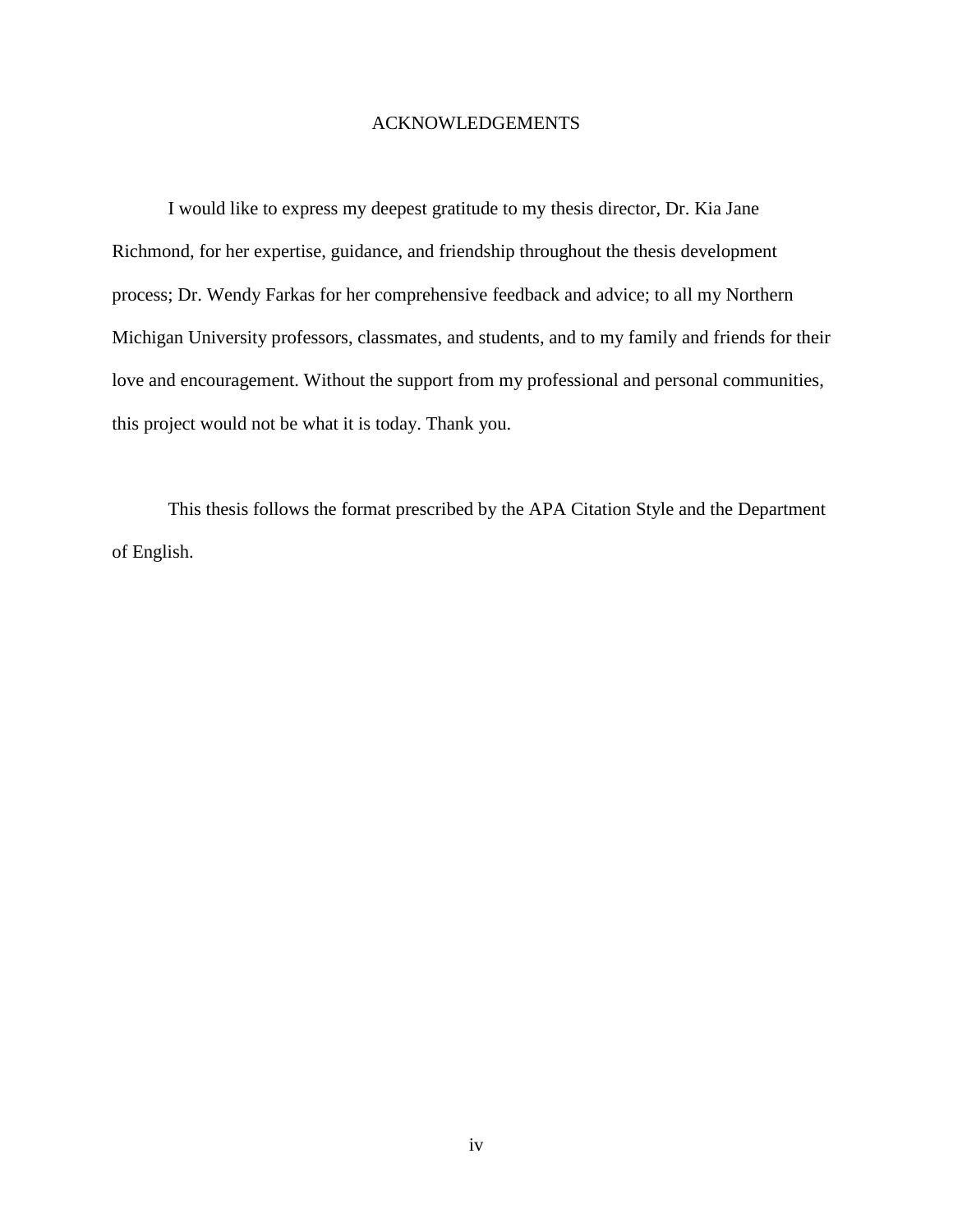# TABLE OF CONTENTS

| Chapter 4: Text Suggestions for an LGBTQIA-inclusive Curriculum47 |  |
|-------------------------------------------------------------------|--|
|                                                                   |  |
|                                                                   |  |
|                                                                   |  |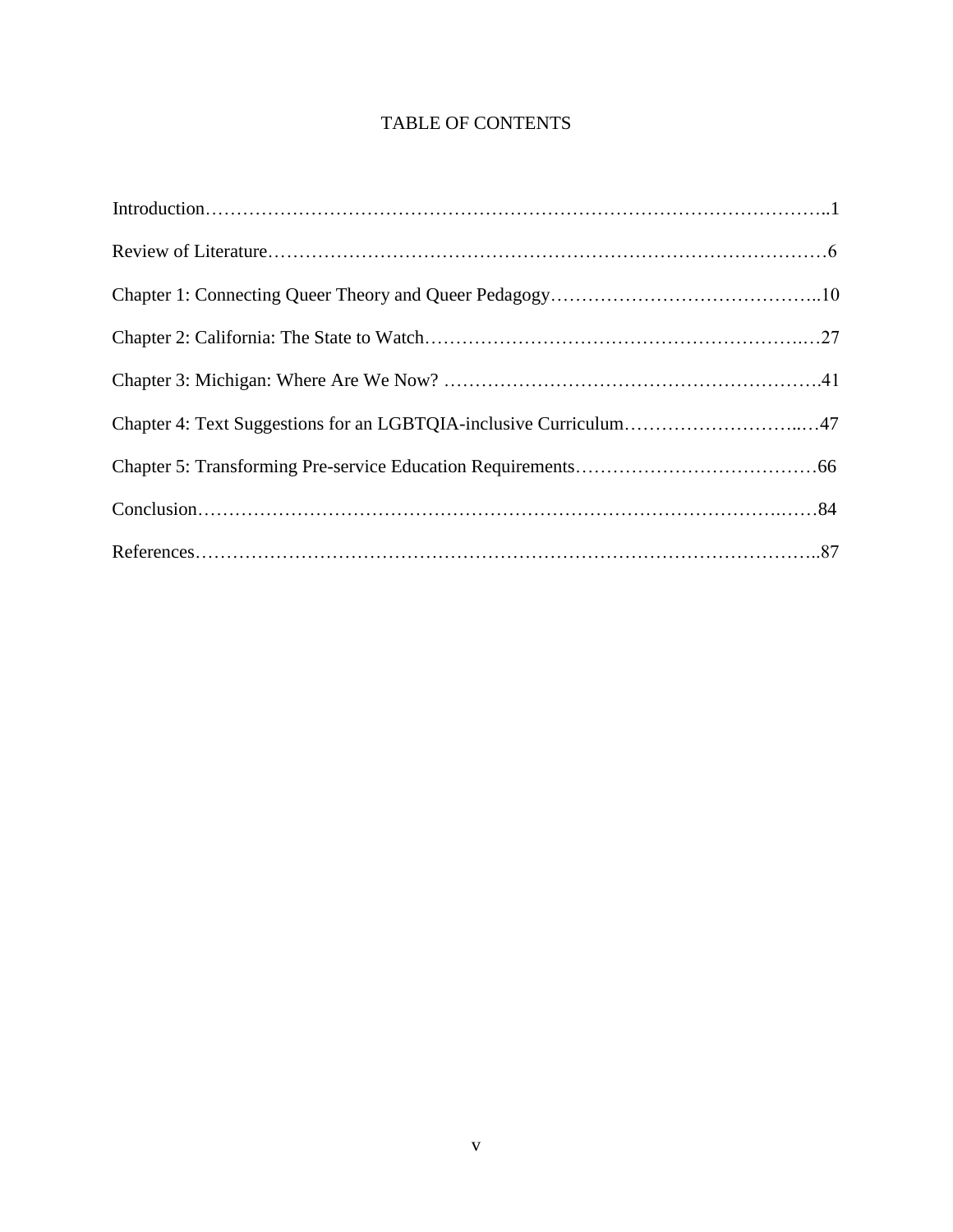#### **INTRODUCTION**

Early adolescence is a time of significant change. Young adolescents develop their own identities, brought on by their evolving social environments and bodies, causing many to feel uncomfortable about their differences. For LGBTQIA (lesbian, gay, bisexual, transgender, questioning, intersex, and asexual) adolescents, this feeling of difference can have a damaging effect on their quality of life. Compared to heterosexual-identifying youth, LGBTQIA youth are two times more likely to consider suicide, and the demographics' suicide rate is also two to seven times higher (Behavioral Health). According to the Gay, Lesbian, and Straight Education Network's (GLSEN) 2013 national school climate survey, 85% of the surveyed LGBTQIA youth reported verbal harassment at school, and 56% reported feeling unsafe at school. GLSEN's "School Climate in Michigan" (2017) report shows that only 40% of Michigan's secondary students consider their school administration as being supportive of LGBTQIA students. 92% of students heard "gay" used negatively, and 85% heard other homophobic remarks. Additionally, 15% of students reported hearing school staff make homophobic remarks, with 34% more specifically hearing staff make negative remarks about someone's gender expression. School supports, such as an LGBTQIA-inclusive curriculum, can help create a safer space for LGBTQIA youth. However, even though LGBTQIA students who are provided positive representations of LGBTQIA people and history report more positive school experiences and better educational outcomes, GLSEN's most recent *National School Climate Survey* (2017) found that less than one-fifth of LGBTQIA students attend schools with an LGBTQIA-inclusive curriculum.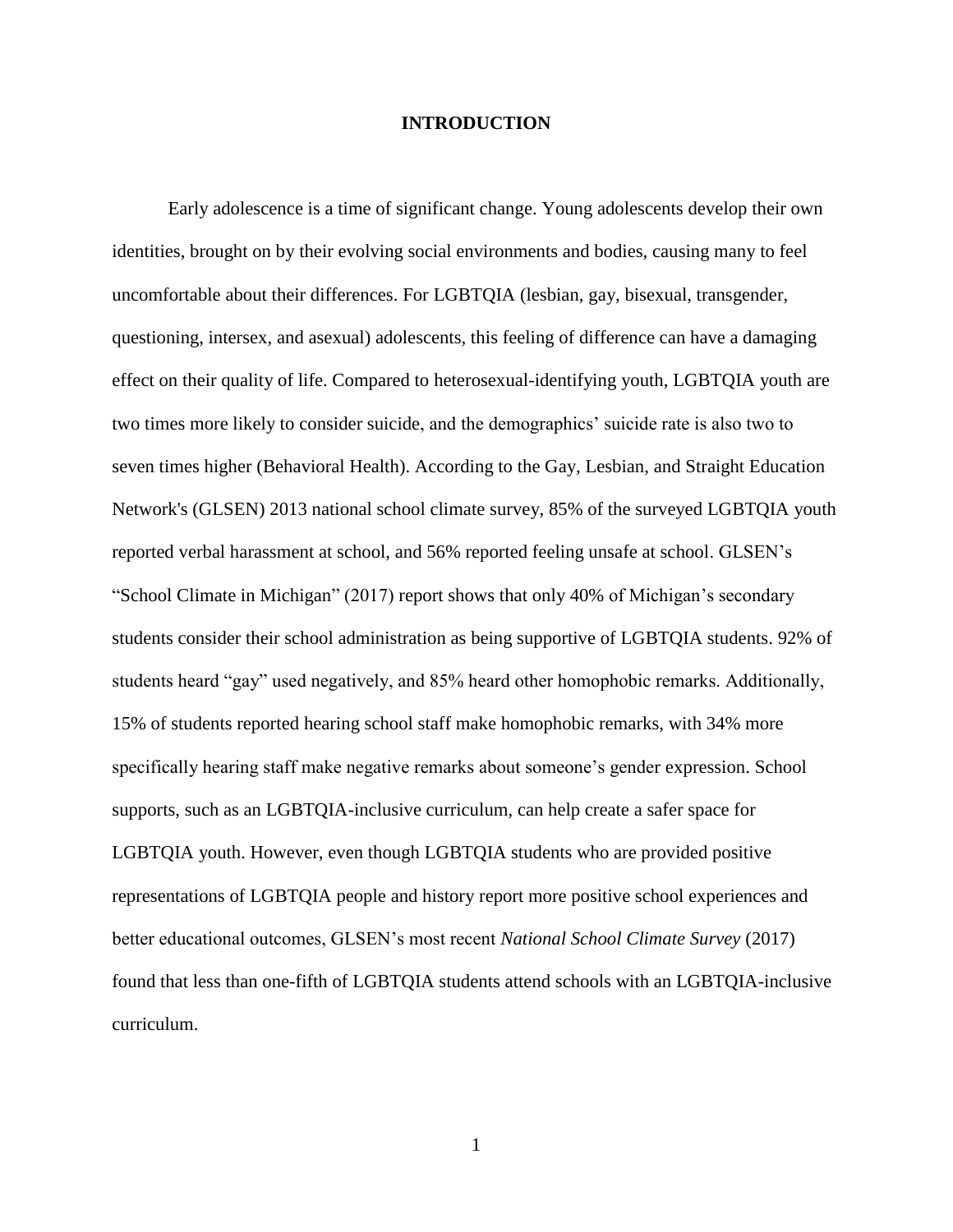It is not only LGBTQIA students who suffer when schools and curricula are not inclusive. Historically and presently, LGBTQIA educators have faced challenges in being their authentic selves. Wright and Smith (2015) conducted two national surveys in 2007 and 2011, which demonstrated that one-third of LGBTQIA educators felt that their jobs would be at risk if they were out to administrators and over half felt that their jobs would be at risk if they were out to their students. Roughly one-quarter also reported harassment at the schools where they work. Since the administration of Wright and Smith's surveys, support for LGBTQIA educators has increased; however, there are still times when LGBTQIA educators do not feel very safe, and the same must be said for students.

In 2015, the National Council of Teachers of English (NCTE) posted a new NCTE Guideline document titled "Diverse Gender Expression and Gender Non-Conformity Curriculum in English Grades 7-12." The new document suggests that classrooms focus on texts representing a diverse range of people, including those who are LGBTQIA and/or gender non-conforming. The guideline advocates that by doing this, we will meet all students' needs and help all students develop sophisticated ways to understand gender through an "equitable focus on issues honoring a range of diverse expressions related to gender and gender non-conformity." Nevertheless, while scholars urge educators to teach LGBTQIA literature, succeeding in this task does not simply mean selecting a text with a gay protagonist for a class read. Heterosexism—the marginalization and/or oppression of LGBTQIA people based on the ideology that heterosexuality is the norm (Anti-Defamation League)—is already part of the school community, and solving the problem requires a variety of strategies. The development of an equitable experience for LGBTQIA students, families, and educators requires the elimination of the heteronormative framework, one that supports the belief that the only "normal" sexual identity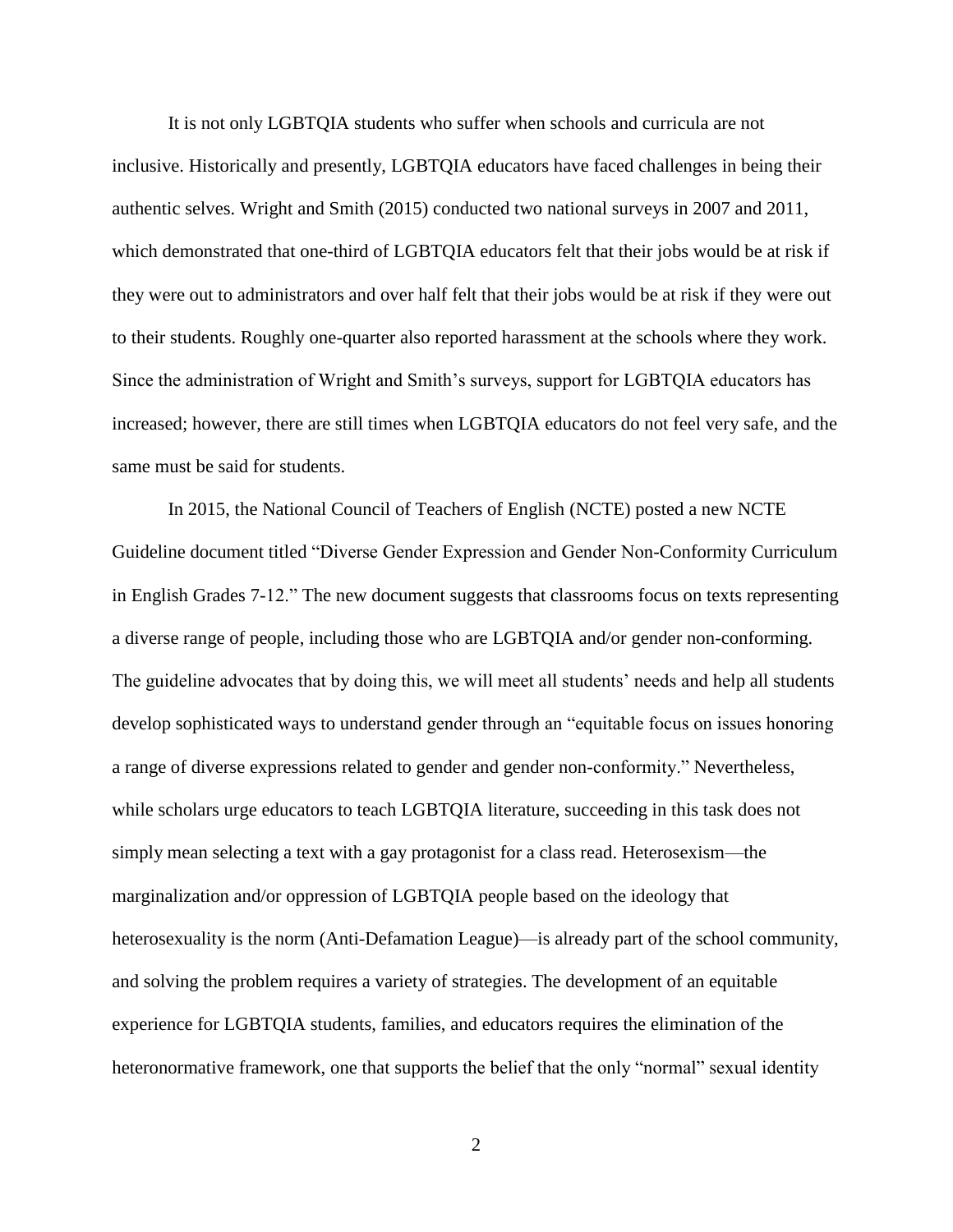and gender expressions are the heterosexual feminine female and masculine male (Lin, 2017). Doing this requires the review of the education system itself, including the analysis of state legislation, pre-service education requirements, and commonly taught texts.

While there are still states with laws prohibiting LGBTQIA-inclusive curricula (GLSEN, 2018), many policymakers, educators, and school districts across the country are embracing LGBTQIA individuals and issues in the classroom. In 2019, New Jersey Governor Phil Murphy signed a law requiring Boards of Education to adopt instructional materials that accurately portray political, economic, and social contributions of individuals with disabilities and the LGBTQIA community (S.B. 1569, 2018, 2019). Illinois passed a similar bill in 2019 requiring all schools to include "the role and contributions of lesbian, gay, bisexual, and transgender people in the history of this country and this State" in official textbooks (S.B. 3249, 2017, 2018). California stands out for its efforts in this area. It became the first state requiring public schools to teach LGBTQIA history when the state Senate passed the Fair, Accurate, Inclusive, and Respectful Act, also known as the FAIR Act, in 2012 (S.B. 48, 2011, 2012). In the fall of 2018, California's K-12 classrooms began using textbooks that included LGBTQIA content, and for the last several years (2015-2019), a San Francisco high school has offered an LGBTQ Studies course, likely the first of its kind in the country (Moorhead, 2018).

New Jersey, Illinois, and California have identified a need for LGBTQIA inclusivity in their schools, and they are reacting. Last year, Maryland joined the list of states moving to require an LGBTQIA-inclusive curriculum (Zalaznick, 2019). Michigan, however, has the same need for K-12 education reform but has been slow to act. California's efforts specifically present the opportunity to see how an LGBTQIA-inclusive curriculum can operate in schools, and they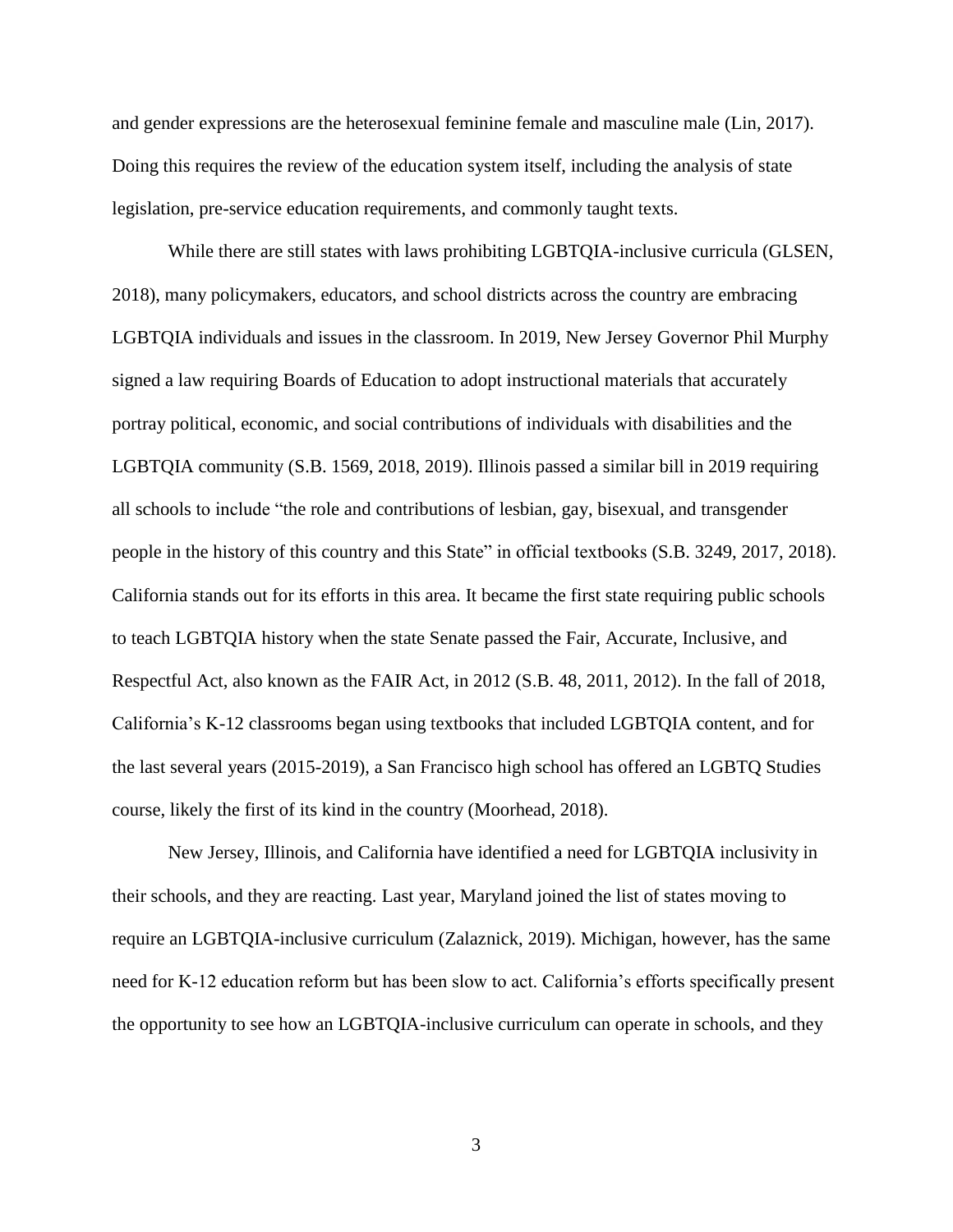offer guidance on how to encourage an acceptance of understanding varying gender and sexual identities among students.

This paper will identify where Michigan's curriculum is now, explicitly focusing on  $11<sup>th</sup>$ and 12th grade English Language Arts standards. I will then highlight the gaps that allow for the perpetuation of heteronormativity and determine how these gaps might be filled through the use of queer and culturally responsive pedagogies. An original component of this project was meant to involve the surveying of Michigan educators in order to determine their familiarity with culturally responsive and queer pedagogies and their comfort in implementing LGBTQIAinclusive texts. However, the survey only yielded a small sample of results and did not achieve the desired significance. I distributed over three hundred surveys via email, through academic connections, and at professional conferences and, unfortunately, only collected three in response. Going forward, if I wanted to continue this research, the methodology would need to be altered, perhaps by offering incentives and widening the scope.

Out of the responses to the survey, all three stated that queer pedagogy and theory was not taught in their pre-service education courses, and while culturally responsive pedagogy may have been mentioned, they did not receive any extensive training. They have varying understandings of queer pedagogy; all three are self-educated on the subject, and one leads queer pedagogical professional development workshops for other educators. Of the three educators, only one consciously employs LGBTQIA-inclusive texts in their classroom. The responses detail that all three educators do not fear teaching LGBTQIA literature, but only one educator describes their community and school as accepting of such texts. The other two educators express their concern that religious individuals in their community would push back against an LGBTQIAinclusive curriculum.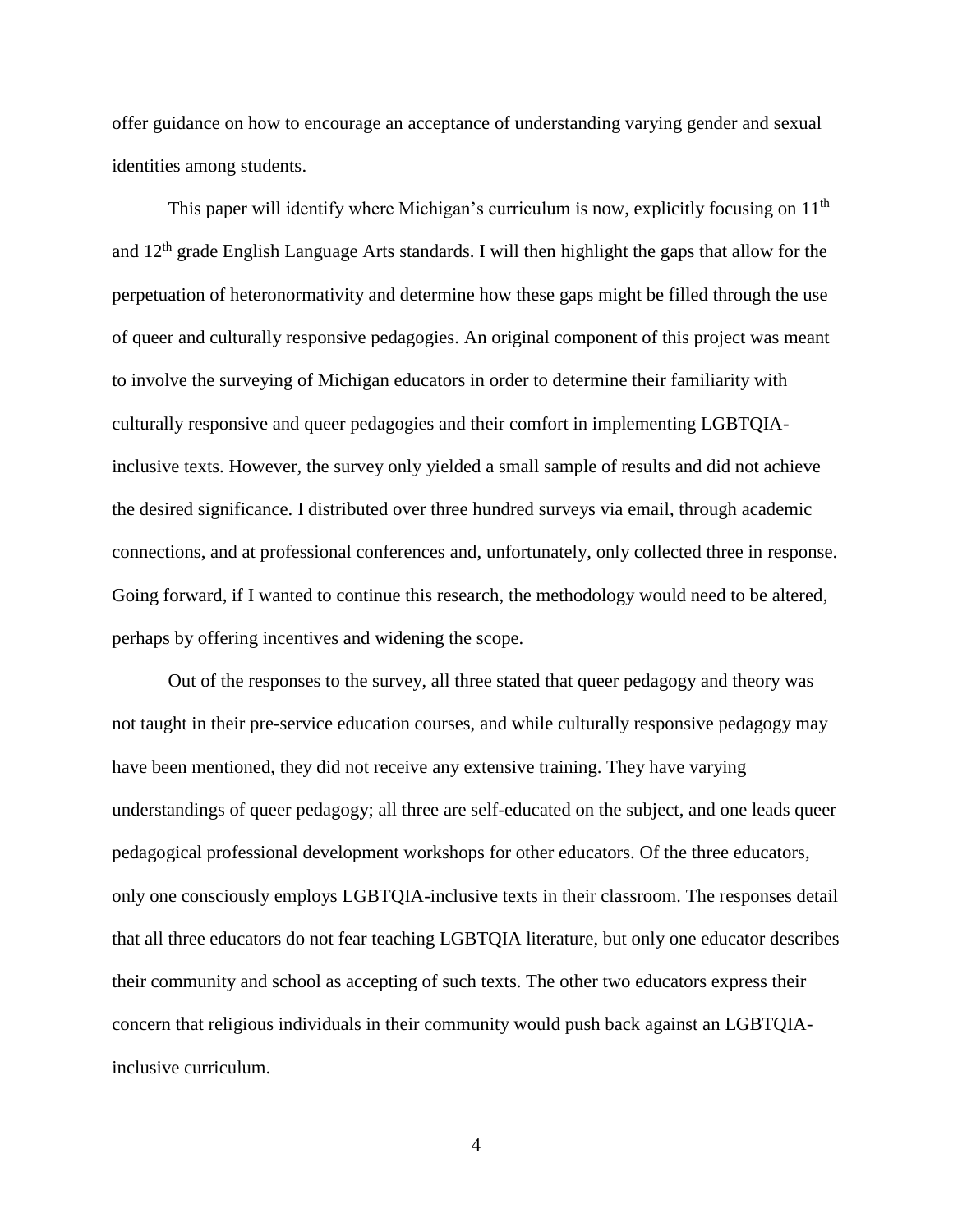While the information collected from the survey is not statistically significant in any way, it does offer perspectives from Michigan educators who teach in differing settings (rural, urban, and online) of varying demographics (male/female, late 20s/upper 50s) who have been provided limited education of queer and culturally responsive theories and pedagogies. This information demonstrates a gap in Michigan's pre-service education curriculum. It should be noted that the three responses were provided by white educators, though because 92% of Michigan's teacher workforce is white (Stackhouse, 2018), this result could be expected.

After the survey produced insufficient results, I discovered a new angle by which to approach the project. In February of 2020, the state of Michigan produced new pre-service education guidelines to be reviewed by state educators before the final vote in June of 2020. Further research revealed that California approved new pre-service education guidelines for February of 2020. With this new presentation of information, I found a new purpose. This project examines California's progressive legislation, its new curriculum, and its pre-service education requirements in comparison to the state of Michigan to assess the steps we must take to develop equity for LGBTQIA students and educators. After reviewing the necessary goals Michigan must set for itself in order to join California in their inclusivity efforts, I offer a new, nonheteronormative way of teaching two commonly implemented  $11<sup>th</sup>$  and  $12<sup>th</sup>$ -grade texts along with a suggested contemporary young adult LGBTQIA-inclusive novel. Above all, what this project seeks to illustrate is our quickly evolving societal climate, which every year becomes more tolerant of the LGBTQIA community, but requires a faster response from the education system to fully bridge the gap and establish equity.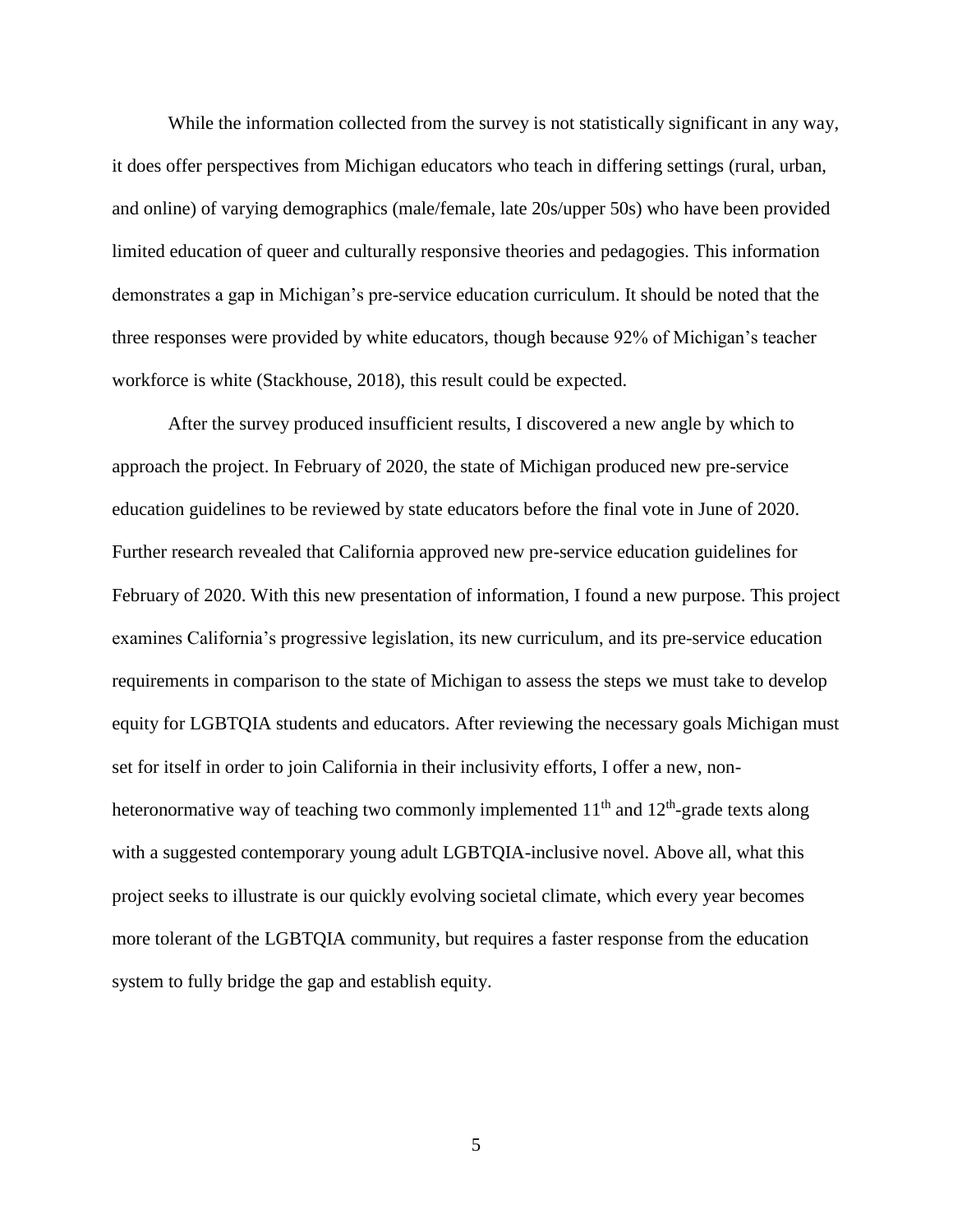#### **Review of Literature**

My effort to fully understand the severity of the problem for LGBTQIA K-12 students and educators led me to Helmer's (2015) "Reading Queerly in the High School Classroom." According to Helmer, research indicates that teacher preparation programs continue to exclude or minimize the voices and experiences of LGBTQIA students, families, and educators, generally ignoring LGBTQIA-inclusive topics. Helmer explains that out of twelve popular multicultural education textbooks used in teacher preparation programs, five devoted less than 1% to LGBTQIA topics. Additionally, many texts of these texts relied on the victim narrative (Helmer, p. 30).

In "Breaking Down the Last Taboo," Renzi and Steffel (2009) detail Michigan's typical pre-service education student: a white, middle-class female, from a conservative rural small town, who had positive high school experiences. As the authors illustrate, LGBTQIA issues are not particularly welcome in the views of Michigan's future public school teachers. A study conducted by Blackburn and Buckley showed that some students were offended that they were asked to read LGBTQIA-inclusive material and were "appalled by the suggestion that [a text with LGBT themes] is appropriate for middle school students" (Renzi & Steffel, 2009, pp. 30-31). Through my reading of Helmer, along with Renzi and Steffel, I began to understand that in order to derail the perpetuation of heteronormativity in our education system, pre-service education standards, and text requirements must be reshaped.

Many of my suggestions for employing queer pedagogy in K-12 education are adapted from James A. Banks' and Geneva Gay's respective works involving culturally responsive and multicultural pedagogy. In order for students to become participating citizens in a democratic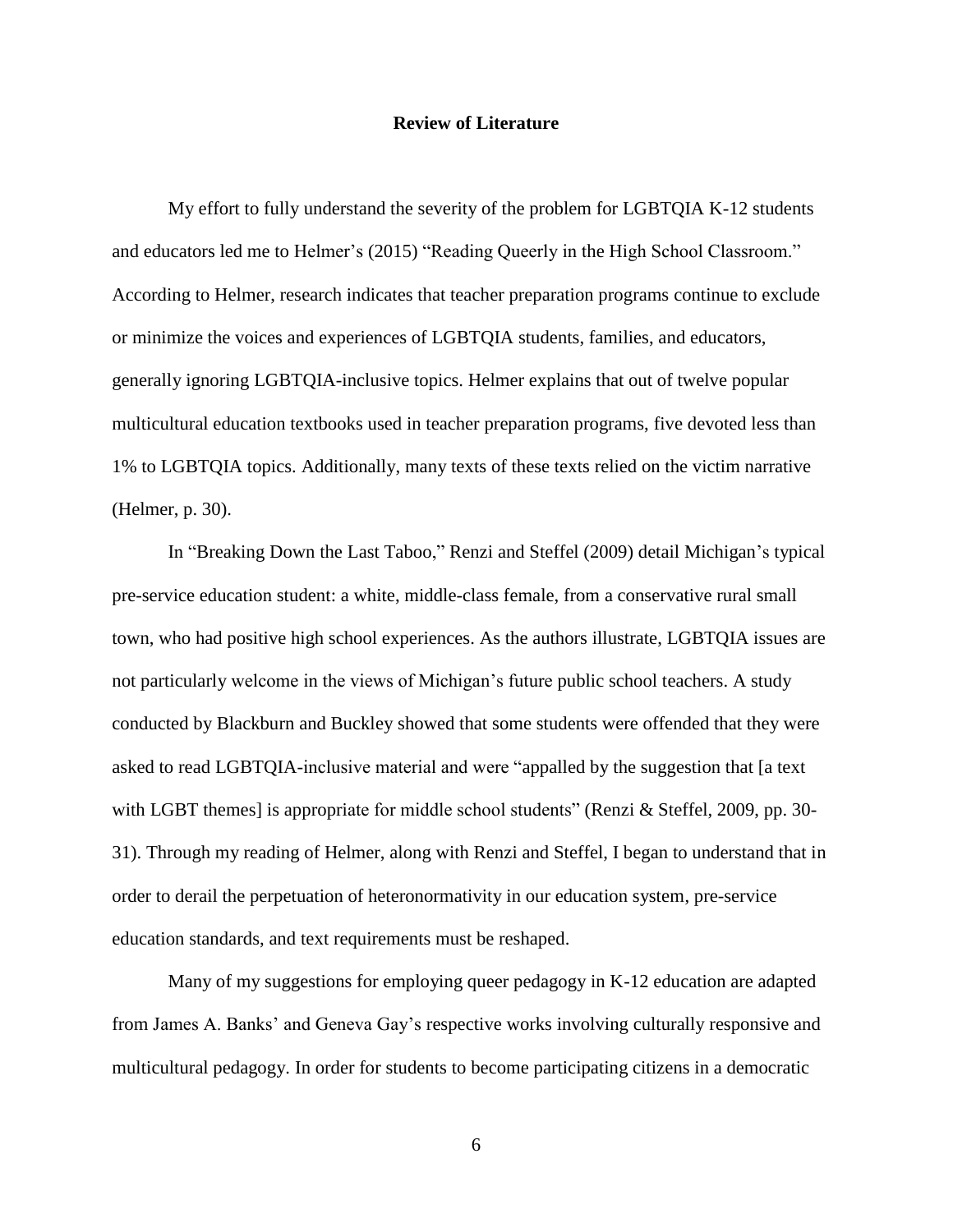society, Banks says, they have to have the skills, knowledge, and racial attitudes needed to work with people from diverse groups. Through his "Five Dimensions of Multicultural Education," Banks (2010) provides a framework to help educators make their classroom more equitable and to guide their students in better understanding communities different than their own.

As Gay (2010) explains *Culturally Responsive Teaching: Theory, Research, and Practice*, "The best-quality educational programs and practices can never be accomplished if some ethnic groups and their contributions to the development of U.S. history, life, and culture are ignored or demeaned" (p. 20). Gay asserts the need for teachers to teach *to and through* the strengths and backgrounds of their students by making their learning experiences more relevant to and useful for them. The frameworks provided by Banks and Gay led me as I analyzed the cultural responsiveness of California's and Michigan's curriculum and pre-service education standards, highlighting any successes and gaps in including the historical and cultural contributions of the LGBTQIA community.

Theorist Judith Butler shaped my understanding of queer theory. Rather than starting with the nature of sex, her well-known work *Gender Trouble* (1990) urges us to analyze the normative frameworks by which gender and sexuality are constituted and inhabited in the first place. In her later text *Undoing Gender*, Butler (2004) not only adds more nuance to the concept of gender performativity, but she also questions the parameters our heteronormative society uses to devise the concept of the human, parameters that perpetuate the othering of LGBTQIA individuals.

To then understand queer theory's relation to pedagogy, I turned to Luhmann's (1998) "Queering/Querying Pedagogy? Or, Pedagogy Is a Pretty Queer Thing." In this text, the author attempts to explain the function of queer pedagogy and what it means to queer learning and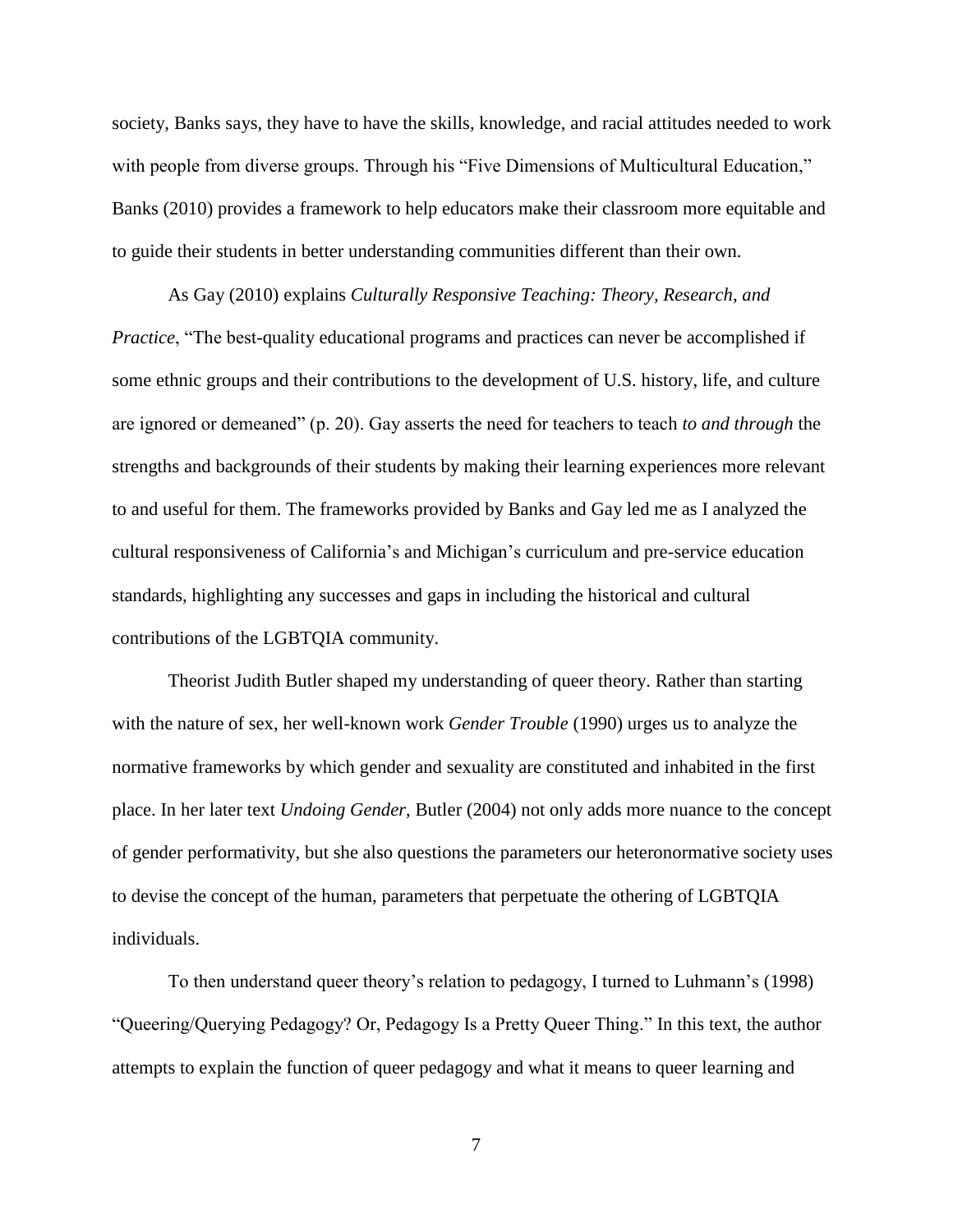teaching. According to Luhmann, the goal of both queer theory and queer pedagogy is to subvert the processes of normalization (p. 142). Similar to Butler's thesis, Luhmann's notion suggests that the construction of the norm requires and depends on its Other to become intelligible. In conjunction with Butler, this text has helped me to understand how queer pedagogy will function to make LGBTQIA students intelligible to the administration, their teachers, and their classmates.

Britzman's (1995) "Is There a Queer Pedagogy? Or, Stop Reading Straight" proposes that queer pedagogy is primarily concerned with a radical practice of deconstructing normalcy, which would suggest that it is not confined to strictly teaching for or about queer subjects. This suggestion supports my recommendation to employ queer pedagogy in teaching texts that do not consist of queer themes or characters.

Through my thesis work, I have read several texts commonly taught in Michigan's 11<sup>th</sup> and 12th grade English Language Arts classes, as well as numerous LGBTQIA-inclusive young adult novels that could easily be integrated into the  $11<sup>th</sup>$  and  $12<sup>th</sup>$  grade ELA classroom. F. Scott Fitzgerald's (1925) *The Great Gatsby* is a classic that has secured a position as a text exemplar for Michigan and California. There are options for including this text into the curriculum in a way that does not employ a heteronormative lens: it offers gender depictions that provide opportunities for analyzing roles and interactions in a distinct period. LGBTQIA-inclusive texts, Emily M. Danforth's (2013) *The Miseducation of Cameron Post*, provides queer characters that are relatable for straight students and those who identify as LGBTQIA. What makes a text like Danforth's uniquely suited for  $11<sup>th</sup>$  and  $12<sup>th</sup>$ -grade classrooms is that it also offers an opportunity to explore an important issue in American LGBTQIA history. The author provides a view into Christian gay conversion camps with which many non-LGBTQIA students and teachers may be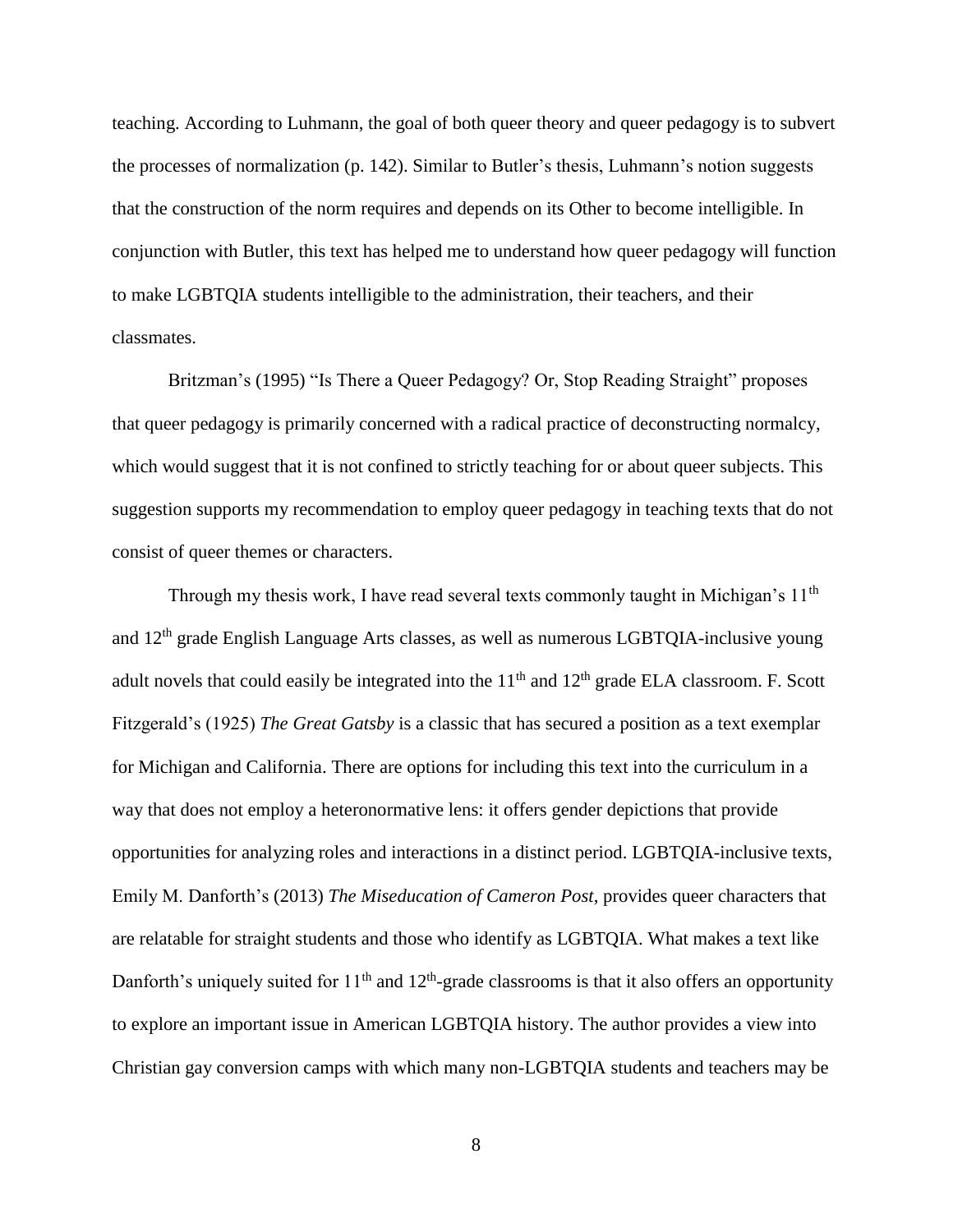unfamiliar. My exploration of queer and culturally responsive pedagogies prepared me to review one of Michigan's current text exemplars for its effectiveness and to suggest an accessible LGBTQIA young adult text for potential curriculum integration.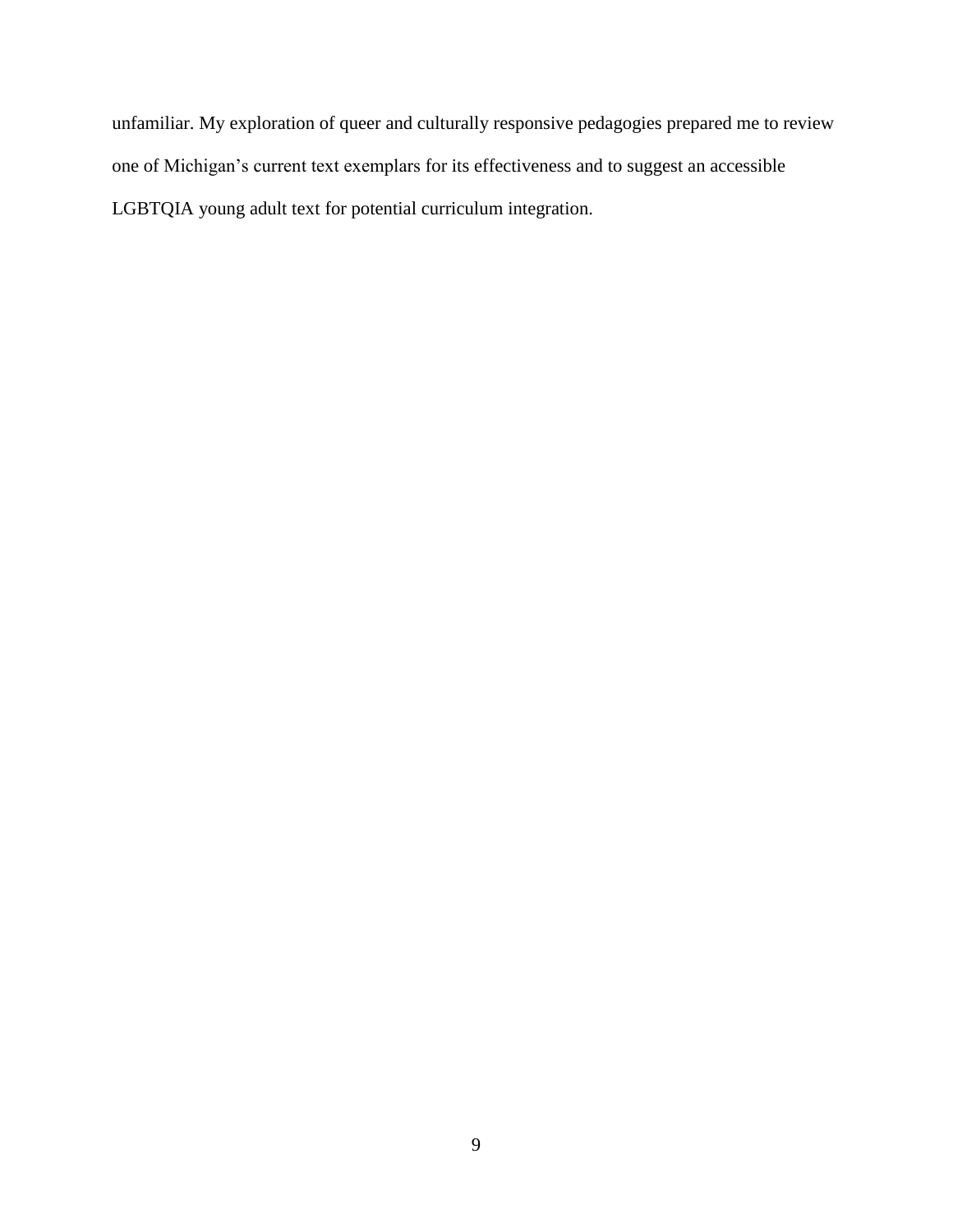#### **Chapter 1: Connecting Queer Theory to Queer Pedagogy**

To properly integrate LGBTQIA-inclusive texts into the K-12 curriculum and to upend the perpetuation of heteronormative frameworks in teaching, educators need to become familiar with queer theory. Unfortunately, the term *queer* in and of itself often acts as a sort of alarm signaling content and conversations that many feel educators should not participate in or include in their classes. What is *queer* in actuality? Is it always synonymous with *gay* or *homosexual*? From where did the term arise? Has it entered education, and if yes, how? How does *queer* inclusion serve the LGBTQIA populations to represent their experiences and subjugated bits of knowledge, to end the normalization of heterosexuality in education policy, curriculum, and practice, and to continue to work toward institutional change?

*Queer* maintains an ambiguity that sets many people on edge. The *Oxford English Dictionary's* (OED) definition is used the least in 21<sup>st</sup> century English: "strange, odd, peculiar, eccentric; also: of questionable character; suspicious, dubious" ("queer, adj.1.," 2020). In the 1970s, the *OED* added "(slang, especially of mean) homosexual. Also, of thing: pertaining to homosexuals or homosexuality" ("queer, n.2.," 2020). In his article "Queer," Whittington (2012) explains that while *queer* does still often involve relations to LGBTQIA texts, themes, or representations, it is also used to reference non-LGBTQIA topics. Now, *queer* can represent a position against normative ways of thinking and being (Whittington, 2012, p. 157).

The term *queer theory* is relatively new. In fact, in Halperin's (2003) "The Normalization of Queer Theory," he credits Teresa de Lauretis with coining "queer theory" as recently as 1990 (p. 339). At this time, the term's shock value tied to its defamatory usage led to the definition of queer as something meaning to unsettle and unnerve as well as to highlight the "incoherencies in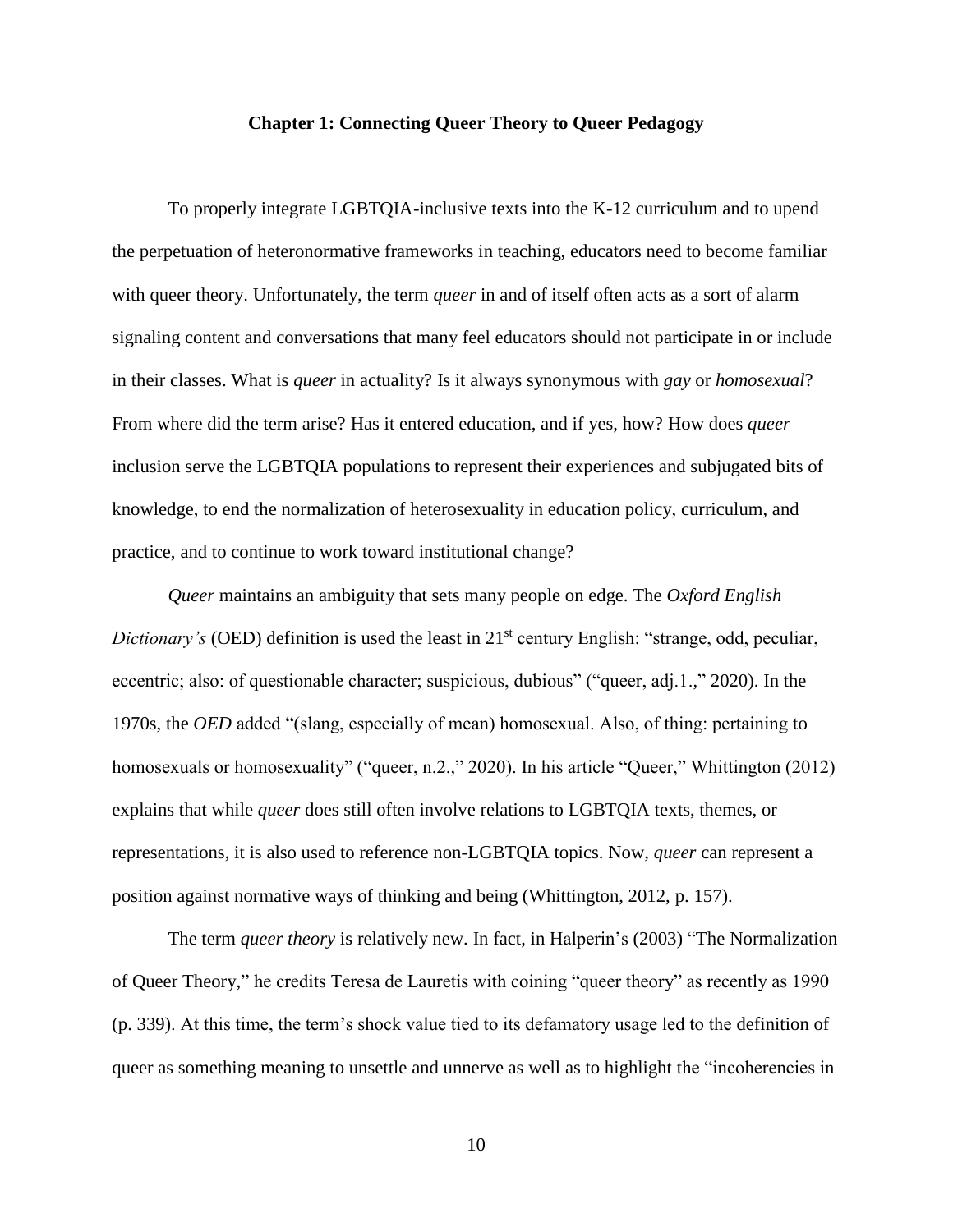the allegedly stable relations between chromosomal sex, gender and sexual desire"

(Jagose, 1996, p. 3). De Lauretis (2011) explains this beginning of the term as the framing "of a project at once critical and political, aimed at resisting the cultural and sexual homogenization in academic 'gay and lesbian studies'" where she wanted "to confront our respective sexual histories and deconstruct our own constructed silences around sexuality and its interrelations with gender and race" (p. 257). De Lauretis intended to release homosexuality from its subordination by the dominant heterosexuality. For Butler (2013), queer is also about destabilizing the "fixed" normative sex, gender, and sexuality, and it succeeds because of its derogatory past (p. 19). With the performativity of gender that produces a queer subject, the necessary solidarity for community and political progress also forms through that interpellation of queer, meaning that what was at once a marginalized and marginalizing symbol, queer has been reclaimed to seek out and disrupt that process of marginalization.

#### **The Institutionalization of Heteronormativity**

One highly influential theory that disrupts dominant notions related to sexuality, sex, and gender is Butler's theory of performativity. Her work, *Gender Trouble* (1990), in which she developed her theory of the performativity of gender, is frequently cited as one of the founding texts of queer theory. Butler (1990) argues that people must rethink the most basic categories of human identity to make society better. She works to "deconstruct identity" and "denaturalize" gender, sex, and compulsory heterosexuality through a critical genealogy of gender that examines the institutional and discursive practices by which sexual difference and the category of woman is constituted (Butler, 2008, p. 106). She achieves this by debating the sex/gender distinction and the category of sex itself, revealing gender and sex as mutually constitutive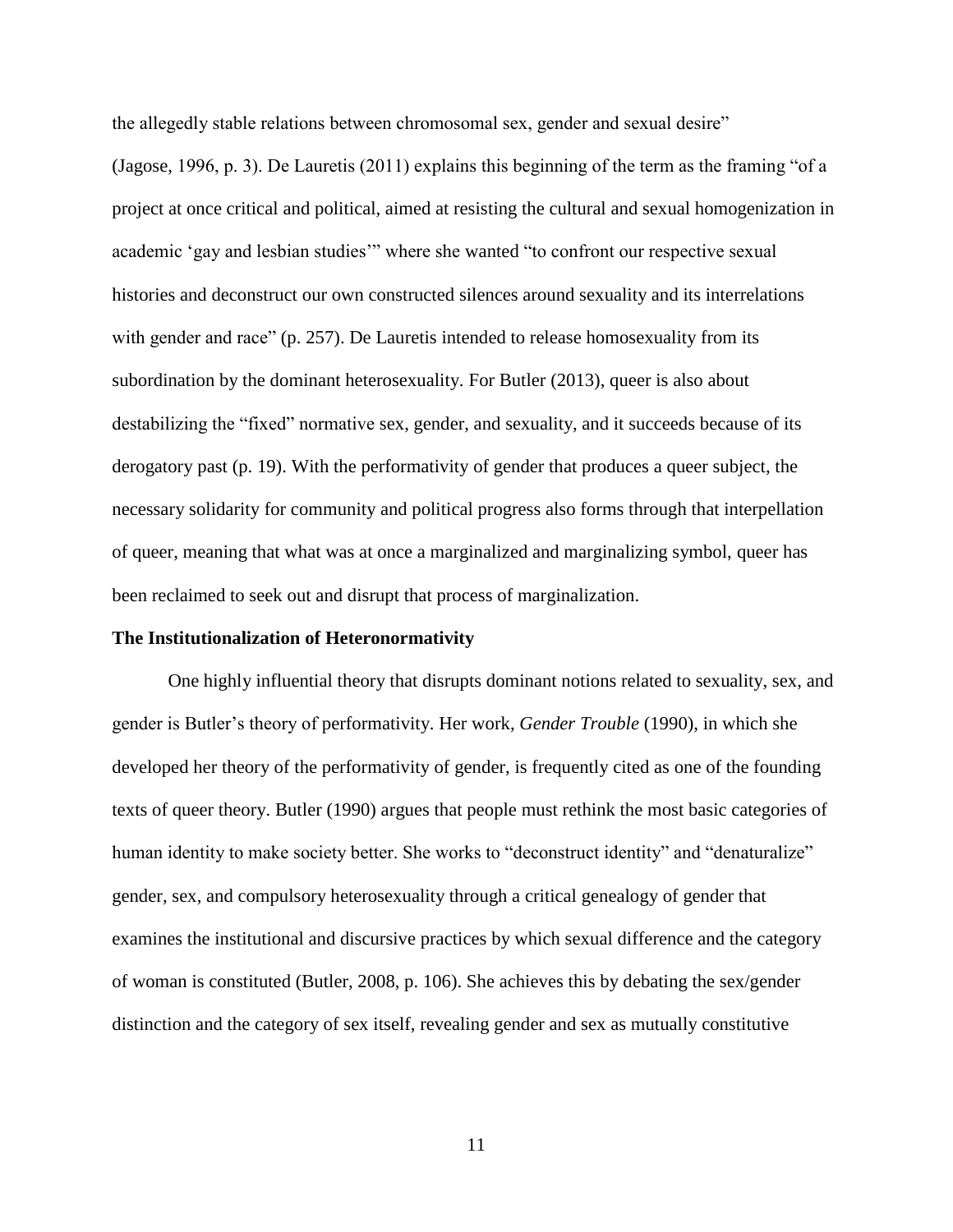constructions, which allows her to destabilize the binary gender and sex categories. With this, Butler (1990) further undoes what she calls the "heterosexual matrix":

[the grid] of cultural intelligibility through which bodies, genders, and desires are naturalized…a hegemonic discursive/epistemological model of gender intelligibility that assumes that for bodies to cohere and make sense there must be a stable sex expressed through a stable gender (masculine expresses male, feminine expresses female) that is oppositionally and hierarchically defined through the compulsory practice of heterosexuality. (p. 194)

Butler reveals how the supposed congruence between only two existing sexes and genders produces the idea of compulsory heterosexuality. She further exposes the regulatory ideals of sex, gender, and compulsory heterosexuality as "a norm and a fiction" that disguises itself as the law but that can only be maintained through "political regulations and disciplinary practices" (pp. 172-73). For Butler, assumptions about what is "normal" will result in "abnormal" people having unfulfilling lives. She discusses how social conventions about dress and behavior give the appearance of "natural." She sees this understanding of naturalness as coming from society as a whole; men and women acting as they are expected to establish masculinity and femininity in existence.

Understanding the dynamic that underlies the heterosexual matrix and the disciplinary practices and regulations that are necessary to keep it in place effectively disrupts notions of heterosexuality as normal and natural. Butler (1990) reveals sexualized and gendered speech acts, gestures, behaviors, and enactments as performative in the sense that they continuously produce and reproduce a series of effects that fabricate and perpetuate the illusion of an essential natural core of sexual and gender identities (p. 175). According to Butler, the "roles" in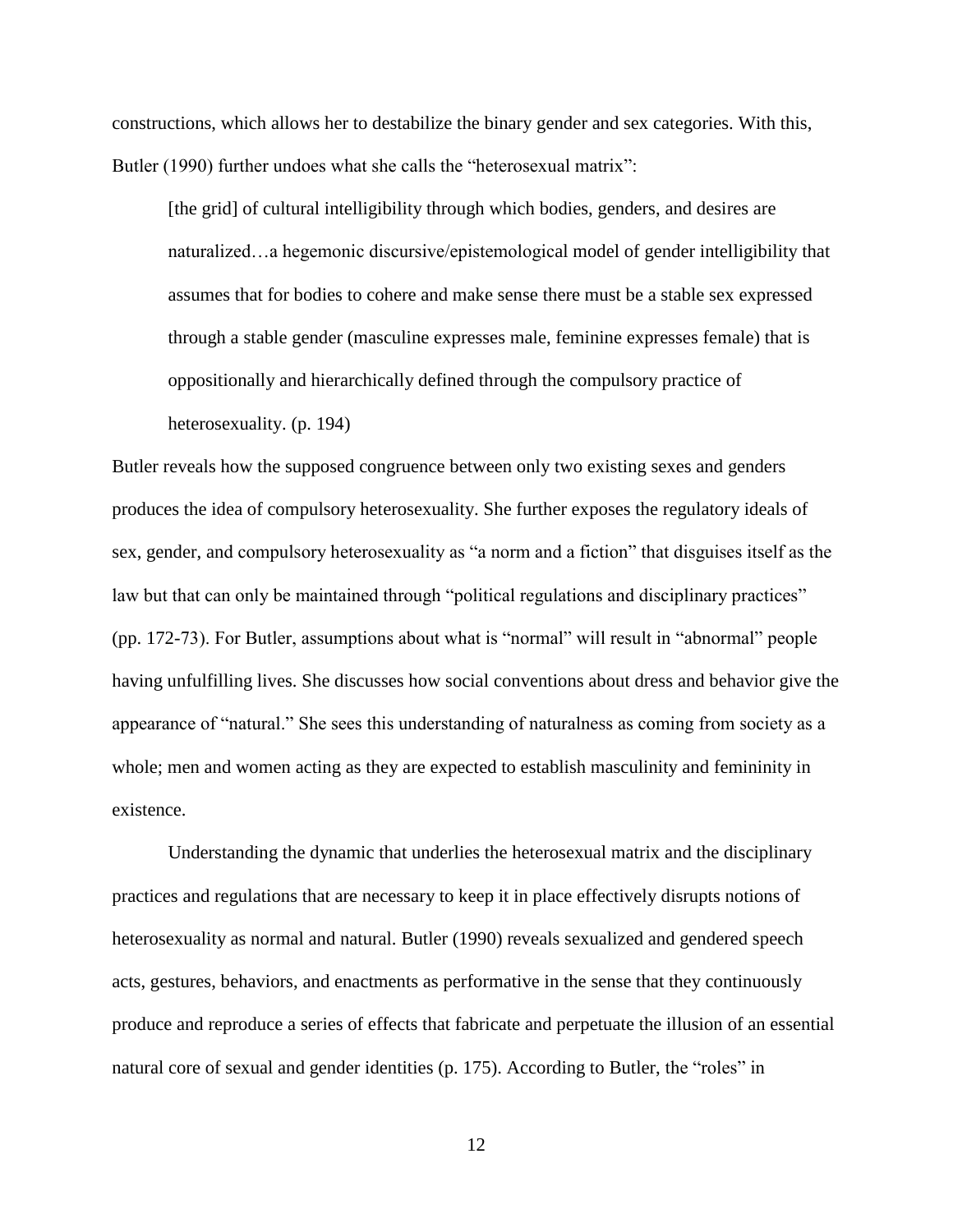sexuality, sex, and gender are not only performed, but the establishment of such roles is performative because it has productive consequences in that it fabricates the fantasy of a natural gendered and sexualized self (1990, p. 174). Such theorization of identity as everyday performances through actions, speech, and behaviors denaturalizes compulsory heterosexuality and sex and gender roles and successfully interrupts the idea of pre-existing, essential identities.

Butler's (1990) theory of performativity requires us to think differently about agency and transformation because "the reconceptualization of identity as an effect, that is, as produced or generated, opens up possibilities of 'agency' that are insidiously foreclosed by positions that take identity categories as foundational and fixed" (p. 187). In other words, if how we construct sexual and gender identities is created by what Butler calls the "stylized repetition of acts," then transformation becomes possible through "variation on that repetition" that constitutes "subversive repetition," for example, in the form of the "failure to repeat" or "parodic practices" (1990, pp. 179-186). For instance, Butler examines the cultural practices of drag, cross-dressing, and the adoption of butch/femme identities as instances of subversive repetition (1990, p. 174). Rejecting critiques that these practices uncritically appropriate or reflect gender- and/or sexstereotyping, Butler maintains that through the performance of imitation of gender, the assumed naturalness of the "original" is revealed as a fantasy that is just as fabricated as the imitation (1990, p. 158). This means that practices crossing the boundaries imposed on sex, gender, and sexuality are disruptive and offer opportunities for transformation. Therefore, Butler's theory of performativity allows for resistance and change through repetition with a difference.

#### *Defining the Human*

In *Undoing Gender*, Butler (2004) asks the following: What makes life bearable for a person? What makes us human? What are the elements that constitute a "human ontology"?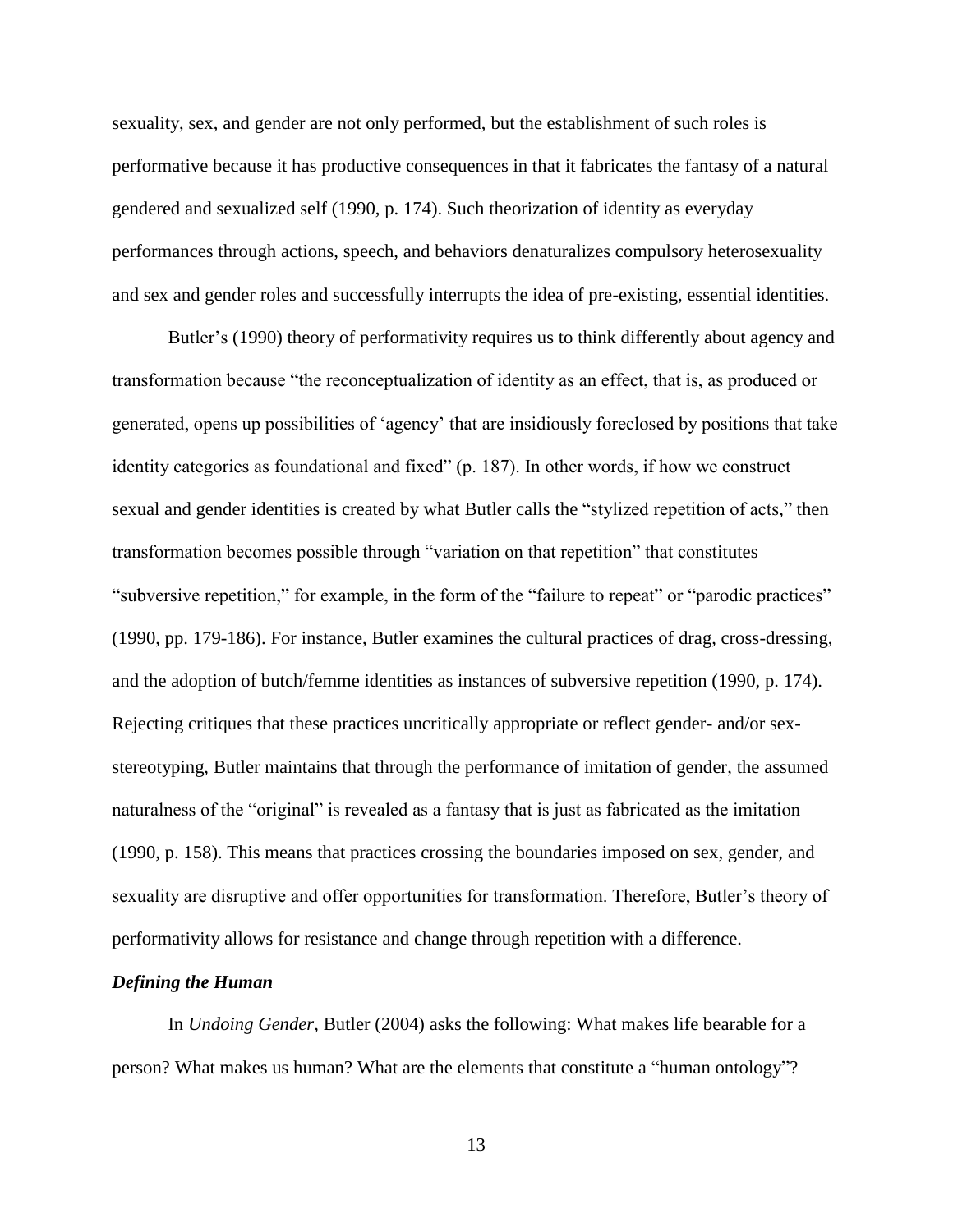Butler emphasizes the point that the parameters which have been used to approach, recognize, and categorize humans have always been fluid, and even more so, these parameters are socially constructed rather than natural and necessary as society asserts (2004, p. 20-59). The criteria used for defining the human are many times restrictive and paradoxical; what is used to grant the status of human to one individual may deprive another of achieving this status. Butler writes, "On the level of discourse, certain lives are not considered lives at all, they cannot be humanized; they fit no dominant frame for the human, and their dehumanization occurs first, at this level. This level then gives rise to physical violence that in some sense delivers the message of dehumanization which is already at work in the culture" (2004, p. 25). When it comes to literature, if we are only provided with heteronormative themes and characters, we will not be able to develop the knowledge and skills to assess the Othered queer body as human. If one who identifies as LGBTQIA is only given heteronormative literature, and they are solely provided with the straight human as a construct for identity or as a character in literature, the probability of their self-dehumanization will increase.

Mehdi Amiri and Sara Khoshkam (2017) clarify that the fictional, fluid idea of gender Butler describes is something that is not a material thing but is reproducing and changing. In Butler's view, gender is only an essential part of a body's identity that is presented in the world (Amiri & Khoshkam, 2017, p. 2). In her analysis of Simone de Beauvoir's *The Second Sex*, Butler (1988) explains:

When Beauvoir claims that "woman" is a historical idea and not a natural fact, she clearly underscores the distinction between sex, as biological facticity, and gender, as the cultural interpretation or signification of that facticity. To be female is, according to that distinction, a facticity which has no meaning, but to be a woman is to have become a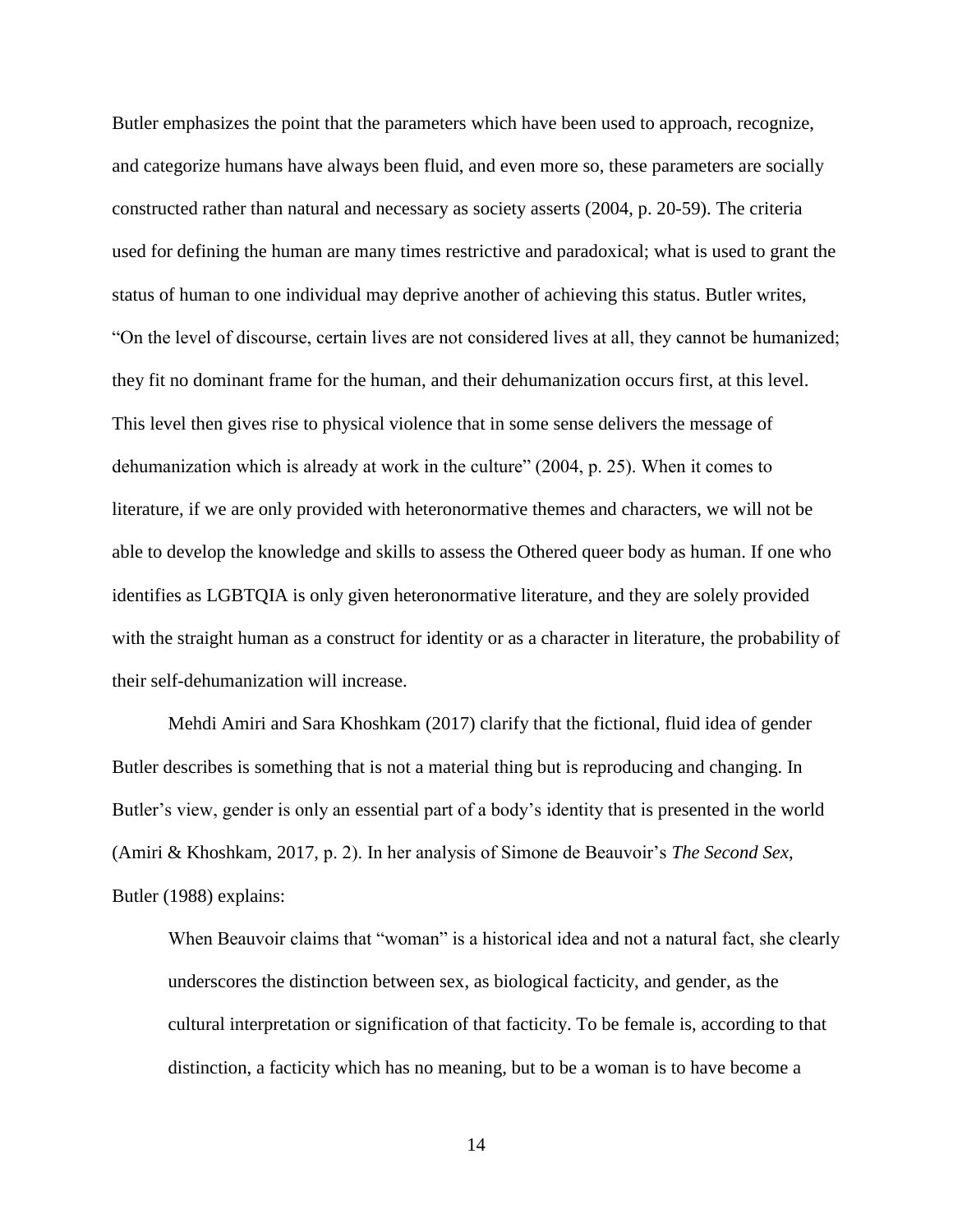woman, to compel the body to conform to an historical idea of "woman," to induce the body to become a cultural sign, to materialize oneself in obedience to an historically

delimited possibility, and to do this as a sustained and repeated corporeal project. (p. 522) By claiming that gender is performative, Butler (2004) means that one can create their gender by doing gendered things. Although society generally considers biological differences as "fixed," gender differences are the repressive results of social ideologies that dictate how women and men should behave (Amir & Khoshkam, 2017, p. 2). Butler (1988) argues, "…gender appears to the popular imagination as a substantial core which might well be understood as the spiritual or psychological correlate of biological sex" (p. 528). However, since gender is social, that also means it is malleable by social and political reform.

Amiri and Khoshkam (2017) acknowledge Butler's abandonment of the common assumption that sex, gender, and sexuality exist in relation to each other, that if one is biologically female, she is expected to have feminine characteristics. Instead, Butler claims that gender is unnatural, and there is no significant relationship between one's body and one's gender. It can be said that there is the potential for someone to have a female body and not to have feminine characteristics (Amiri & Khoshkam, 2017, p. 2). Butler (1988) says that one's performance begins even before one's birth, as the gender "script" always exists. However, the gender act "requires individual actors in order to be actualized and reproduced as reality once again" (Butler, 1988, p. 526). Someone acts and speaks in ways that associate the impression of being a man or being a woman. Identity politics and issues of representation are based on these performances that construct what it means to be male or female. Instead of imagining an "essential" woman defined by the maternal body, Butler believes that there is no essential femininity or masculinity (Amiri & Koshkam, 2017, p. 3). She writes in *Bodies that Matter*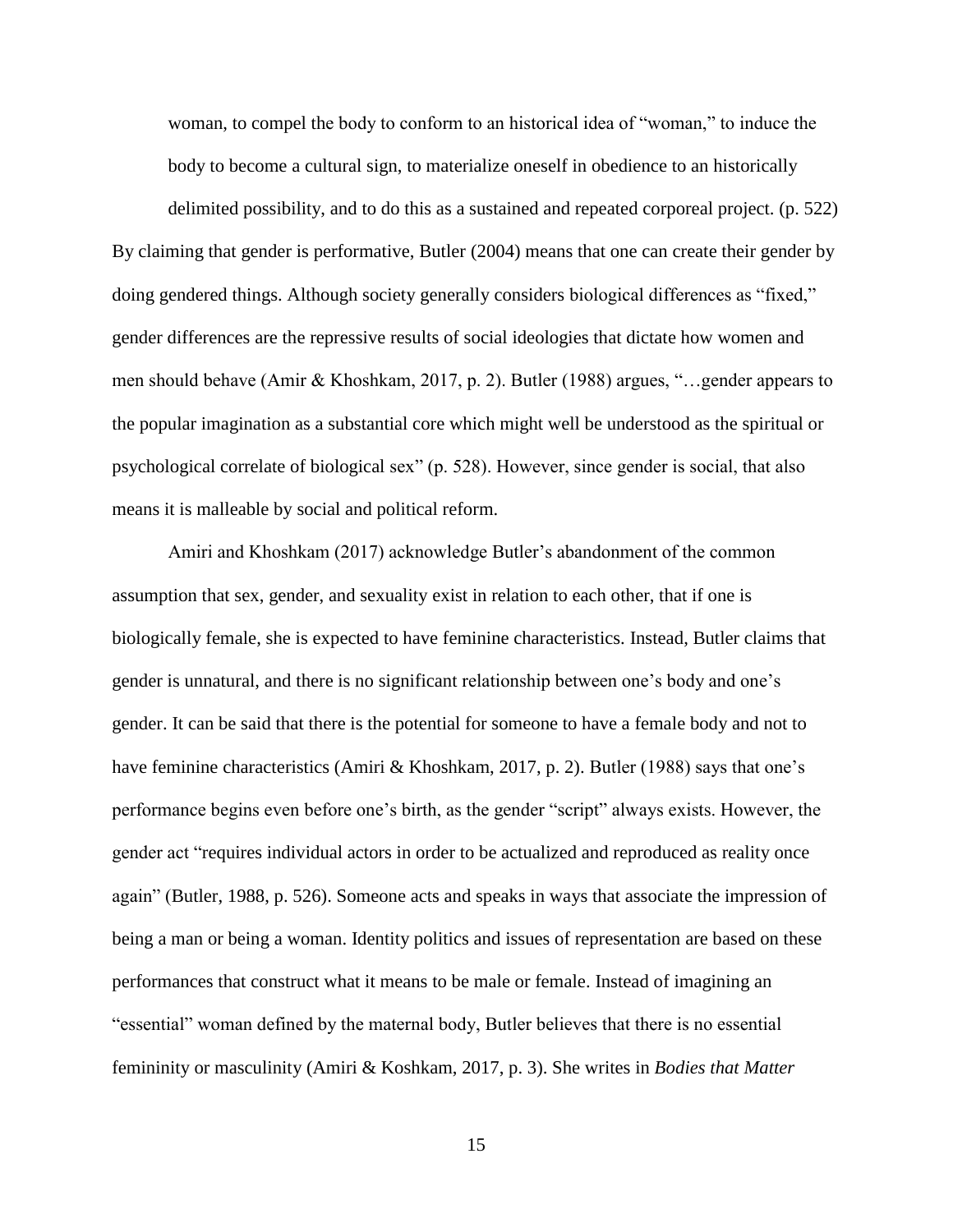(1993), "There is no gender identity behind the expressions of gender; that identity is performatively constituted by the very expressions that are said to be its results" (p. 33). In Butler's idea, norms of gender identity are constructed and stabilized within a dominant cultural ideology, binding gender to sex according to the commands of heterosexual reproductive biology. She claims that sex is an effect of binary gender thinking rather than the origin of it (Amiri & Koshkam, 2017, p. 3). For her, femininity is something that is always performed and is wholly a social matter with identity established in performativity: "There is no gender identity behind the expressions of gender; that identity is performatively constituted by the very "expressions" that are said to be its results" (Butler, 1993, p. 25). According to Butler (1988), gender as a performative act is not a choice: "Gender reality is performative which means, quite simply, that it is real only to the extent that it is performed" (p. 527). As with *Gender Trouble*, she calls for disquieting the gender categories through performance.

In another illuminating discussion, Butler (2004) argues that one's understanding of their gender and self is based on their awareness of the Other, emphasizing the fact that the site of the body departs from the individualism that is normally assigned to it. She claims that the public dimension is very much implicated within conceptions of the body, meaning that it is "constituted as a social phenomenon in the public sphere, my body is and is not mine" (Butler, 2004, p. 21). Part of understanding the oppression of the Other requires understanding that there is no way to argue away this condition of vulnerability to one another. Countering oppression requires an understanding that lives are supported and maintained differentially and that human physical vulnerability is distributed across the world in radically different ways (Butler, 2004).

Some lives will be highly protected, and others will barely qualify as "grievable." According to Butler (2004), grief serves to display our relations with others, which she says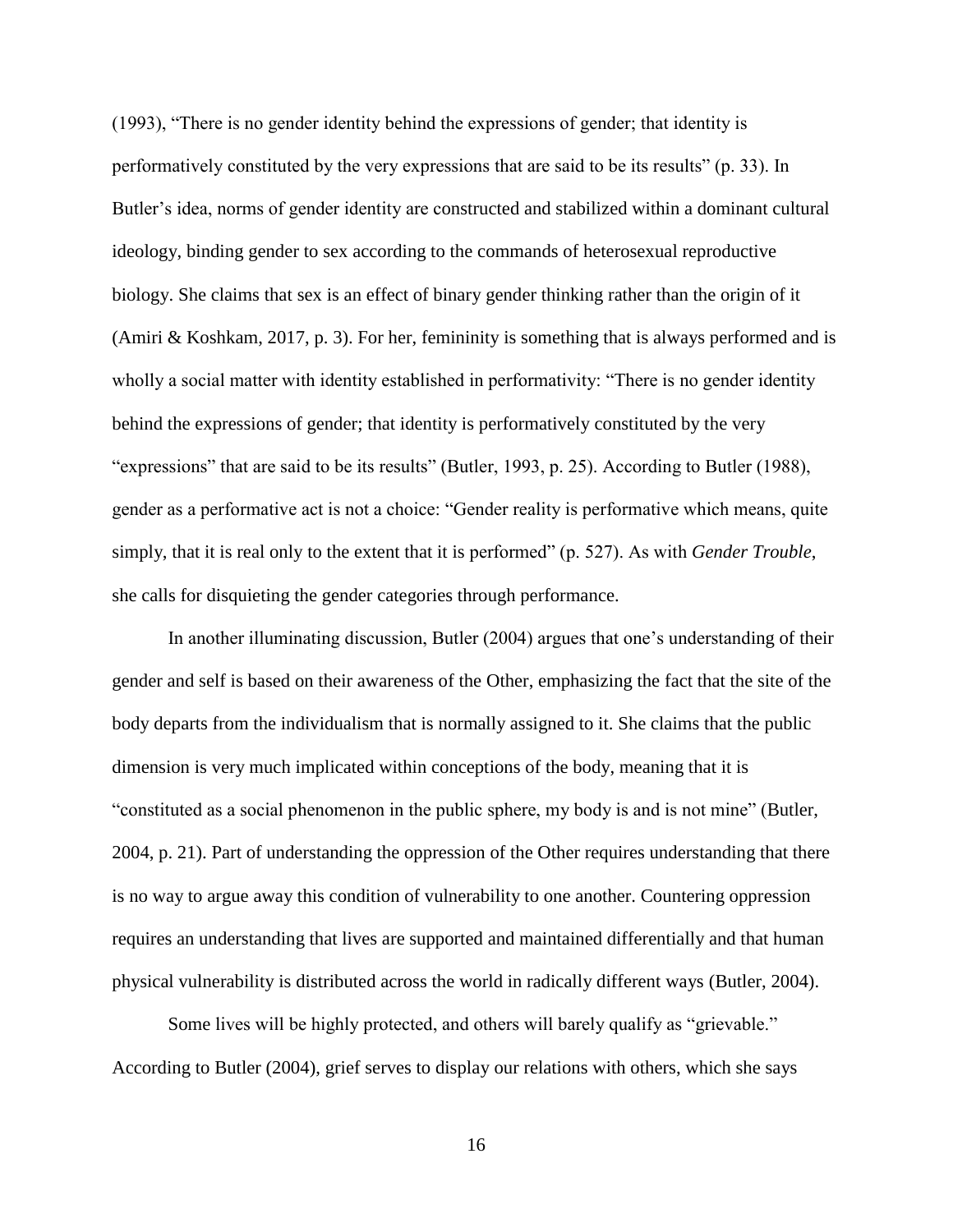interrupts our preoccupation with ourselves in ways that challenge the very notion of autonomy. The idea of grief is vital to note in a discussion of the character narrative of an Othered body. Authors want us to feel for the character, and this feeling is established by grief. In the case of an Other, we require grief for them to become intelligible. We need to feel the sadness associated with them. Butler says that we are undone by each other, that through grief, we are given accessibility to the inaccessible.

If we are not exposed to the Other, they will remain unintelligible to us. It is only through exposure that acceptance for the LGBTQIA can begin. Özlem Sensoy and Robin DiAngelo's (2017) discussion of *critical social justice* can serve to further elucidate the need for queer pedagogical teaching to truly establish equity in the classroom. As the authors explain in *Is Everyone Really Equal?,* critical social justice is the theoretical perspective that views society as systematically unequal, affecting social groups of race, class, and ability, as well as gender and sexuality. They argue that it is social justice illiteracy that allows injustice to persist, and the dominant powers have been able to perpetuate this illiteracy by orchestrating ignorance (Sensoy & DiAngelo, 2017, pp. xix-xx). Educators must teach through employ the critical social justice framework to battle social justice illiteracy. If we do not teach certain moments of history in our curriculum, it is likely students will only learn about these events when in college, if not even later. If we exclude certain groups of people from our curriculum, we are establishing this exclusion as the norm. The best way for us to bring about the necessary level of awareness to lead to acceptance is to make K-12 education more inclusive.

In "Recognizing and Utilizing Queer Pedagogy," Zacko-Smith & Smith (2010) endorse queer theory for educators to change their focus from understanding LGBTQIA students as an Other, prompting a reexamination of what it means to consider sexuality without using the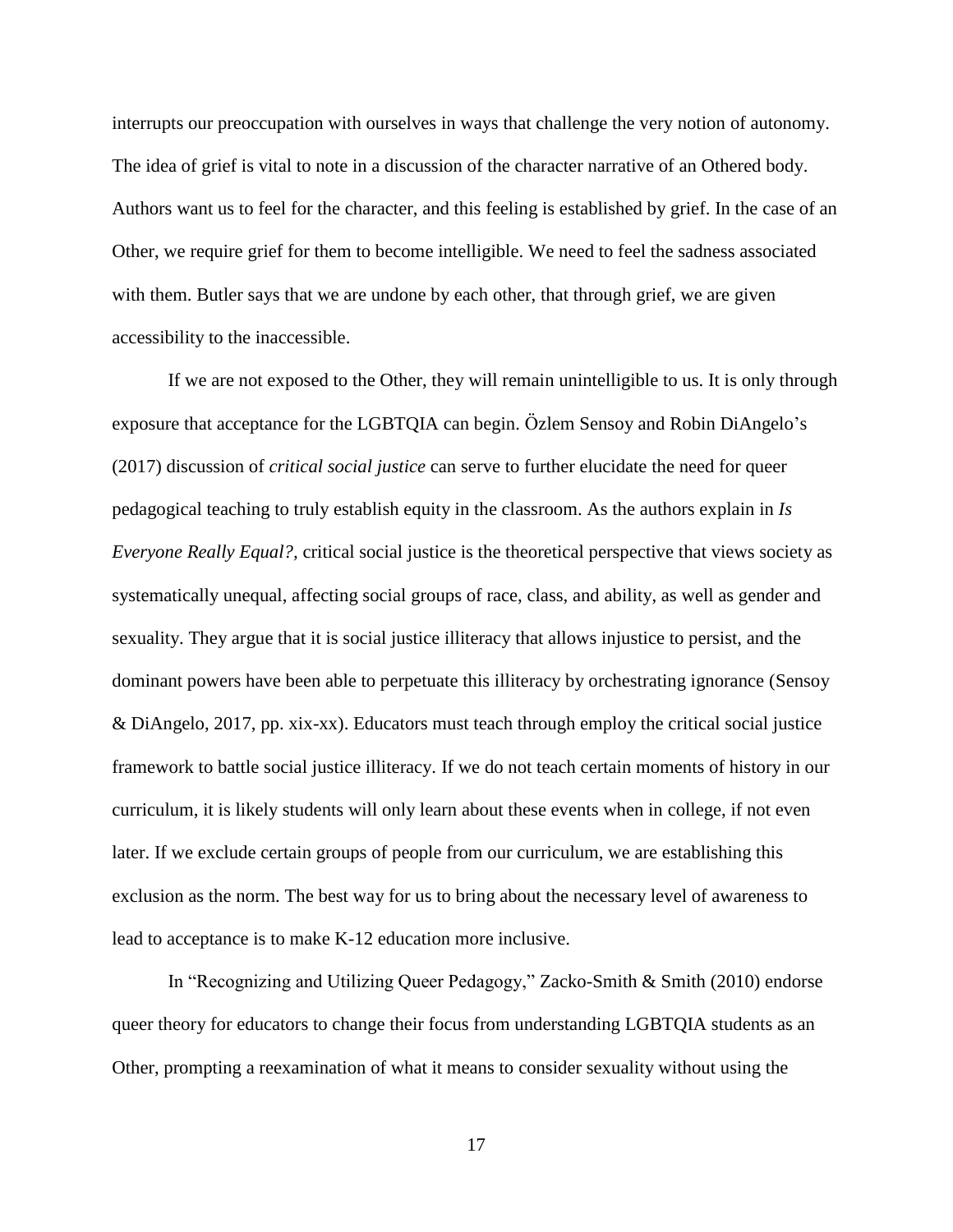stereotypical association labels, or "organizing terms" (6). Based on the ideas of queer theory, queer pedagogy seeks to contribute to practices of education by analyzing the variability and the flexibility of society, affirming that educational institutions should not attach themselves to one set model. As Britzman (1998) explains, queer pedagogy does not seek the correct methods or questions. Instead, queer pedagogy offers everyone involved in academic spaces the possibility of understanding issues of sexuality from a new angle, whether they identify as straight or LGBTQIA. Queer pedagogy and curriculum are for everyone, not just for those who recognize themselves in this subject position, that is, as queer subjects. With teachers that are adequately trained in queer pedagogy, we can begin to integrate LGBTQIA-inclusive texts while also teaching the most popular K-12 texts in new ways that do not perpetuate the heteronormative structure.

#### **To Engage in Queer Pedagogy**

The debate over whether or not teachers should be allowed to employ queer themes in their class often results in the silencing of LGBTQIA-identifying teachers. For these teachers, being who they are could mean getting fired. However, we know how beneficial it can be for educators to be open with their K-12 students about their own identities. As Allen (1995) argues in "Opening the Classroom Closet," teachers sharing their authentic selves with their students is as essential in communicating knowledge as the content taught in the classroom. Because sexual orientation is not necessarily apparent to the eye, teachers must make the decision of whether or not to self-disclose. Allen explains that a heterosexual teacher may not find an issue with discussing their family situation with the class; this sharing reflects the heterosexism of the mainstream culture. LGBTQIA educators to disclosing their sexual or gender identity would model for students the disruption of this heterosexual privilege (Allen, 1995, pp. 137-138). Rofes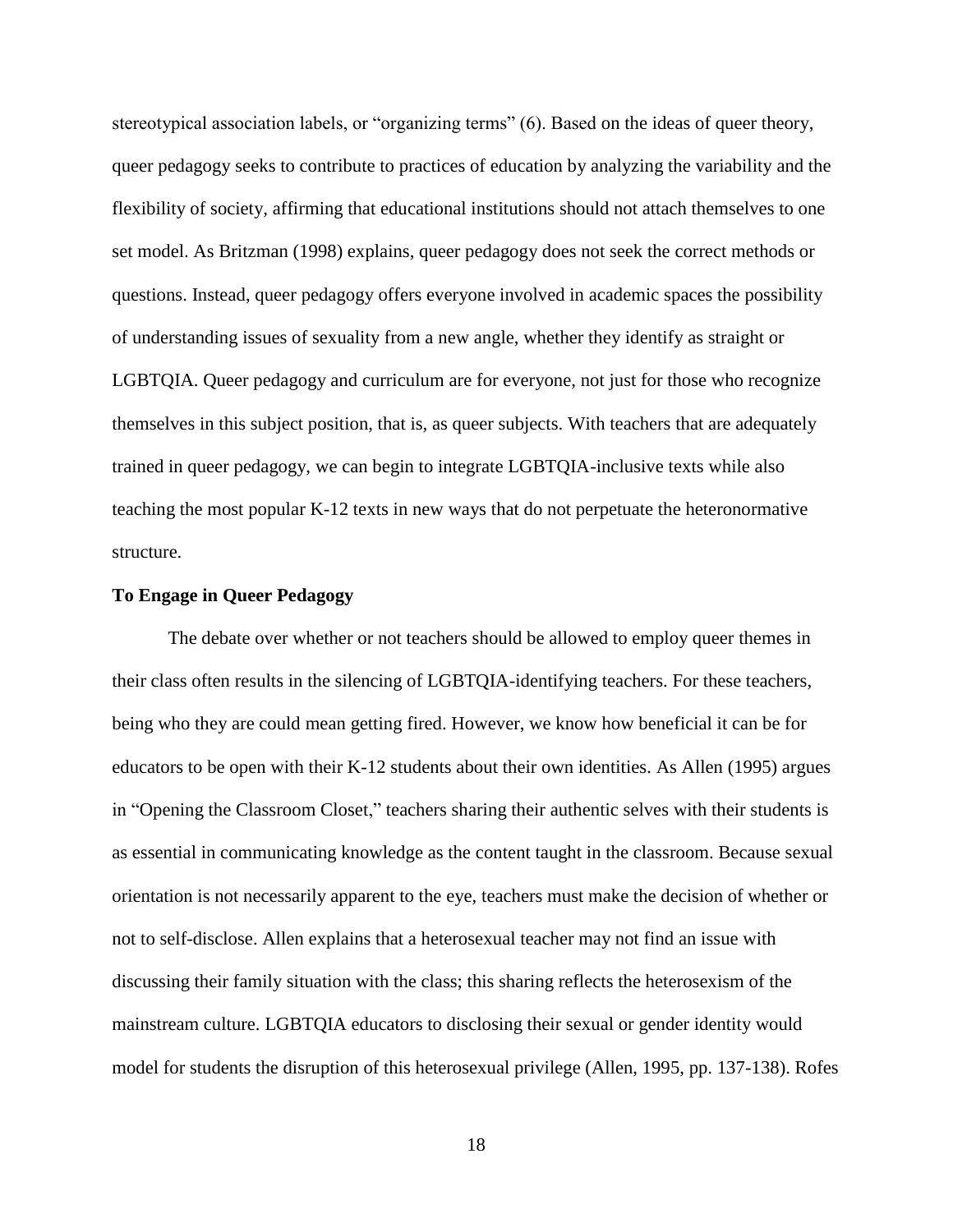(2000), an openly-gay educator, surveyed and interviewed his students 20 years after they took his class. Despite the common fear that queer teachers will produce queer-accepting students, or worse, queer students, none of the students who responded to Rofes identified as gay. In addition to this finding, Rofes' former students said that having a queer teacher made them better LGBTQIA allies. One student said, "Having an openly gay teacher taught me to be receptive to diversity and about the complexity of human beings….I think it would benefit all children and society if they had openly gay teachers" (Rofes, 2000, p. 403). For teachers to feel comfortable disclosing their identity, the school system must be structured in a way that makes it clear to students and teachers that identifying as LGBTQIA is normal and accepted. This can come from the use of queer pedagogy in the K-12 classroom and the pre-service education classroom. The ability to employ queer pedagogy in their classes will certainly help to establish equity for K-12 educators and their students; however, it is also crucial for straight-identifying teachers to practice queer pedagogy so they can help to improve the education experience for all of their students.

#### *What is queer pedagogy?*

At this point, most American K-12 public schools operate through a homophobic/heterosexist framework. This is defined by Lin (2017) as a teaching framework that supports the belief that the only "normal" sexual identity is heterosexual and gender expressions are feminine female and masculine male. Anything else is considered a deviation from the norm, and therefore abnormal. Expressions of this belief are called heteronormative. Assumptions of heteronormativity and privileging heterosexual expressions and experiences is called heterosexism (Lin, 2017, p. 24). As Lin explains, queer pedagogy was first described as "a radical form of educative praxis implemented deliberately to interfere with, to intervene in, the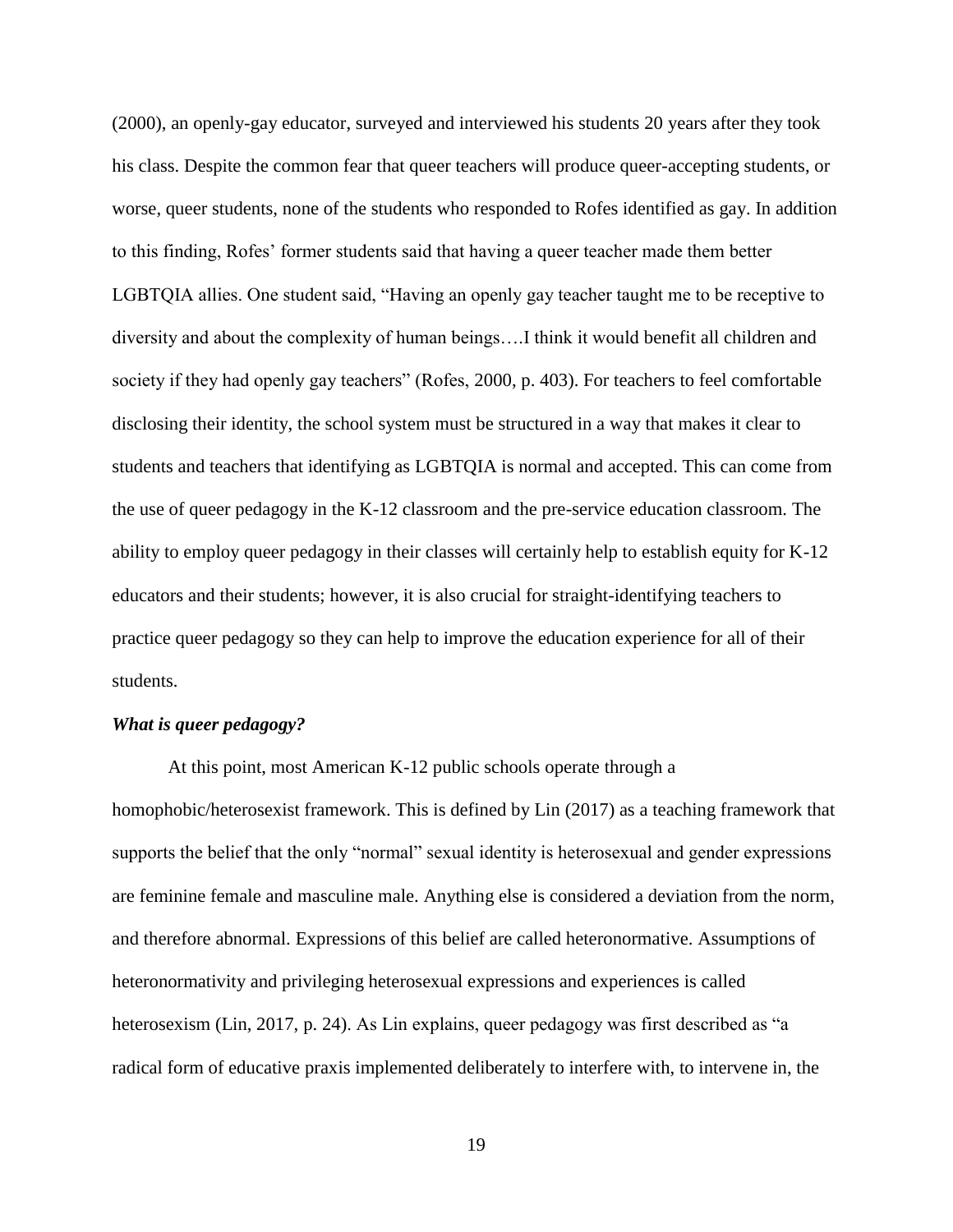production of 'normalcy' in schooled subjects" (2017, p. 32). Queer pedagogy has remained largely academic because, as Britzman (1995) clarifies, it is foremost concerned with a radical practice of deconstructing normalcy. Therefore, it seldom makes its way into the discourse of classroom teachers.

According to Luhmann (1998), both queer theory and pedagogy argue that the sensemaking process of the self relies on binaries such as homosexual-heterosexual, ignoranceknowledge, learner-teacher, and reader-writer. Queer theory and pedagogy position the desire to deconstruct binaries central to Western modes of meaning-making, learning, teaching, and doing politics and subvert the processes of normalization (Luhmann, 1998, p. 128). Thus queer theory and pedagogy, in opposing a repressive hypothesis of sexuality and power, suggest that the construction of the norm requires and depends on its Other to become intelligible, as Butler (2004) would agree. Luhmann (1998) writes, "The norm and its negated Other are implicated and mutually constitutive of each other. Normalized identities such as straight and stable gender identities work through, invoke, produce, constitute, as well as refuse its Other" (p. 128). The idea of "queer" attempts to interrupt these modes of sense-making by refusing stable identities and producing new identifications that lie outside binary models of gender and sexuality.

The point of queer pedagogy is neither to apply queer theory onto pedagogy nor to apply pedagogy in the spreading of queer theory. Rather than posing "the right" knowledge as a solution, Luhmann (1998) argues that queer theory and pedagogy position knowledge as an endless question. Queer pedagogy skeptically views the processes of how identities are constructed, and Britzman (1995) explains that it also becomes concerned with normalcy's inherent exclusions. She suggests that queer pedagogy is obviously not confined to strictly teaching for or about queer subjects. Additionally, Britzman (1995) claims, the refusal of any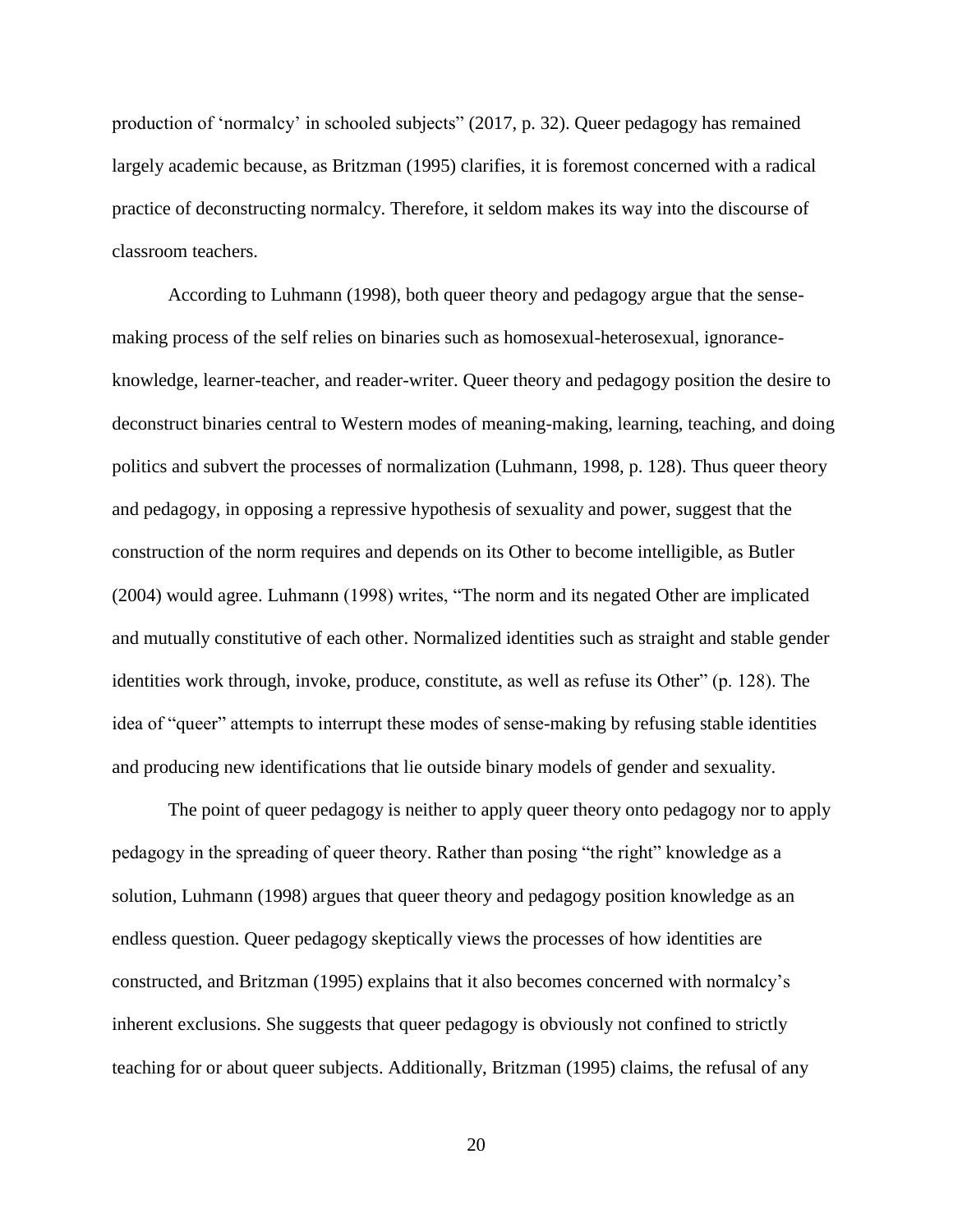normalization could potentially be part of the "queer agenda" (p. 154). De Lauretis (2011) argues that queer theory must persist in self-critiques and reflect on how normalization may also constitute lesbian and gay studies. Rather than exploring, presenting, and manifesting queer subjects, a queer pedagogy aims at the infinite production of new identifications. Still, there is the complicated question of how to engage in such self-critical practices without losing track of the broader methods of social injustices persists. Alternatively, Britzman (1995) asks how we can "exceed such binary oppositions as the tolerant and the tolerated, the oppressed and oppressor yet still hold onto an analysis of social difference that can account for how dynamics of subordination and subjection work at the level of the historical, the structural, the epistemological, the conceptual, and the social, and the psychic" (p. 164).

Just as Butler (2004) argues, Luhmann (1998) explains that with learning, the making of selves begins with an Other. The queer pedagogy that Luhmann (1998) details engages students in a conversation about how textual positions are being taken up or refused. She relates the example of when someone is reading lesbian and gay texts or when they are listening to somebody speaking "gay." She asks what happens to the self in this dialogue, what does the student actually hear, and how does the student respond to the text? Luhmann also inquires if queer teaching, rather than assuming and affirming identities, can tackle the problem of how identifications are created and refused in the process of learning (1998, pp. 129-130).

Queer pedagogy, Luhmann (1998) asserts, does not hold the promise of remedying homophobia or curing a lack of self-esteem. For her, this pedagogy is not about a new curriculum or different methods of instruction; it is an inquiring of the conditions that make learning possible or impossible. What occurs through the implementation of this pedagogy is the interrogation of the processes of how we make ourselves based on how we view the Other. As an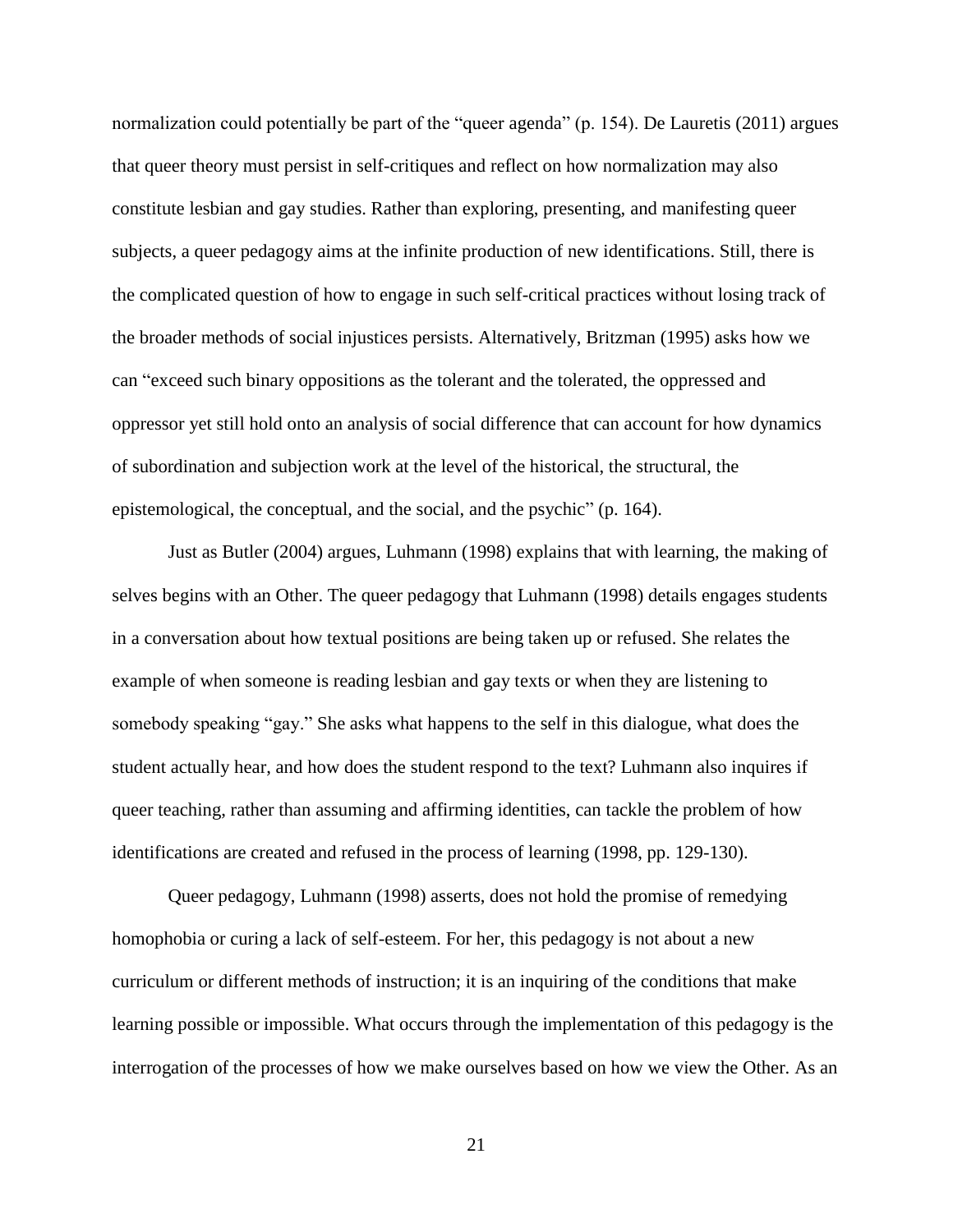inquiry into this process, Luhmann explains queer pedagogy does not position itself as a hero in the fight against oppression, but it will hopefully encourage an ethical practice by studying the limits of its own practices, the risks of normalization, and the possibilities—and impossibilities—of subversive teaching and learning (1998, p. 121).

#### *Approaches for Integration*

The movement to integrate queer pedagogy as commonly-practiced K-12 methodology mirrors the effort to promote critical multiculturalism and culturally relevant/responsive pedagogies. As Lin (2015) explains, critical multiculturalism and queer pedagogy both seek to challenge the status quo and disrupt hegemonic understandings of identity, experience, and perspective. In this way, queer-inclusive critical multiculturalism urges ELA teachers to develop a pedagogy that treats literacy not only as reading and writing but as a critical tool for understanding and transforming oneself and the world. Lin claims that perhaps the most necessary facets of these pedagogies is the overall approach taken in the classroom and the way the teacher positions the literature (2015, p. 27).

The issue with multicultural education today, Sensoy and DiAngelo (2017) argue, is that it often amounts to a mere "celebration of diversity" rather than the employment of particular pedagogies to adequately challenge the dominant ideologies, norms, and policies in education (p. 142). To avoid this kind of problem with queer pedagogy, we must make sure that we are not using tokenistic approaches to teaching. Sensoy and DiAngelo (2017) explain that multicultural education must include a study of unequal power between groups. They define anti-racist education as a form of multicultural education that focuses on the analysis of social, cultural, and institutional power that shapes the meaning of racial differences. This type of education recognizes that racism is embedded in society and perpetuated because of socialization, and it is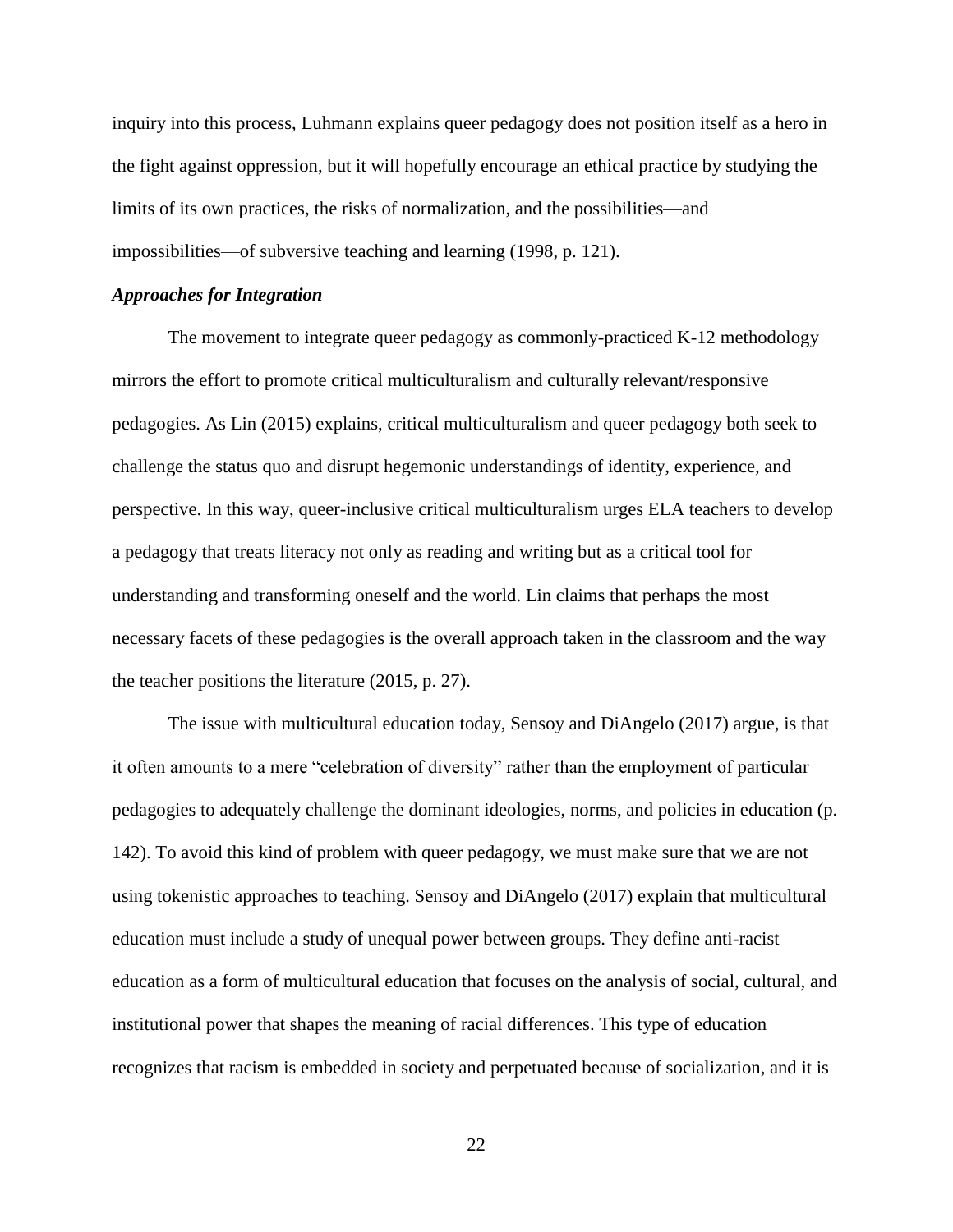virtually inescapable. Antiracist multicultural education can help counteract this socialization by teaching the dominant group—in this case, White people—about what racism truly is and how it operates in our society (Sensoy & DiAngelo, p. 142). In a queer-inclusive critical multicultural classroom, Lin (2015) elucidates, the literature would not merely be positioned as "another good story" along with the more heteronormative texts, nor would it be positioned as indicative of the LGBTQIA experience (p. 45). It would be presented as an opportunity to critically explore the complex intersection of experience, power, culture, and identity, particularly as related to sexuality.

One queer pedagogical strategy Lin (2015) details is to blur the boundaries between reading for academic purposes and reading to examine our society and "the implications of social, cultural, and historical influences on one's sexual orientation" (p. 46). Another approach might include teaching students about queer theory so that they might develop another lens to read not only the literature at hand but all texts. Lin (2015) refers to a suburban high school English teacher who teaches queer theory and asks students to consider, "How can theory allow us to see from various perspectives in order to understand the complexity of human experience, to be in dialogue with the past and present? How can theory help us enter new dialogues to create different paradigms?" (p. 46). In this sense, Lin (2015) claims this educator's pedagogy is distinctly queer in the sense that it disrupts what is commonly thought to be normal and challenging hegemony. The educator creates the conditions for her students not only to learn how to read literature from multiple perspectives but also to read the world from multiple perspectives. As Lin (2015) illuminates, literature does not need to specifically have LGBTQIA content to be used to queer the classroom. Queer pedagogy would explore the implicit or explicit heterosexuality in most stories as well. Additionally, in stories that contain what might be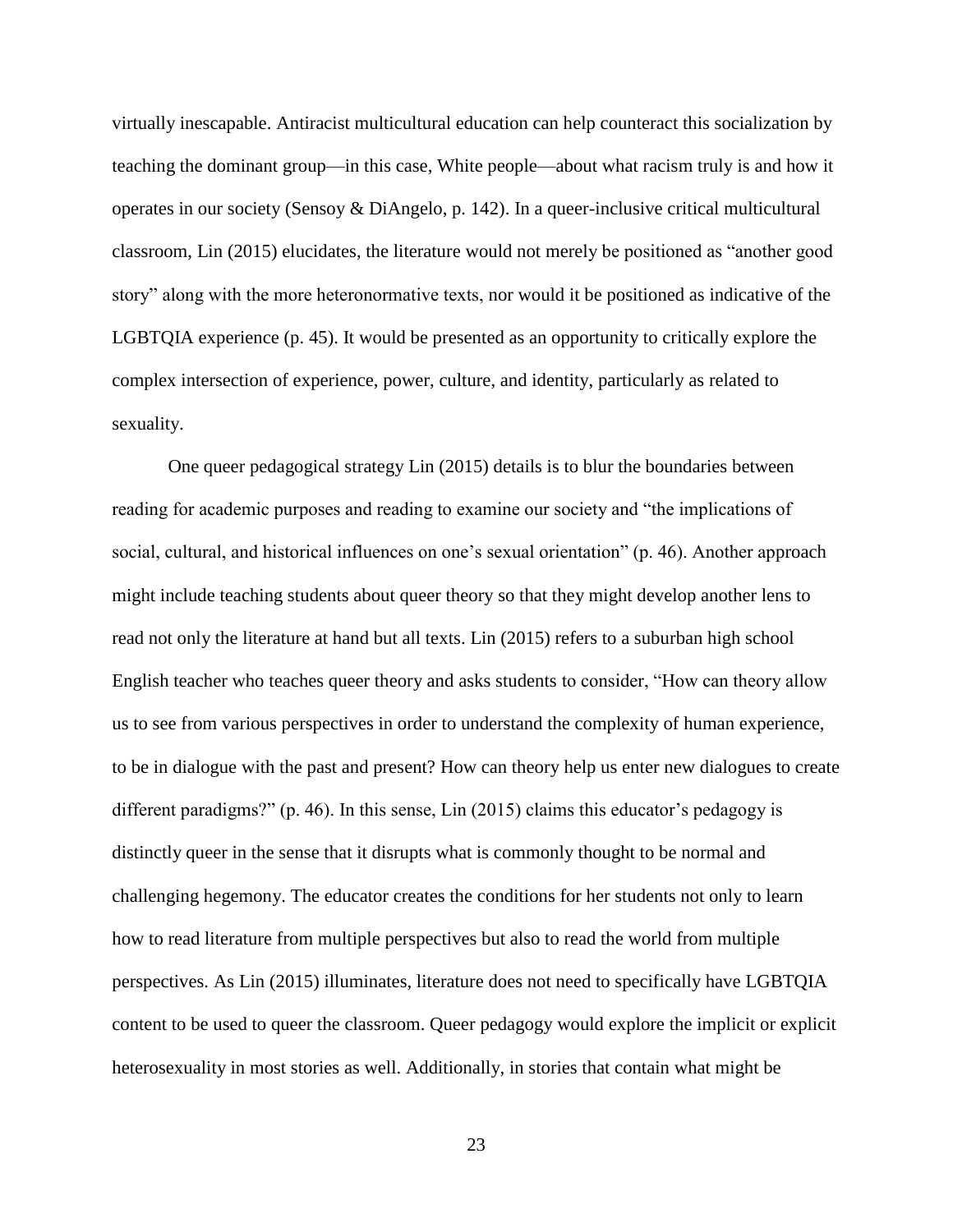considered "peripheral LGBTQ content" (p. 48), a queer-inclusive English class would deeply acknowledge and explore that content rather than simply address it and move on.

#### *The Need for Queer Pedagogy*

One may argue that it is not the school's job to establish LGBTQIA inclusivity and that it is instead the parents' decision to integrate certain information involving the LGBTQIA community into their children's lives. However, if effective teaching is considered to be the creation of knowledge and the development of human beings socially, morally, intellectually, then we need educators at all levels to be fluent in diversity. Educators must also be unafraid of immersing themselves in the world as it evolves around them and accept their role as mentors who help to define reality for those they are educating. To ignore the continually emerging requirements of critical social justice means that educators will quickly become outdated and ineffective, but more importantly, potentially damaging and socially unjust. Zacko-Smith and Smith (2010) argue that schools are at least partially responsible for cementing societal norms and for defining what is considered "normal." They indicate, "…if hegemony is to be upheld, people in the culture must be constantly reminded of the natural and rational [that is] inherent in what it [the culture] advocates. Through these constant reminders, a certain normality is segmented in people's consciousness" (Zacko-Smith & Smith, 2010, p. 3). When viewed through this lens, it is understood that educators either uphold the status quo, or they define and redefine what is classified as "normal" in their classrooms, and therefore, the larger society as well. Bringing attention to this responsibility of educators and giving them the necessary tools to expand definitions of what is and is not "normal" in the realm of sexuality and gender can help schools to achieve equity. Another important possible outcome of this is that students' anxiety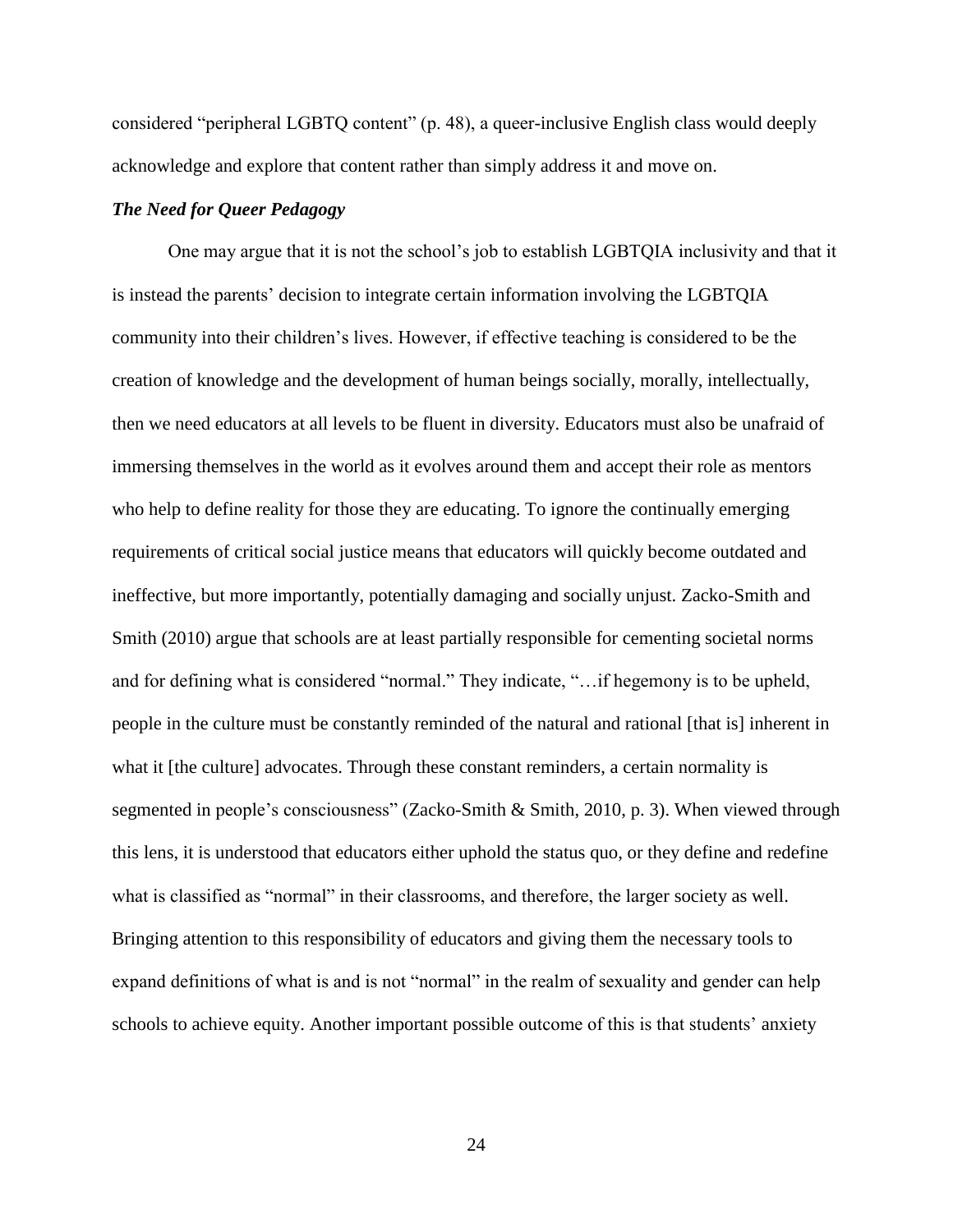surrounding their own sexual orientation and gender issues could be alleviated (Zacko-Smith  $\&$ Smith, 2010, p. 3).

When schools tolerate homophobia, it produces immediate and adverse effects that ripple outward, contaminating the whole school, community, and the larger society. While the association between sexual orientation and school has progressed toward being one of tolerance and/or acceptance, it is still evident that educational contexts significantly contribute to the perpetuation of stereotypes and negative attitudes towards LGBTQIA students. For example, many canonical texts that have been deemed indispensable are continuously implemented in K-12 English Language Arts classes. Stallworth and Gibbons (2012) polled over one thousand public schools in the southeastern US and found the canon texts most commonly used in high schools were: *The Great Gatsby, Romeo and Juliet, The Crucible, The Odyssey, To Kill a Mockingbird*, and *Night*. These texts are often taught in a way that perpetuates heteronormativity. If we teach a text in a way that ignores the possibility of understanding it outside of the heterosexist frame, then we are depriving our students of fully understanding the world around them. Take Shakespeare's *Romeo and Juliet* for example. The idea of "fate" and "star-crossed lovers" are common themes referred to when teaching the play. While we do not see relationships between Juliet and any other woman besides Lady Capulet and the Nurse, we do see Romeo interact with many male characters outside of his family tree. Juliet is expected to marry a man, and Romeo is expected to marry a woman. While there are many phallic references between Romeo and his gang, it is not up for serious discussion that Romeo could be romantically interested in his close friend Mercutio. Logically, Romeo is presented with Juliet, and that is whom he is destined to marry and die for. The play provides the often ignored opportunity to discuss our society's heterosexist relationship requirements, reaching back to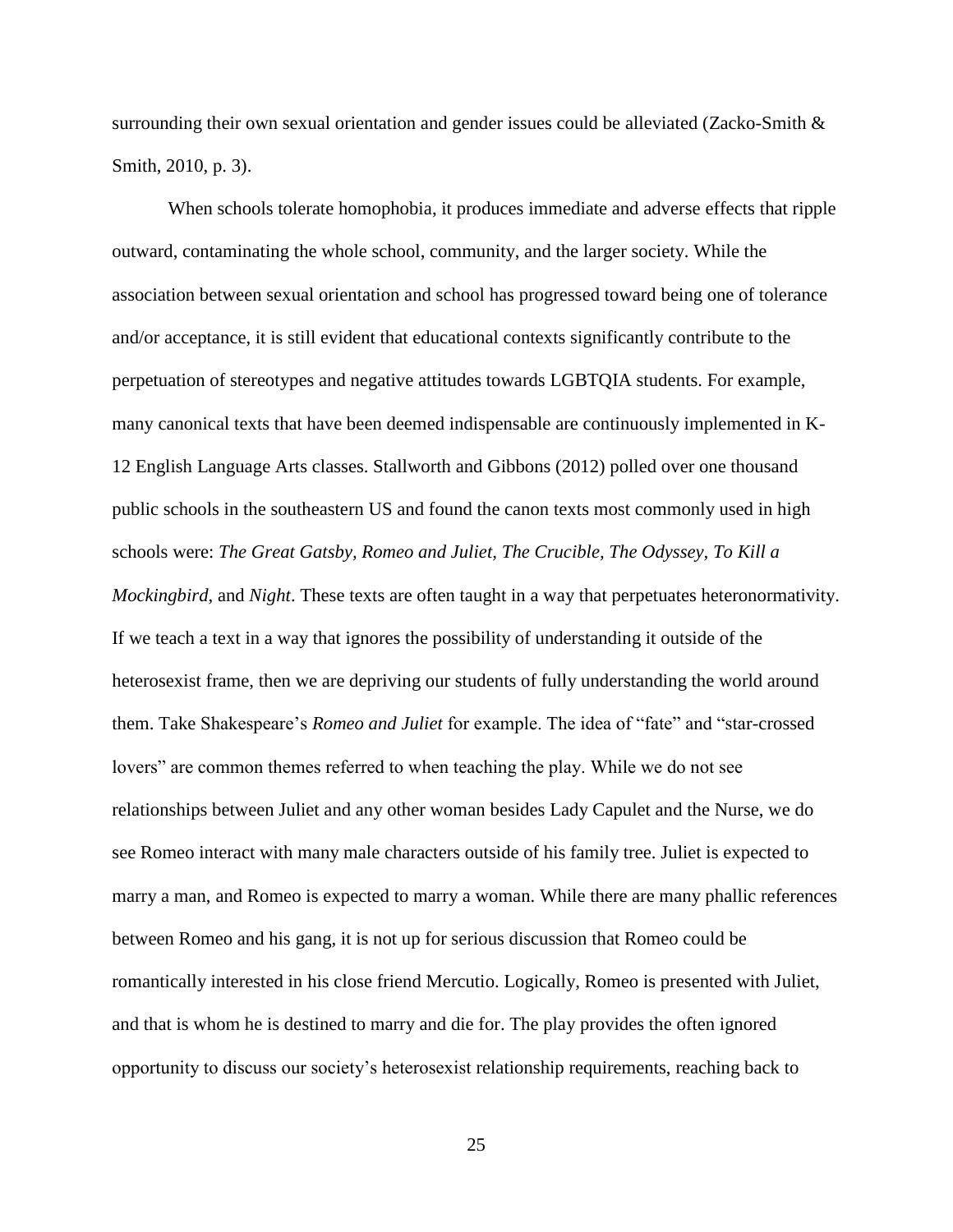historical views of same-sex relationships and connecting those roots to where we are now. The text could also allow us to analyze heterosexist gender roles with students. Why do we only focus on Juliet as a girl in love, and not as a dynamic character who undergoes a stark transformation into an adult woman? Juliet herself also debates identity: "What's in a name? that which we call a rose / By any other name would smell as sweet" (Shakespeare, 2015, 2.2.80-86). Many students consider Shakespeare's works outdated and unrelatable, and rather than trying to connect them to the text with discussions of love, arranged marriage, and fate, we can draw direct lines between the play and societal expectations that we all face.

If the next step in developing LGBTQIA equity involves reconstruction of the English Language Arts curriculum in schools, how should it be done? While we could simply integrate more contemporary LGBTQIA-inclusive queer literature, one could argue that throwing out the most commonly taught canonical texts could potentially bring about strife in this conversation that so many already find controversial. While the content of some commonly taught texts can possibly be harmful to LGBTQIA students, there are some that can remain part of the curriculum. However, queer pedagogical practices can be implemented to make canonical texts more viable within the greater conversation of LGBTQIA inclusivity. Additionally, it is crucial to remember that pre-service education programs of the past often instructed educators in training to teach in ways that correlate more directly with heterosexist teaching frameworks. It is not and should not be on the shoulders of individual educators to make all the changes themselves. Pre-service education requirements must reflect the need for queer pedagogy in our schools to fully establish LGBTQIA equity.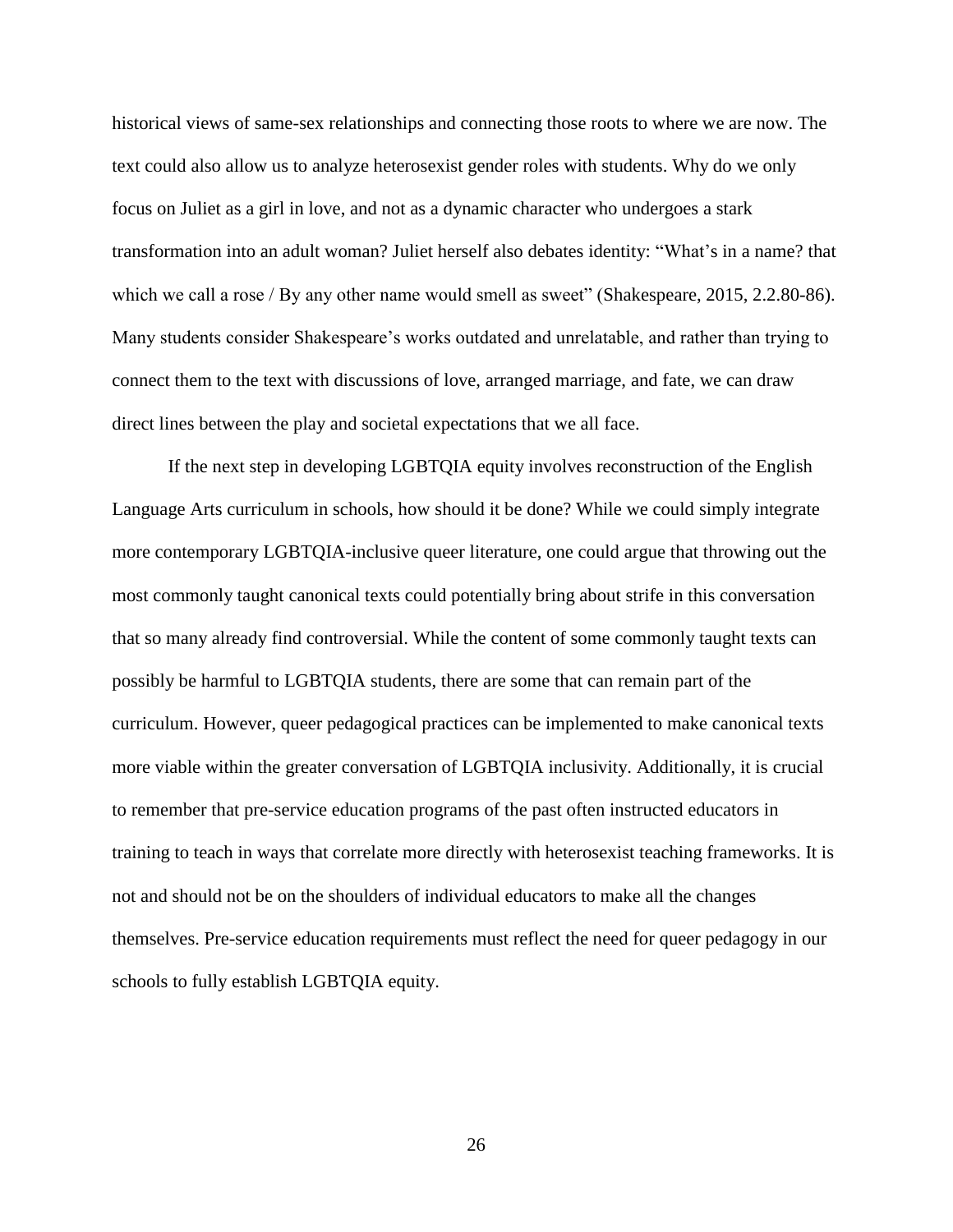#### **Chapter 2: California: The State to Watch**

While there are still states with laws prohibiting LGBTQIA-inclusive curricula (GLSEN, 2018), many policymakers, educators, and school districts across the country are embracing LGBTQIA individuals and issues in the classroom. In the fall of 2018, California K-12 classrooms began using textbooks that included LGBTQIA content, and for the last several years (2015-2019), a San Francisco high school has offered an LGBTQ Studies course developed by Lyndsey Schlax, likely the first of its kind in the country (Moorhead, 2018). California's efforts present an opportunity to see how an LGBTQIA-inclusive curriculum can operate in schools, and they provide direction on how best to encourage understanding and acceptance of varying gender and sexual identities among students.

In 2011, California took a massive step in ensuring LGBTQIA youth equity. A spike in suicides among LGBTQIA youth, along with emerging research on the benefits of a curriculum that includes LGBTQIA topics (Bird, Kuhns, & Garofalo, 2012), pushed Governor Jerry Brown to sign into California law Senate Bill 48, otherwise known as the Fair, Accurate, Inclusive, and Respectful (FAIR) Education Act. FAIR required the contributions of LGBTQIA individuals and people with disabilities to be added to the state's history and social studies curriculum. After five years and multiple challenges to FAIR, the California State Board of Education approved a social studies curriculum framework (2016) that requires topics including the contributions of lesbian and gay figures in history the evolution of gay rights. A selection of compliant textbooks followed this approval. New supplemental instruction for teachers also includes LGBTQIA individuals and issues (Moorhead, 2018). McGraw-Hill added the following to a teacher's edition: "Though [Walt] Whitman never publicly addressed his sexuality, his poetry, letters, and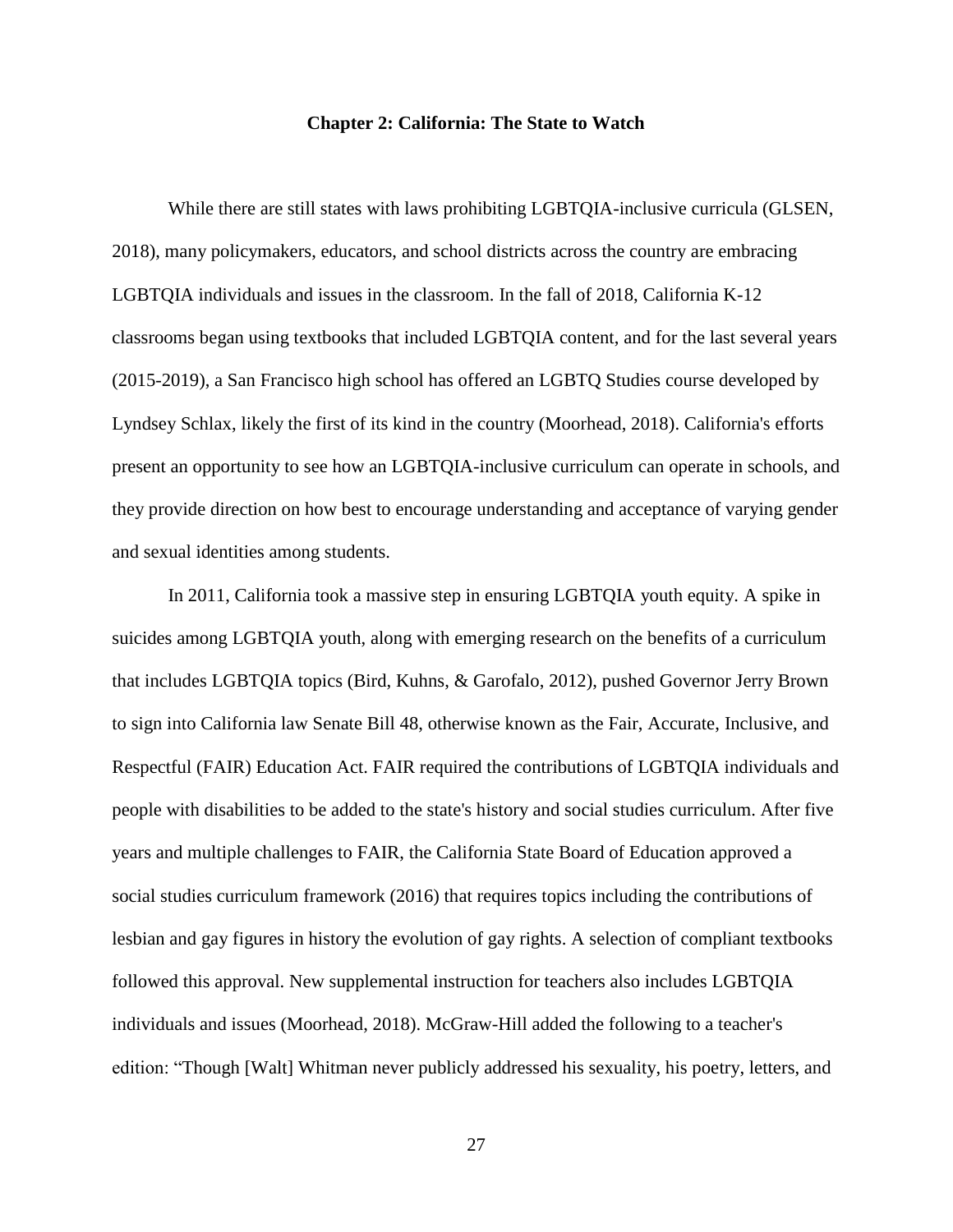journals suggest that Whitman would identify as gay if he were alive today….Whitman shared a decades-long romantic friendship with bus conductor Peter Doyle. Though the two never lived together, Doyle was Whitman's muse" (Harrington, 2017). Textbooks have also included other historical figures, such as Emily Dickinson, Ralph Waldo Emerson, Nathaniel Hawthorne, and President James Buchanan, that are widely considered by historians to have been LGBTQIA (Moorhead, 2018).

California's FAIR Act added language to Education Code Section 51204.5, which advocates for the inclusion of various groups' contributions in the history of California and the U.S. This section already included men and women and several ethnic groups. It now specifically covers "…men and women, Native Americans, African Americans, Mexican Americans, Asian Americans, Pacific Islanders, European Americans, [LGBT] Americans, persons with disabilities, and members of other ethnic and cultural groups, to the economic, political, and social development of California and the United States of America," (California Department of Education, 2019). Additionally, the legislation added some requirements for instructional materials. *Education Code* Section 51501 outlines bans on material included in textbooks or other instructional materials. This section already banned content that "reflect[s] adversely upon persons because of their race, sex, color, creed, handicap, national origin, or ancestry," but the bill added "sexual orientation" to the list. By *Education Code* Section 60040, governing boards are directed to exclusively adopt instructional materials that "accurately portray the cultural and racial diversity of our society." This specific section already included several minority groups and was amended to include all of those previously listed. Finally, the legislation also provides a reminder to charter and alternative schools that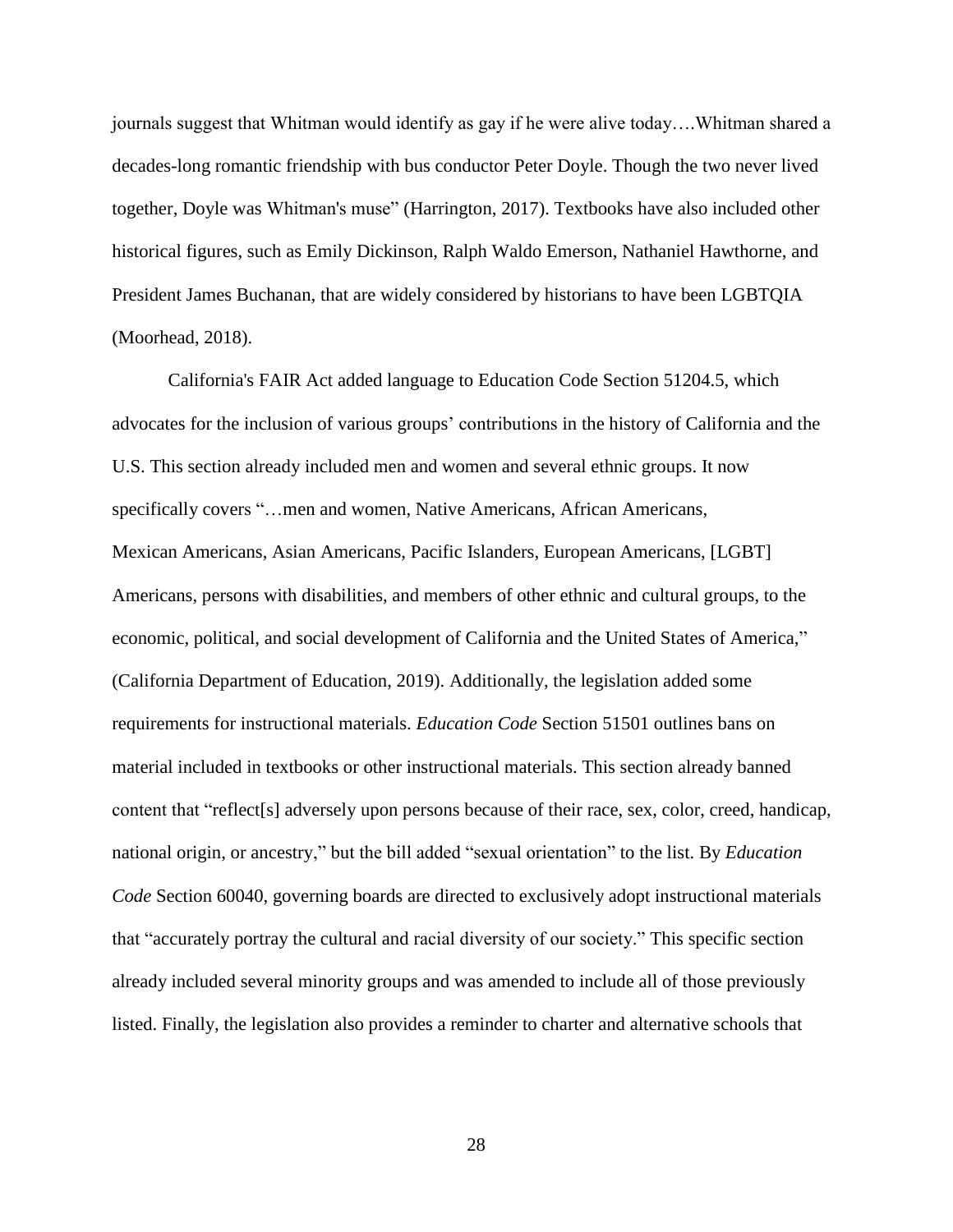engaging in discrimination is also prohibited per Section 235 of the *Education Code* (California Department of Education*,* 2019).

The FAIR Act did not change any of the California curriculum standards, and it does not include any power for the State Board of Education to alter the standards to reflect the law's requirements. The content that is now required by the law is not in conflict with the state's standards. Just as with Michigan's State Standards, California's provide a description of what students are expected to know and be able to do by certain grade levels, but they are not meant to restrict or to be an exhaustive list of topics required (California Department of Education, 2019).

California's curriculum framework, developed in 2015, comprises of more than 20 classroom examples showing teachers how they can integrate their instruction to build students' history and social science knowledge and skills, literacy skills, and English language development. The framework adds information on civic learning, consistent with the work of the California Task Force on K-12 Civic Learning. In addition, the framework adds information about financial literacy, voter education, genocide, and the contributions of lesbian, gay, bisexual, and transgender Americans and people with disabilities to the history of California and the United States (California Department of Education*,* 2016). Tom Torlakson, the California State Superintendent of Public Instruction, stated, "This document will improve the teaching and learning of history and social science. It will give our students access to the latest historical research and help them learn about the diversity of our state and the contributions of people and groups who may not have received the appropriate recognition in the past" (California Department of Education*,* 2016).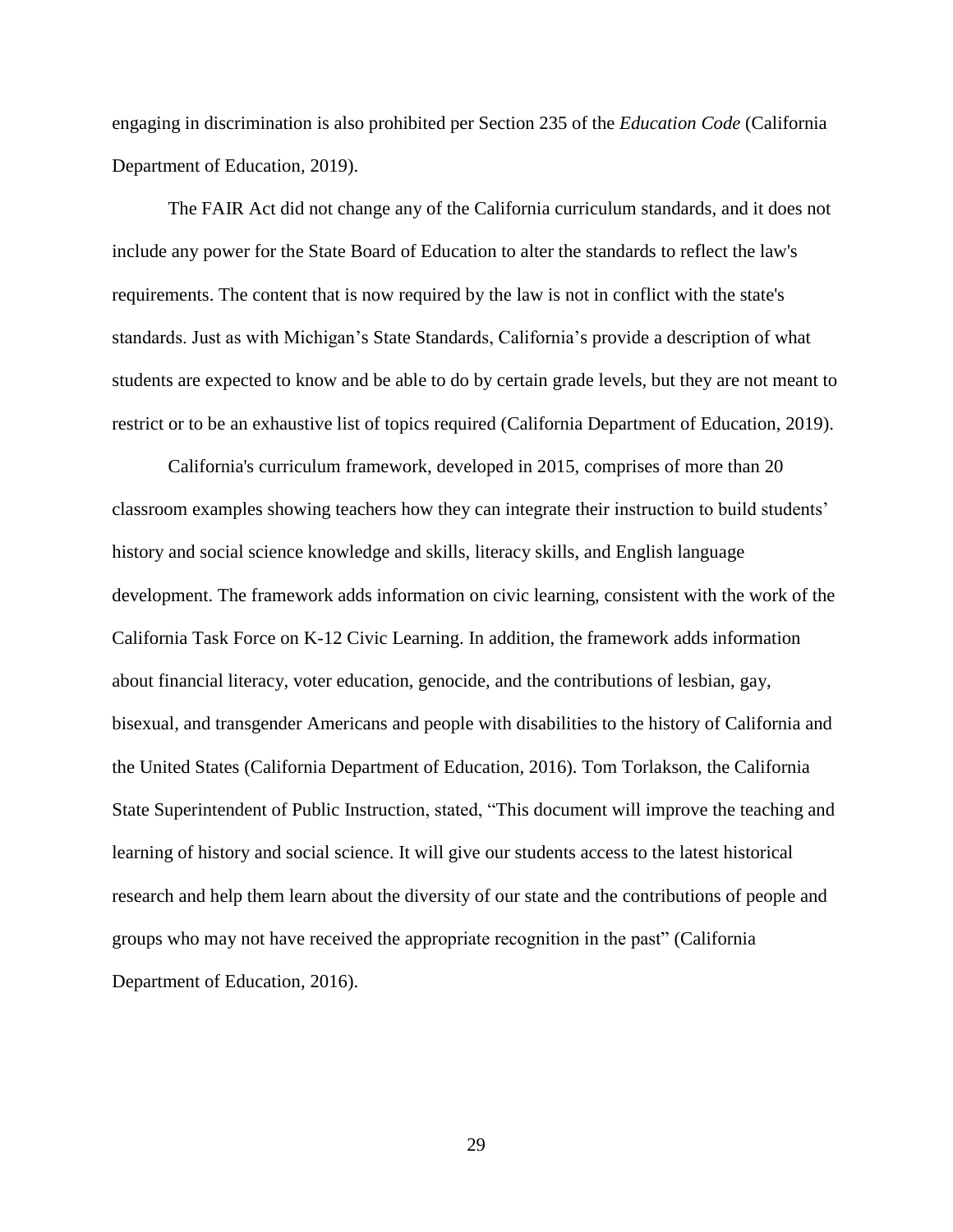# **Culturally Responsive Pedagogy**

With the development of a new curriculum framework, the California Department of Education also called for the use of a specific pedagogical framework: culturally responsive pedagogy. Ladson-Billings introduced the term to describe a form of teaching that calls for engaging learners of cultures and lived experiences that are traditionally excluded from mainstream settings (Muñiz, 2019, p. 9). Culture can be viewed within or beyond ethnic groups in terms of race, gender, sexuality, abilities, class, and many other ways. A person may belong to several cultures, and so the ways of viewing culture will intersect naturally. One may wonder what it means to "respond" to and include culture in curricula and what it is that we must do to become a culturally responsive educator. Gay (2000, 2010) describes culturally responsive pedagogy as transformative, multidimensional, and empowering. She refers to culturally relevant pedagogy as the use of "cultural knowledge, prior experiences, frame of reference, and performance styles of ethnically diverse students to make learning more relevant to an effective…It teaches to and through strengths of the students. It is culturally validating and affirming" (Gay, 2000, p. 29). Along with improving academic achievement, culturally responsive pedagogy is committed to helping minority students maintain their identities with their ethnic groups and communities. This approach helps students develop a sense of personal efficacy, building positive relationships and shared responsibility while they acquire an idea of success that is compatible with the idea of cultural pride. Infusing the history and culture of students into the curriculum is vital for students to maintain self-efficacy and positive school socialization (Gay, 2000, 2010; Ladson-Billings, 1994). Gay also argues that an asset-based approach to education—where every community is valuable; every community has strengths and potential—is necessary to achieve higher levels of student self-efficacy and equity (Muñiz, 2019,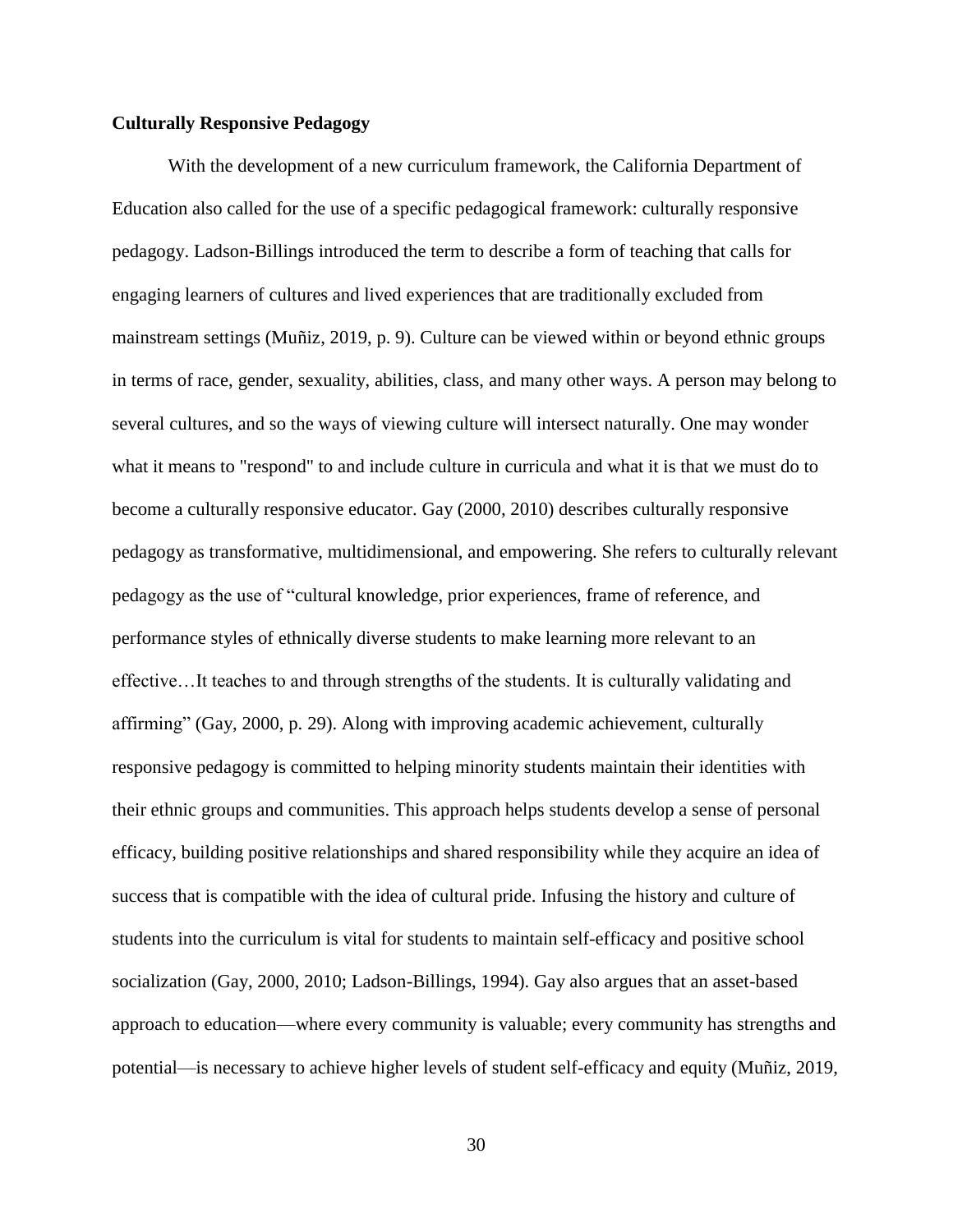pp. 9-10). This valuing of students' cultural and linguistic heritage while also ensuring their access to a fully-developed education makes culturally responsive education one of the most effective means of meeting the learning needs of culturally diverse students.

The California Department of Education's "Health Education Framework" details the importance of implementing culturally responsive pedagogies when integrating an LGBTQIAinclusive curriculum. In order to create genuinely fair education experiences, teachers should continuously strive for access, equity, and social justice. As Sensoy and DiAngelo (2017) explicate, to disrupt social justice illiteracy, educators and administrators must take up a position of inquiry concerning their practice and engage in collaborative, ongoing discussions about challenging issues, including language, culture, race, and equity. The "Health Education Framework" references the National Center for Culturally Responsive Educational Systems (NCCRES) and its emphasis on the importance of creating a shared responsibility for cultural responsiveness. This organization explains that culturally responsive education systems are rooted in the belief that our society consists of specific groups of people who are afforded privileges that are not accessible to other groups. Privileging some over others creates a class structure in which the advantaged have more access to high-quality education and, therefore, more job opportunities in high-status careers. This leads to socio-economic stratification and the development of majority versus minority opposition. Schools can turn the tide on this institutionalized problem by developing systems responsive to cultural differences and seek to include rather than exclude. Additionally, culturally responsive educational systems create spaces for teacher reflection, inquiry, and mutual support around issues of cultural differences (California State Board of Education, 2019, pp. 3-5).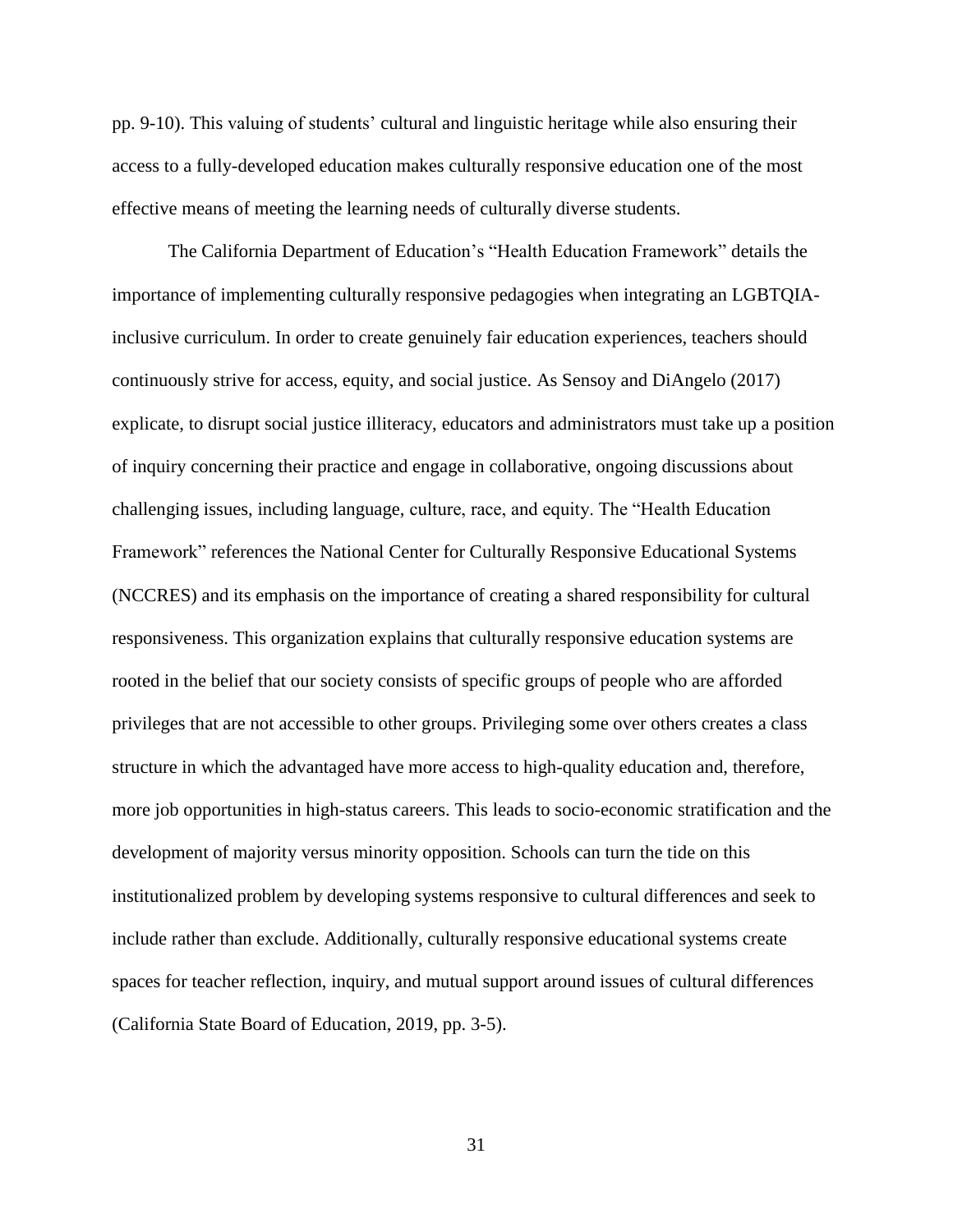The California Department of Education acknowledges the eight educator competencies detailed by Muñiz (2019) in *New America*'s "Culturally Responsive Teaching: A 50-State Survey of Teaching Standards." The first of these competencies requires that culturally responsive educators (CREs) reflect on their own group memberships based on race, ethnicity, social class, and gender. They are mindful of the fact that their lived experiences and group memberships could generate biases that can potentially influence their interactions with students, families, and colleagues. Secondly, CREs also recognize that their students' access to educational opportunities may be affected by their social identifiers and advocate for all students to have access to high-quality teachers and schools. The third competency expects CREs to use their students' cultures and experiences when planning their classes, and reject teaching materials that contain biases or stereotypes. They supplement the curriculum if it is lacking representation of their students' heritage. Competency four calls for CREs to connect their curriculum to realworld problems and inspire students to come up with solutions. These issues could involve injustices that exist in their communities or nationwide. CREs empower their students to see themselves as change agents that can right the wrongs that exist in the world through this process. For the fifth competency, Muñiz obliges CREs to maintain high expectations for all students and believe that they can all achieve academic success. Competency six asks CREs to model how students should respect each other and embrace their classmates' differences. The seventh competency states that CREs must work to collapse barriers that might prevent students' families from participating in their children's education, such as parent work schedules or language barriers. They make efforts to learn about the families and communities in which they teach. Finally, CREs must understand and be considerate of the verbal and nonverbal culturallyinfluenced communication styles of their school's community. They also pursue communication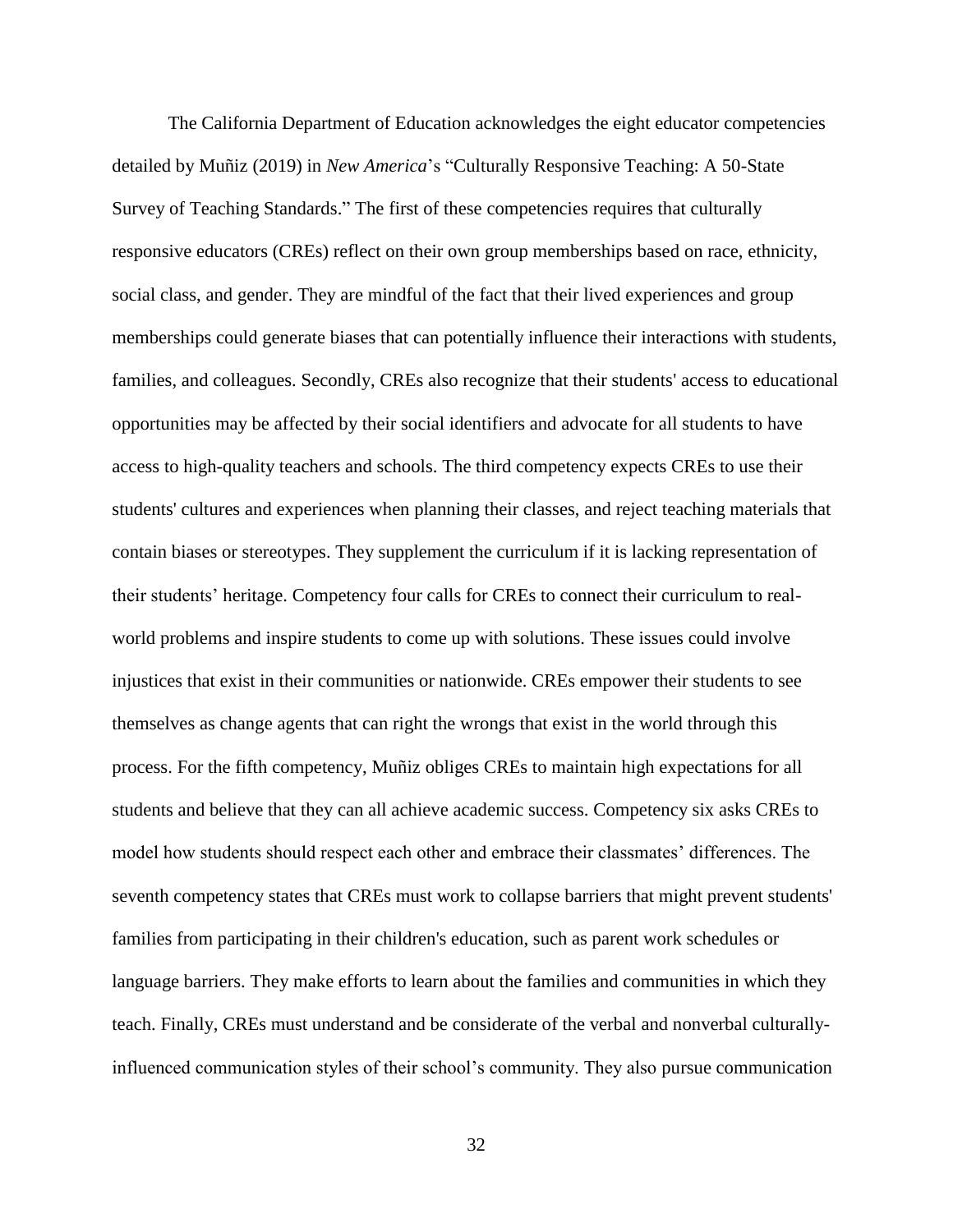with parents that speak a home language other than English by utilizing translation services (Muñiz, 2019, pp. 12-15). Understanding the expectations of a culturally responsive educator, as embraced by the state of California, can make the gaps in Michigan's standards for teachers more visible and guide us in our transformation.

## *Culturally Responsive LGBTQIA Content Integration*

Banks' (2010) integration of multicultural content model moves teachers to transformative teaching and social action through the use of a culturally responsive curriculum. His model is not just for K-12 students; it can and should be used in pre-service education programs so that educators know how to develop a curriculum that is multicultural. Banks' multicultural content model has four approaches that move toward a high-quality multicultural curriculum. Lyndsey Schlax, a California educator, Banks' Four Levels of Integration of Ethnic Content in developing an LGBTQIA-inclusive course at the Ruth Asawa San Francisco School of the Arts (Moorhead, 2018). Banks (2010) acknowledges the difficulty many schools face in the attempt to implement multicultural content. He says that no approach will find success if teachers do not have in-depth knowledge about ethnic cultures and experiences, to then properly integrate the ethnic content, experiences, and points of view into the curriculum.

**The Contributions Approach.** Banks' (2010) characterized the contributions approach, which he refers to as "Level 1" on the Four Levels, by the insertion of ethnic heroes/heroines and discrete cultural artifacts— such as the foods, dances, music, and objects of ethnic groups— into the curriculum. These elements are selected using criteria similar to those used to select mainstream heroes/heroines and cultural artifacts. For example, additions to the curriculum included individuals such as Crispus Attucks, Benjamin Bannaker, Pocahontas, Martin Luther King, Jr., and Cesar Chavez and they are generally discussed when American heroes/heroines are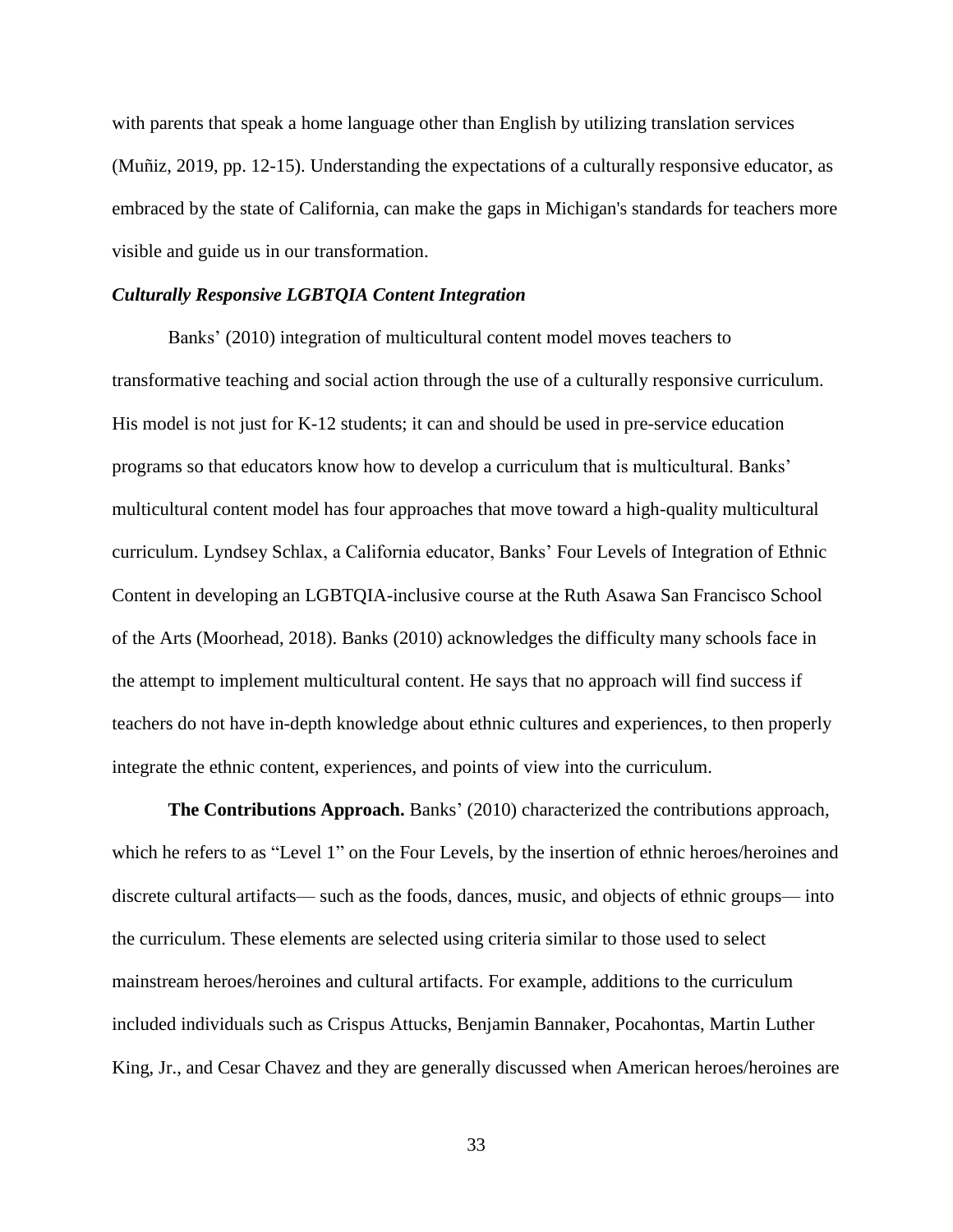studied in mainstream curriculum. Banks describes the heroes/heroines and holidays approach as a variant of the contributions approach, where the ethnic content is limited primarily to special days, weeks, and months related to ethnic events, such as during school Cinco de Mayo, Martin Luther King, Jr. Day, and African American History Week celebrations. With these celebrations, teachers involve students in lessons, experiences, and pageants related to the ethnic group being commemorated.

Because the contributions approach allows educators to quickly integrate ethnic content into the curriculum, Banks (2010) says that many teachers who have little knowledge about ethnic groups and curriculum revision but are committed to integrating their curricula with ethnic content will consequently resort to this more limited approach. Banks explains that when the integration of the curriculum is accomplished primarily through the inclusion of ethnic heroes/heroines and contributions, students do not receive a global view of the role of ethnic and cultural groups in U.S. society. Instead, they will likely see ethnic issues and events primarily as an addition to the curriculum and consequently as a sidebar to the "main story" of the development of the nation. Teaching ethnic issues with the use of heroes/heroines and contributions also tends to gloss over important concepts and issues related to the victimization and oppression of ethnic groups and their struggles against racism and for power (Banks, 2010, pp. 238-239).

There are often intense political demands from ethnic communities for schools to put their heroes/heroines, contributions, and cultures into the school curriculum. These contributions can help give an ethnic group a sense of structural inclusion, validation, and social equality. Curriculum inclusion also facilitates the quests of marginalized ethnic and cultural groups for empowerment, efficacy, and social equality, which correlates positively with academic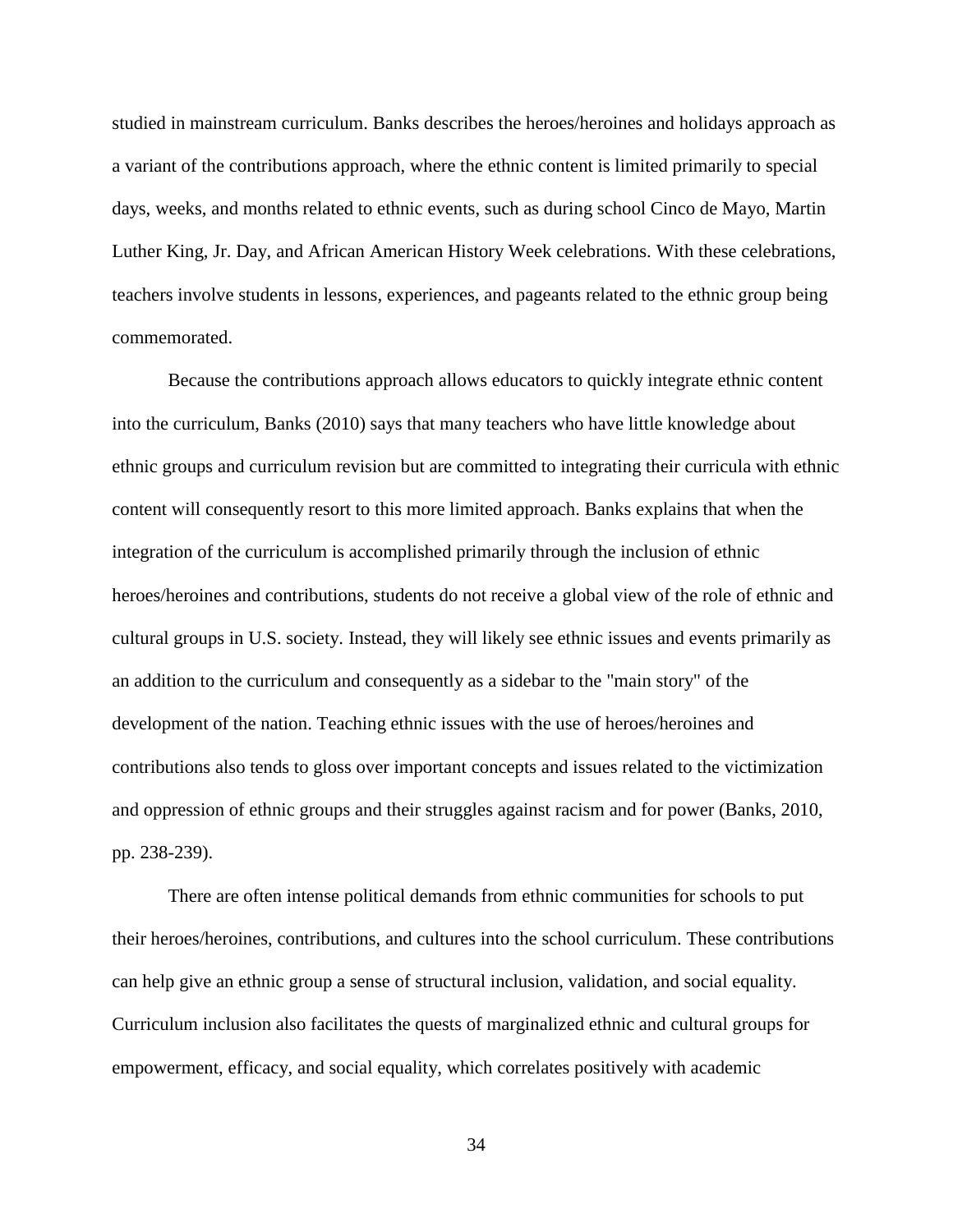achievement (Banks, 2010, p. 240). Schlax's LGBTQ Studies course, which actively included all four of the approaches to curriculum, implemented level one by adding a mix of celebrations: International Transgender Day of Visibility, LGBT Pride Month, LGBT History Month, and National Coming Out Day. Schlax also endorsed the school's student-run Genders and Sexualities Alliance (GSA), which planned events around such celebrations (Moorhead, 2018).

**The Additive Approach. "**Level 2" in the Four Levels is the additive approach, which Banks (2010) states is often accomplished by adding a book, unit, or course to the curriculum without fundamentally changing it. The additive approach allows the teacher to put ethnic content into the curriculum without beginning a process that would take substantial time, effort, and training as well as a rethinking of the curriculum and its nature and goals. The additive approach can be the first phase in a transformative curriculum reform effort designed to restructure the entire curriculum and to integrate it with ethnic content, perspectives, and frames of reference. However, this approach has several issues similar to those of the contributions approach. Because it does not involve restructuring the curriculum, it usually results in the viewing of ethnic content from the perspectives of mainstream historians, writers, artists, and scientists. The events, concepts, and issues selected for study are chosen using mainstream criteria and perspectives. Content added to a curriculum as appendages instead of being integral parts of a unit of instruction can become problematic (Banks, 2010, pp. 240-242).

California's textbook initiative falls into the additive approach. The Teacher's Curriculum Institute's second grade textbook includes a section called "Different Kinds of Families." The text provides a photograph of a girl with two moms, and it explains, "There are many kinds of families. Some children live with one parent. Others live with two parents. Some families have two moms and two dads. Some children are raised by their grandparents" (Hefling, 2017). A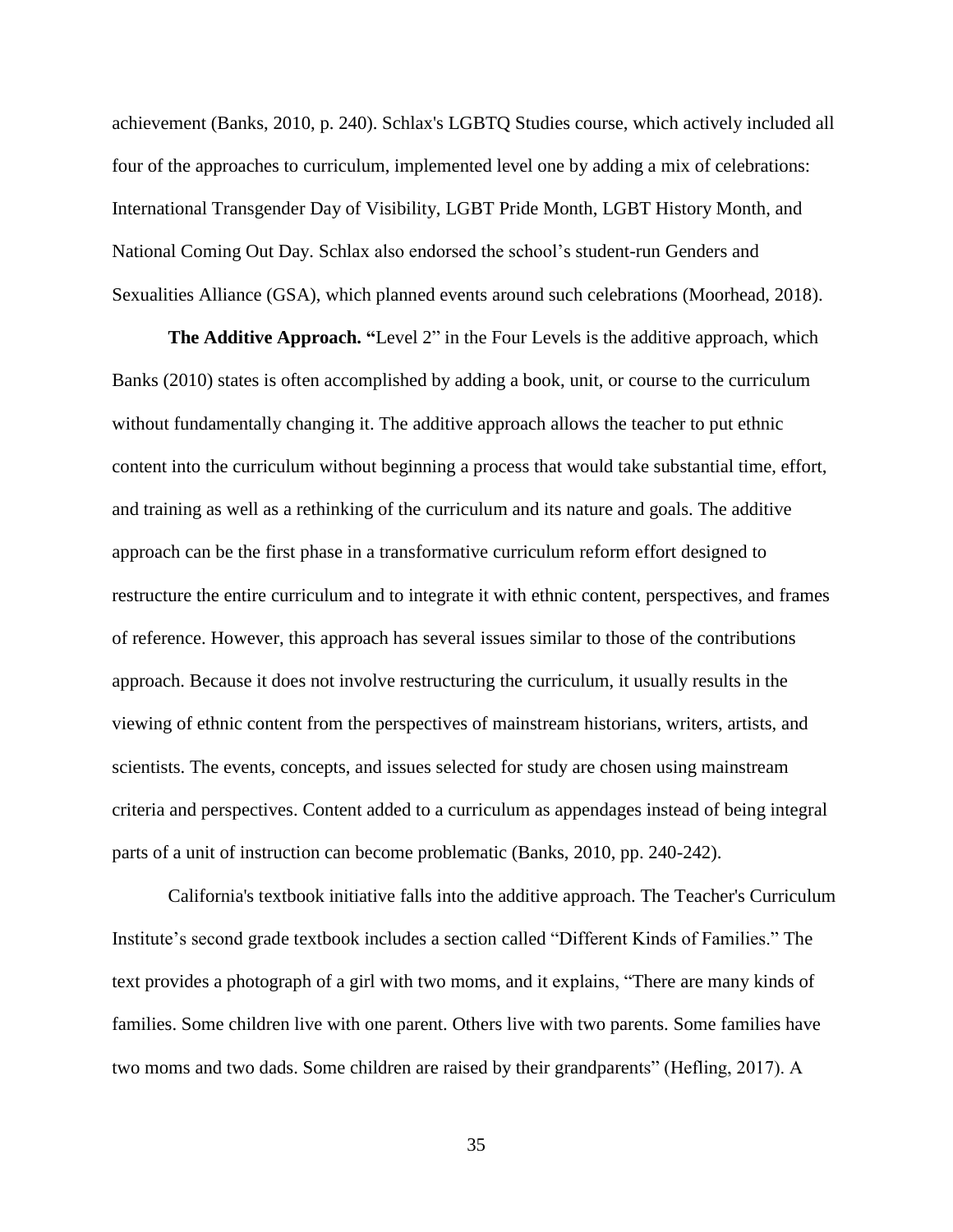fourth grade textbook by Pearson highlights how, until recently, same-sex couples couldn't marry in all U.S. states. The book includes a photo of a lesbian couple that tells of their legal efforts to secure the right to marry, as well as a subsequent case that made marriage rights guaranteed to all same-sex couples (Hefling, 2017).

For her course, Schlax pursued first-person voices from the LGBTQIA community, including U.S. politician and LGBTQIA rights activist Tom Ammiano, same-sex couples, and trans individuals. She explained, "I definitely work to create a connection to the city where I teach" (Moorhead, 2018). Some teachers may have narrow options based on their community and location, but organizations, such as Everyone Is Gay, offer comprehensive lists of resources by state, and modern videoconferencing tools can help to bring guest speakers into the classroom (Moorhead, 2018).

**The Transformation Approach.** The third level of Banks' (2010) integration tiers differs fundamentally from the contributions and additive approaches where ethnic content is added to the mainstream core curriculum without changing its basic assumptions, nature, and structure. In the transformative approach, the fundamental goals, structure, and perspectives of the curriculum are changed. This approach alters the central assumptions of the curriculum and allows students to view concepts, issues, and themes from several ethnic perspectives. The mainstream viewpoint is one of only several perspectives from which issues, problems, and concepts are viewed. Banks asserts that seeing every issue, idea, event, or problem from the point of view of every U.S. ethnic and cultural group is at once impossible and undesirable. Instead, the goal should be to enable students to view concepts and issues from the perspective of the cultural, ethnic, and racial groups that were the most active participants in, or were most clearly influenced by, the topic of study. The critical curriculum necessities for multicultural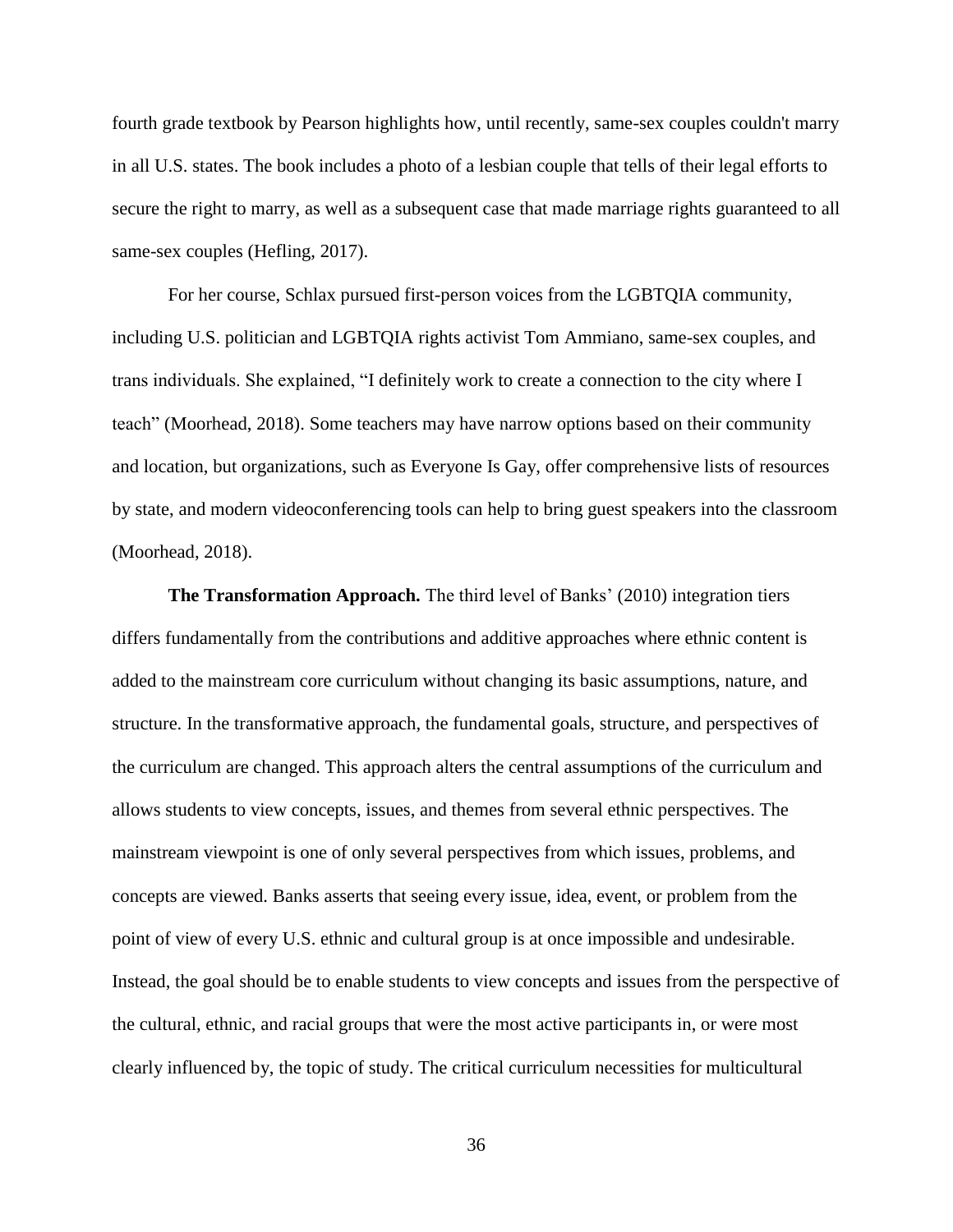curriculum reform are not the addition of a long list of ethnic groups, heroes, and contributions. Instead, we need the infusion of various perspectives, frames of references, and content from different groups that will extend students' understandings of the nature, development, and complexity of U.S. society (Banks, 2010, pp. 242-243).

Banks' (2010) third level moves educators into the realm of substantive changes in curriculum, which calls for the need for new texts. For Schlax, however, this was a difficult feat in 2015: "There is no textbook. It doesn't exist," Schlax said, "No one has written an LGBTQ studies textbook for high school students and certainly not for lower-grade kids. So any textbooks about LGBTQ studies, gender studies, queer studies, those have been used to help inform me and help me create content and a timeline of learning" (Moorhead, 2018). Schlax settled on *Finding Out: An Introduction to LGBT Studies* by Michelle A. Gibson, Jonathan F. Alexander, and Deborah T. Meem, *Out of the Past: Gay and Lesbian History from 1869 to the Present* by Neil Miller, and *Becoming Visible: A Reader in Gay and Lesbian History for High School and College Students* by Kevin Jennings. She also included articles from blogs and magazines and collected primary sources. Additionally, students and teachers shared news articles, podcasts, music, and other audio elements through social media (Moorhead, 2018).

Schlax used these resources to inspire students to explore the impact of cultural, historical, social, and political factors on the LGBTQIA community. To succeed in class, students needed to make connections between significant events, discussion topics, and broader historical and cultural critical-thinking standards. Specifically, students studied the social construction of the LGBTQIA community across time and place, theoretical debates regarding sexual orientation, identity development, and intersecting oppressions, gender identity and roles, homophobia, and HIV. Writing prompts and other activities throughout the semester encouraged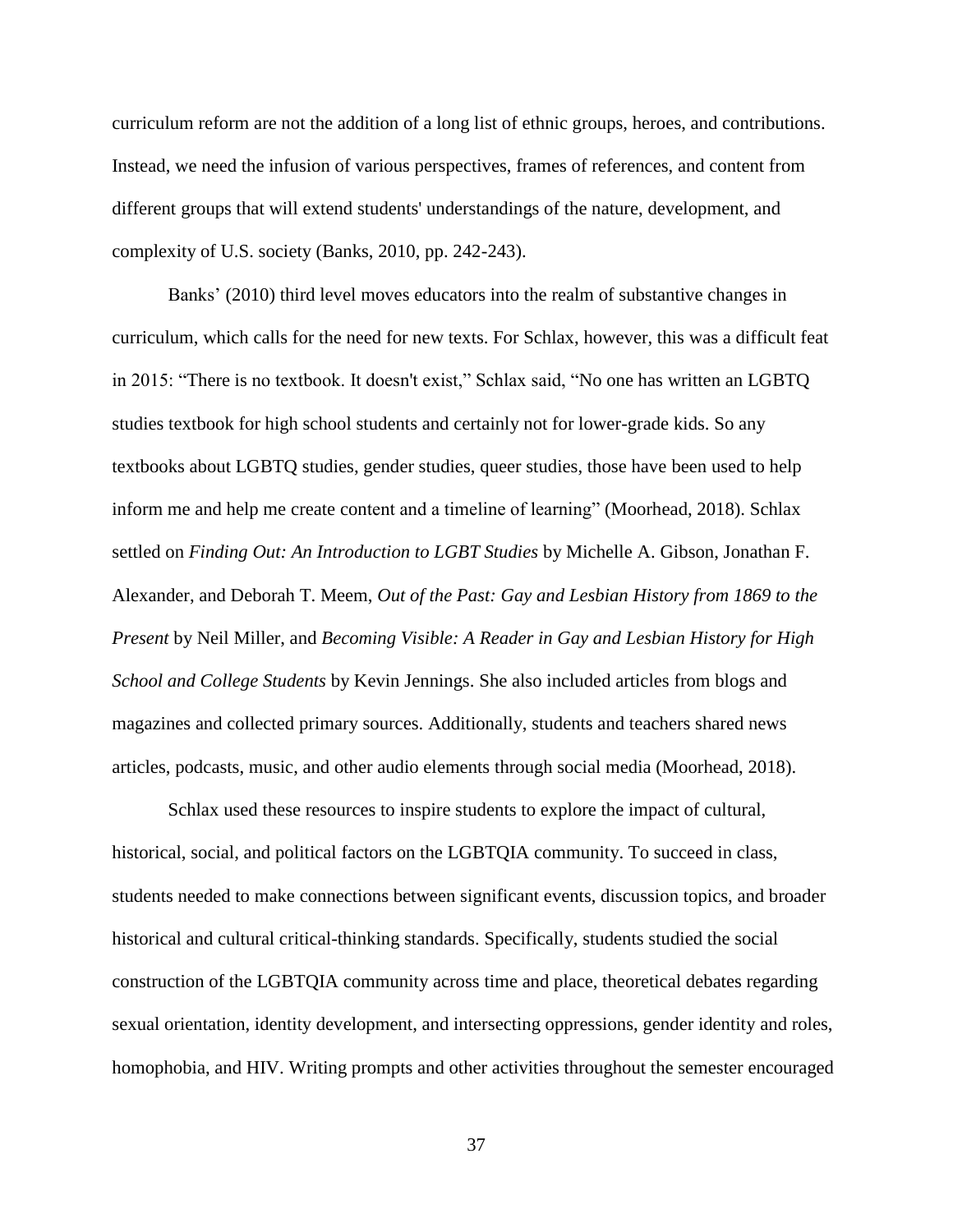students to consider their own connections to the material and built toward Banks' (2010) final level (Moorhead, 2018).

**The Social Action Approach**. Banks' (2010) fourth tier—social action—includes all the elements of the transformation approach but adds components that require students to make decisions and take steps related to the unit's concept or issue of study. Major instruction goals in this approach are to educate students for social criticism and social change and to teach them decision-making skills. While the traditional objective of schooling has been to socialize students to unquestioningly accept the existing ideologies, institutions, and practices within mainstream society, the goal of the social action approach is to empower students and help them gain political efficacy to become reflective social critics and skilled participants in social change (Banks, 2010, p. 245).

The social action approach means to help students acquire knowledge, values, and skills needed to participate in social change so that marginalized and excluded groups can become participants in U.S. society, and the nation will move closer to accomplishing its democratic ideals. Students must learn social criticism and understand the inconsistency between our ideals and social realities, the work required to close this gap, and how students can, as individuals and groups, influence the social and political systems in U.S. society to participate effectively in democratic social change. In this approach, teachers need to be agents of social change who promote democratic values and the empowerment of students (Banks, 2010, p. 245).

With the social action approach, educators allow students to decide and act on social issues important to them. To help students determine how to act and what to act on, Schlax worked to show students contemporary LGBTQIA issues in family, religion, media, education, and the law and mapped out paths for civic engagement. She assisted students in developing an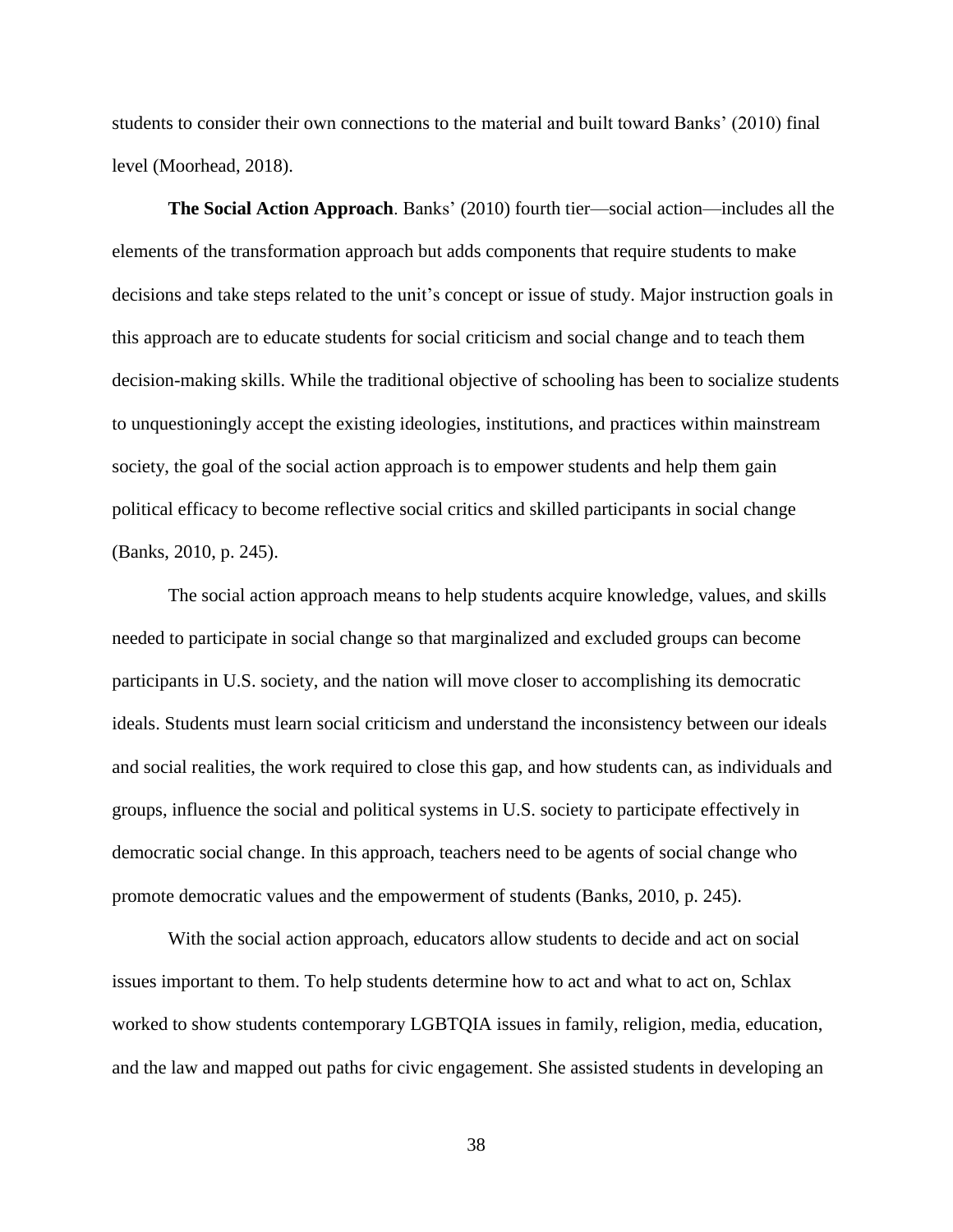understanding of effective activism strategies, good ally practices, and ways in which identity particularly that of LGBTQIA people—is conveyed. Schlax sought out activities that would establish the foundation for students' chosen actions. She explains "the complaining project," where students received the email addresses of San Francisco's board of supervisors and taught them how to speak up to spark change in various city programs by contacting these officials or other local leaders. Students also had the opportunity to write for the *San Francisco Bay Times*, a well-known LGBTQIA publication. Students could also participate in creating an annual LGBTQIA art gallery, working on such elements as aesthetics, organization, and promotion in the community (Moorhead, 2018).

Banks' Four Levels came as a response to what he called a "strong assimilationist ideology" amid U.S. educators who struggle to "think differently about how U.S. society and culture developed" (2010, p. 236). The tiers can be implemented in order of level or through a mixture. As Schlax suggests, educators including LGBTQIA content in their curriculum for the first time could begin with Banks' first tier and gradually move to the final one, or they may save the lower tiers for earlier grades and opt for the higher tiers in more advanced grades. Another option is to identify content areas (e.g., literature, history, or social studies) for piloting the higher-level approaches, which would allow for the gradual structural changes in curriculum and could precede full-scale implementation across a school or district (Moorhead, 2018). Educators could also consider where LGBTQIA content "most authentically appears in the curriculum" (Vecellio, 2012, p. 174) and implement Banks' approaches from there, meaning they could look for historical figures already included in the curriculum or state standards which were known or considered to have been LGBTQIA. This approach also applies to historical moments and court cases (Vecellio, 2012).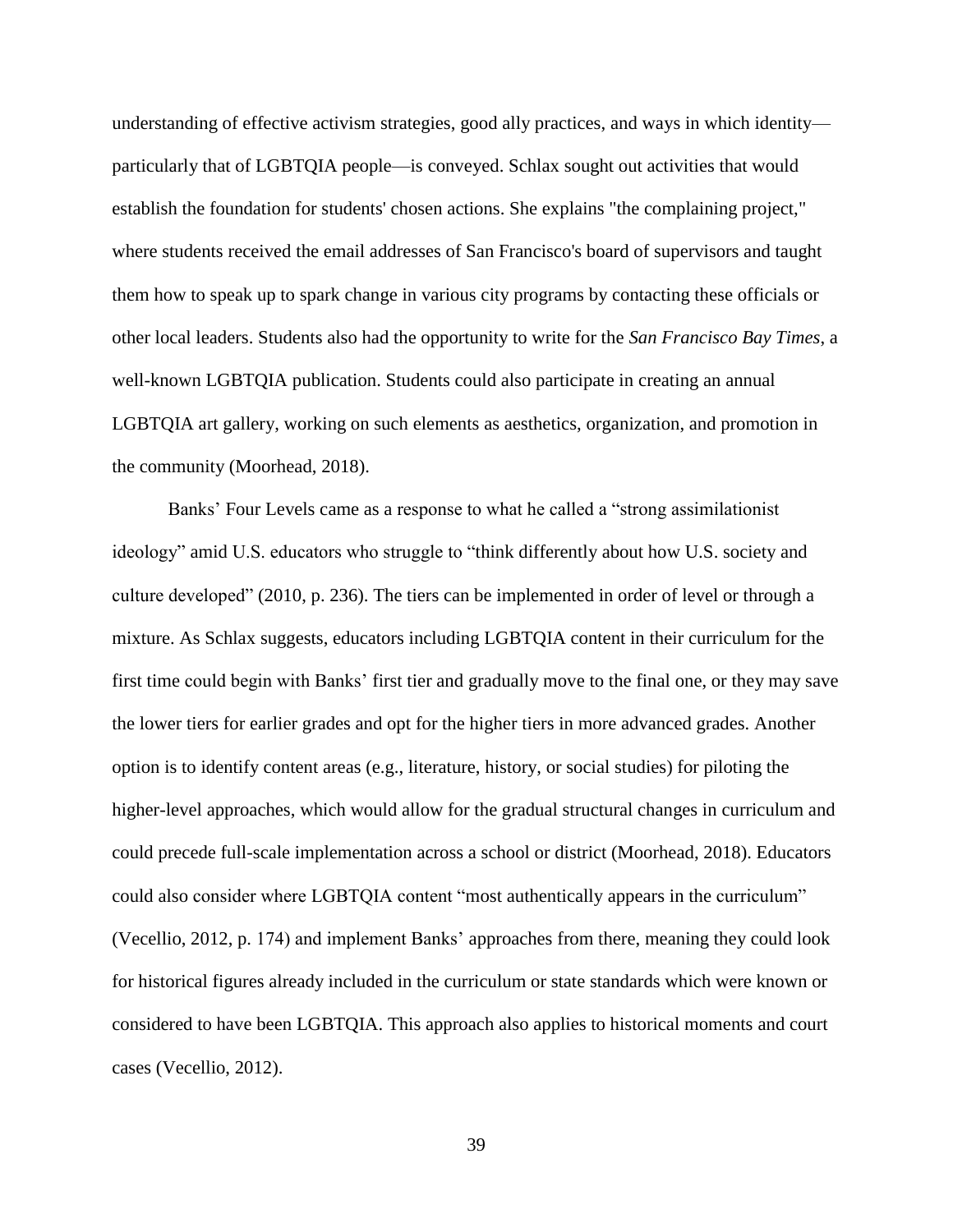California has been proactive in providing legal ways to enact changes in education. It would be wise for the state of Michigan to observe and adopt California's efforts on its own path to becoming more equitable for its students and teachers. As the following chapters continue to examine the issue of LGBTQIA-inclusivity in K-12 education, I will discuss Michigan's status in the endeavor and highlight any gaps that may allow heteronormativity to perpetuate in the state's education system.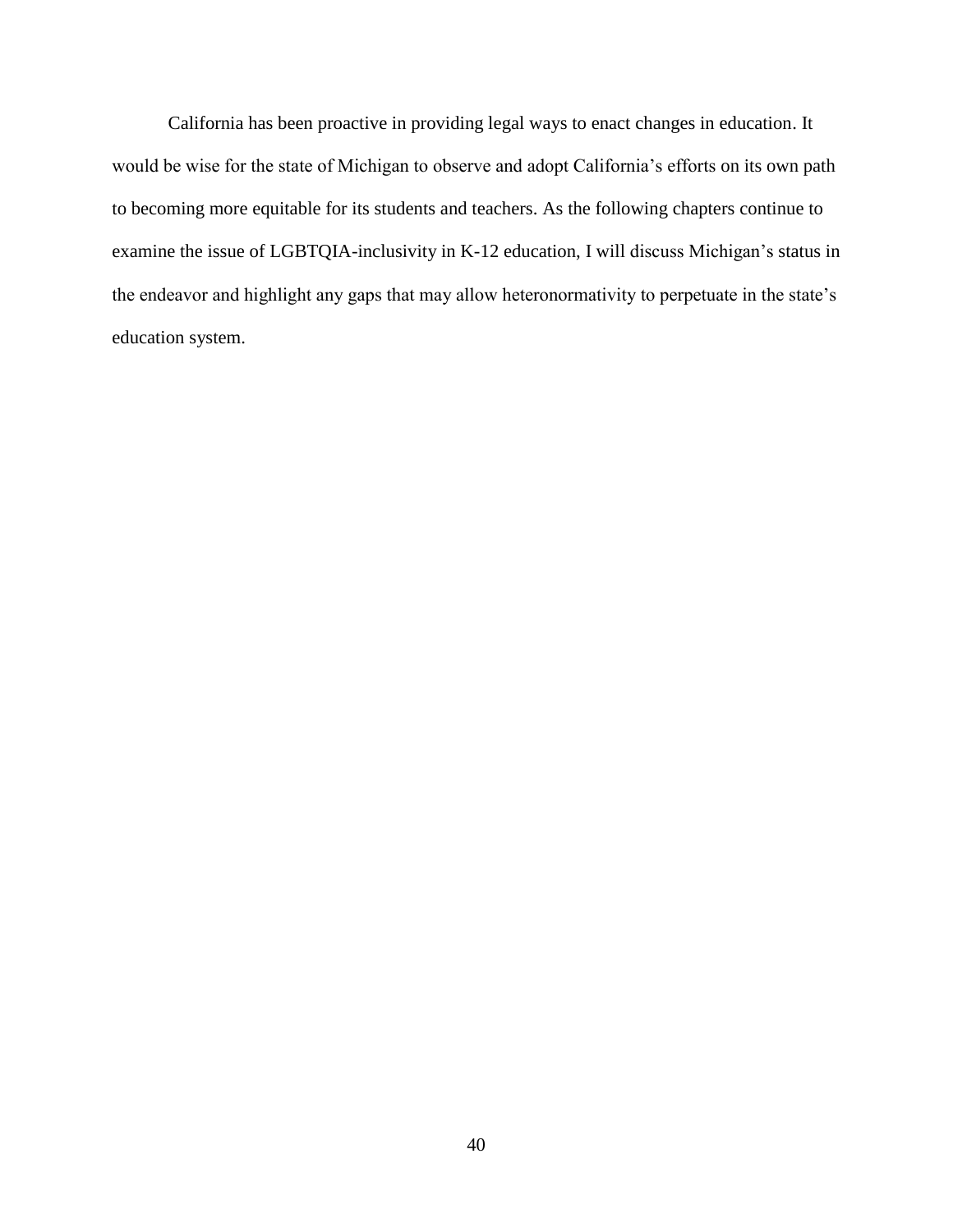## **Chapter 3: Michigan: Where Are We Now?**

California's new legislation is clear on its purpose for requiring LGBTQIA inclusivity that adheres to the state standards for social studies. While the state of Michigan has not developed legislation requiring LGBTQIA inclusivity in K-12 education subject, policymakers have recently begun to consider LGBTQIA well-being. In "Creating Safe Schools for Sexual Minority Youth," the Michigan Department of Education (MDE) reports the results of a 2013 survey on youth risk behavior. It was found that 8.7% of students identify as LGBTQIA or have participated in sexual activity with a member of the same sex. The survey shows that these students compared to others are three (3) times more likely to be threatened or injured with a weapon on school grounds, 2.7 times more likely to skip school because they did not feel safe, and 4.6 times more likely to attempt suicide. In response to these staggering numbers, the MDE launched a workshop in 2014-15 intended to help educators assess, understand, and improve school safety for all, especially those who identify as LGBTQIA. The workshop, called "A Silent Crisis: Creating Safe Schools for Sexual Minority Youth," was typically held at intermediate school districts, but open to educators of all types of schools. It was designed to help educators understand, assess, and improve school climate and safety for youth who identify as LGBTQIA. A higher-level workshop called "Planning for Action: Next Steps for Creating Safe Schools for Sexual Minority Youth" addressed more in-depth issues of gender identity, privilege, and supports for transgender and gender-expansive students. As of July of 2015, the MDE reports, 56 workshops had been implemented, with over 2100 participants across 314 Michigan school districts ("Creating Safe Schools").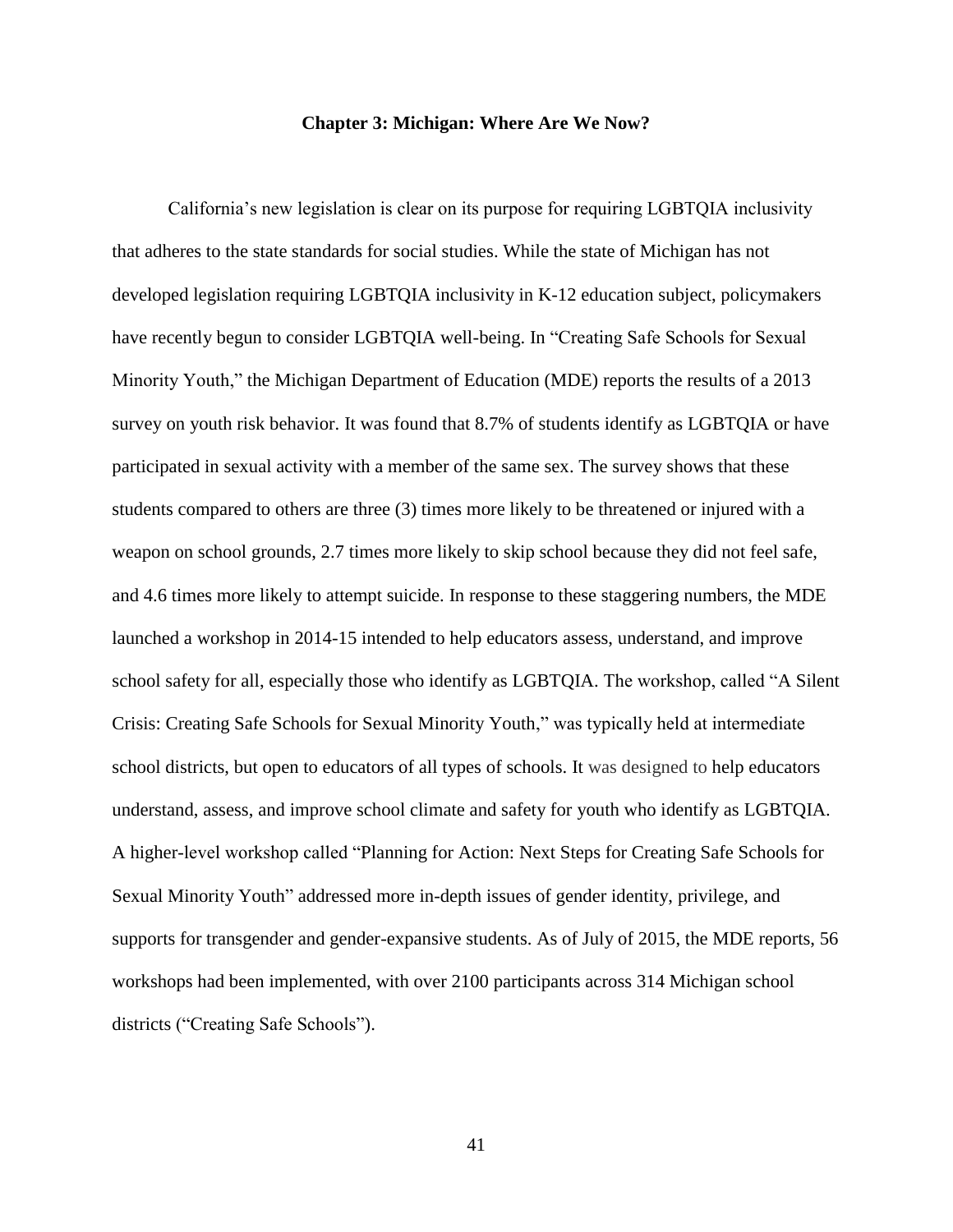In 2016, the MDE released the "State Board of Education Statement and Guidance on Safe and Supportive Learning Environments for Lesbian, Gay, Bisexual, Transgender, and Questioning (LGBTQ) Students." These guidelines suggest inclusive school policies and administrative guidelines regarding implementation that provide clear direction for school administrators, educators, staff, families, and students. Fulfilling this guideline would ensure that the entire school community has consistent expectations for what is considered appropriate conduct in school and at school-related activities. Because LGBTQIA students are disproportionately at risk of bullying, violence, truancy, substance use, homelessness, discipline treatment, and involvement with the juvenile justice system, the guidelines propose that schools collect and review data to identify disproportions that create obstacles to providing a safe and successful learning experience for LGBTQIA students. The Youth Risk Behavior Surveillance System (YRBSS) includes a national school-based survey conducted by the Center for Disease Control, as well as individual state, territory, tribe, and community surveys conducted by smaller agencies. The most recent Michigan Youth Risk Behavior Survey (YRBS) reported results for 2017, which found that fewer than one in ten (8%) Michigan students attend a school with a bullying/harassment policy that protects them from harassment based on their sexual orientation or gender identity. Non-discrimination and other protective policies at the state and local levels, which help protect LGBTQIA student and family safety, are essential to improve the mental and physical well-being of all students.

The MDE also calls for professional development opportunities on issues affecting LGBTQIA students to district staff and board members and accessibility to appropriate and meaningful family engagement and support. The guidelines also require that schools support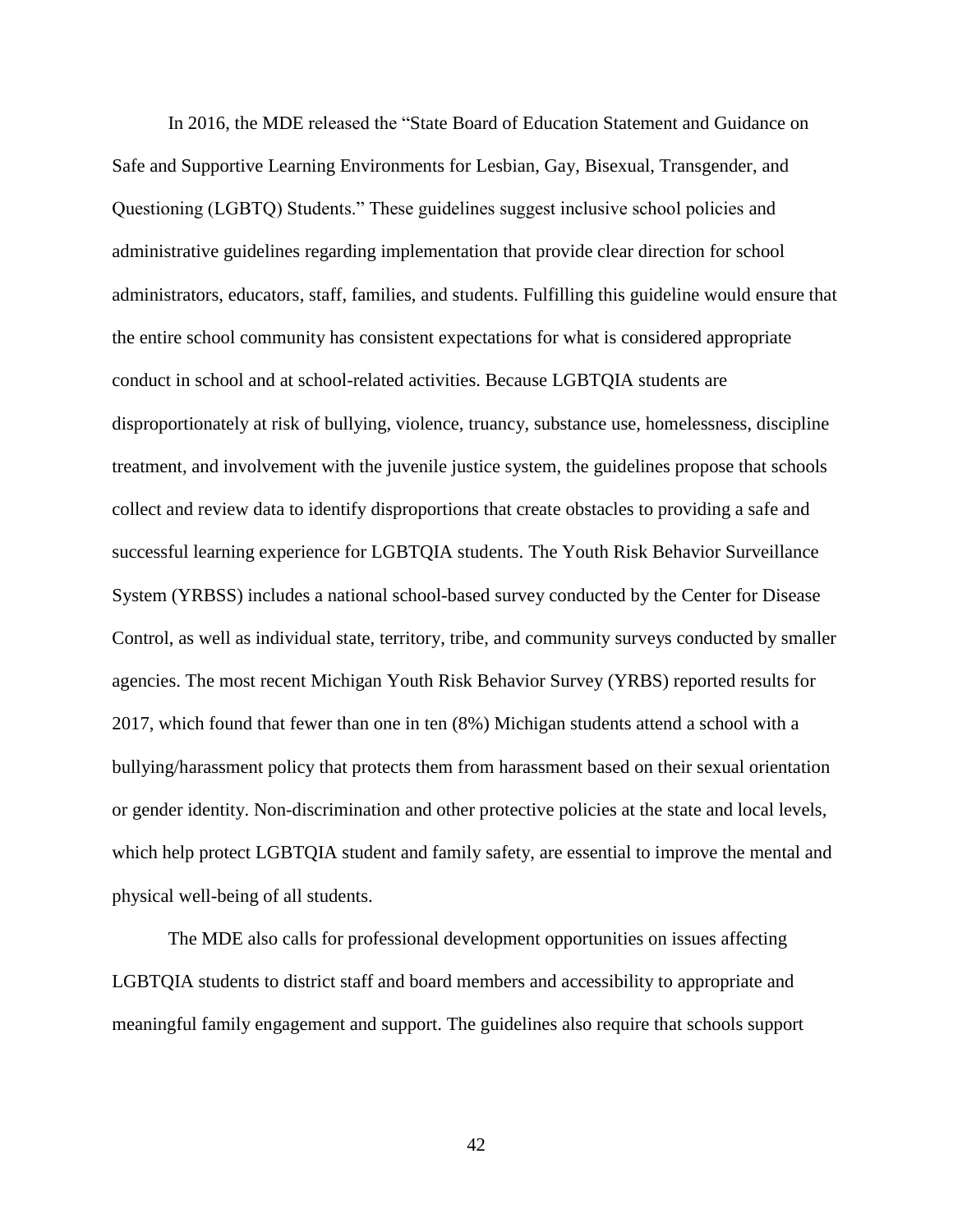extracurricular student-led clubs, such as Gay-Straight Alliances or Gender and Sexuality Alliances (GSAs) in middle and high schools (Michigan Department of Education, 2016).

The fifth and sixth guidelines are more directly related to LGBTQIA content in K-12 schools. Guideline five necessitates the encouragement of respect for the human and civil rights of all people, including those who are LGBTQIA, which should come from "incorporating LGBTQ topics throughout the educational culture of the school fosters an inclusive and safer environment for all students, regardless of sexual orientation or gender identity" ("State Board of Education Statement," p. 2). The sixth guideline requires that schools provide "age-appropriate information related to LGBTQ youth, local and national resources, and LGBTQ health information" ("State Board of Education Statement," pp. 2-3) in their libraries and other resource centers. Libraries are also encouraged to include a selection of LGBTQIA books and media, and local policies and procedures should guide this selection. The final guidelines advise that schools designate a building-level staff to assume a leadership role in working with LGBTQIA students and their families. The staff member would also educate the school community regarding LGBTQIA topics, serve as the point person for issues related to sexual orientation, gender identity, and gender expression for the school, work closely with the district's Title IX Coordinator, and be a liaison to MDE (Whiston, 2016, p. 4).

These critical endeavors by the state demonstrate policymakers' recognition of schools' abilities to intervene in/address issues of LGBTQIA youth. They are still, however, inadequate efforts. Also, while the guidelines suggest the possibility of creating more equitable school environments for LGBTQIA students and teachers, it is important to understand that the MDE's document states explicitly, "These guidelines are *voluntary* [emphasis added] and should not be considered mandates or requirements" ("State Board of Education Statement," p. 1).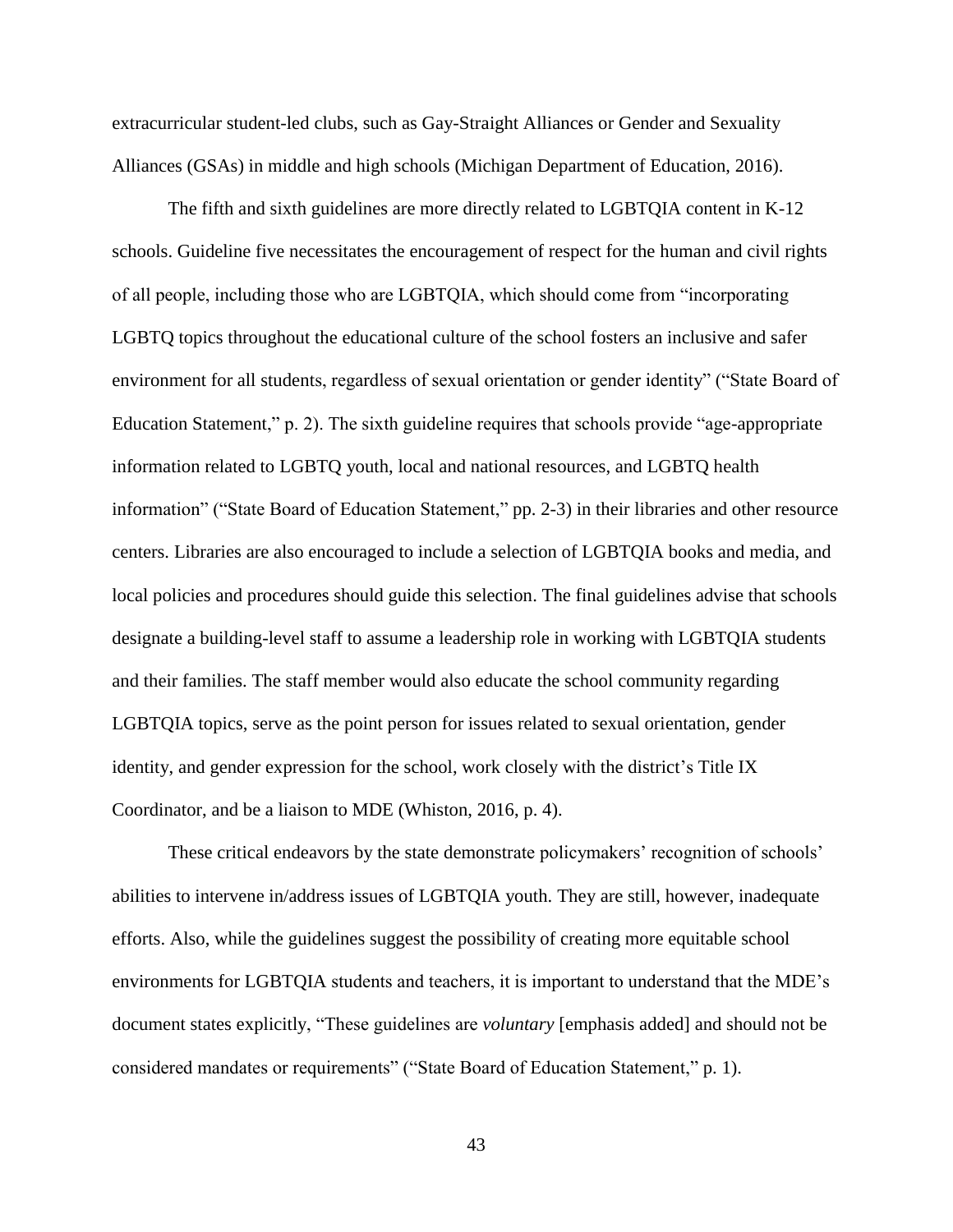## **Core Curriculum Standards for English Language Arts**

Michigan and California have the same Core Curriculum State Standards (CCSS) for English Language Arts (ELA), so it can be deduced that their goal for student outcomes is the same. The Michigan State Board of Education adopted the current K-12 Standards for English Language Arts in 2010. To produce the CCSS for ELA, Michigan joined forces with other states to "to build on and refine current state standards that would allow states to work collaboratively to develop a repository of quality resources based on a common set of standards" ("Michigan k-12 standards," p. 3). The CCSS for ELA only define what all students are expected to know and be able to do; they do not outline how teachers should teach. While the CCSS for ELA refers to some particular forms of content (i.e., foundation U.S. documents, works of mythology, and Shakespeare), the state acknowledges it cannot enumerate all of the content students can or should be taught. The document insists the CCSS must be complemented by a content-rich curriculum consistent with the specified expectations and that for ELA a great deal of the curriculum at the discretion of teachers.

The CCSS provide text samples—called text exemplars— for ELA that primarily serve to exemplify the level of complexity and quality with which the standards require all students in a given grade to engage. These texts mean to "serve as useful guideposts in helping educators select texts of similar complexity, quality, and range for their own classrooms," but they "expressly do not represent a partial or complete reading list" (Common Core State Standards Initiative, n.d.b). Text complexity measurements include the consideration of qualitative and quantitative dimensions, as well as reader and task considerations. In "Text Complexity: A New Way Forward or Two Steps Back?" Sanden (2014) explains that the CCSS Appendix A provides tools for determining quantitative text components and outlines qualitative dimensions. Still,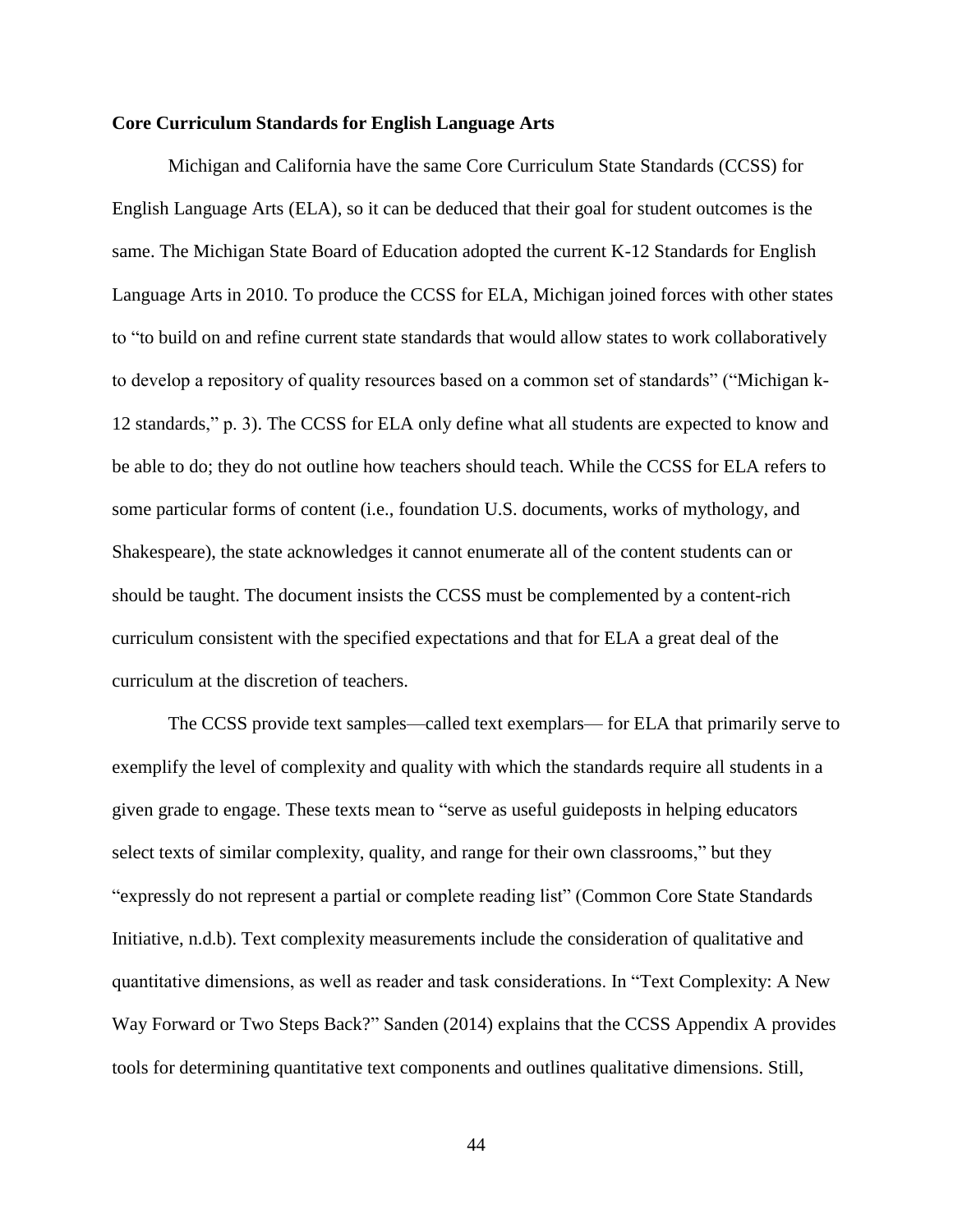there are no resources specific to reader and task considerations, "including such elements as motivation, knowledge, purpose, and experiences" (Sanden, 2014, p. 8). Sanden argues that the CCSS may cause teachers to feel increased pressure to use text exemplars that are guided explicitly by the complexity requirements rather than by student needs, which will deter them from choosing their own texts. However, it is important for teachers to provide access to texts that will support student motivation for reading in addition to the CCSS text exemplars. The CCSS for ELA explains it should be viewed as allowing for "the widest possible range of students to participate fully from the outset and as permitting appropriate accommodations to ensure maximum participation of students" (Common Core State Standards Initiative, n.d.a, p. 6). Teachers are supposedly welcome to include a variety of texts in their classrooms at their discretion. Sanden writes, "Assuring that reader considerations are taken into account in text selection requires insightful and skilled teachers who are tuned in to the individual needs and characteristics of each of their student readers" (2014, pp. 8-9). Yet, if the standards do not require specific text inclusivity for the exemplars, thus requiring teacher education programs to adhere to such inclusivity, the problem will persist.

With the language employed in the introduction to the CCSS, as well as within the ELA standards themselves, the state of Michigan announces its dedication to ensuring students are exposed to a range of voices and that the curriculum content is accessible to students of ranging abilities. The language in the CCSS, however, does not overtly state which diverse groups should be included in the curriculum. From the 31 texts (stories, drama, and poetry) listed in the CCSS for ELA, 12 are written by authors of color. Also, on this list, only Lorraine Hansberry and Oscar Wilde can be identified as queer beyond public speculation.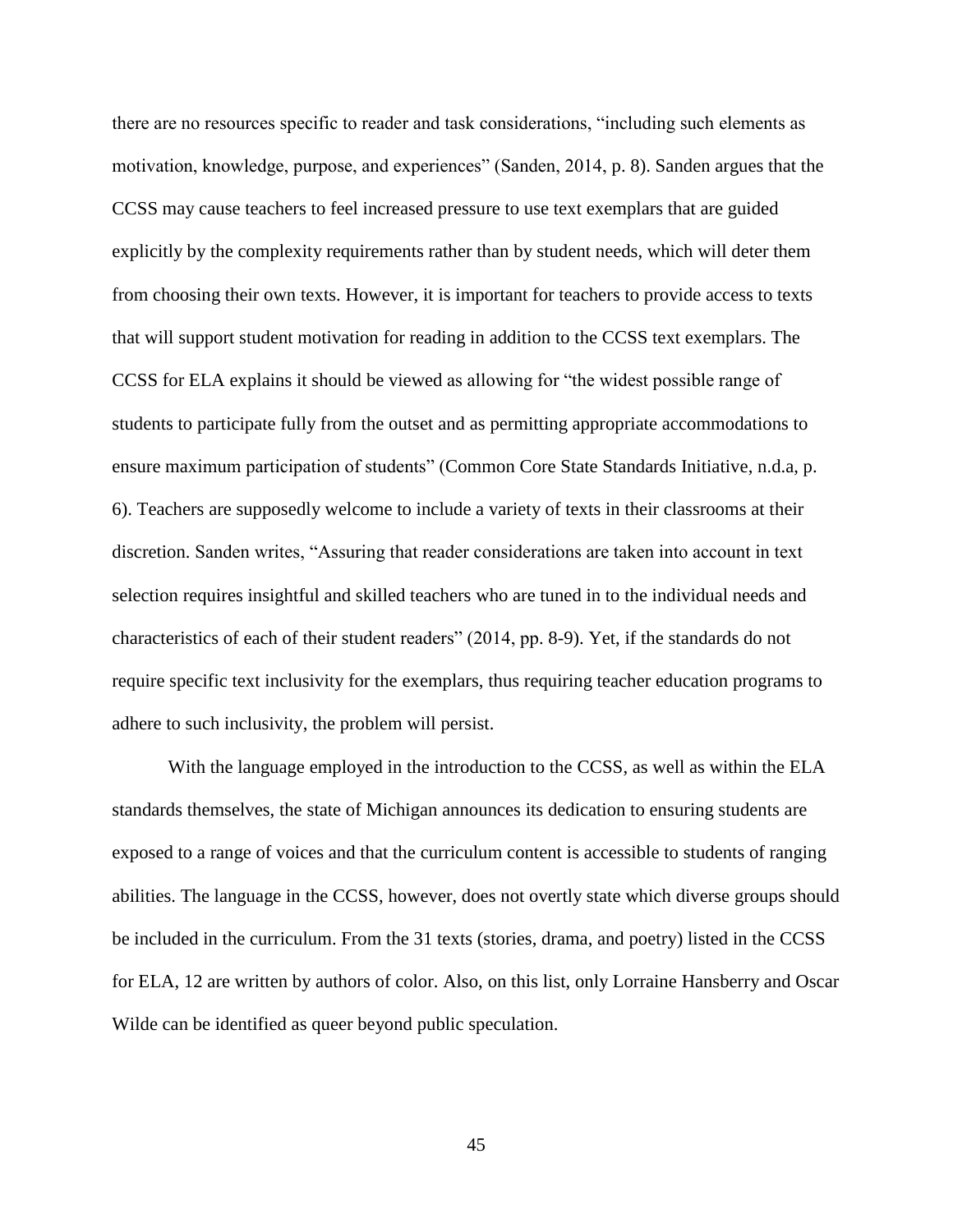While the CCSS adhere to culturally responsive pedagogical requirements, they fall short of adhering to queer pedagogical requirements. The CCSS requires the inclusion of multiple diverse perspectives to increase the knowledge base of K-12 students, but the language does not identify gender or sexually diverse populations as perspectives that are required to be included in the curriculum. This gap allows educators to easily avoid LGBTQIA-inclusive texts if it is something they do not desire to teach, or if they are uncomfortable with teaching the content because of lack of training.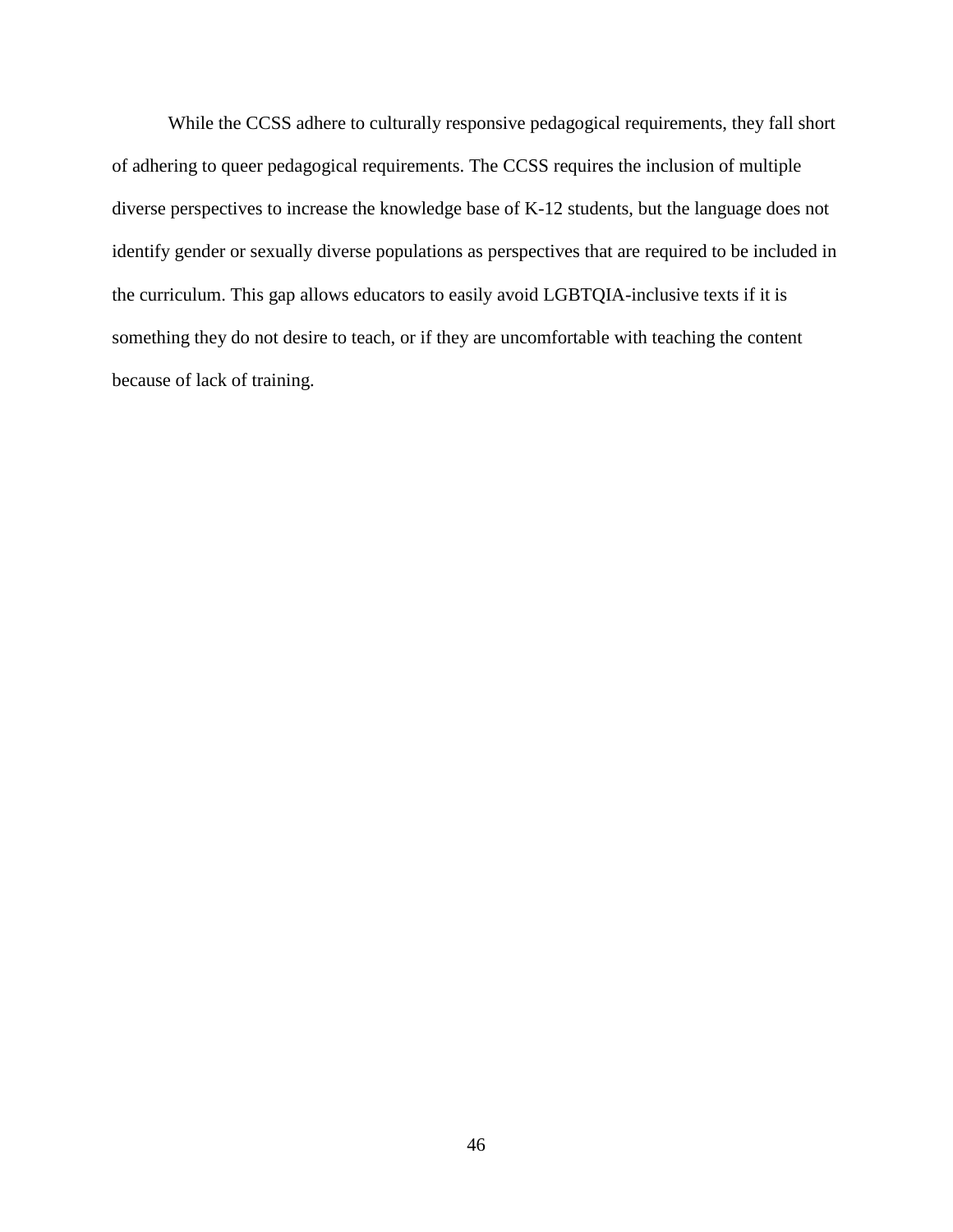#### **Chapter 4: Text Suggestions for an LGBTQIA-inclusive Curriculum**

The Core Curriculum State Standards (CCSS) for English Language Arts (ELA) provide several text options in *Appendix B: Text Exemplars and Sample Performance Tasks* for Michigan's K-12 educators to employ in their classrooms. This list of "Text Exemplars" also details which CCSS for ELA each text will fulfill. Especially for new teachers, the text exemplars can reduce the stress of integrating texts into the ELA classroom and eliminate the possibility of having to defend a text against potential censors. While this may be easier, it is not always better.

Most of the texts on the exemplar list are canonical—included in the list of books considered indispensable by the literary world—and there is often a tried and true way of teaching these texts that many educators fall back on. However, what has always been done does not equal what is best, and these common lessons often maintain heteronormativity in the classroom. To say that canonical texts should be eliminated from the text exemplar list would be rash; for many of the texts (which include books, poems, plays, short stories, and nonfiction pieces), instructional strategies exist that do not involve employing a heteronormative framework. Moving forward, it is important to consider different ways of teaching some of the most popular texts used in ELA classes.

### **Text Exemplar:** *The Great Gatsby*

F. Scott Fitzgerald's (1925) *The Great Gatsby* is listed as an 11<sup>th</sup>-CCR text exemplar. The text adheres to the following Reading Standards: RL.11-12.1, RL.11-12.2, RL.11-12.3, RL.11- 12.4, RL.11-12.5, and RL.11-12.6. With the study of *The Great Gatsby*, students are expected to be able to cite thorough textual evidence to support analyses of what the text explicitly says, as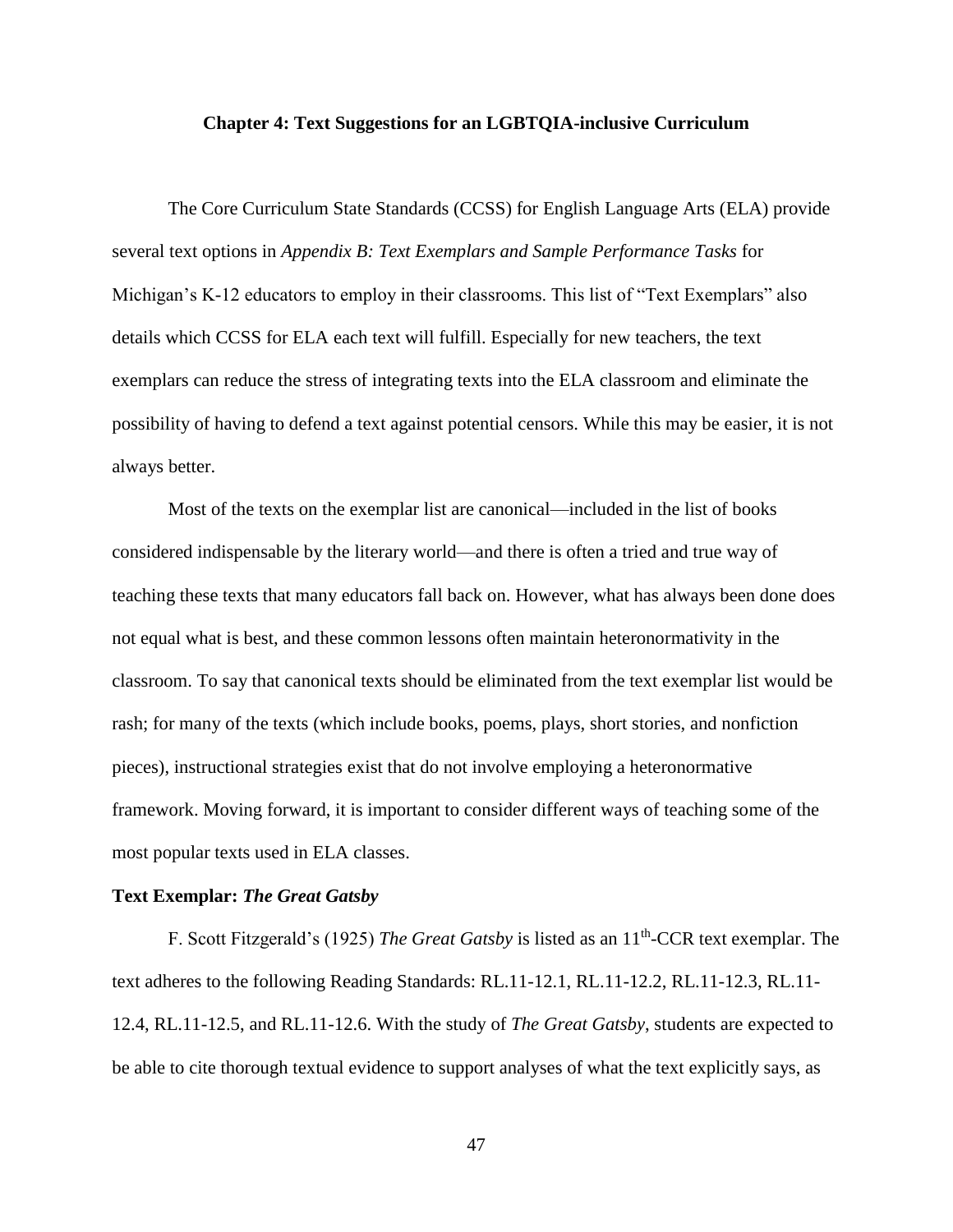well as what inferences students drawn from the text. Students will also determine multiple themes of a text and analyze their progress over the course of the text, including how they interact and build on one another to produce a complex story. With this text exemplar, educators will be expected to teach students to analyze the impact of the author's choices concerning how to develop and relate elements of a story or drama, including how the action is ordered, and how the characters are developed. Additionally, students will determine the meaning of words and phrases as they are used in the text and assess the impact of specific word choices on meaning and tone. Students will also examine structural elements of the text, such as how the author chooses where to begin or end a story, and the choice to provide a comedic or tragic resolution. With Fitzgerald's novel, students will also analyze elements such as satire, sarcasm, and irony, distinguishing what the text says implicitly compared to what it means explicitly. As Tyson (2006) states, "we couldn't ask for a more overtly heterosexual plot than that of F. Scott Fitzgerald's *The Great Gatsby*" (p. 342). However, there may be more to the novel than meets the eye. In viewing the text from a different perspective, we will find opportunities to explore it in ways that will not exclusively employ a heterosexist framework of reading.

## *Queering The Great Gatsby*

The relationship between Fitzgerald's (1925) narrator Nick Carraway and title character Gatsby has been scrutinized by queer theorists, as Bourne (2018) explains in "The Queering of Nick Carraway." A straight reading views Nick Carraway as a friend who assists Gatsby in his effort to rekindle his love with Daisy, a woman unhappily married to another man. This heterosexist point of view is most commonly taught in high school classrooms; it is a classic tale about doomed love and the American Dream. However, in a queer reading of the story, Nick is *in love* with Gatsby. When Gatsby wears a pink suit, Nick says, "I could think of nothing but the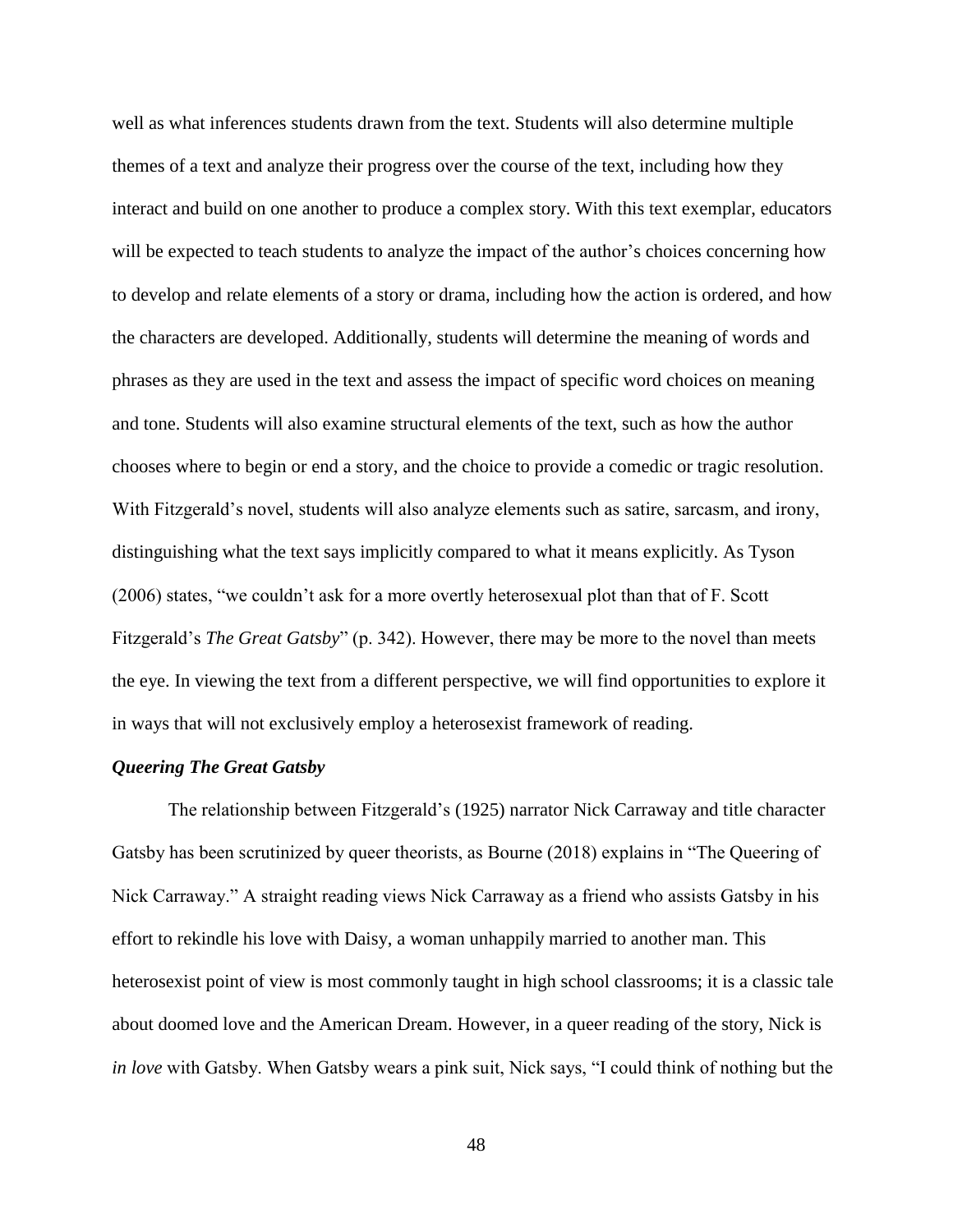luminosity of his pink suit under the moon" (Fitzgerald, 1925, p. 50). In "Will the Real Nick Carraway Please Come Out?" Tyson (2006) argues that this phrasing is similar to if "a desirable woman were being described" (p. 345). She calls this suit a queer sign but highlights that more notably, this scene offers the possibility of a queer character. Nick also mentions his appreciation of Gatsby's "gorgeous" appearance and "romantic readiness" (Fitzgerald, 1925, p. 6), and explains that it feels "safe" for him to love Gatsby only after Gatsby's death.

Tyson (2006) explores Nick's with the love interest Jordan Baker. She argues that Jordan exhibits many lesbian signs, which might be why Nick is drawn to her in the first place. Jordan wants to appear straight: "[she] doesn't want to be seen through. She doesn't want to be thought to have a private life that 'diverges' from the code, so she dates men she can manipulate" (p. 346). Tyson highlights Nick's reaction upon first meeting Jordan when he says, "She was a slender, small-breasted girl with an erect carriage which she accentuated by throwing her body backward at the shoulders like a young cadet" (Fitzgerald, 1925, p. 15). This use of masculine terms, coupled with the gender ambiguity of "Jordan Baker," strikes Tyson (2006) as an indication of lesbian subtext.

These queer analysis examples of *The Great Gatsby* would likely be too advanced for an 11<sup>th</sup> or 12<sup>th</sup>-grade ELA classroom. More importantly, perhaps, these overtly-queer readings of the novel may not be welcome in the classroom and would require a strong rationale in defense of the teaching methods. However, the text presents several other ways to easily integrate nonheteronormative content into a curriculum unit on Fitzgerald's acclaimed novel.

# *Michigan's Recommendations for Teaching Gatsby*

The "Michigan Merit Curriculum Course/Credit Requirements English Language Arts Grade 12," developed by the Michigan Department of Education (MDE), identifies content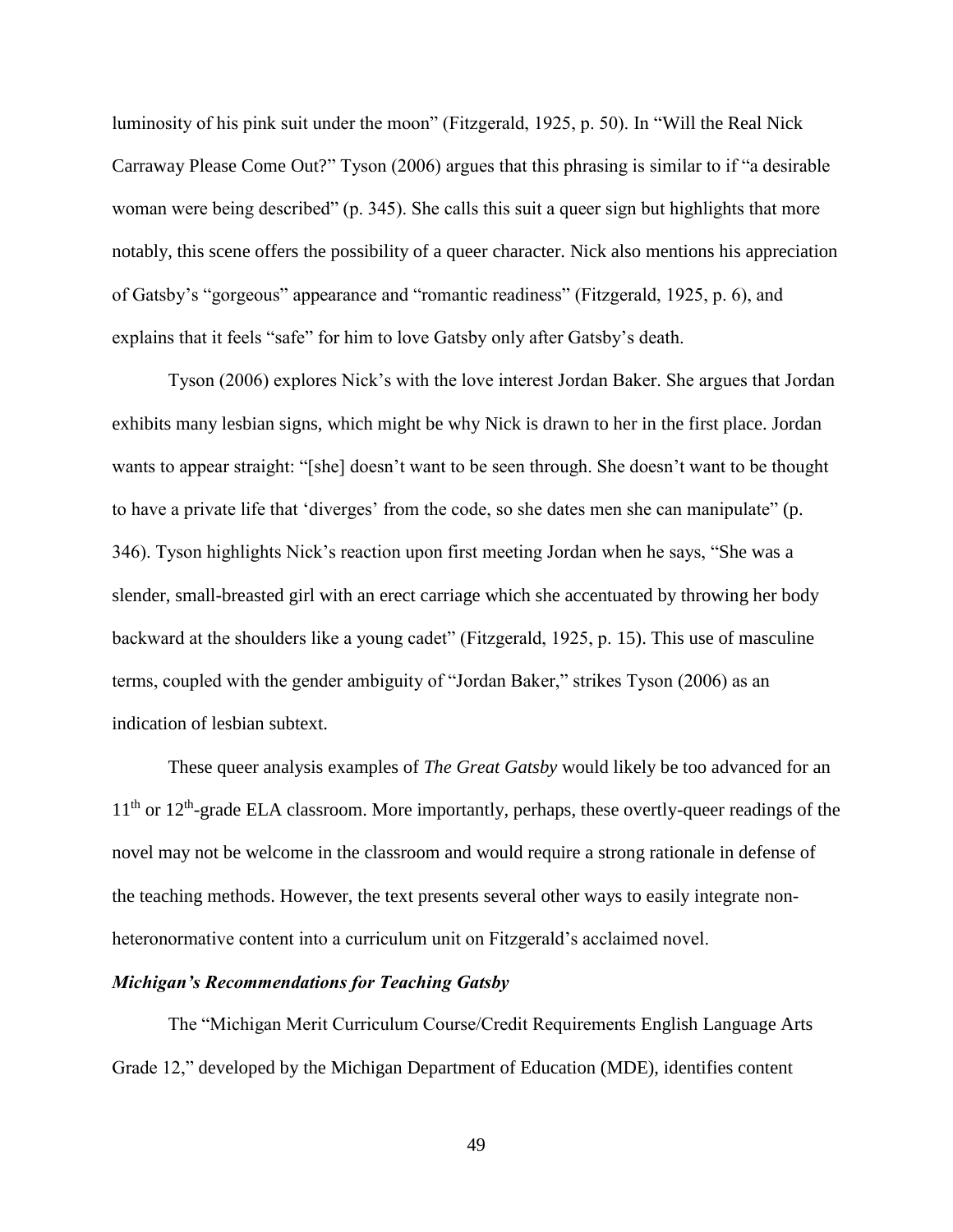expectations and guidelines that provide a framework for developing curriculum, assessments, and relevant lessons for students (p. 2). The MDE provides a goal statement for this particular document:

The goal for English Language Arts 12 is to refine, apply, and extend the solid foundation of knowledge, skills, and strategies developed in English Language Arts 9 through 11. Using the lens of leadership skills, English Language Arts 12 students will develop a world perspective by analyzing classic and contemporary texts in a variety of genre, including post-colonial literature. Twelfth graders will synthesize information, ideas, and themes to understand the past, the present, and to think innovatively about the future. They will identify and apply their own leadership skills and prepare for responsible action as American citizens in the context of a global world. ("Michigan Merit Curriculum," p. 3)

The unit framework aligns with the CCSS for ELA. As the document explains, the presented thematic units of instruction were designed by Michigan teachers (p. 6).

**The American Dream.** The specific instruction unit for Fitzgerald's (1925) *The Great Gatsby* can be found in "Unit 12.3 Balance of Power: Leadership for the American Dream." The themes of focus include "the qualities of leadership transcend class," "the promise of America leaves no one out," "upward mobility within America's class structure depends on access to educational and economic opportunities," "money should not be the only index of class distinctions," great leaders can emerge from adversity, and "character counts" ("Michigan Merit Curriculum," p. 42). One of the primary focuses of this learning unit includes "The American Dream." Educators can introduce the topic of the American Dream in a way that questions the often heteronormative way of thinking associated with this ideal. When students imagine the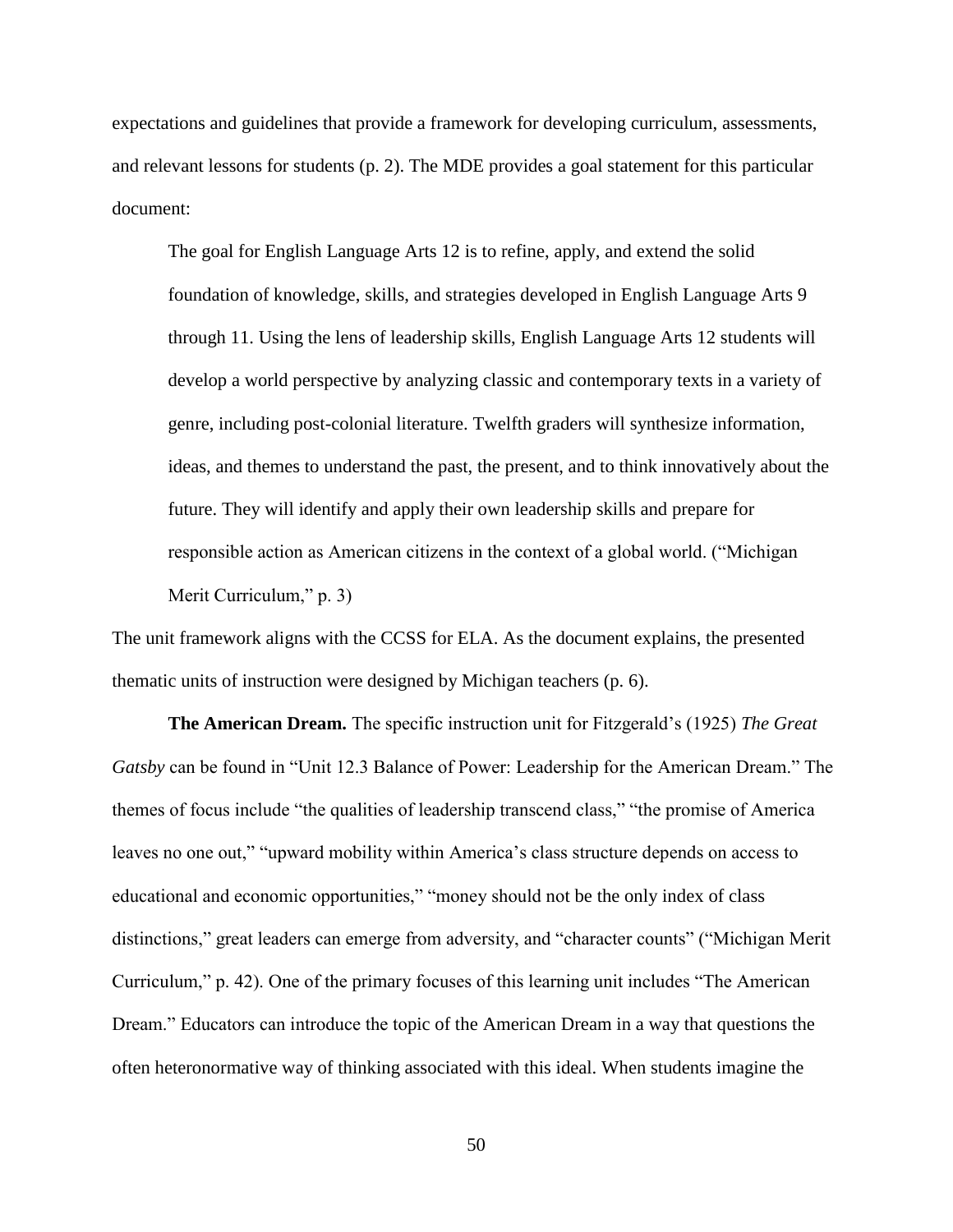American Dream, who do they picture achieving it? Is the person a man? Did he find success at his place of work, moving up the ladder to a higher position with an increased salary? Is he married to a woman? Teachers can ask students what the dream means for a woman in the United States. Would it involve finding a husband and having children? What if a woman cannot bear children, or does not want to? Teachers can lead students in considering the "traditional" family versus the "non-traditional" family. What is the American Dream for an LGBTQIA person? It has only been four years since the United States Supreme Court granted the right to same-sex marriage. The year 2019 saw Mayor Pete Buttigieg as the first openly gay major presidential candidate, who managed to rise to the primary's top tier (Epstein & Gabriel, 2020). *The Great Gatsby*, set during the summer of 1922, can present many opportunities to interrogate heteronormative gender roles and family ideals in ways that do not necessarily have to involve scrutinizing the sexuality of the characters like Tyson (2006) encourages. Still, this approach takes a central theme usually used to fulfill RL.11-12.2, but expands the discussion to include more diverse perspectives.

The MDE refers to *The Great Gatsby* as a social protest novel, which provides social commentary, uses characters to deliver a message of social change, and/or possesses a purpose to conjure social change. Many of the proposed lesson activities in some way involve an analysis of class roles presented in the book. The unit refers to the determinants of social class laid out by the unit, adapted from "A Paradigm for the Study of Social Strata" by James Cole (1965). The MDE lists several categories by which students could analyze class within the book: personal performance (education, occupation, income, awards, and achievements), wealth (both amount and source from which it is received), and social orientation, (interactions, class consciousness, and value orientation) ("Michigan Merit Curriculum," p. 54). The "Unit 12.3" does not bring into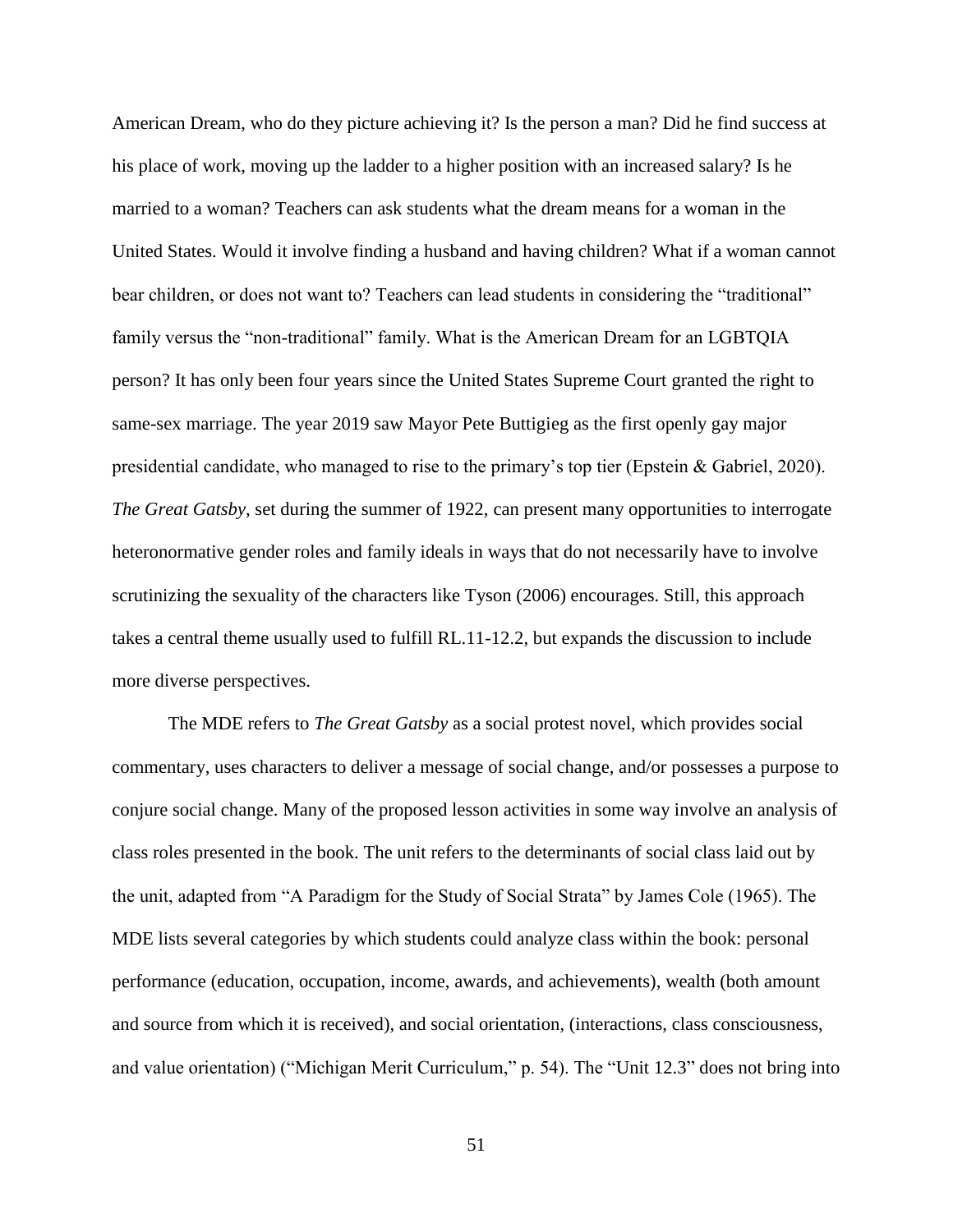conversation love or relationships between the male and female characters. It is unclear if teachers are encouraged to discuss the female characters' access to income or education or how marriage plays a role in social orientation and personal performance. This gap would allow educators to disrupt the heteronormative way of thinking by merely debating a woman's ability to achieve upward mobility in the social classes.

**Historical Perspectives.** One unit activity presented by the MDE—a "critical perspective exercise"—asks students to examine Fitzgerald's novel from a sociological, political, and/or historical perspective. This teaching unit mainly focuses on the Jazz Age, so a review of the text from a historical perspective would likely involve this theme. However, the text's focus on the American Dream can also provide the opportunity to discuss LGBTQIA history in the United States, and Michigan in particular. According to Mallory, Brown, Freeman, et al.'s (2019) "The Impact of Stigma and Discrimination against LGBT People in Michigan," the state began specifically targeting the LGBTQIA community in 1816 with the implementation of the sodomy law. It states, "Sodomy or that infamous crime against nature, committed with mankind or beast, shall be adjudged a high crime and misdemeanor and be punished by fine and solitary imprisonment at hard labour" for up to 21 years (Mallory, Brown, Freeman, et al., 2019). Michigan enacted the "gross indecency" statute in 1903, which initially criminalized any case where a "male person who in public or private commits or is a party to the commission of or procures or attempts to procure the commission by any male person of any act of gross indecency with another male person" (Mallory, Brown, Freeman, et al., 2019, p. 14). The law was revised in 1939 to include acts between two women or a man and woman (2019, p. 14). Even after the Wayne County Circuit Court determined these laws were unconstitutional in 1990, they continued to be enforced in many areas of the state because of the indistinct standards for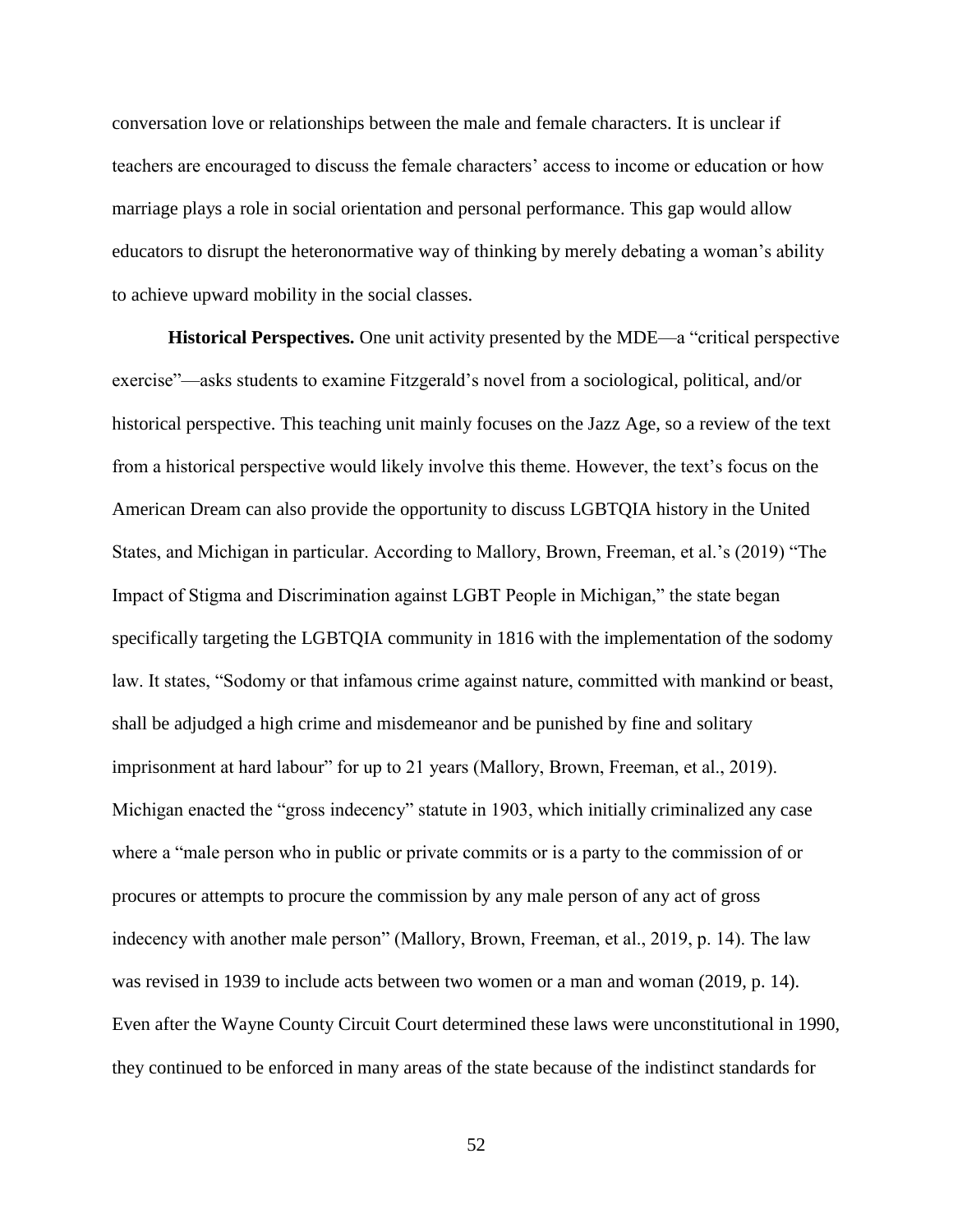evaluating indecency. The sodomy law was abolished by the U.S. Supreme Court in 2003 on the grounds that banning private and consensual sexual acts between adults violated the constitution (p. 14-15). The following year, the Michigan public voted to ban same-sex marriage "to preserve the benefits of marriage for our society and for future generations of children" (Mallory, Brown, Freeman, et al., 2019, p. 15). Despite the ruling for marriage equality in all fifty states, Michigan law still defines marriage as an "inherently unique relationship between a man and a woman" (Mallory, Brown, Freeman, et al., 2019, p. 15). Reviewing the history of LGBTQIA discrimination in Michigan and the country as a whole would allow the students to formulate a clearer idea of how the American Dream operates for the diverse populations of the United States.

If Michigan required the teaching of important LGBTQIA historical and social movements, the 1920s, in particular, would be a thought-provoking era to discuss. Teachers can facilitate activities to explore the social standing of queer men and women in the 1920s. As the NYC LGBT Historic Sites Project details in the *Historic Context Statement for LGBT History in New York City*, the setting of Fitzgerald's novel was considered a hub of LGBTQIA activity and representation in the 1920s. The Greenwich Village and Harlem neighborhoods of Manhattan are noted for large populations of LGBTQIA people, though the specific histories of each area vary due to the differing racial demographics of the neighborhoods. After World War I, the LGBTQIA community of Greenwich Village began to develop their own spaces for interaction, such as Webster Hall, where the lesbian and gay community-sponsored their own events. Harlem, Manhattan's major African American neighborhood, consisted of the only places where New York's African American LGBTQIA residents could patronize commercial establishments. The historical setting of *The Great Gatsby* offers educators the chance to introduce the increasing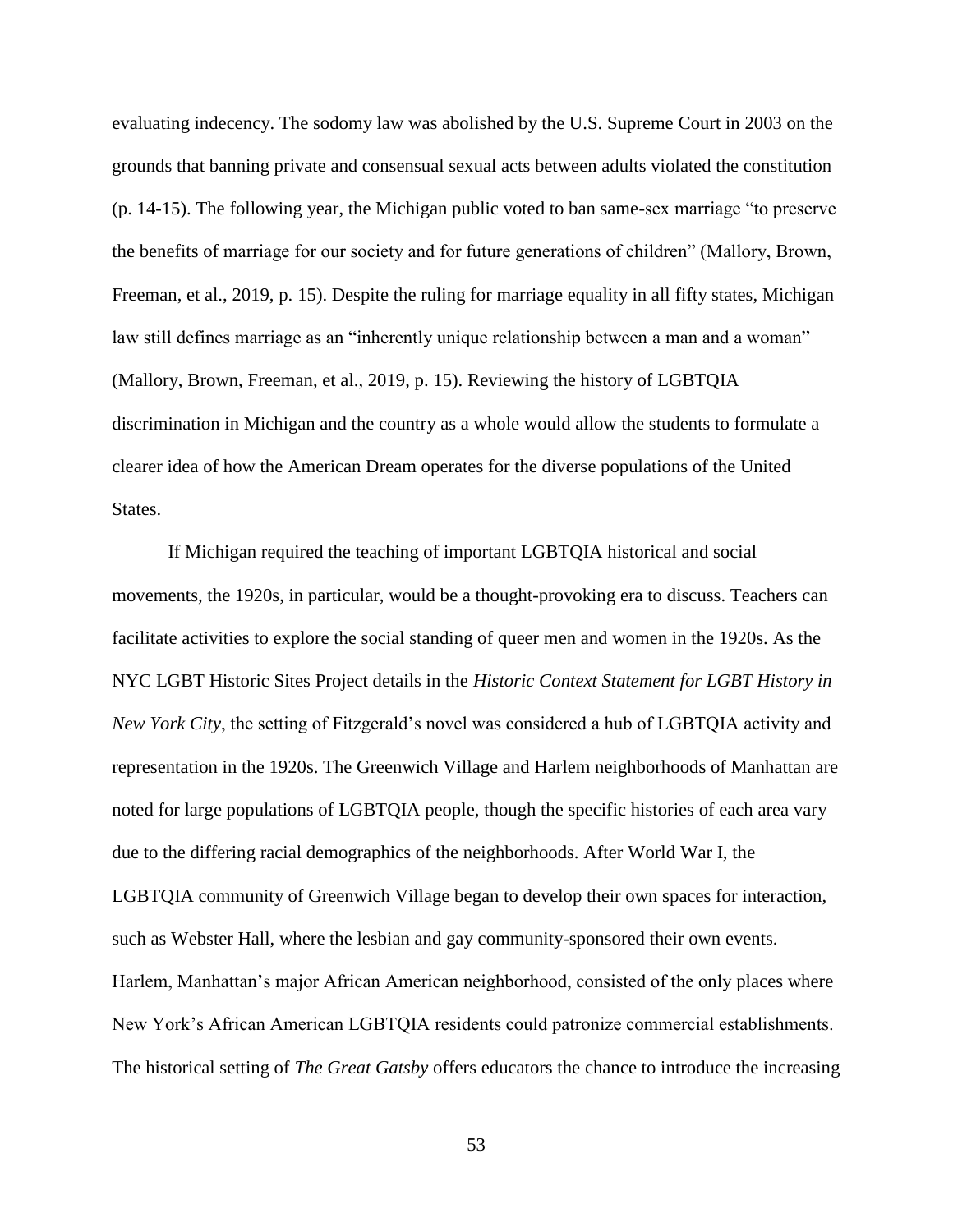visibility of the LGBTQIA community in the  $20<sup>th</sup>$  century in an organic way and would fulfill the RL.11-12.3 in a more equitable way for LGBTQIA students and teachers.

## **Integrating Queer Young Adult Literature**

While the use of canonical fiction is often encouraged for the ELA classroom, as emphasized by the text exemplars, students' connection to classroom literature often increases when educators offer young adult (YA) texts (Hays, 2016). Often, Hays states in "Using Young Adult (YA) Literature in a Classroom," educators avoid using YA literature for the fear that it is not "literary enough," resulting from an over-emphasis on text complexity (2016, p. 57). However, as Gibbons et al. (2006) have found, many English teachers believe YA literature offers a sophisticated reading option for addressing curriculum standards, designing a relevant curriculum, and engaging young readers in texts that provide fruitful and relatable discussions. Additionally, Olan and Richmond (2016) explain that if YA texts were to be used in methods courses, pre-service teachers could make meaningful, culturally responsive connections with such texts and with their students. The National Council of Teachers of English (NCTE) (2018) endorses YA literature for its ability to "raise preservice teachers' awareness of the power of these books to affirm lived experience, create empathy, catalyze conversations, and respect the questions, challenges, and emotion of childhood and adolescence" ("Preparing Teachers with Knowledge").

The selection of queer YA literary texts has steadily increased over the years from texts that propagate stereotypes of LGBTQIA identity and characters "doomed to either a premature death of a life of despair lived at the darkest margins of society" to texts that portray queer characters as "people of various ages, cultures, incomes, perspectives, as the friends, family, neighbors, and mentors who are part of the social web of connectedness that teens of all sexual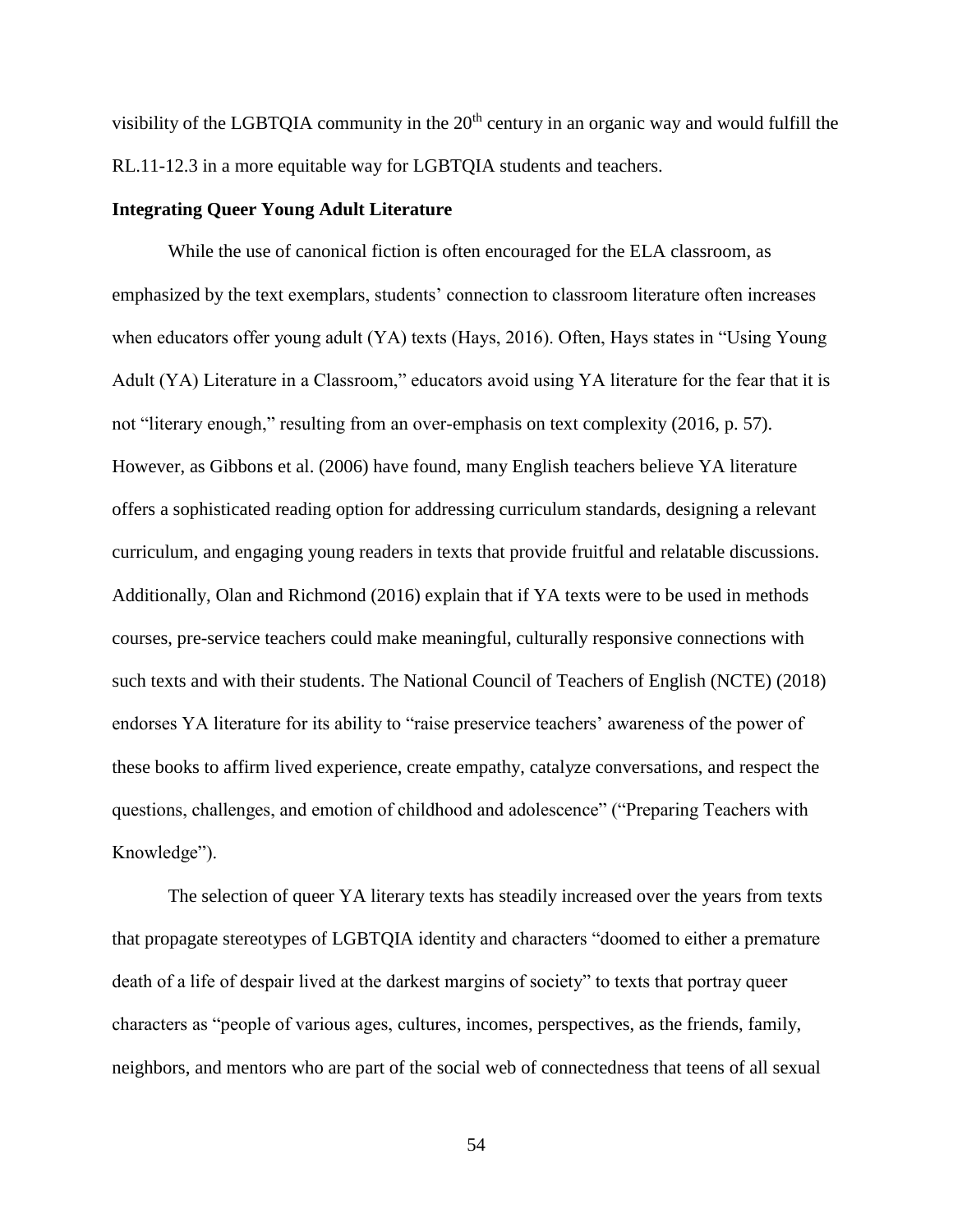orientations navigate on a daily basis" (Logan et al., 2014, p. 31). A YA text, the NCTE (2018) argues, has the potential to spark personal and social transformation, and this can be especially true of a queer YA text ("Preparing Teachers with Knowledge"). A logical step forward in establishing LGBTQIA equity in the classroom includes integrating queer YA literature into the curriculum.

## *A Queer Young Adult Literature Text Suggestion: The Miseducation of Cameron Post*

Emily Danforth's (2013) *The Miseducation of Cameron Post* follows the story of Cameron, a young lesbian girl who experiences immense and debilitating loss at the same time confusing facets of her identity emerge. The text, which takes place in rural Montana, highlights the realities of homophobia. Danforth's novel is endorsed for classroom integration by the NCTE: "…it holds important messages for our students; the teen characters face up to important issues and sort them out; and the book is well written, well-reviewed, award-winning, and pertinent" (Davis, 2018).

The article "This Text is Right for Kids. Why's It Not Right for Some Adults" written for the NCTE by Davis (2018), reminds readers of the possibility of censorship even when students say a text has been significant for their learning experience. *The Miseducation of Cameron Post* was removed from the Cape Henlopen Schools in Delaware's summer reading list in 2014. The NCTE fought alongside the National Coalition Against Censorship (NCAC) to denounce this move. As reported by O'Neil (2014) for the NCAC, the official reason for the removal was based claims of the text's "obscenity." During the meetings for debating the removal, censors highlighted passages that featured swearing, underage drinking, and smoking in an attempt to illustrate the novel as the "perfect manual for corrupting teens" (O'Neil, 2014). As a reminder, for a claim of obscenity to stand, censors must also prove that the text "lack[s] serious literary,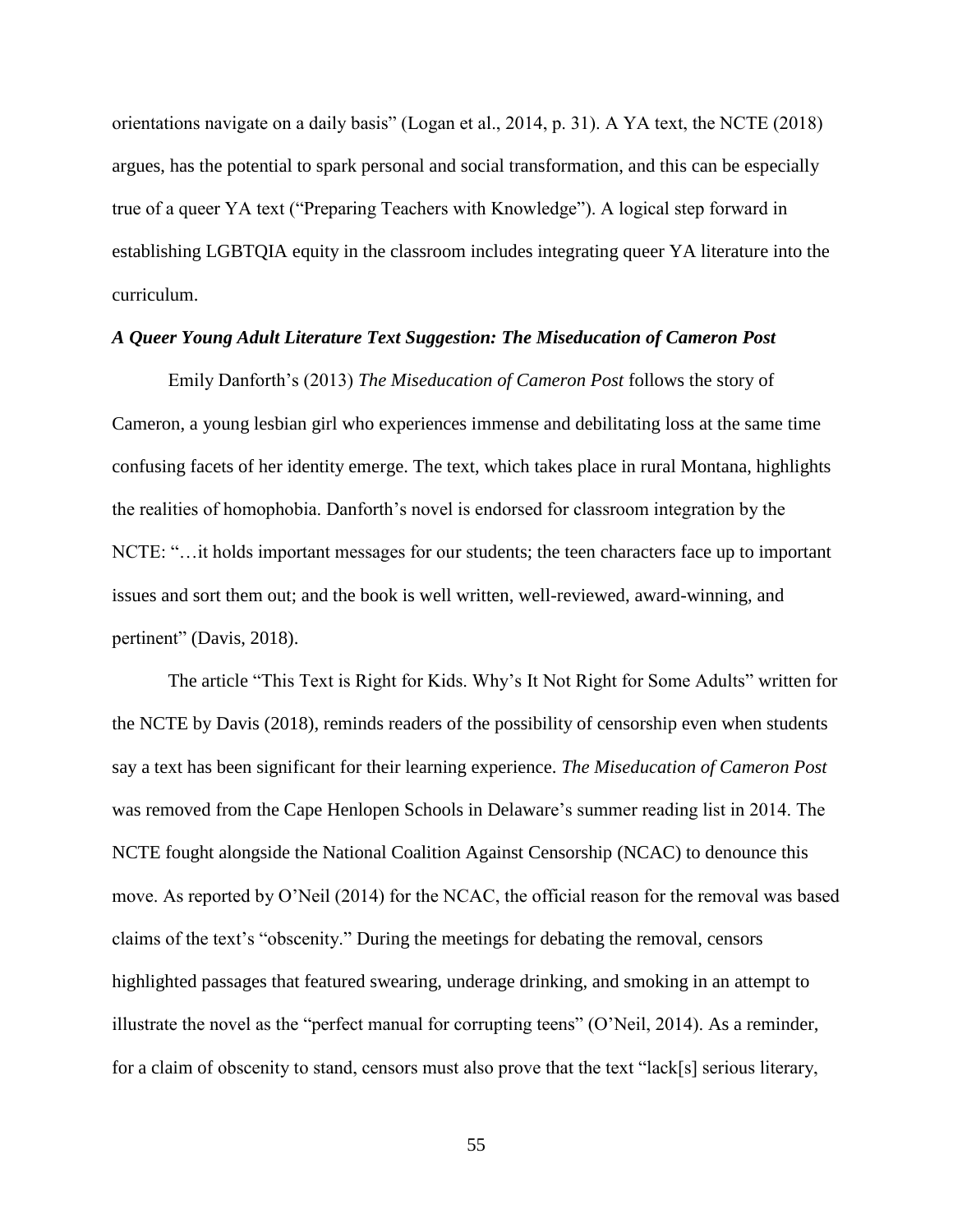artistic, political, or scientific value" (NCAC, 2017, p. 6). Davis explains that while calling a book "important" is certainly a compliment, it is equally imperative to emphasize the text's literary quality. In developing a text rationale, Davis' advice is important to keep in mind as educators integrate LGBTQIA-inclusive texts. Davis doubles down on the novel's importance and encourages educators and parents to consider it despite its "controversial" content.

*The Miseducation of Cameron Post* would be a practical choice to fulfil the 11<sup>th</sup>- and 12th -grade CCSS ELA requirements. Like *The Great Gatsby*, the text fulfills the RL.11-12.1, RL.11-12.2, RL.11-12.3, and RL.11-12.5 standards. In addition, the novel was adapted into an award-winning film in 2018. This presents the opportunity to evaluate multiple interpretations of the story by considering how the text is interpreted, which could fulfill the RL.11-12.7 standard.

In "Gay and Lesbian Literature in the Classroom: Can Gay Themes Overcome Heteronormativity?," Sanders and Mathis (2013) discuss the need for LGBTQIA text that are *saturated* with LGBTQIA themes. Using such texts can combat heteronormativity because the themes are inextricable from the text; they cannot simply be ignored during a classroom discussion, because if they were, the entire structure of the text would not be adequately addressed (p. 15). To come to this conclusion, the authors reviewed six LGBTQIA texts, all of which won the 2010 Stonewall Book Award for the children and YA literature category. Through close readings and analyses of the texts, Sanders and Mathis extricated the common themes that saturated the texts to the point that they could not be glossed over. The authors identified "Coming Out," "Tolerance and Acceptance," "Homophobia," and "Decisions Related to LGBT Issues" as central themes specific to the YA texts (p. 10). Danforth's (2013) *The Miseducation of Cameron Post* also possesses these four themes in a way that shapes its structure and demands to be addressed and explored by readers.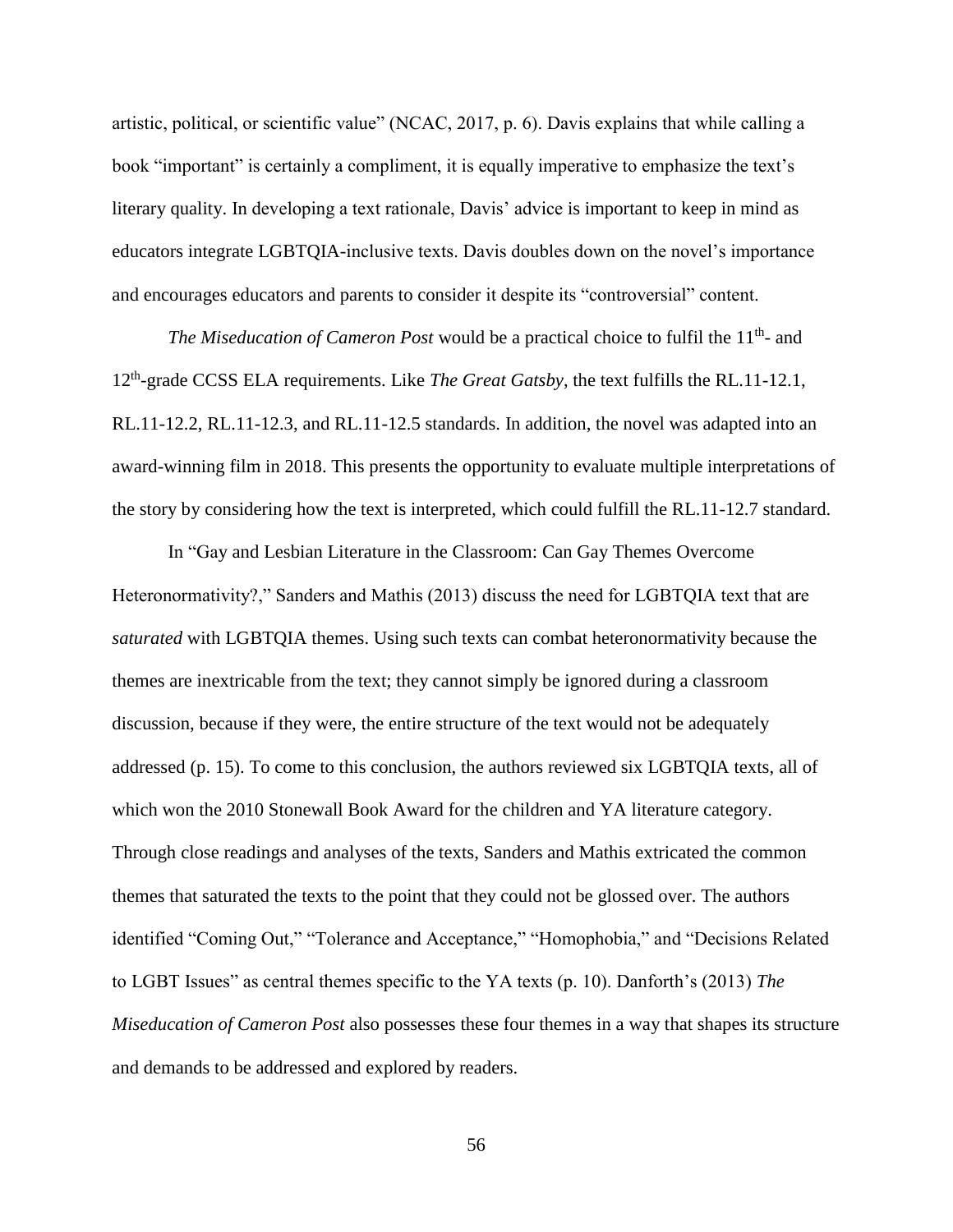**Coming Out**. The process of sharing one's sexual and/or gender identity with friends and family, as well as with one's broader community, is a critical and potentially life-altering process. Throughout history, many LGBTQIA people were closeted for most—or all—of their lives, and if and when they did come out, they often suffered for it. Sanders and Mathis (2013) refer to the novel *Vast Fields of Ordinary* by Nick Burd, which features a queer character whose main focus throughout much of the text is on his coming out process. The coming out process was not merely a plot point; it moved the story. In the novel's very end, the character comes out to his college roommate. A teacher could not offer this text in the course curriculum without addressing the character's experience with the coming out process (Sanders & Mathis, 2013, p. 11).

In Danforth's (2013) novel, Cameron's own experience with coming out is inseparable from the novel. Cameron is unceremoniously outed by Coley Taylor, the girl she loves. When Cameron is outed, her conservative Aunt Ruth sends her away to God's Promise, a boarding school that specializes in "curing" children of their gayness. These "schools" are also known as LGBTQIA conversion camps, which the American Foundation for Suicide Prevention (2019) defines as the practice of counseling and/or psychotherapeutic interventions to change one's gender identity or sexual orientation. In teaching this novel, an educator would not be able to ignore the issue of coming out as it directly affects Cameron's story and character development.

**Tolerance and Acceptance.** As Sanders and Mathis (2013) describe, *Vast Fields of Ordinary*'s central character faces intolerance from his parents and the process of receiving their acceptance takes up much of the story. His parents become angry and cry when their son reveals his sexual identity, and the book details their awkward encounters with their son's new boyfriend. As the story goes on, though, the character does receive their acceptance. Sanders and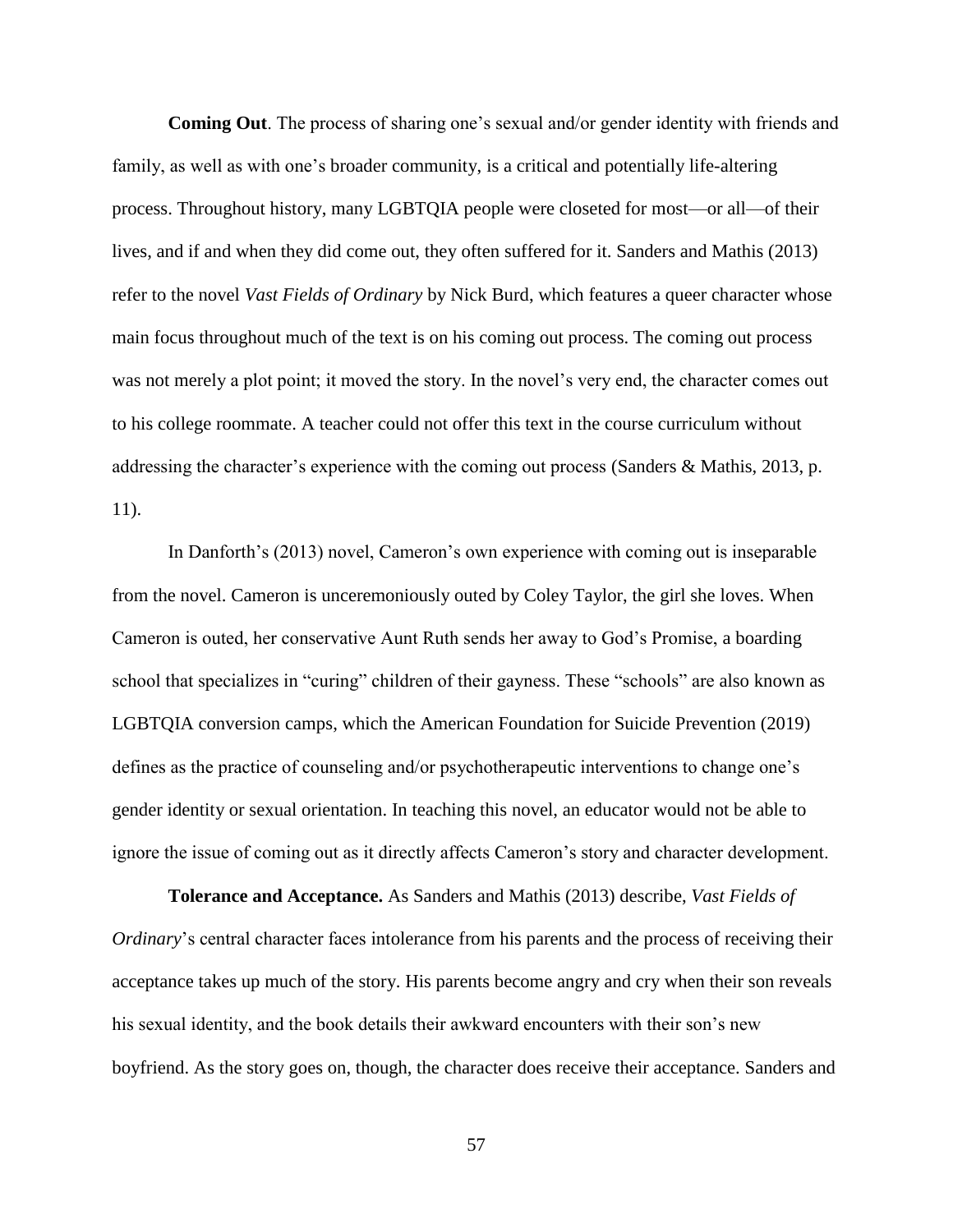Mathis explain that *Vast's* queer character is "consumed with those in [his] environment tolerating or accepting [him] and [his] sexuality" (p. 12). He is an outcast in grade school, but when he moves on to college, he is able to find an ally in his new roommate. This fight for tolerance and acceptance is a major conflict of the text that requires exploration as part of understanding the text as a whole (Sanders & Mathis, 2013, p. 12).

Danforth's (2013) character also struggles to find tolerance and acceptance from the other characters in the text. The novel begins with the death of Cameron's parents just as she's beginning to explore her sexuality. Cameron's idea of queerness at her young age is clear: "…even though no one had ever told me, specifically, not to kiss a girl before, nobody had to. It was guys and girls who kissed—in our grade, on TV, in the movies, in the world; and that's how it worked: guys and girls. Anything else was weird" (Danforth, 2013, p. 12). As a young girl, this correlation is incredibly damaging; she believes her queerness was the reason for her parents' accident. After she is orphaned, her mother's sister comes to live with her. Cameron never got the chance to come out to her parents, and Aunt Ruth makes it clear that Cameron will not receive her acceptance. However, the novel does more than discuss issues of family acceptance; the story also comments on the practice of conversion therapy. The American Foundation for Suicide Prevention (2019) explains that while historical conversion therapy interventions were physically dangerous, including methods such as shock therapy and lobotomies, current practices typically involve hypnosis, behavior and cognitive taught therapies, and conformity training. Even though these practices are not as extreme, they still subject patients to severe psychological risks, and they are generally ineffective. The Williams Institute at the University of California estimates that nearly 698,000 LGBTQIA Americans between the ages of 18 and 59 have been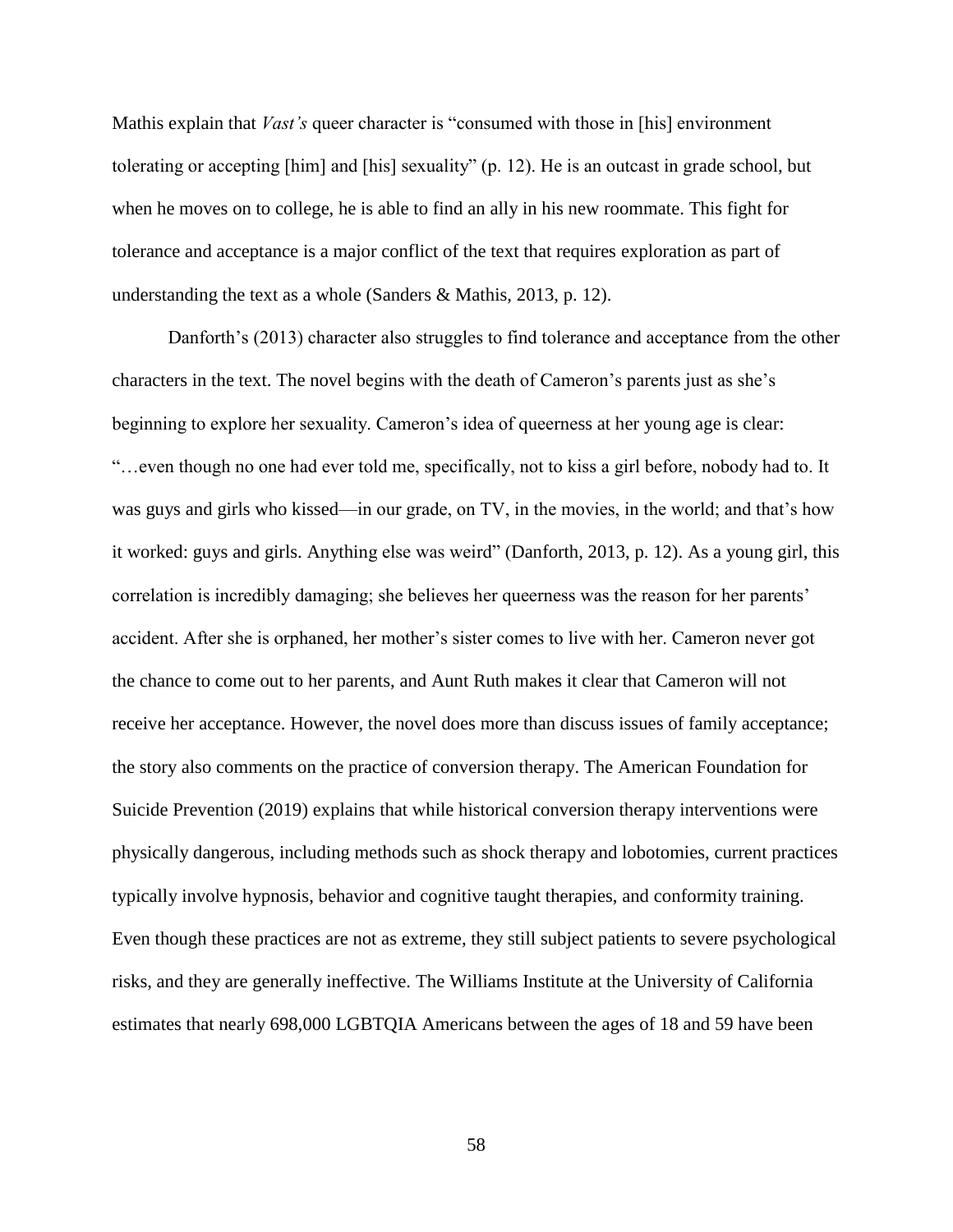subject to conversion therapy at some point in their lives, and roughly 350,000 received such treatment in their adolescence (Mallory, Brown, Conron, 2019).

In Danforth's (2013) novel, the God's Promise conversion camp is a religious institution, which reflects the reality of many LGBTQIA individuals. The content of the novel would allow students to interrogate the role of religious institutions, along with other social institutions, in forming identity and seeking acceptance. Thankfully, the American Foundation for Suicide Prevention (2019) reports that as of 2014, the American Associate of Christian Counselors changed the language in its Code of Ethics. Rather than promoting the practice of conversion therapy, it recognizes that these therapies are harmful. Despite this, approximately 57,000 13- to 17-year-olds across the U.S. will likely receive conversion therapy through religious advisors by the time they turn 18 (American Foundation for Suicide Prevention, 2019, p. 1-2). How are individuals supposed to learn to love themselves if they face intolerance from such large, influential establishments? Students can consider how this compounds the experiences adolescents face as they begin to grow into themselves.

**Homophobia.** Unsurprisingly, homophobia is a reoccurring theme in all the books analyzed by Sanders and Mathis (2013). The main character in *Vast Fields of Ordinary* regularly deals with negative comments about his sexuality, most often from his classmates (Sanders & Mathis, 2013, p. 12). In "Scenes of violence and sex in recent award-winning LGBT-themed YA novels and the ideologies they offer their readers," Clark and Blackburn (2016) argue for the inclusion of a diverse array of LGBTQIA characters in schools. This is partially so that straightidentifying students can engage with LGBTQIA characters and their worlds, but also to challenge students to consider what it means to be LGBTQIA, allied, or homophobic (p. 867). Clark and Blackburn specifically discuss internalized homophobia and inward violence presented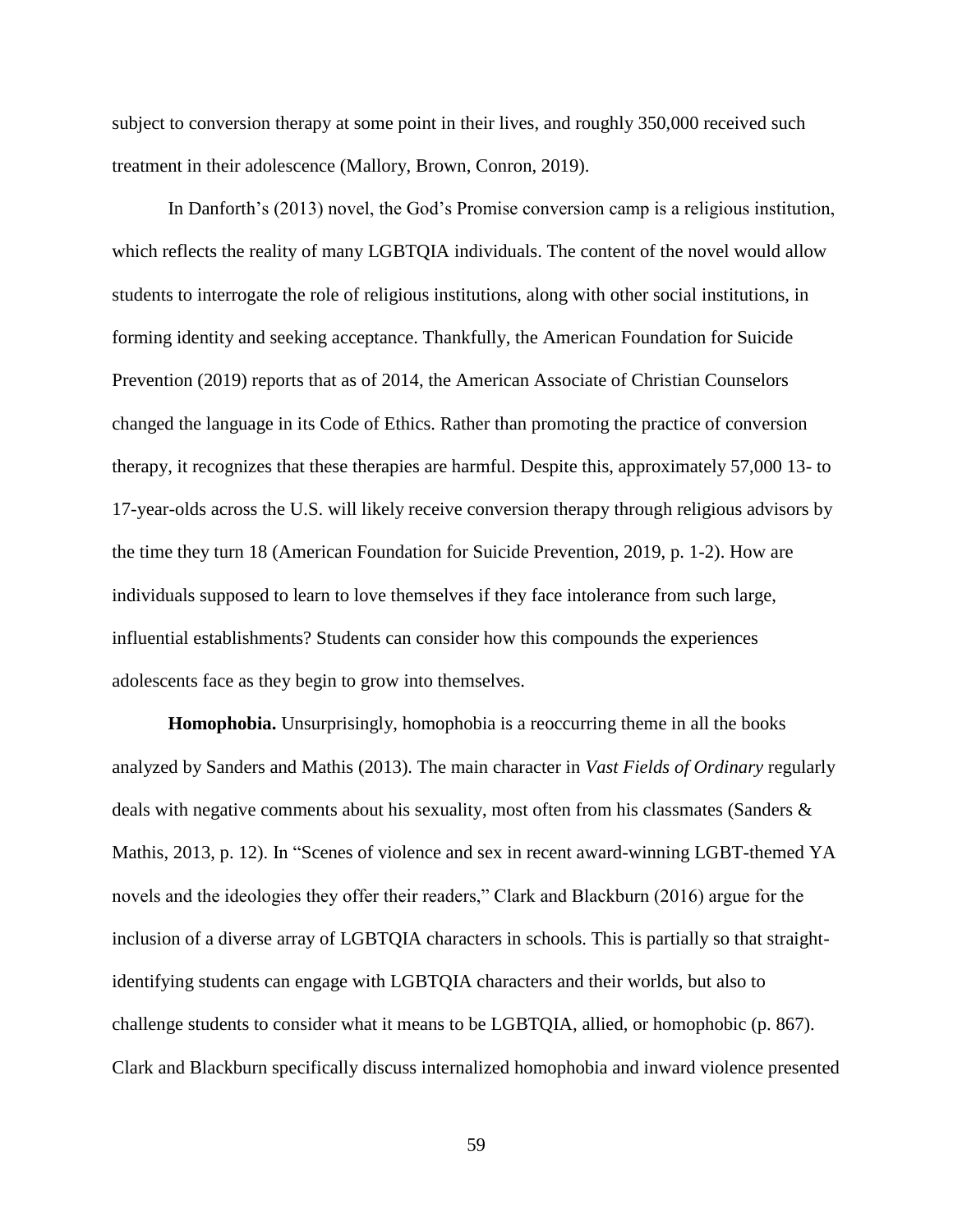in *The Miseducation of Cameron Post*, which they claim is an essential facet of the LGBTQIA identity and experience that needs to be explored in K-12 education.

While at God's Promise, Cameron meets fellow resident Mark Turner. She considers him the "poster boy for a Christian upbringing" (Danforth, 2013, p. 364). However, as Clark and Blackburn (2016) discuss, Mark struggles with his father's and the camp leader's homophobia, as well as his own internalized homophobia. When psychologist Lydia Marsh leads a group support session, Mark shares a letter in which he is told that he cannot go home yet because his father still believes Mark is "very feminine and weak" and says he "cannot have this weakness in [his] home. It sends the message to the congregation that [he approves] of it when [he does] not" (Danforth, 2013, p. 366). Mark is unable to deal with this, and he collapses to the floor, sobbing, "I can't, I can't do it" (p. 369). Later after the meeting, Cameron's friend Adam finds Mark in his dorm room, having cut his genitals several times and poured bleach over the injuries, and he rushes to get him help (Danforth, 2013, p. 380). Clark and Blackburn (2016) explain that these scenes display complex executions of internalized homophobia, as well as the horrendous, selfdirected violence that often results when that self-hatred is met with extreme homophobia instead of acceptance and love. Mark's story shows how easy it can be to internalize that homophobia, considering the intensely homophobic messages one may receive from friends, family, and even strangers. In other words, Clark and Blackburn clarify, we cannot simply blame the person experiencing the violence for the results of that internalized homophobia (p. 877). When students read Danforth's (2013) novel and experience Mark's story, they will see how an outside force in the form of a friend, classmate, or family member—that teaches heteronormativity as the only acceptable expression of gender and sexuality exacerbates the negative experiences of an LGBTQIA person in often violence, irreparable ways.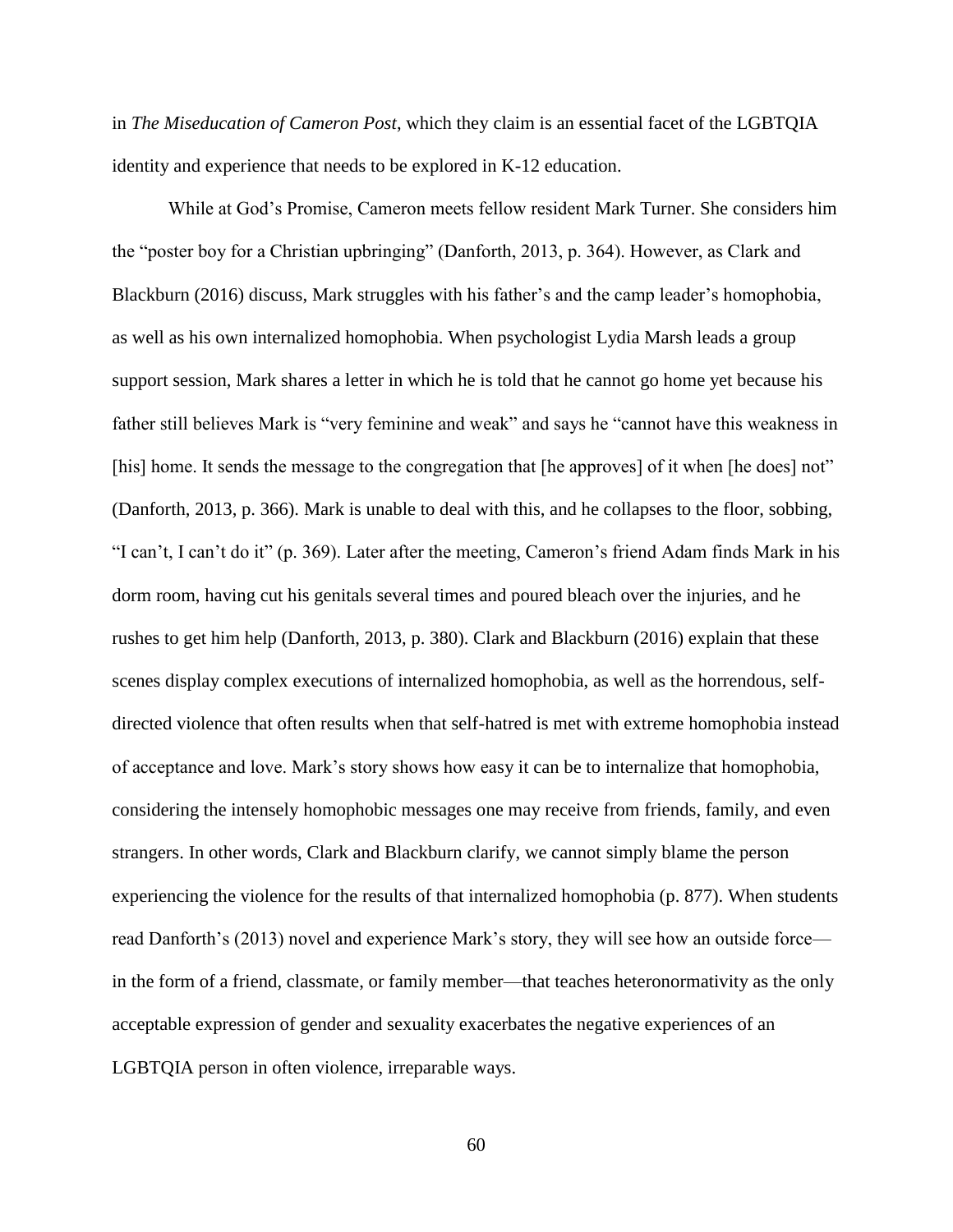**Decisions Related to LGBTQIA Issues.** While it is a non-LGBTQIA individual who makes the decision to accept or tolerate an LGBTQIA individual, LGBTQIA people must deal with that straight individual's decision. They must also decide how to deal with the prejudice and harassment that comes from homophobia: will they confront it or ignore it? When it comes to coming out about one's sexual identity, an LGBTQIA person must decide if, when, and how this will happen, as well as to whom they want to come out (Sanders & Mathis, 2013, p. 13). As Sanders and Mathis explain, these issues can be intensified by a lack of resources and support, and LGBTQIA people from poor and rural communities are especially disadvantaged "in obtaining resources, finding allies, and integrating into school culture" (2013, p. 13). The Movement Advancement Project's (MAP) study "Where We Call Home: LGBT People in Rural American" (2019) describes more of the dangers that come with living in a rural community as an LGBTQIA person, including increased visibility. MAP defines "rural" as geographically isolated with relatively small population centers, and these communities may be historically rooted in agricultural lands. Because there are fewer people populating rural communities, any difference is more noticeable (2019, p. 3). In Danforth's (2013) novel, Cameron seeks to understand her queer identity in the rural Montana town of Miles City. MAP (2019) reports that roughly one in five Americans live in rural areas, and national surveys of rural areas show that between 3% and 5% of the adult population in rural areas identify as LGBTQIA. In the state of Michigan, 18% of residents, which equals to about 1,798,939 people, live in rural areas (*Rural Health Information Hub*, 2018). MAP also speculates that rural areas may actually have more LGBTQIA youth than adults because young people are more likely to identify as LGBTQIA. They cite the *Gallup Daily* tracking survey of millennials born in 1980-1999, which showed that 8.2% identify as LGBTQIA (2019, p. 5-8).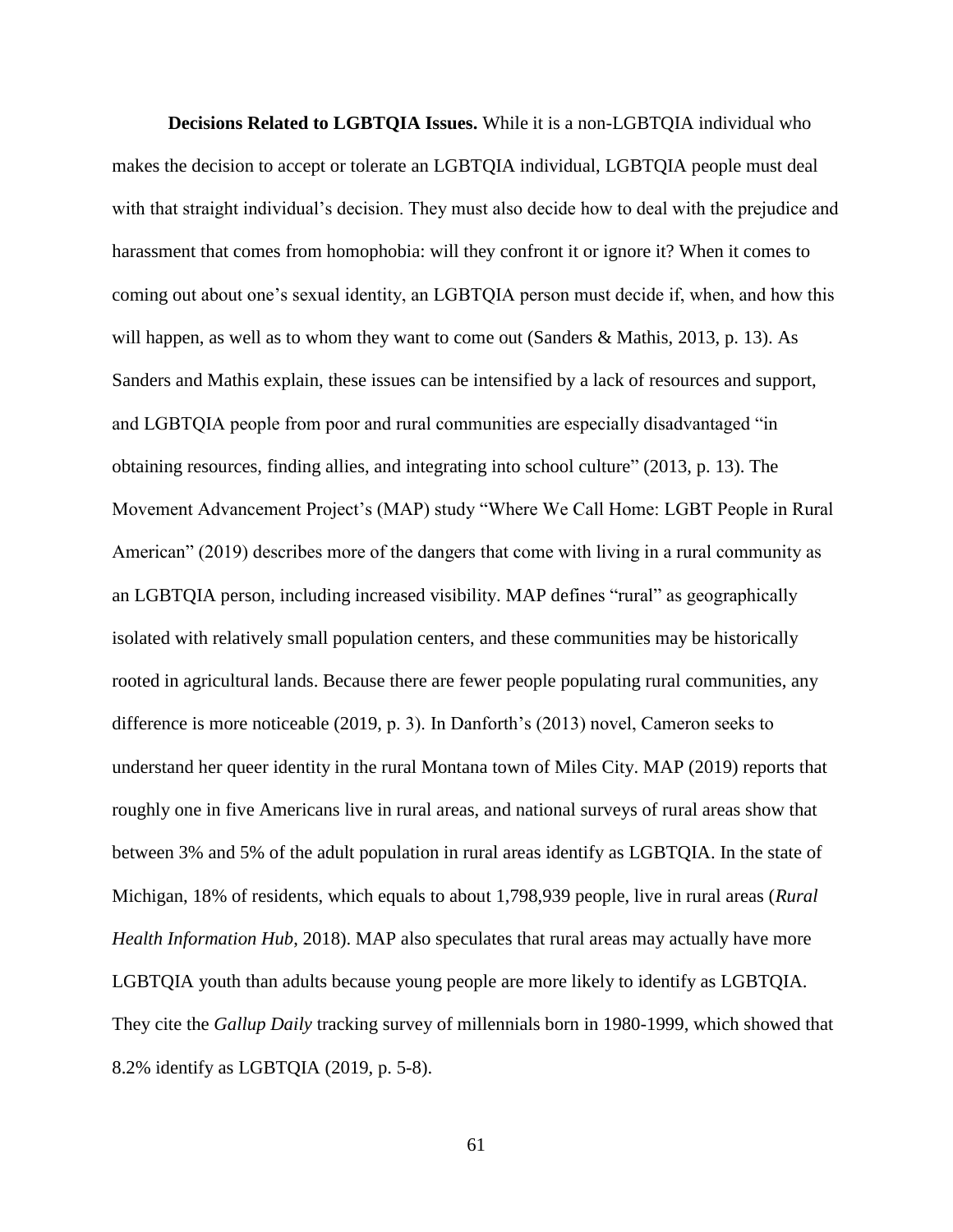According to MAP, parents with an LGBTQIA child in a rural community may not be able to access the necessary information or resources to make an informed decision about their child or to fully accept them. This lack of accurate information about the LGBTQIA community can also lead to community intolerance. Additionally, as LGBTQIA children grow up, they are at a disadvantage when it comes to social and physical development stages; they do not have the same support that straight adolescents might receive from family and the public school system (MAP, 2019).

Students will likely be able to reflect on how their community shapes their identities, but unless they identify as LGBTQIA or know someone who does, the extensive issues that something as simple as location can cause for the LGBTQIA community may not be something they have considered. Teaching a novel like *The Miseducation of Cameron Post* in a rural, urban, or suburban environment can help improve the school experience of teachers and students. As Greathouse et al. (2018) write in *Queer Adolescent Literature as a Complement to the English Language Arts*, "Queer fiction does not exist in a vacuum; it reflects the changing realities of life in the real world" (p. 5). Through a reading of Danforth's (2013) novel, teachers can show students how our reality has changed, that it will continue to change, and show how important it is to develop an accepting community for their LGBTQIA peers.

### *Relating to All Students*

*The Miseducation of Cameron Post* consists of several themes especially relevant important to the LGBTQIA community. While reading such content would certainly benefit straight-identifying students, it does not mean that this text lacks relatable topics for the straight community. A non-LGBTQIA reader will find that many of Cameron's experiences she faces are grounded in the many struggles all adolescents endure.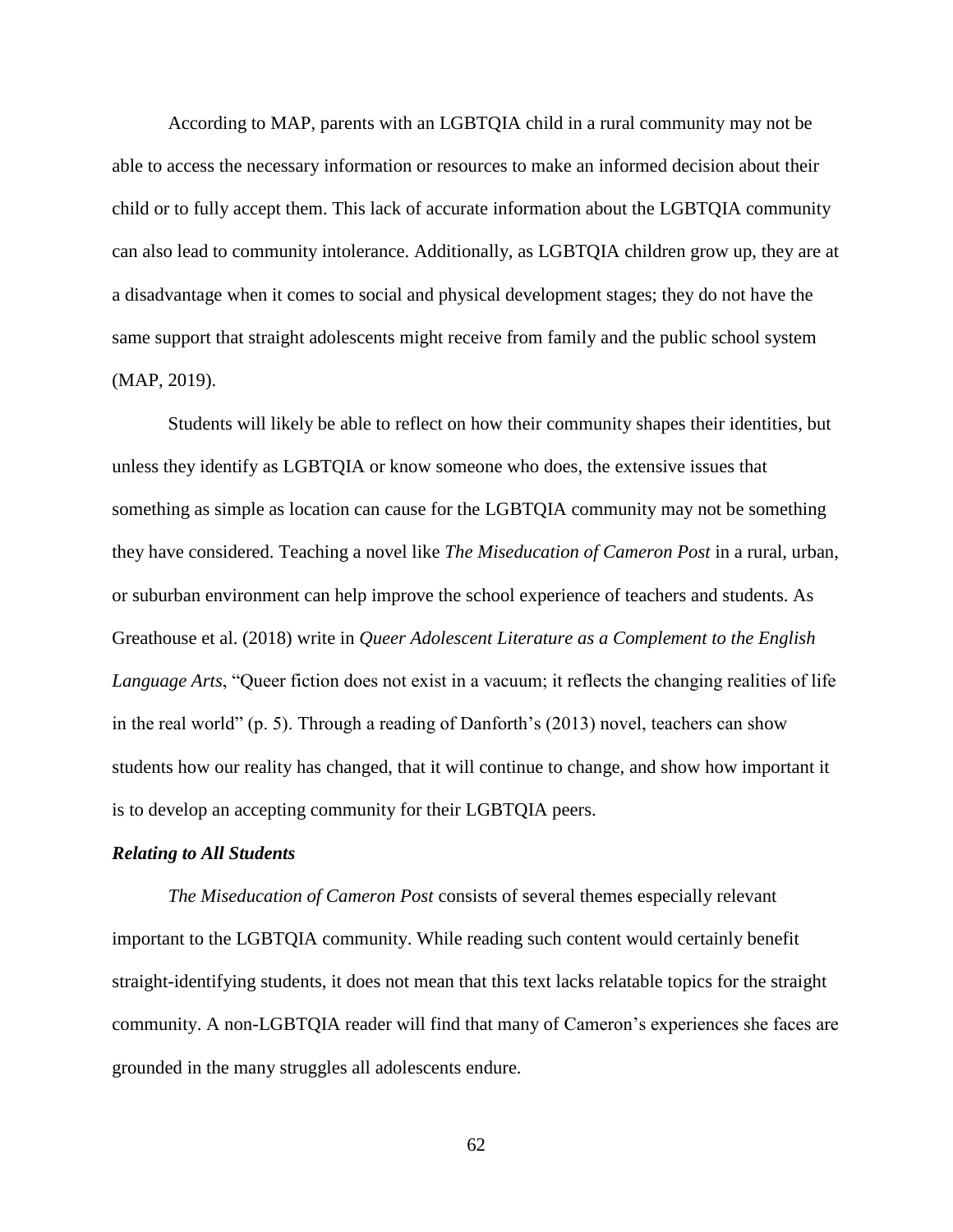A major theme of the text is identity and the search for one's identity. Cameron goes through many phases during her search for identity: rebelling, abandoning the search for the self, and then returning to the search. Many readers will identify with this journey of self-discovery and relate to the struggles Cameron faces while trying to locate an authentic identity. Another relatable theme presented in the text is loss. The loss of a loved one—and a resulting loss of innocence—are consistently significant throughout the text after the death of Cameron's parents. Readers of all demographics would likely relate to the notion of physical or emotional loss. These losses help Cameron define her identity and have a lasting effect on the person she becomes.

The novel also focuses on the idea of *truth* and what that means to each of us individually. Danforth (2013) deals with the subject of sexual *truth* and personal identity in a sensitive and thoughtful manner that is also grounded in realism. For teenagers who cannot relate to the sexuality component of the text, this reading experience will offer them a chance to see the unique struggles and issues queer teenagers face, and it may make them more empathetic toward their peers. Finally, Cameron's perceived difference may also speak to students who are *othered*  in some way, whether racially, economically, physically, or religiously. Cameron's struggle to fit in and eventually embrace her differences provides a moving lesson about seeking and sharing one's *truth*. These themes are perhaps even more significant to teenagers than to any other group of readers. As the text follows Cameron from age 11 to 17, young adult readers will undoubtedly relate to Cameron's experiences and emotions.

## **More than Inclusion**

Combating heteronormativity requires more than offering an LGBTQIA-inclusive text. Sanders and Mathis (2013) discuss an educator who taught the novel *Stitches*, which features a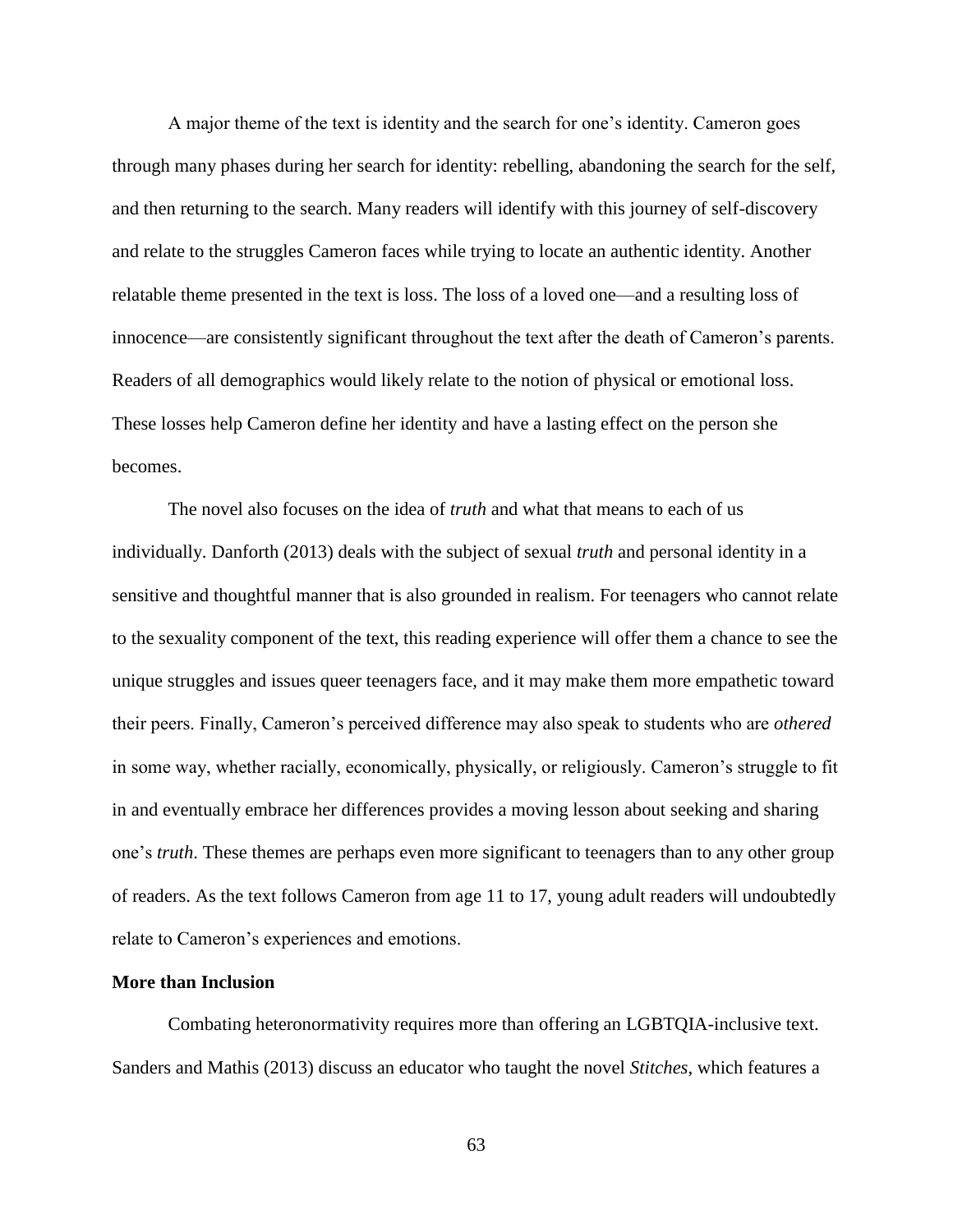main character who is bullied for being gay. When this teacher's pedagogical methods were investigated, it was discovered that class activities and discussions focused on the issue of bullying, not the root of the problem: homophobia. Because of this, stereotypes about the LGBTQIA community were reinforced as the proper context was not provided for discussing the character's queer identity or the issue of homophobia. This choice perpetuated heteronormativity even though a gay character was included in the classroom literature. Discussion of texts with queer characters *must* also include talking about queer themes. The authors suggest that oftentimes, an educator will include a gay character in order to "solve" homophobia, but they assert that adding literature with an LGBTQIA theme or character to classroom reading is not enough. The pedagogy an educator employs must include ways of discovering how heteronormativity has taught the LGBTQIA characters that they are not part of the norm.

As Sanders and Mathis remind us, literature plays an active role in identity formation. If diverse texts are not included in the classroom to help students understand identity—their own and those of the text's characters—the inclusion of the diverse text is only "surface-level inclusion" (Sanders & Mathis, 2013, p. 5). When pedagogical training necessary for proper integration of LGBTQIA-inclusive texts is not provided for educators, the inclusion of these texts will likely serve to reinforce heteronormative frameworks of thinking. Because of this silence regarding LGBTQIA themes and characters, the probability of students' stigmatization of homosexuality and discomfort in discussing such topics will increase (Sanders & Mathis, 2013, p. 5). One cannot skip the process of learning *how* to effectively teach an LGBTQIA-inclusive text in favor of incorporating the text in the classroom just to cover one's bases. However, the responsibility does not all fall on the educators. To ensure proper integration, adequately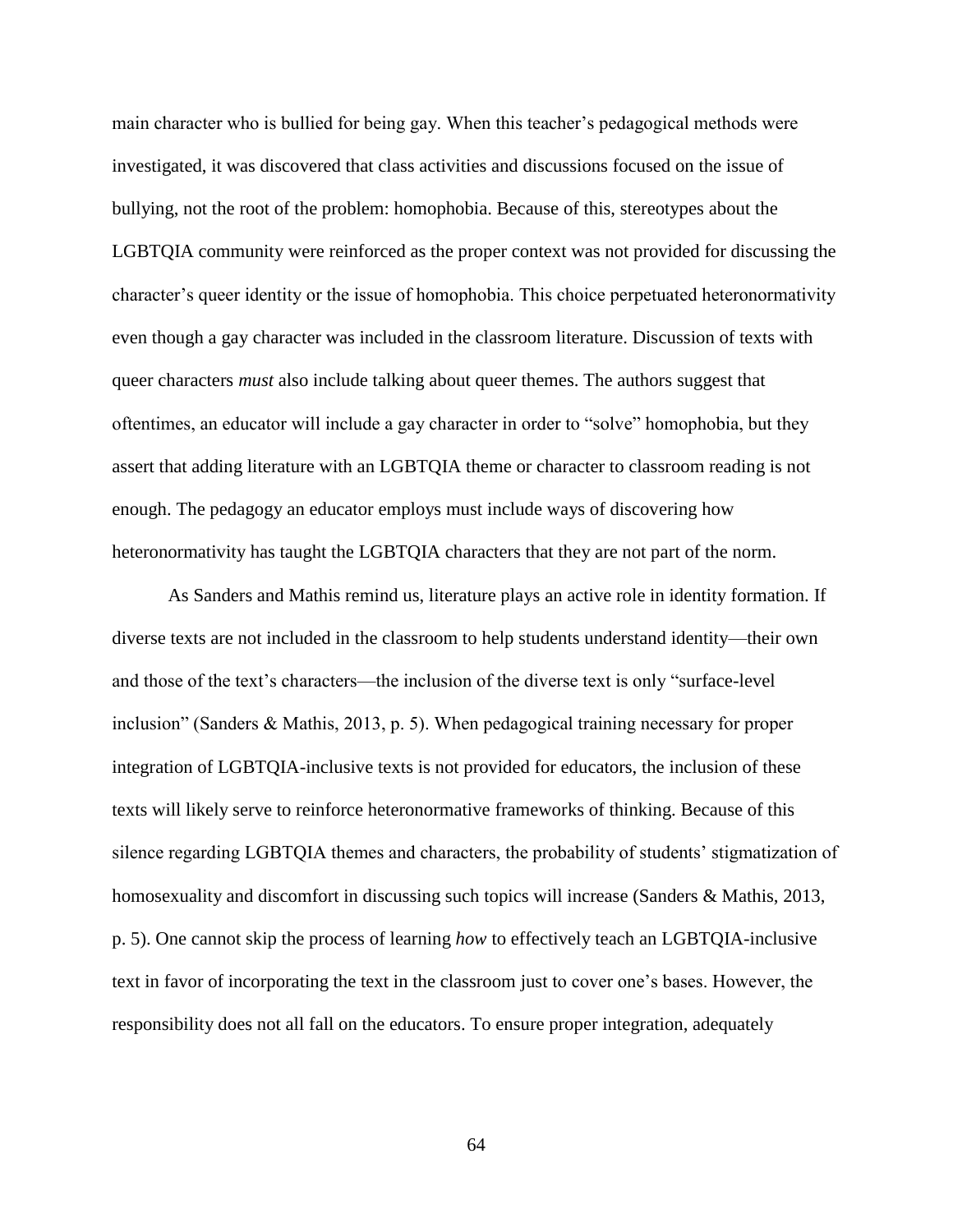represent the LGBTQIA community, and successfully serve our students, the state of Michigan must do its part to require inclusion in its education system.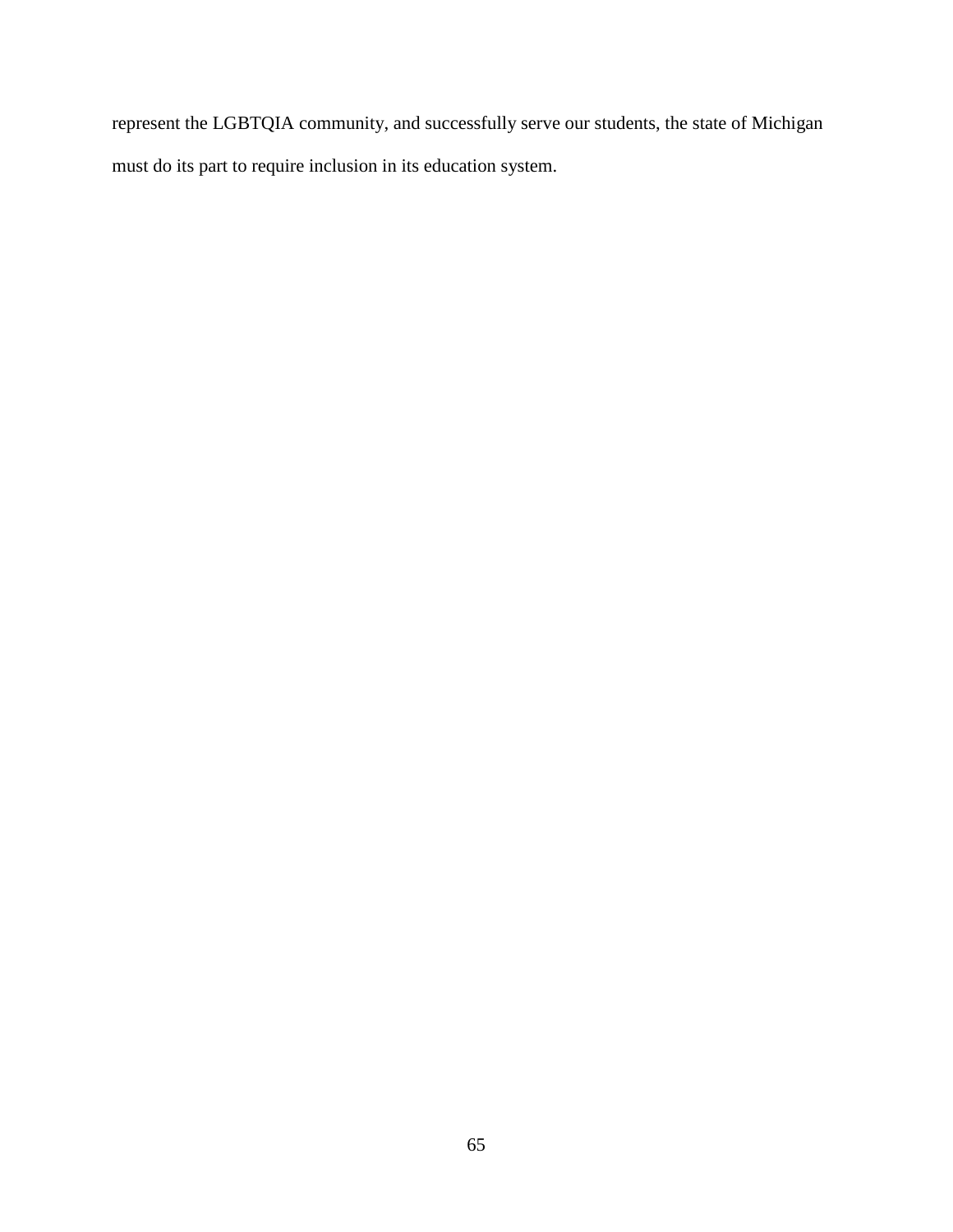# **Chapter 5: Transforming Pre-service Education Requirements**

While their goal for student outcomes is the same, the methods used and the rationale behind Michigan and California's goals are different. The "why" relates to the state's legislation, and it has been established that California's "why" is to make education more equitable for LGBTQIA populations while also increasing education and promoting tolerance to those who do not identify within the LGBTQIA spectrum. The state of California has also demonstrated its willingness to address the "how" in establishing equity for LGBTQIA students and educators by revising its pre-service education requirements for K-12 teachers.

### **The National Council of Teachers of English Position Statement**

The National Council of Teachers of English (NCTE) calls for improved training of teachers, meaningful connections to culturally and linguistically diverse students, and culturally responsive assessments that capture the literacy practices diverse students bring to the classroom (NCTE, 1986). In 1986, the NCTE's Task Force on Racism and Bias in the Teaching of English prepared the position statement "Expanding Opportunities: Academic Success for Culturally and Linguistically Diverse Students." This statement promoted an asset-based approach to supporting the success of diverse students. Specifically, the statement highlighted effective teaching strategies to help the academic success of diverse learners, and it provided suggestions to improve curriculum development, pedagogy, and policy. In 2018, English educators Price-Dennis and Alvarez updated the 1986 statement to provide recommendations that reflect the field's evolved understandings of how to support diverse learners.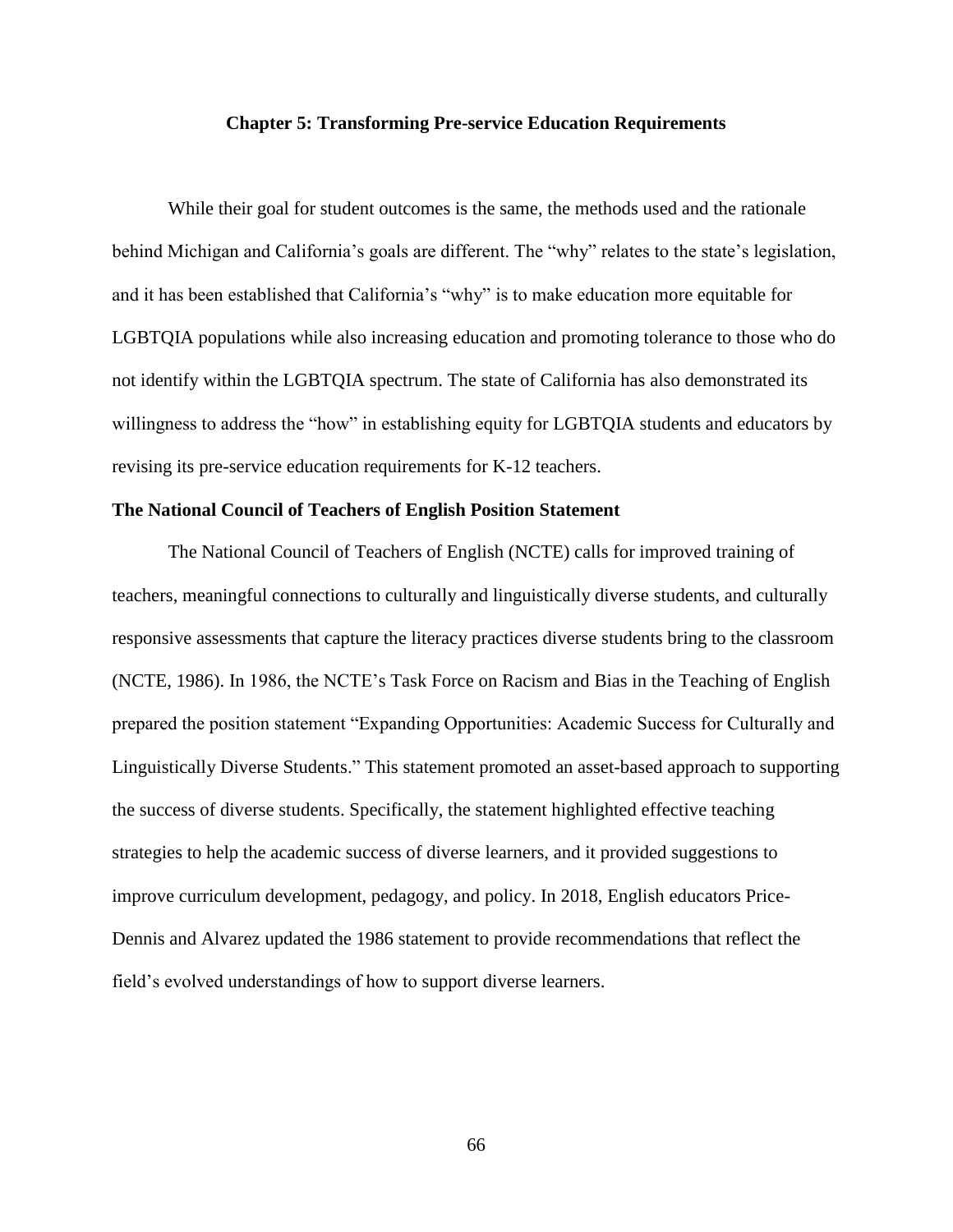### *NCTE Suggestions for Teacher Preparation and Professional Development*

The NCTE's position statement explains that reflection on practice is central to pedagogy in diverse contexts. Price-Dennis and Alvarez (2018) assert that teachers must approach students' abilities to use all their languages in creative and critical ways. Teachers engaging with communities they are not members of must be humble and become students themselves as they build commitment and trust with those communities. To create classroom success, teachers should develop and extend neighborhood networks beyond their schools. Teacher preparation programs, Price-Dennis and Alvarez emphasize, should provide sustained volunteer opportunities in the community in service-learning, field-based courses, or advocacy-based roles. They also necessitate continued professional development opportunities to build on methods for creating culturally responsive and inclusive classrooms (Price-Dennis & Alvarez, 2018).

### **California's New Pre-service Education Standards**

In February of 2020, the California Commission on Teacher Credentialing published the *Preliminary Multiple Subject and Single Subject Credential Preconditions, Program Standards, and Teaching Performance Expectations*. The "Teaching Performance Expectations" (TPEs) encompass the body of knowledge and skills beginning general education teachers have the opportunity to learn in approved teacher preparation programs in California. These expectations, aligned with California's Standards for the Teaching Profession, "[signal] to beginning teachers, preparers of beginning teachers, and those who support and mentor teachers in their first years of employment the importance of connecting initial teacher preparation with ongoing support and development of teaching practice in the induction years and beyond" (California Commission, 2020, p. 13).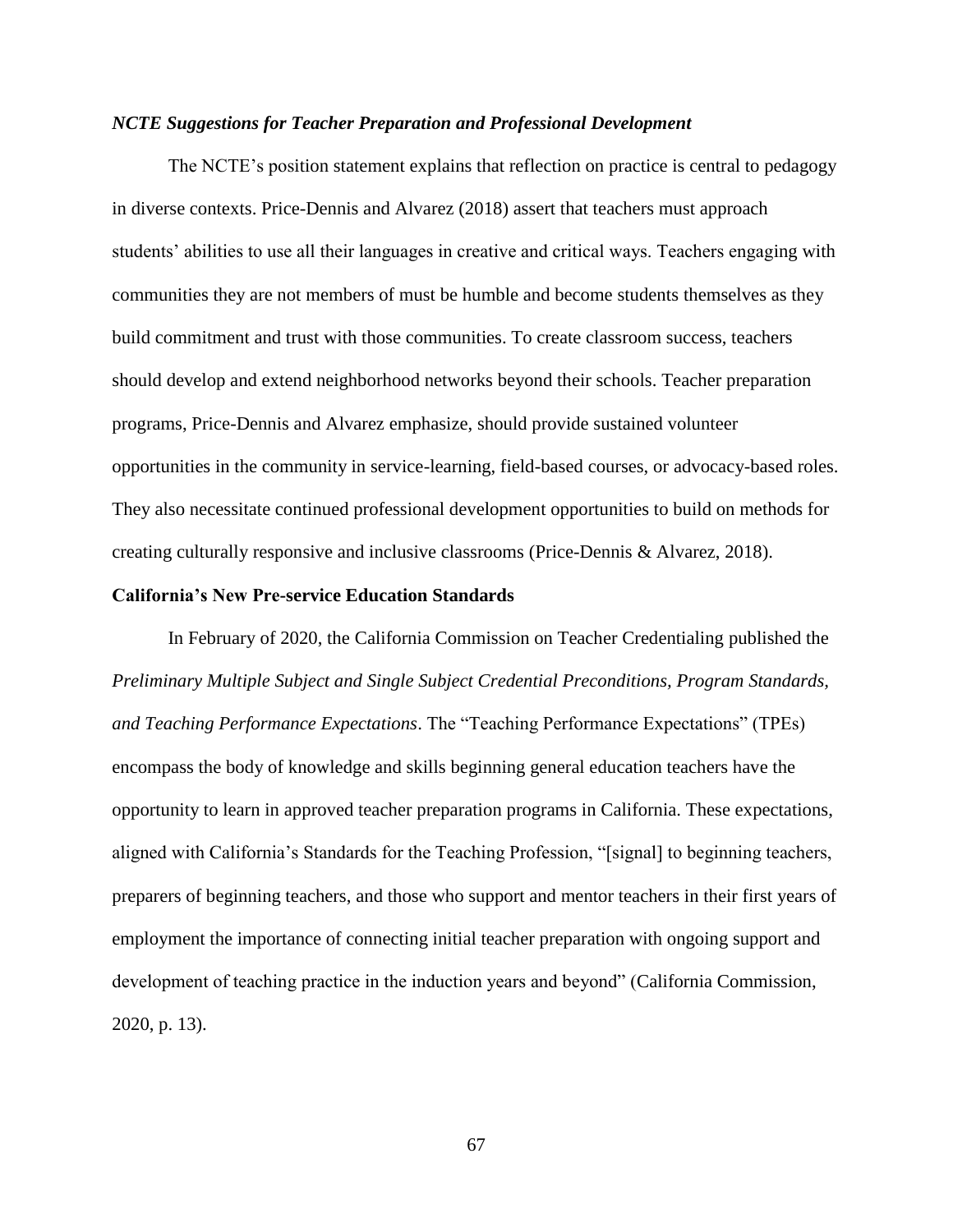# *Embracing Student Identities and Emotions*

The California Commission on Teacher Credentialing's revised expectations includes information on "Subject-Specific Pedagogical Skills for Multiple Subject Teaching Assignments" for the teaching of English Language Arts. The document explains that beginning teachers must understand the socioeconomic, linguistic, and cultural background, funds of knowledge, and achievement expectations of students, families, and the community. They will then use these understandings, not only within the instructional process, but also to establish positive relationships inside and outside of the classroom (California Commission, 2020, p. 15). Beginning teachers, the document states, are also capable of using available community resources, prior student experiences, and applied learning activities to make instruction individually and culturally relevant. By doing so, teachers assure the active and equitable participation of all students (p. 16). Emphasis on culturally responsiveness and relevancy continues throughout the teacher expectations (Gay, 2000, 2010). Teachers must be able to create a learning atmosphere that promotes productive student learning, encourages positive interactions among students, reflects multiple diverse perspectives, and are culturally responsive. These learning environments must also be physically, mentally, and emotionally healthy to enable all students to learn, recognize, and appropriately address instances of intolerance and harassment among students, such as bullying, racism, and sexism (California Commission, 2020, p. 17).

The Collaborative for Academic, Social, and Emotional Learning (CASEL) recognizes social and emotional learning (SEL) as the process of developing students' and adults' social and emotional competencies needed to make successful life choices (McVeagh-Lally et al., 2018, p. 5). California participated in the CASEL Collaborating States Initiative, which involved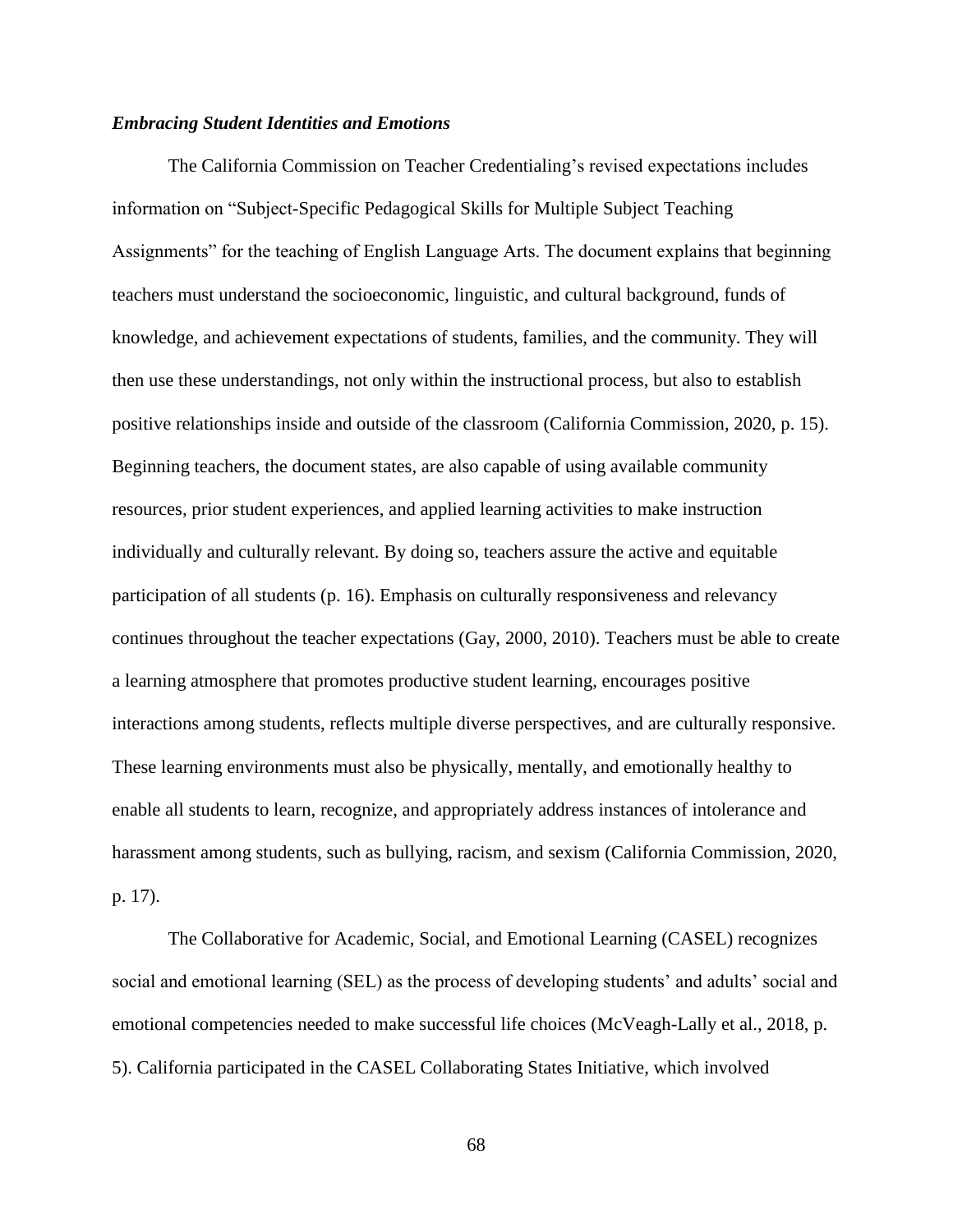representatives from over 20 school systems in California. This State Team helped to curate comprehensive resources for implementing SEL, compiled into the "Social and Emotional Learning in California: A Guide to Resources. The California Department of Education." The document introduction states, "Weaving together social, emotional, and academic development create high-quality learning environments in schools and classrooms…[where] children can confidently do their best work because they interact with a cooperative and welcoming community of learners" (McVeagh-Lally et al., 2018, p. 5). The state of California implemented essential ideas from this initiative in developing their new pre-service education requirements. Now, the standards require teachers to understand that students' development varies across age ranges, that it is influenced by social, cultural, linguistic, and other contexts, and that these factors influence each other in complex ways (California Commission, 2020, p. 25). They must also inclusively support students' mental, social, emotional, and physical health needs by promoting a safe classroom environment where students feel a sense of belonging. Teachers need to understand the ways that students' learning and development are influenced by the interaction between their ranging environmental and cultural experiences that they bring to the classroom; however, teachers must also recognize that in addition to these experiences, students may be affected by negative or traumatic childhood experiences, mental health issues, and socialemotional and physical health needs (p. 17).

Additionally, teachers should exhibit positive dispositions of caring, support, acceptance, and fairness toward all students and families, as well as toward their colleagues. The standards also say teachers need to be aware of their implicit and explicit biases. They must understand the potential impact, positive or negative, on their expectations for and relationships with students, families, and colleagues (California Commission, 2020, pp. 23-24). Beyond acknowledging their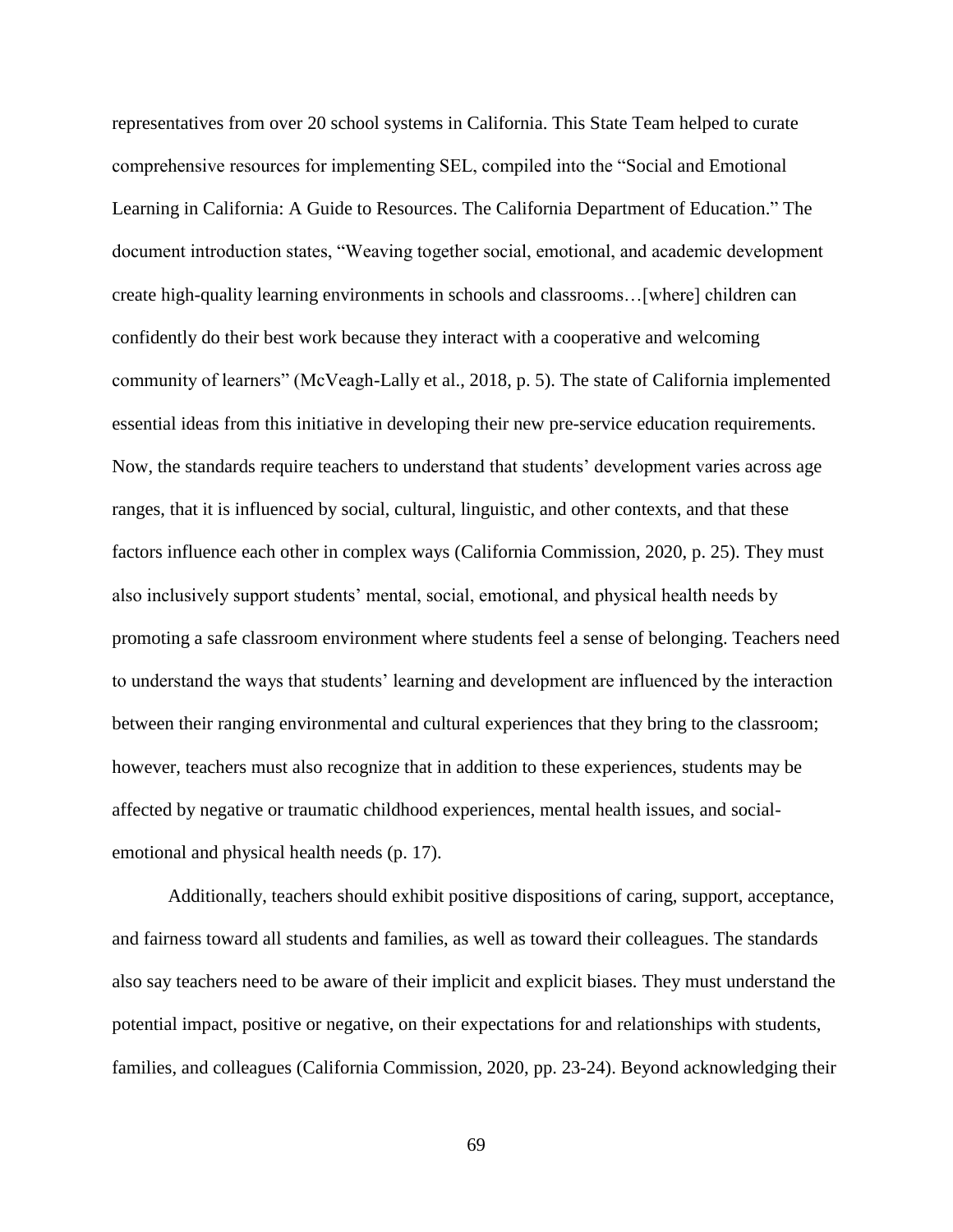own biases, teachers must be able to ask questions and structure academic instruction to help students recognize their implicit and explicit bias and subjectivity in historical actors. Teachers should create classroom environments that support the discussion of sensitive issues (e.g., social, cultural, religious, race, sexuality, and gender issues) and encourage students to reflect on and share their insights and values while acknowledging other viewpoints (California Commission, 2020, p. 40). The use of fiction in the K-12 classroom will help educators encourage this student reflection. Alsup (2017) argues that reading fiction can increase young readers' capability to identify and empathize with others, think critically, and engage in philanthropic behavior. Reading fiction can also stimulate brain activity parallel to that of a real-world experience, and it can result in increased incidences of "prosocial" behavior. Additionally, reading literary fiction can encourage ethical decision making, increase inference-making abilities, and increase students' valuing of diversity (Alsup, 2017, p. 38).

California's new pre-service education expectations acknowledge a wide variety of issues teachers must consider in their class, and they indeed open the door for LGBTQIA consideration and inclusion in the classroom; the same could be said for their Common Core Curriculum standards also adopted by Michigan. However, California takes it a step further with its preservice education expectations by using language specifically referencing the community:

Beginning teachers articulate and practice the profession's code of ethics and professional standards of practice, and they uphold relevant laws and policies, including but not limited to those related to: …education and rights of all stakeholders, including students with disabilities, English learners, and those who identify as  $LGBTQ+; \ldots$  and students' acts of intolerance and harassment such as bullying, racism, and sexism. (California Commission, 2020, p. 24)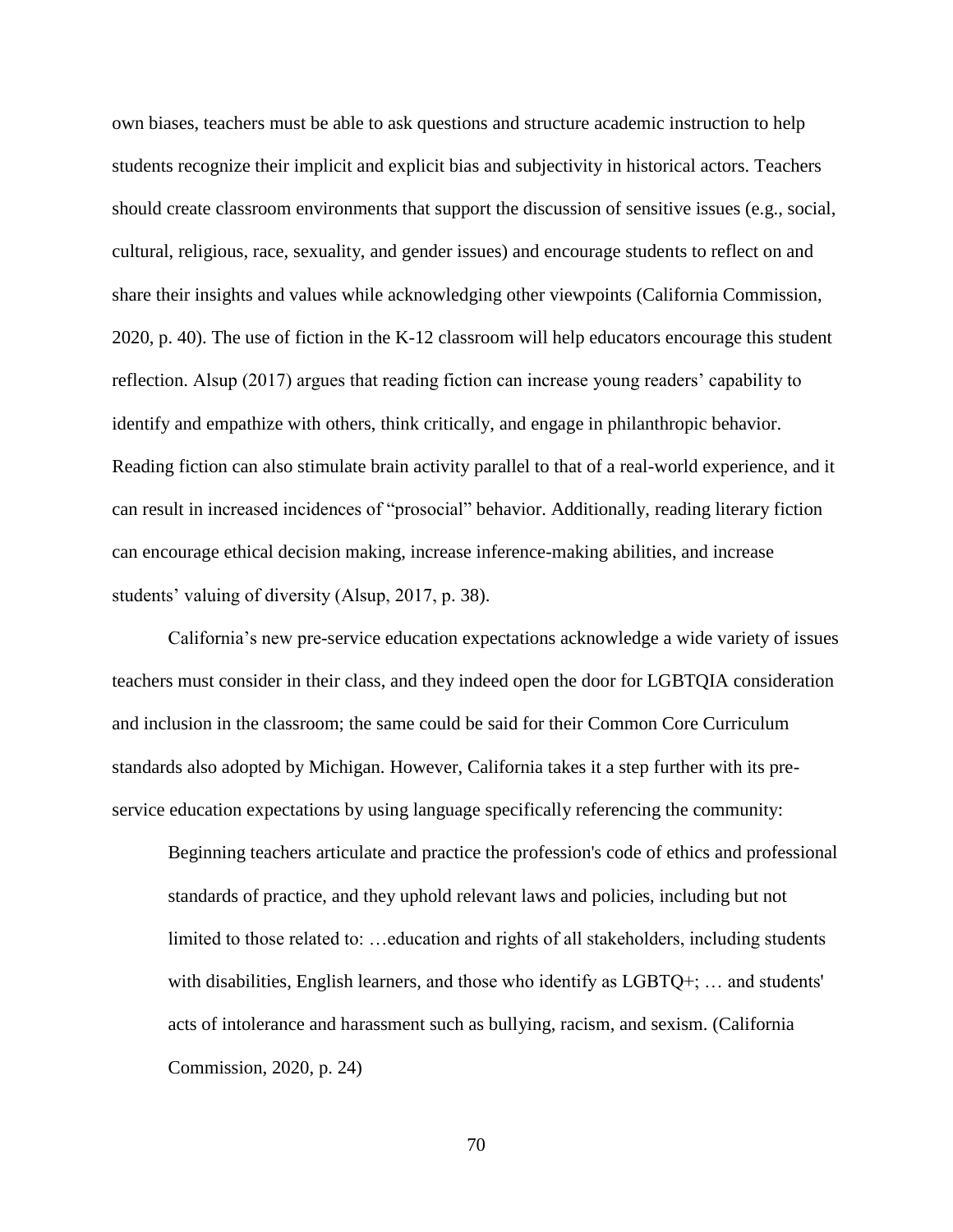As required by the document, teachers must also be familiar with issues of equity and justice within the contexts and structures of public education (California Commission, 2020, p. 24). The state of California made great strides by requiring the inclusion of LGBTQIA information in social studies courses, and they have continued to fill the gaps in the K-12 curriculum by demanding that the preparation of educators also be more inclusive of issues that reach beyond heteronormative academic structures.

### **Michigan's Proposed Pre-service Education Standards**

This February of 2020, the Michigan Department of Education (MDE) released the *Standards for the Preparation of Teachers in Professional Knowledge and Skills in Middle Grades (5-9) and High School (7-12).* These revised standards come after the November 13th, 2018, State Board of Education adoption of new "Standards for the Preparation of Teachers of Lower Elementary (PK-3) and Upper Elementary (3-6) Education." The MDE shared the draft language with stakeholders—including experts in adolescent learning and development and professional teacher preparation, English language arts content and instruction, and mathematics content and instruction— for feedback at annual conferences of the Michigan Reading Association, Michigan Council of Teachers of English, and the Michigan Council of Teachers of Mathematics. The Board solicited additional feedback from selected stakeholders representing K-12 schools and districts, intermediate school districts, college and university teacher education programs, the education research community, and teacher and administrator professional organizations. Now, Michigan educators will have the opportunity to review the new standards before the State Board of Education vote on June 9<sup>th</sup>, 2020.

In the introduction to the standards, the MDE states that a central goal of this structure is the more in-depth preparation of teachers to meet the unique learning, developmental, and socio-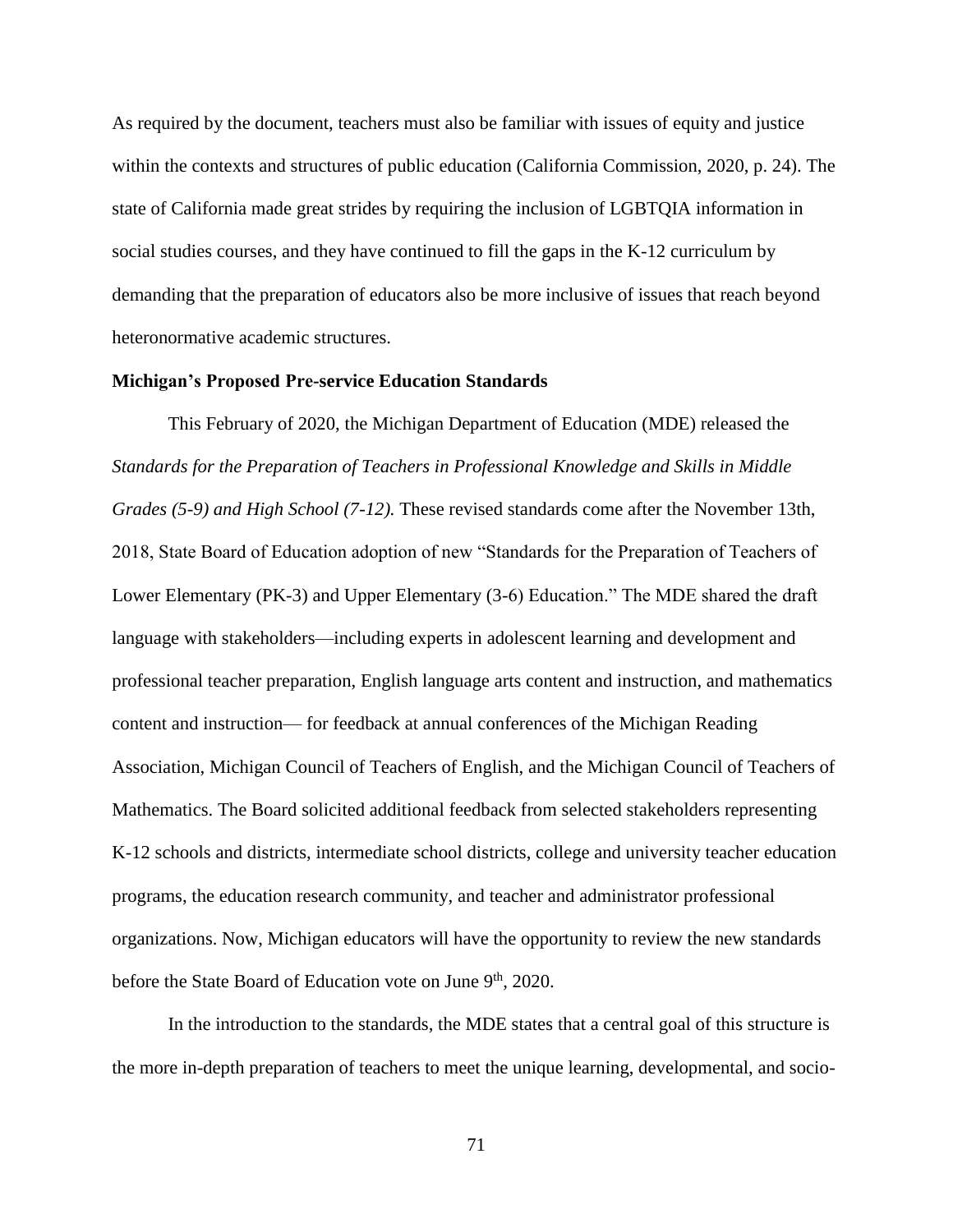emotional needs of children at each grade level. It also states that in response to feedback from educators around the state, "each of these sets of standards has a deep focus on equity, shifting the vision of a well-prepared beginning teacher at the secondary level from an emphasis on decontextualized content knowledge and toward an emphasis on classroom practices that address the diverse social, emotional, developmental, and learning needs of the whole child" (Michigan Department of Education, 2020a, p. 2). This new emphasis on equity by educators, combined with the calls for culturally responsive pedagogy and social justice teaching, provides the momentum from which to propel the movement to develop an LGBTQIA-inclusive curriculum.

# *Responding to the Diverse Student Body*

Much like California's teacher requirements, Michigan necessitates educators' ability to recognize and respond appropriately to the multiple influences on adolescent development, including but not limited to cultural, linguistic, religious, gendered, historical, economic, and social-emotional contexts throughout all aspects of teaching and learning. In the proposed standards, it states that teachers must be able to provide interactions with socially, culturally, and linguistically diverse texts. They should also include self-selected reading and writing materials with a variety of text complexity (e.g., through school and classroom libraries, mentor texts, digital resources) in their classrooms, which can increase student interest levels. Selected instructional materials—classic and contemporary, print and non-print texts, including young adult—need to represent a range of world literatures, cultural and historical traditions, genres, and the experiences of a variety of genders, ethnicities, and social classes (Michigan Department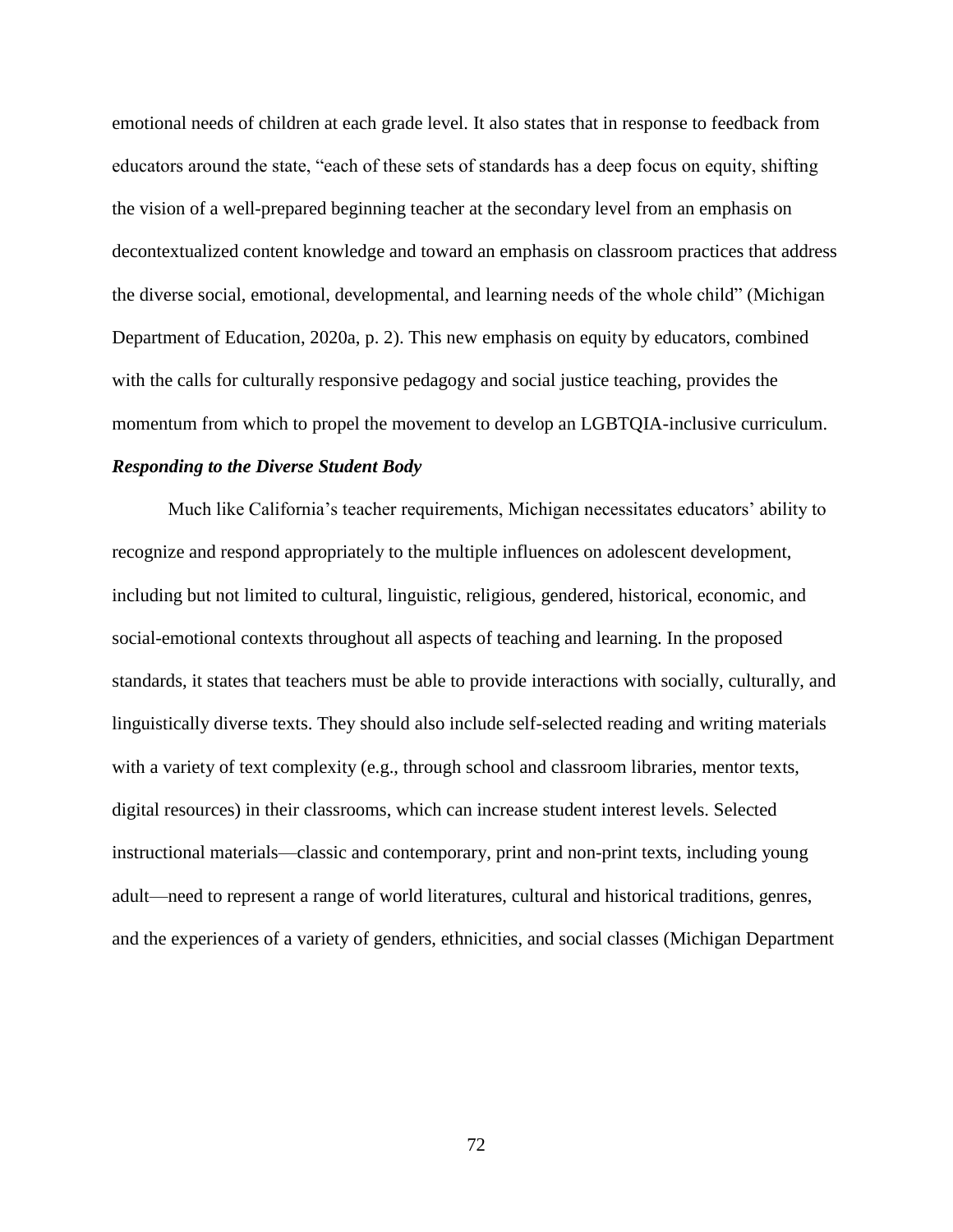of Education, 2020b, pp. 2-3). Well-prepared teachers of English language arts will also be able to:

(a) Use knowledge of theories and research about social justice, diversity, equity, student identities, and schools as institutions to enhance students' opportunities to learn in English language arts; (b) Create learning experiences responsive to students' local, national and international histories, individual identities (e.g., race, ethnicity, *gender expression* [emphasis added], age, appearance, ability, spiritual belief, *sexual orientation*  [emphasis added]**,** socioeconomic status, community environment), and languages/dialects as they affect students' opportunities to learn in ELA. (Michigan Department of Education, 2020b, p. 2)

The proposed standards specify that teachers must be able to "identify factors that contribute to challenges to developing English language arts proficiencies (e.g., linguistic, cognitive, neurodevelopmental, social, cultural, behavioral, identity), adjust instructional contexts and practices to address challenges, and connect students with appropriate strategies, resources, and assistive technologies" (Michigan Department of Education, 2020b, p. 4). In the adolescent stage, individuals are questioning and looking for their way of being in their world. As a social institution, schools have a direct effect on a student's identity. Johnston (2004) says that students are "developing personal and social identities" (p. 22) in addition to their literacy skills. In order for students to create positive identities, and to see their cultural identities as positive, schools must provide opportunities for students to tell positive stories about themselves and seek support when their attempts are unsuccessful, which will help them to develop agency and self-efficacy (Johnston, 2004). As Rosenblatt (1995) describes, readers bring all of their experiences and emotions with them when they read: "…the reader infuses intellectual and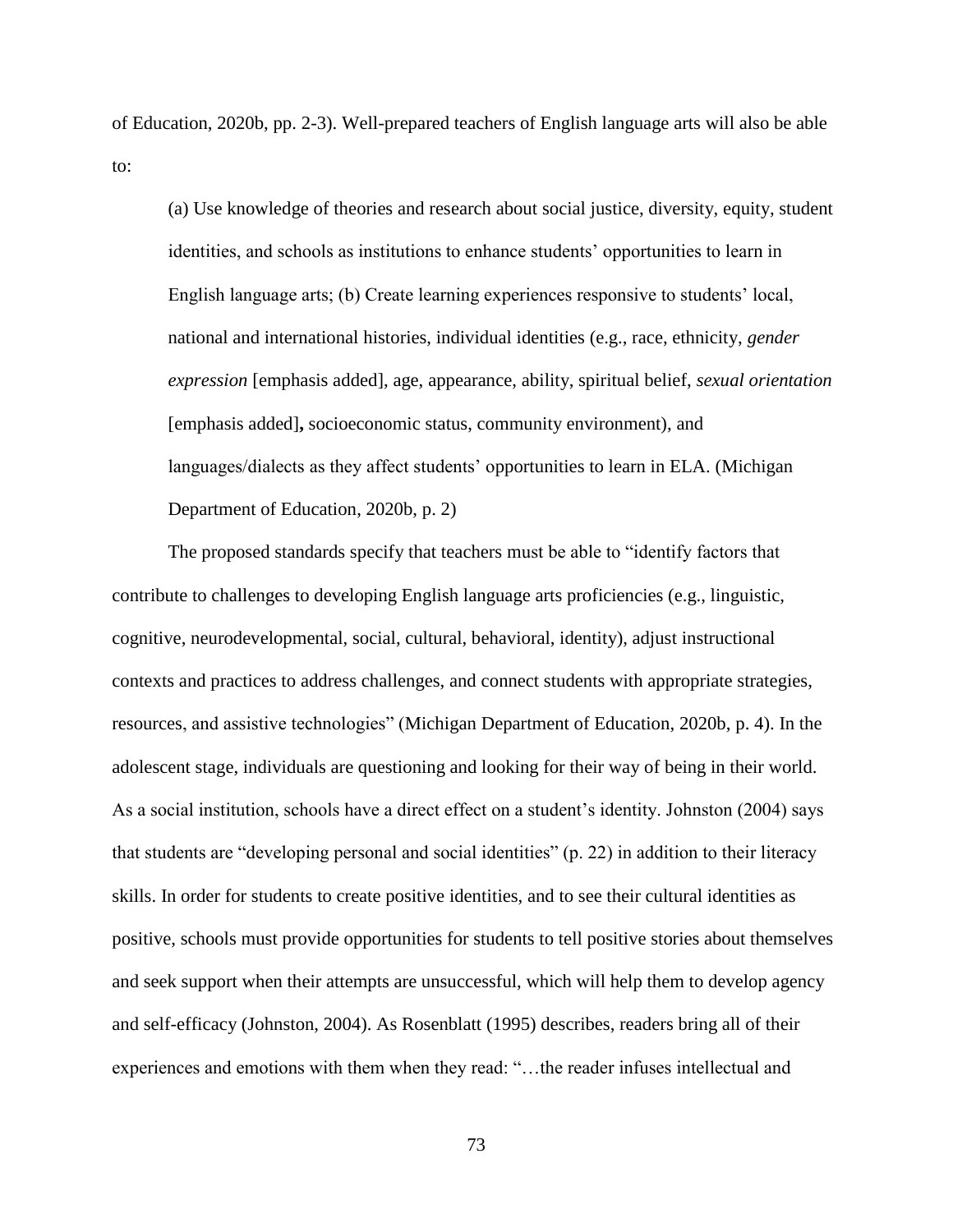emotional meanings into the pattern of verbal symbols, and those symbols channel thoughts and feelings" (p. 24.) Reading is an act of relating to oneself and to others. Michigan's proposed standards acknowledge how students' identities can affect their English language arts proficiencies, which is an important aspect of culturally responsive pedagogy.

The standards also necessitate teachers' acknowledgment of the diversity of individual and group identities, particularly those whose learning experiences and needs are different from their own, including both individual differences (e.g., personality, interests, learning modalities, life experiences), and group differences (e.g., race, ethnicity, ability, gender identity, gender expression, sexual orientation, nationality, language, religion, political affiliation, socioeconomic background) and use these in designing instruction to validate and build productive identities (Michigan Department of Education, 2020b, pp. 5-6). Teachers must also have an understanding of literature as oral, written, enacted, and visual texts that reflect diverse cultures, values, traditions, and perspectives, including but not limited to books written for children and young adults (e.g., fiction, nonfiction, multimodal texts) (Michigan Department of Education, 2020b, p. 10). Additionally, it's vital that they have an "awareness of the power of literature to affirm lived experience, create empathy, catalyze conversations, and respect the questions, challenges, and emotions of childhood and adolescence" (Michigan Department of Education, 2020b, p. 10). Just as California embraced the concept of social-emotional learning, Michigan also promotes the "universal approach" of SEL ("Social-Emotional Learning"). In their ELA courses, teachers should model good appropriate social and emotional skills, demonstrate care and respect for their students, and pay attention and respond to student needs. The MDE reports: "…students in SEL interventions increased in social-emotional skills, attitudes towards self and others, academic achievement…and decreased in conduct problems and emotional distress." Additionally, such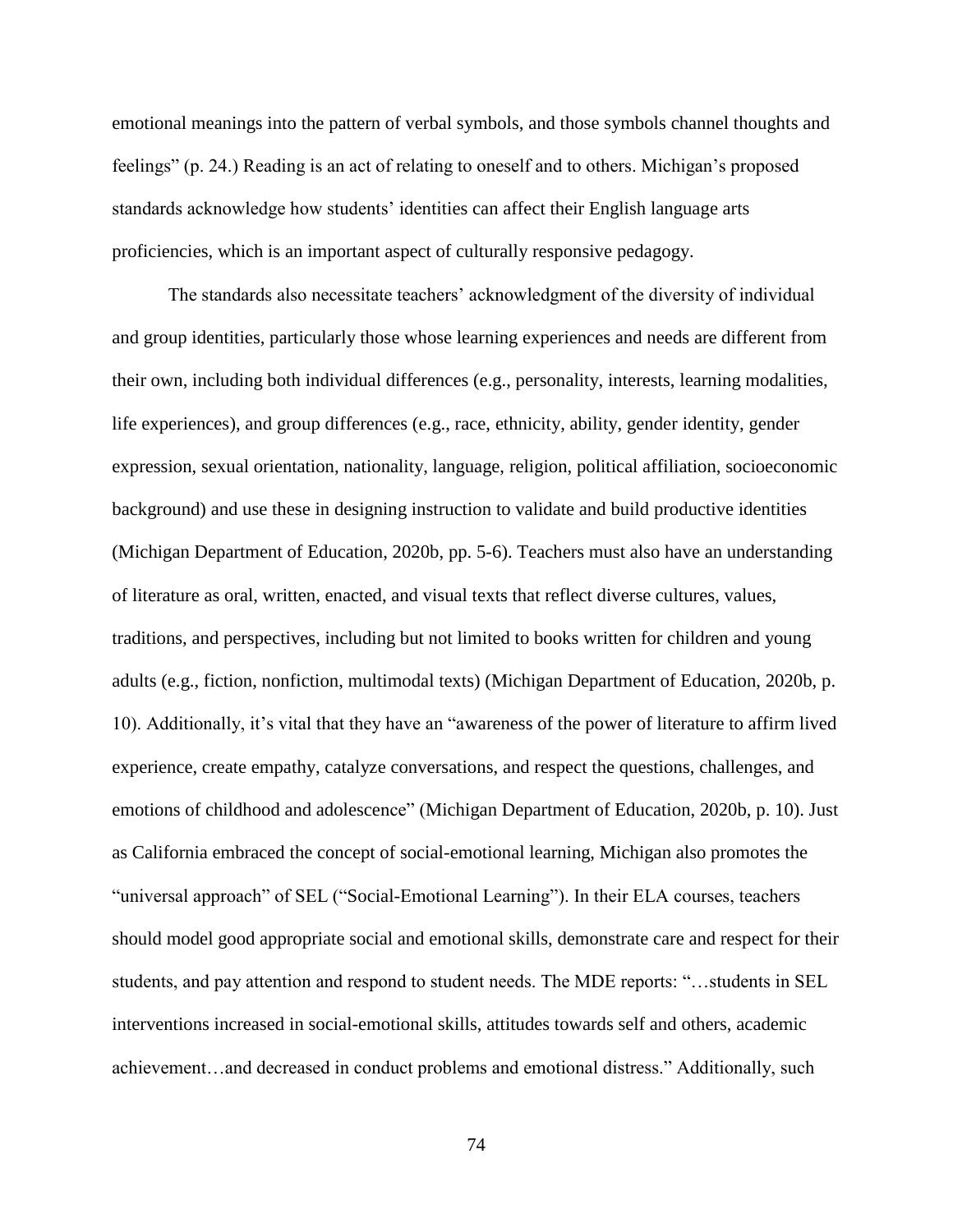students gained 11 percentile points in test scores, consistent across grade levels, location, and school type (schools serving culturally diverse student populations) ("Social-Emotional Learning").

The standards require that teachers have diverse knowledge of contemporary and classic literature relevant for secondary students in ELA classrooms and appropriate for different developmental levels and student needs, including multicultural/world literature. Interestingly, the revised standards also specifically request teachers' familiarity with literature by women and literature for young adults (Michigan Department of Education, 2020b, p. 11).With these inclusions, the language opens up the possibility of including other non-heteronormative gender representations. These new requirements may require educators to pursue texts outside of the current text exemplar list, as the selection of literature by women and for young adults is not as abundant as the more canonical text selections. As educators choose new young adult literature to incorporate in their classes, we see the opportunity to include LGBTQIA-inclusive texts more seamlessly. In the young adult literature genre, there is not as much division between LGBTQIAinclusive themes and themes presented in heteronormative texts. For example, *The Perks of Being a Wallflower* by Stephen Chbosky (1999) is categorized as a young adult coming-of-age novel. The novel's narrator, Charlie, follows the traditional characterization of a protagonist in the young adult genre: he is a complex, heterosexual, fifteen-year-old trying to understand who he is. Along the way, he discovers that his new friend, Patrick, is gay. Through Charlie's position as the main character, *Perks* appears typical for heteronormative texts in the YA genre. However, Charlie's role goes far beyond the expectations of a straight narrator. Unlike many of the other novels in its era, Charlie is completely accepting and supportive from the moment he uncovers Patrick's sexuality. In the era of which *Perks* was created, most straight narrators highlighted the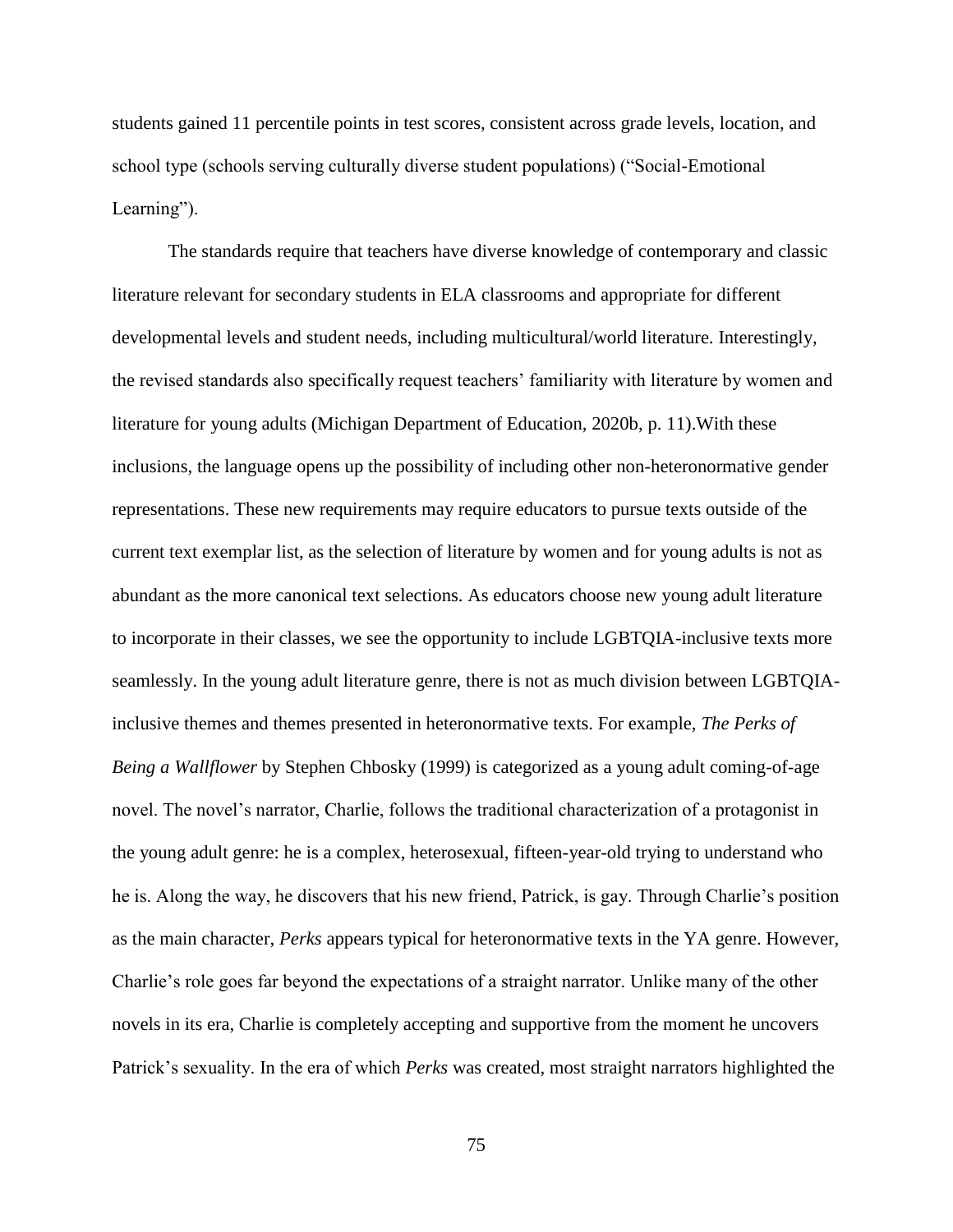inner-struggle of the protagonist to accept a queer friend. Charlie shines above the heteronormative protagonist for his steadfast support of his friend even in times of hardship (Chbosky, 1999). The LGBTQIA themes in a young adult novel integrate seamlessly in this story told by a straight narrator. Even though finding and integrating an LGBTQIA text is much easier than an educator might have previously assumed, the new language of the standards does not specifically reference LGBTQIA-inclusive texts, so a gap remains.

Like California's, a selection of these proposed Michigan teacher education standards address injustice and inequality. Teachers must address the impact of curriculum, policies, processes, and practices on the education of all adolescents, with particular attention to historically underserved communities and social identity groups through culturally responsive curriculum, instruction, and advocacy (Michigan Department of Education, 2020b, p. 3). The standards also require teachers' capability to guide students in applying literary theory to critically analyze print and non-print texts to identify themes, patterns, and biases that perpetuate or challenge stereotypes, injustices, and inequalities. The standards encourage teachers' involvement in making their students more politically aware by requesting that they connect teaching and learning to social, political, and cultural contexts in ways that support students' growth of critical consciousness. Teachers should be able to connect to teaching young adult literature in ways that honor literary quality as well as the potential to spark personal and social transformation. The state also wants educators to advocate for diversity, inclusion, justice, and equity in English language arts classrooms, curricula, and instruction and within the school and district at large (p. 11).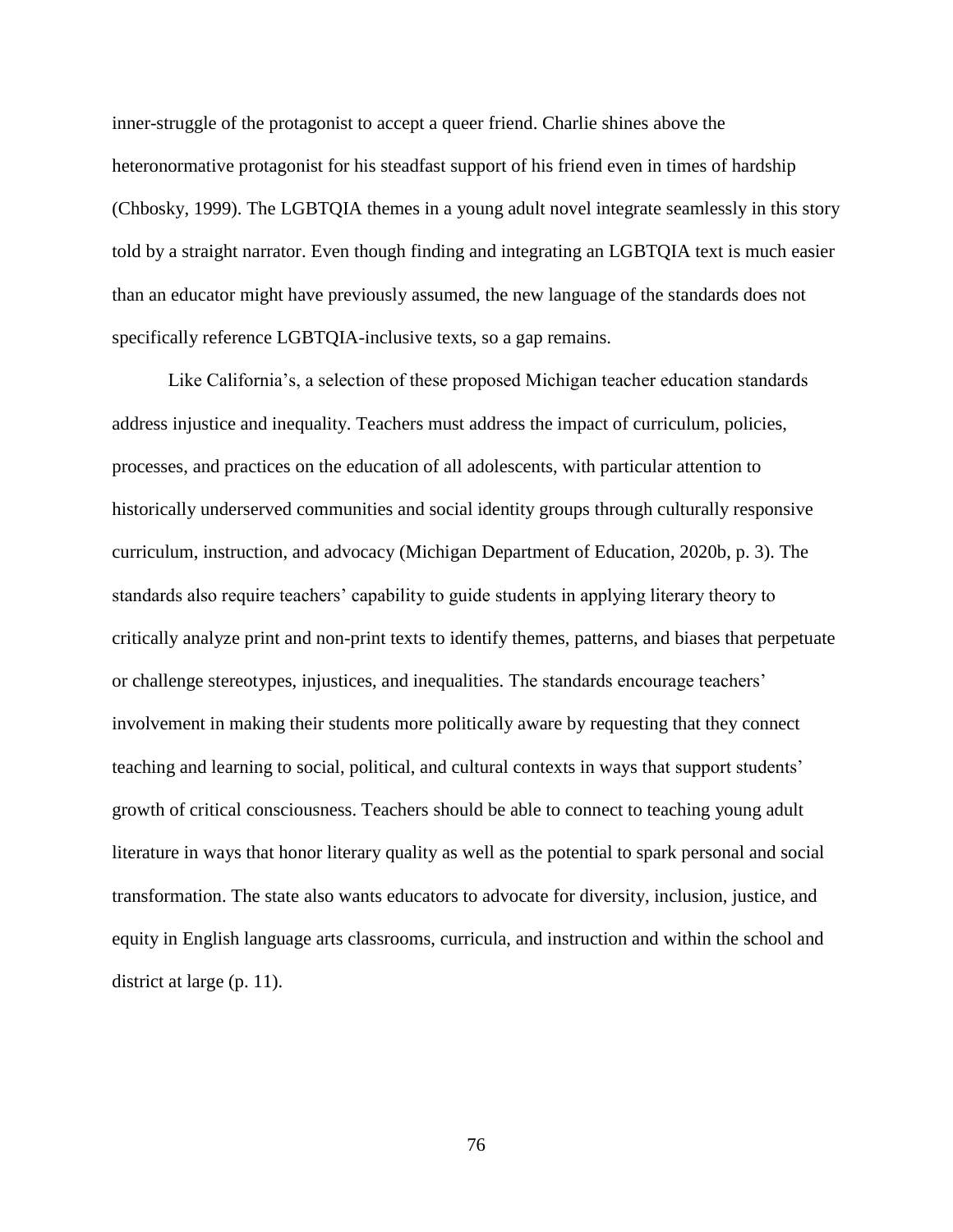# *Rationales for Text Selections*

The Michigan Common Core Curriculum State Standards for English Language Arts provide flexibility for educators in choosing their classroom texts so long as they abide by the text standards. Because of this, educators have the option to include texts involving LGBTQIA characters or themes, but this is currently not mandatory. As explained in the MDE document, teachers must be able to prepare rationales for the selection and employment of literature and other texts to present to students, parents, and other stakeholders and to respond to potential challenges (Michigan Department of Education, 2020b, p. 11). The NCTE guide "How to Write a Rationale" developed by Brown (1994) was meant to help educators develop defenses for their textual choices. The text stresses, "Problems can be averted by carefully analyzing the audience (the students), the school, and the community and taking into full account the most effective means for meeting students' interests and educational needs" (Brown, 1994, pg. 1). As the proposed teaching standards emphasize the need for truly understanding one's school and community, it is expected that teachers will be prepared to tailor their rationale for their audience. One of the guidelines for writing a rationale requires teachers to consider "what problems of style, tone, or theme or possible grounds for censorship exist in the book?" (Brown, 1994, pg. 2). While research shows the benefit of materials for children and adolescents that reflect a variety of identities, as well as family situations, teachers may still find pushback against LGBTQIA-inclusive texts.

As explained by the National Coalition Against Censorship (NCAC) (2019), pushback against an LGBTQIA-inclusive text often involves the citing of religious beliefs; however, while the First Amendment protects religious freedom, it also prevents public officials from making decisions based on religious beliefs. Another reason for pushback involves discomfort with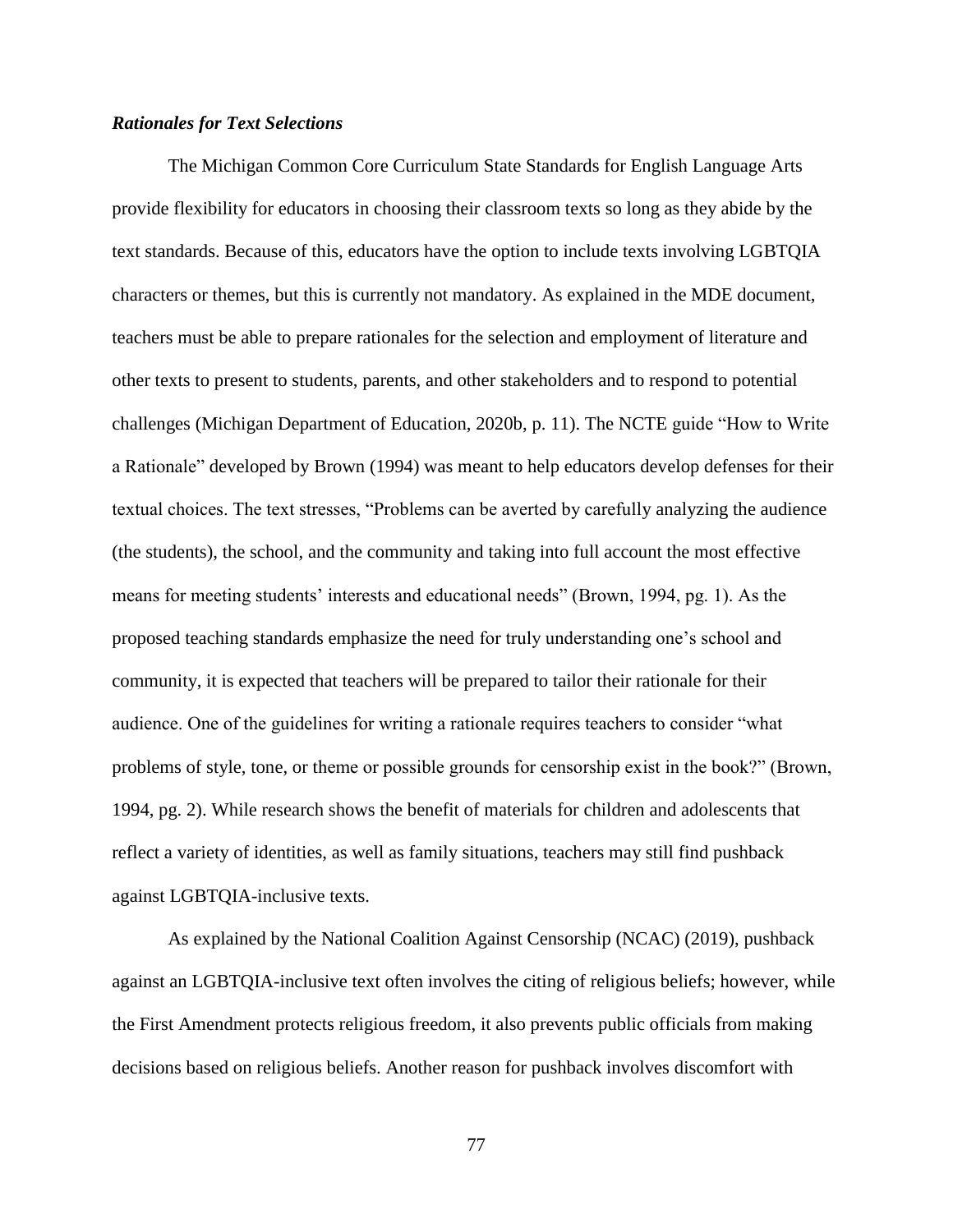sexual portrayals. The advocates for this particular form of censorship argue that referring to sexual preference is itself sexually suggestive and inappropriate for school children. As the NCTE (2014) explains, "Age-appropriateness alone is never sufficient reason to include particular materials in the English language arts program." When evaluating age-appropriateness, the courts consider the value of the material as a whole and relevance to educational objectives against the possibility of a negative impact on students. If the material serves a legitimate pedagogical purpose, courts consider it age-appropriate."

In the "NCAC's Book Censorship Action Kit" (2017), the Coalition explains that books on sex and sexuality are First Amendment-protected speech unless they are obscene. To be considered obscene, a text has to be "patently offensive," "appeal to the prurient interest," and "lack serious literary, artistic, political, or scientific value." The NCAC (2019) provides resources for teachers to prepare them to identify how their chosen text is necessary to include in their class. In one suggestion for defending LGBTQIA books, the Coalition suggests carefully reviewing the school district's and school board's website for procedures on the selection and review of controversial materials. School policies should prevent officials from removing or restricting content without a committee review of its educational merits. As the Coalition asserts, a text should never be restricted simply because someone considers it inappropriate. Educators can help protect themselves against pushback by choosing teaching materials that align with the school or district's general philosophy, the curriculum objectives of the ELA program, and the learning outcomes of the particular course or grade level (NCTE, 2014). This can defend them against any claim that their text choice is obscene, as they will be able to demonstrate literary, artistic, political, or scientific value to counter the claim.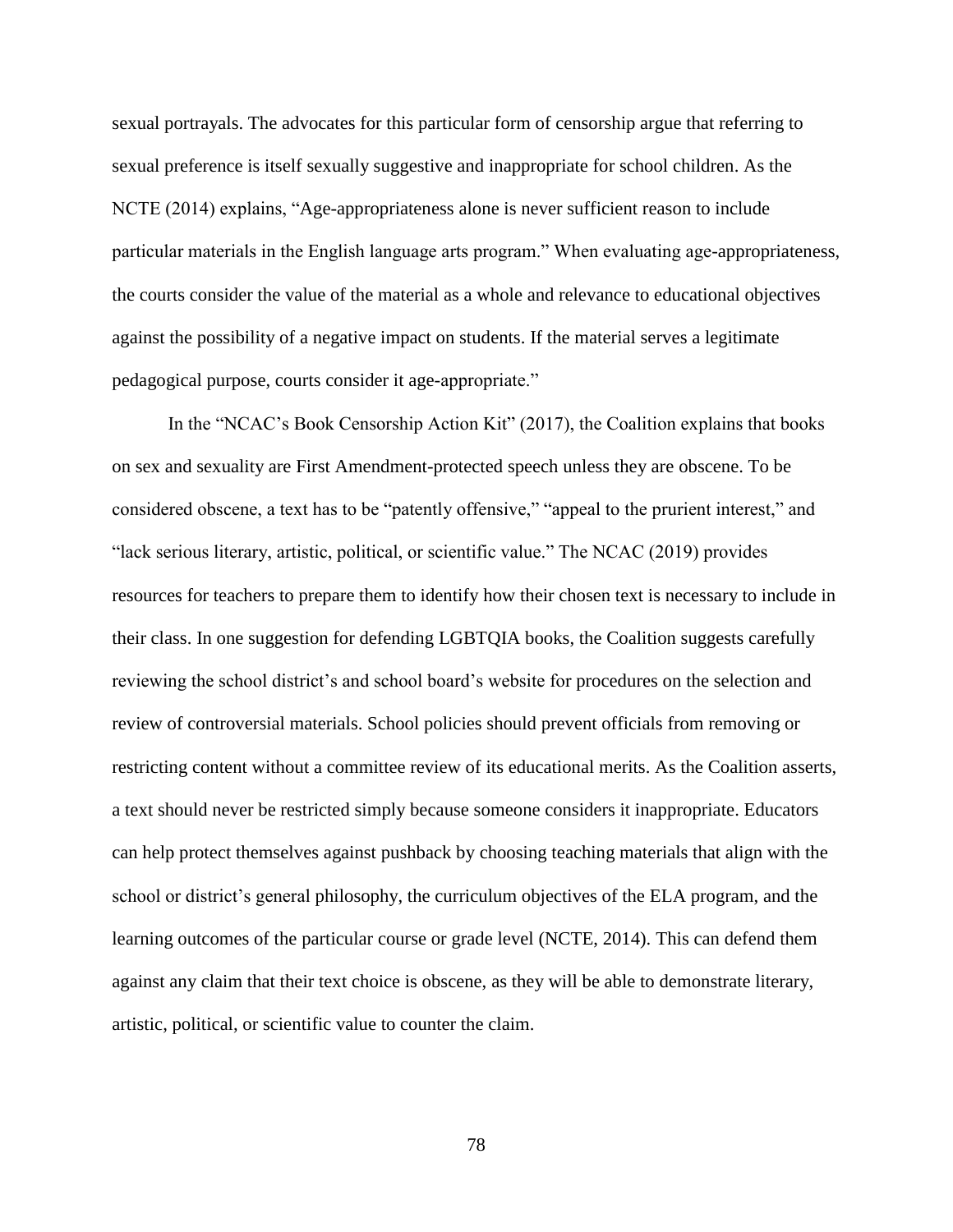Unfortunately, the need to rationalize text selection can act as a deterrent for educators considering implementing LGBTQIA texts in their classrooms. While Michigan's ELA standards provide the flexibility for educators to incorporate different texts of their choice in their classroom, not all teachers will jump at the chance to integrate LGBTQIA-inclusive texts. Michelle Page's "From Awareness to Action: Teacher Attitude and Implementation of LGBT-Inclusive Curriculum in the English Arts Classroom" (2017) details the results of a survey that was intended to determine Minnesota secondary ELA teachers' comfort levels with incorporating LGBTQIA young adult literature in their classrooms. While 52.6% of the teachers said they would be comfortable using such literature, only 23.7% of respondents reported that they actually do integrate LGBTQIA-inclusive literature in their classes (p. 4). In "Breaking Down the Last Taboo," Renzi and Steffel (2009) report their findings based on their study consisting of pre-service education students. The authors note that these students are mostly middle-class white females who identify as heterosexual (Renzi & Steffel, 2009, p. 31). The majority of students expressed their comfort with reading texts consisting of LGBTQIA themes or characters and with speaking to LGBTQIA people directly. However, when they were asked to consider having discussions on these topics in their classroom, with family members, or even with strangers, the students expressed discomfort. Renzi and Steffel report that nearly 40% of the surveyed pre-service education students indicated that they would not be comfortable incorporating discussions or lessons on LGBTQIA topics and themes in their own classes (p. 33). Discomfort is a strong enough deterrent to halt change. If the state of Michigan does not require LGBTQIA-inclusive texts, thereby requiring training in teaching those texts, Michigan educators cannot be expected to include such texts on their own volition.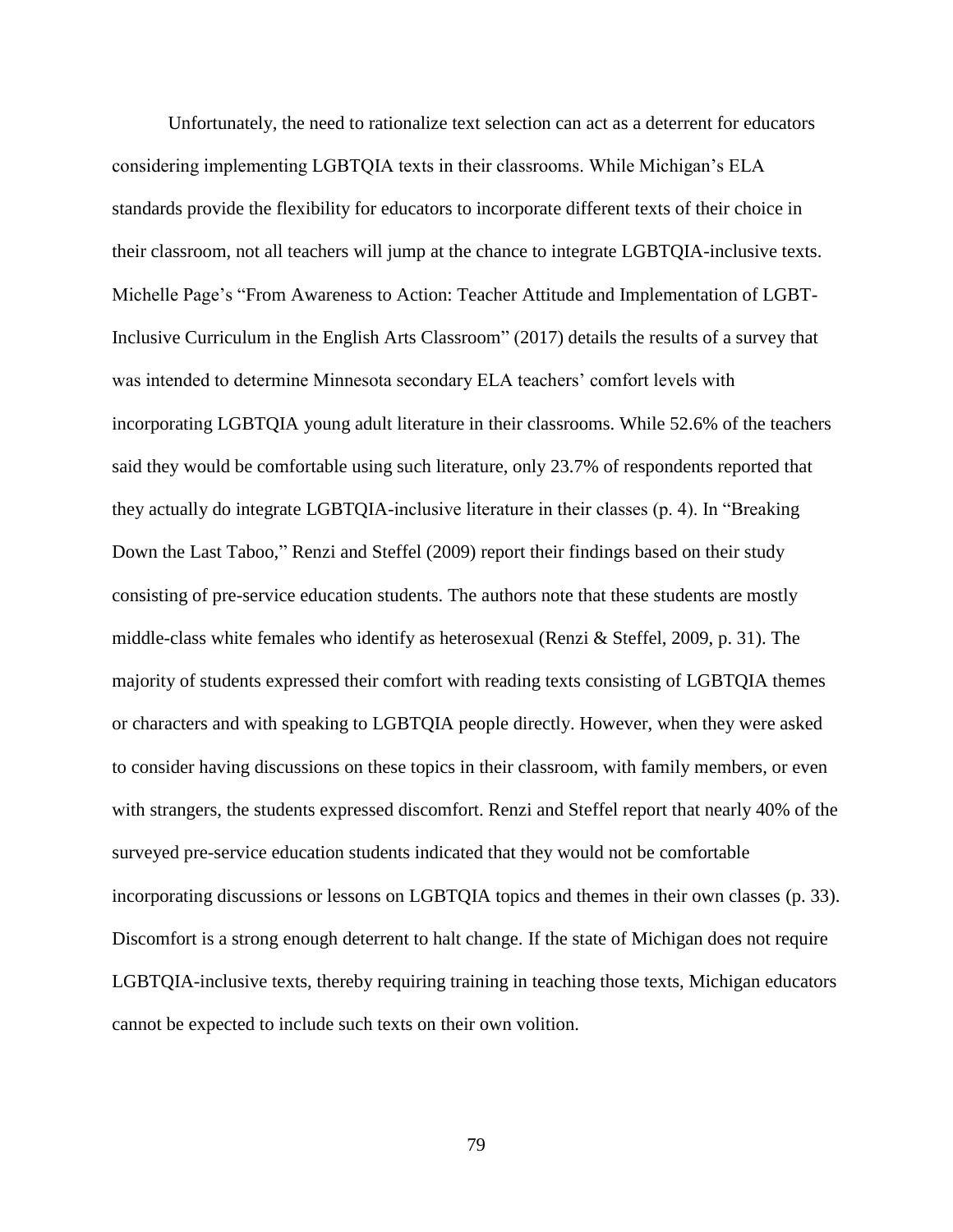### *Michigan Teacher Preparation Programs*

Unlike California, the standards for Michigan teachers do not explicitly name an educator's ability to address implicit and explicit bias—both their own and their students'—as a responsibility. Additionally, while the proposed standards are more culturally responsive, Michigan's still do not require LGBTQIA inclusivity, unlike California's new education preparation standards. According to the MDE *ProPrep* website, the state of Michigan has 35 educator preparation programs. The University of Michigan, which is one of the two largest public universities in the state (the other being Michigan State), offers many courses that would help prepare Michigan educators to accommodate diverse populations of students. The course *Education Policy in a Multicultural Society* focuses on the U.S. public school system with an emphasis on equity and access ("Courses and Syllabi"). The class involves the examination of mandates and legislative texts, policies, data on school improvement, other resources designed for the improvement of schools, as well as personal pre-service education student experiences. Students search for assumptions about teaching and learning and their improvement, evaluating the "key levers" for improvement that they provide, and inferring implications for the design and valuation of change. This course prepares students to "write and speak about educational policy persuasively," which could certainly serve them in their efforts to write text selection rationales in their own classrooms. The University of Michigan also offers *Learning for Social Change*, which explores the relationships among power, learning, and education, in addition to investigating the design of learning environments that promote empowerment and/or social change. The program's *Equity in Everyday Practice* course offering focuses on communicating with diverse individuals and audiences, listening across difference, supporting learning in diverse domains, assessing learning and impact, giving feedback, designing and leading meetings, using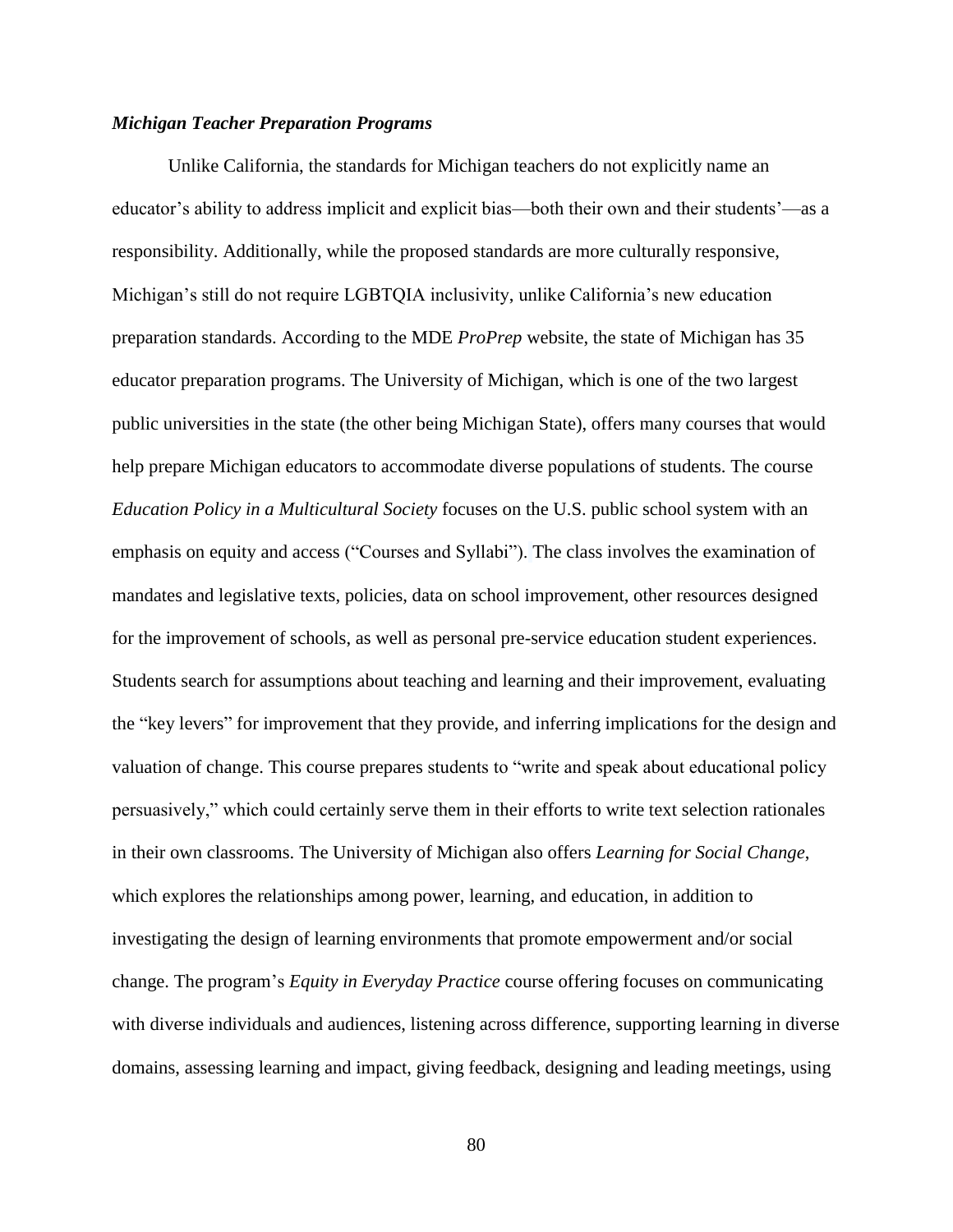artifacts and texts, and attuning the work to participants' experiences and identities. The University of Michigan provides many opportunities for pre-service teacher students to develop an arsenal of skills, priming them for catering to their diverse students. The university consisted of over 30,000 undergraduate students in 2018; in the same year, the university accepted 23% of applicants, or one in four applicants ("University of Michigan"). Compared to other educational institutions in Michigan, the University of Michigan is one of the more competitive universities for applicants.

Unlike the University of Michigan, Baker College offers an open admission policy and accepts all or most applicants who have a high school diploma or GED ("Baker College"). Baker College is "Michigan's largest independent, not-for-profit college" ("Get to Know Us"), serving about 16,000 students at their eight campus locations ("Michigan"). Classes in their preservice education program—which only "gained preliminary approval" in 2002 ("History") can be taken at several campus locations, and many classes are also offered online. The secondary education program requires *Introduction to Professional Education Experiences*, which involves a review of "the realities of the teaching profession," the structure and operation of schools, as well as the current education issues and trends. The course *Instructional Design Assessment* provides an "emphasis on teaching and learning for all students" (Baker College, "Curriculum"). However, none of the education courses listed have any language involving or similar to *diversity*. Although, as a general education requirement, Baker students must take *Cultural Diversity*, meant to increase student knowledge, sensitivity, and personal awareness. This course focuses on "Sociological (as well as psychological, historical, economic, and anthropological) perspectives [as] applied to concepts such as prejudice, stereotyping, discrimination, racial and ethnic identity, racial formation, power and privilege, assimilation and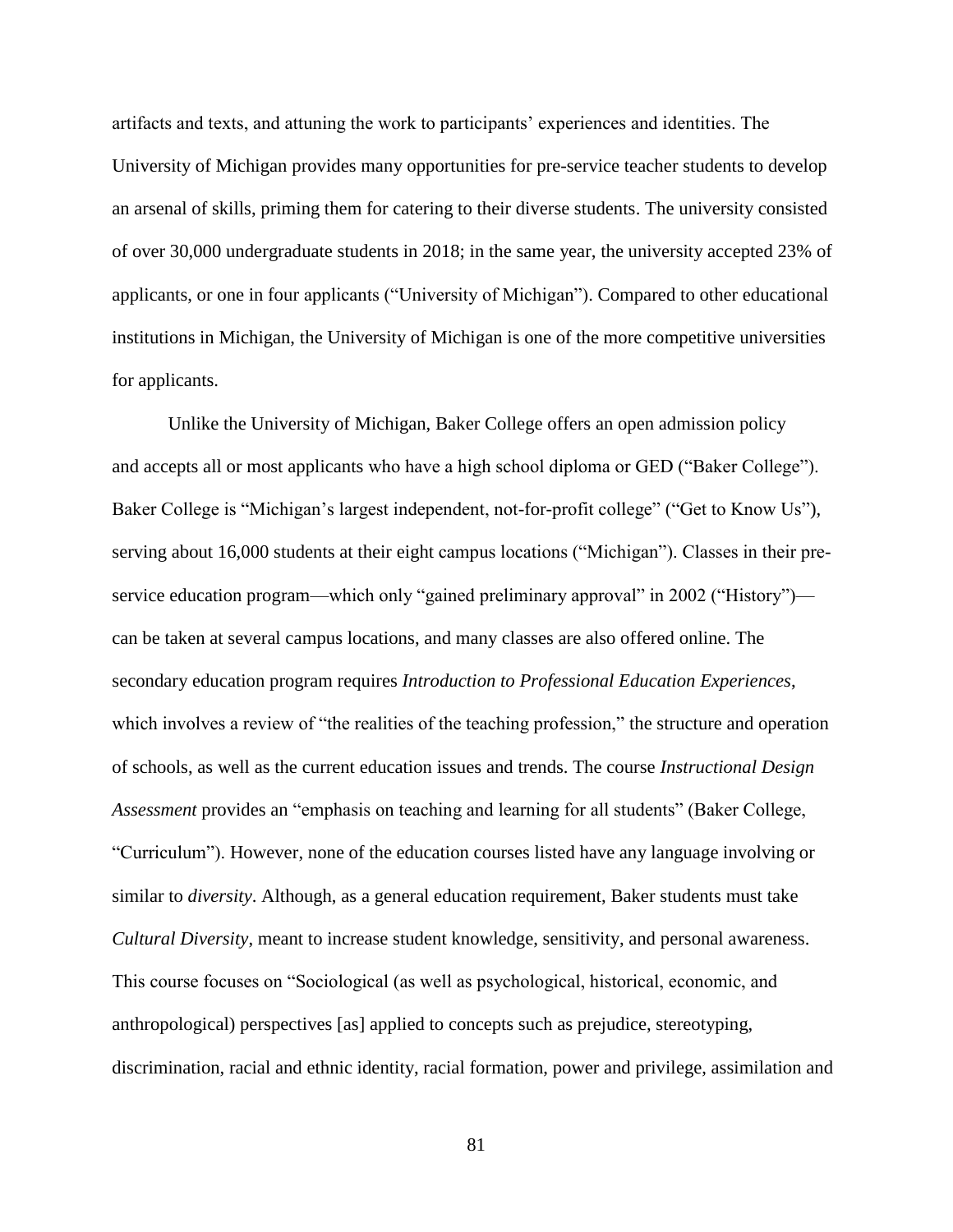pluralism, and tolerance" ("Curriculum"). The program also requires the English curriculum course *Language and Culture*, which discusses linguistic variation to cultural and social identity, multilingualism, expressive speech, language for sociopolitical uses, language learning and preservation, as well as censorship. This course could potentially help prepare educators for their text rationales. Baker education students are required to sign an acknowledgment form, which contains the following policy: "Ability to effectively communicate in English, both verbally and in writing, using accurate and appropriate terminology with classmates, faculty, and individuals of all ages, races, genders, and socioeconomic, and cultural backgrounds" ("Acknowledgment Form"). While we cannot assume Baker College's program does not offer similar courses to the University of Michigan's program simply because they do not display in-depth course descriptions, state requirements for LGBTQIA-inclusivity in K-12 ELA courses would help to dissipate the air of mystery surrounding program expectations.

Because the state of California has made specific requirements for pre-service education that establish LGBTQIA inclusion, teacher preparation programs must offer classes that adhere to these requirements. For example, California State University of Sacramento offers *Gender Perspectives on Schooling, Past-Present* in which students examine gender dynamics in schools, analyzing theories of education in order to understand the role of gender in schools, past and present. The course also explores ideas and pedagogies associated with gay and lesbian theory, masculinity studies, and anti-oppressive education. In *Foundational Issues in a Pluralistic Society*, **s**tudents are required to examine their own attitudes regarding gender, sexuality, race, language and ability to develop a multicultural teaching philosophy (Sacramento State University). Michigan has established many preliminary elements of change for LGBTQIAinclusivity in K-12 education. However, because Michigan does not currently have LGBTQIA-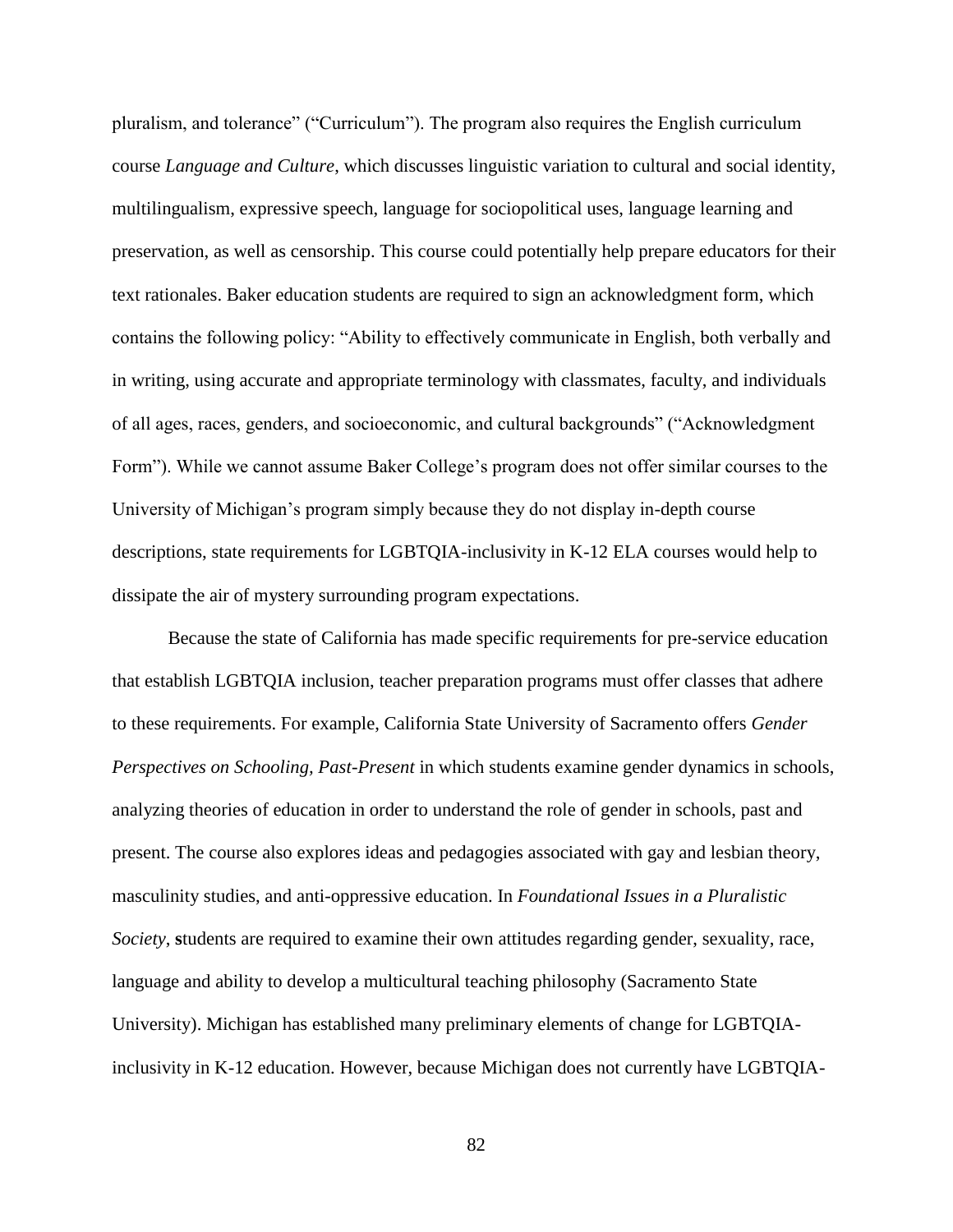inclusive pre-service education requirements, teacher education programs are not required to offer classes that guide future educators in creating LGBTQIA-inclusive classrooms. Examining the teacher education courses at the University of Michigan and Baker College reveals what is needed to move the state toward changes that other states like California have already made that promote socially just and culturally responsive teaching.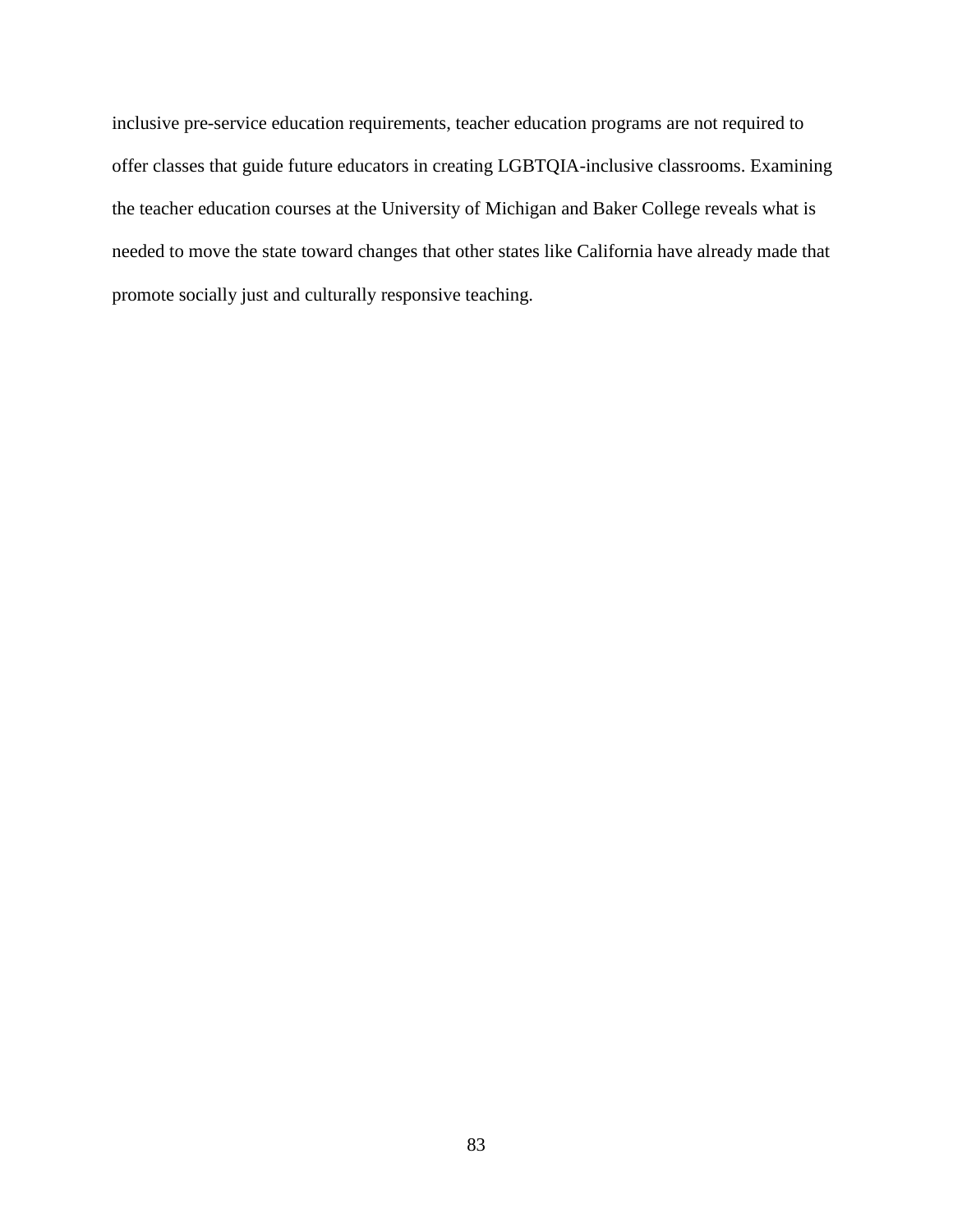### **Conclusion**

It is the year 2020—two decades into the  $21<sup>st</sup>$  century—and it is time we see a sufficient push for LGBTQIA equity in the state of Michigan. For the November 2020 ballot, a coalition of leaders in civil rights, business, and politics is launching an initiative to expand Michigan law by including anti-discrimination protections for gay and transgender residents. The petition submitted to state election officials would expand the definition of "sex" in the Michigan Elliott-Larsen Civil Rights Act of 1976 to include "sexual orientation" and "gender identity or expression" (Oosting, 2020). This revision would guarantee safeguards in housing, public accommodation, and employment for the LGBTQIA community. Current Michigan law prohibits discrimination on the basis of race, national origin, color, religion, age, sex, height, weight, familial or marital status, but if this new initiative is enacted, Michigan will join the 21 other states with laws that explicitly prohibit discrimination based on sexual orientation and gender identity (Oosting, 2020). This progressive shift in Michigan's societal climate will be a great step, but for greater systematic change, the state will certainly need to do more overall, including making changes in K-12 curricula and teacher education programs.

Literature majorly impacts the development of society, shaping civilizations, changing political systems, and exposing injustices. Literature gives us a preview of human experiences, allowing us to connect on basic levels of desire and emotion. Providing LGBTQIA-inclusive texts in schools, and revising the way we teach canonical texts to eliminate the possibility of maintaining heterosexist frameworks, will help to bridge the gap between the LGBTQIA community and normative society. Discussions about LGBTQIA issues and textual themes can be challenging to begin and facilitate in classrooms. However, educators need to challenge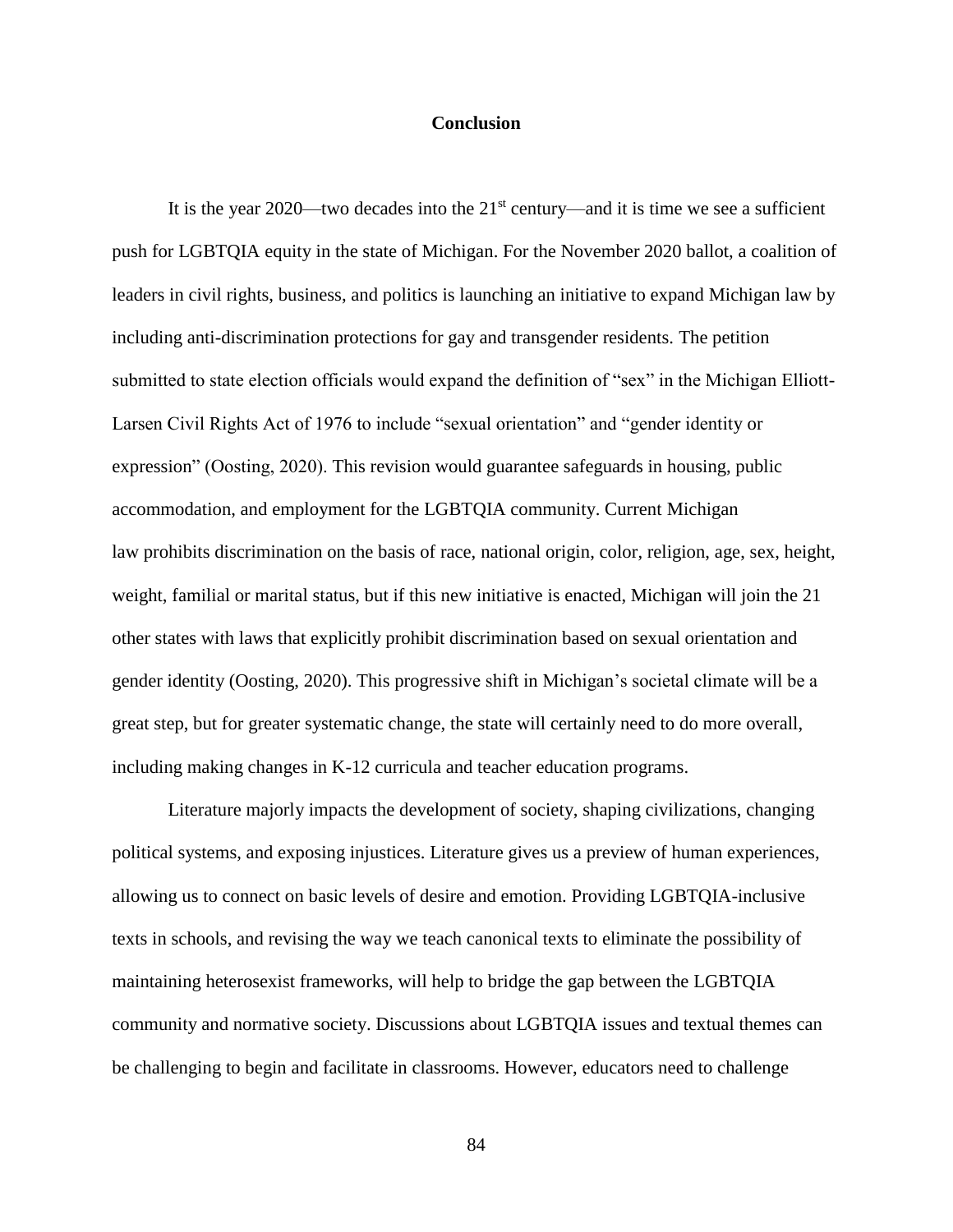students to read and discuss literature that realistically portrays lives that may differ from their own and to understand the challenges faced by LGBTQIA youth. Also, LGBTQIA students require texts and classroom lessons that validate their experiences.

Texts that discuss sexual orientation, gender expression and identity, and LGBTQIA history and cultural experiences have been condemned as immoral and perhaps damaging to young readers. While it is now known that inclusive school programs and curriculum improve the quality of life for LGBTQIA students and educators, some people have a difficult time dealing with LGBTQIA issues being discussed in young adult texts or K-12 classrooms. As a result, while there has been an increase of LGBTQIA-oriented young adult literature, teachers remain fearful of challenges to this material in some districts. According to Renzi and Steffel (2009), 80% of prospective teachers report negative attitudes toward gay and lesbian people, 77% would not encourage a class discussion on homosexuality, and 85% oppose integrating gay/lesbian themes into their existing curricula (p. 29). Regardless of this pushback, sexual orientation is a significant issue in contemporary life, and cannot be ignored due to discomfort and intolerance.

In the fight to establish equitable spaces for K-12 students and teachers, culturally responsive pedagogy and queer pedagogy are inextricably linked. In order to sufficiently teach to and through students' experiences, we must consider all experiences. Building off of multicultural education and culturally responsive frameworks, we can begin to incorporate the queer pedagogical framework in our education system. These frameworks can then help transform pre-service education standards and prepare educators to handle LGBTQIA-inclusive content and themes accurately and respectfully.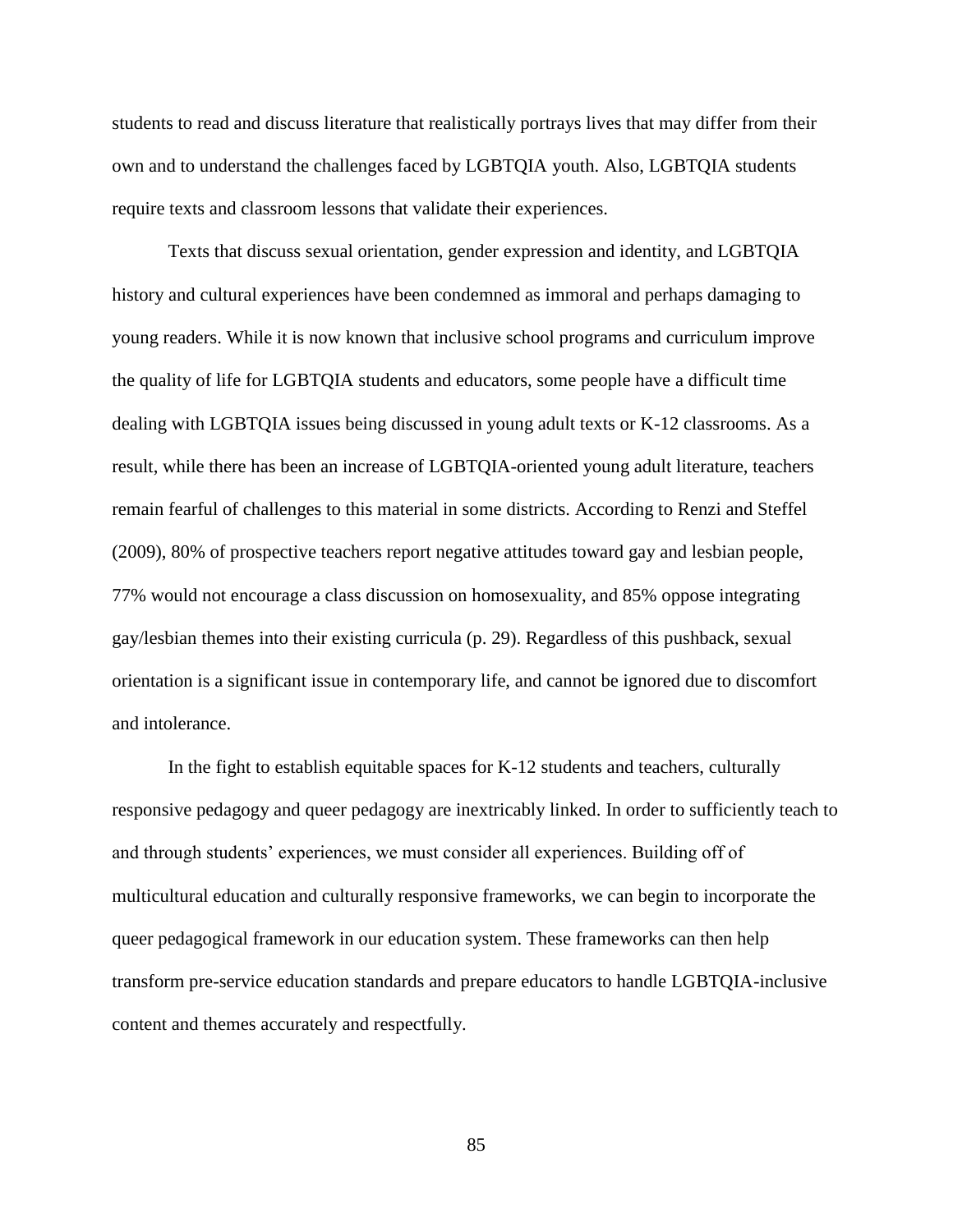When we start doing the work with our youth, we can make sure the community sees LGBTQIA individuals, and that they also see themselves in the literature they study. We have a long way to go, but with Michigan's proposed teacher education standards, we see the potential for real change. As the movement finds momentum, we can hope to achieve a true understanding of, and empathy for, the LGBTQIA community and the establishment of equity and self-efficacy for LGBTQIA students and educators in Michigan.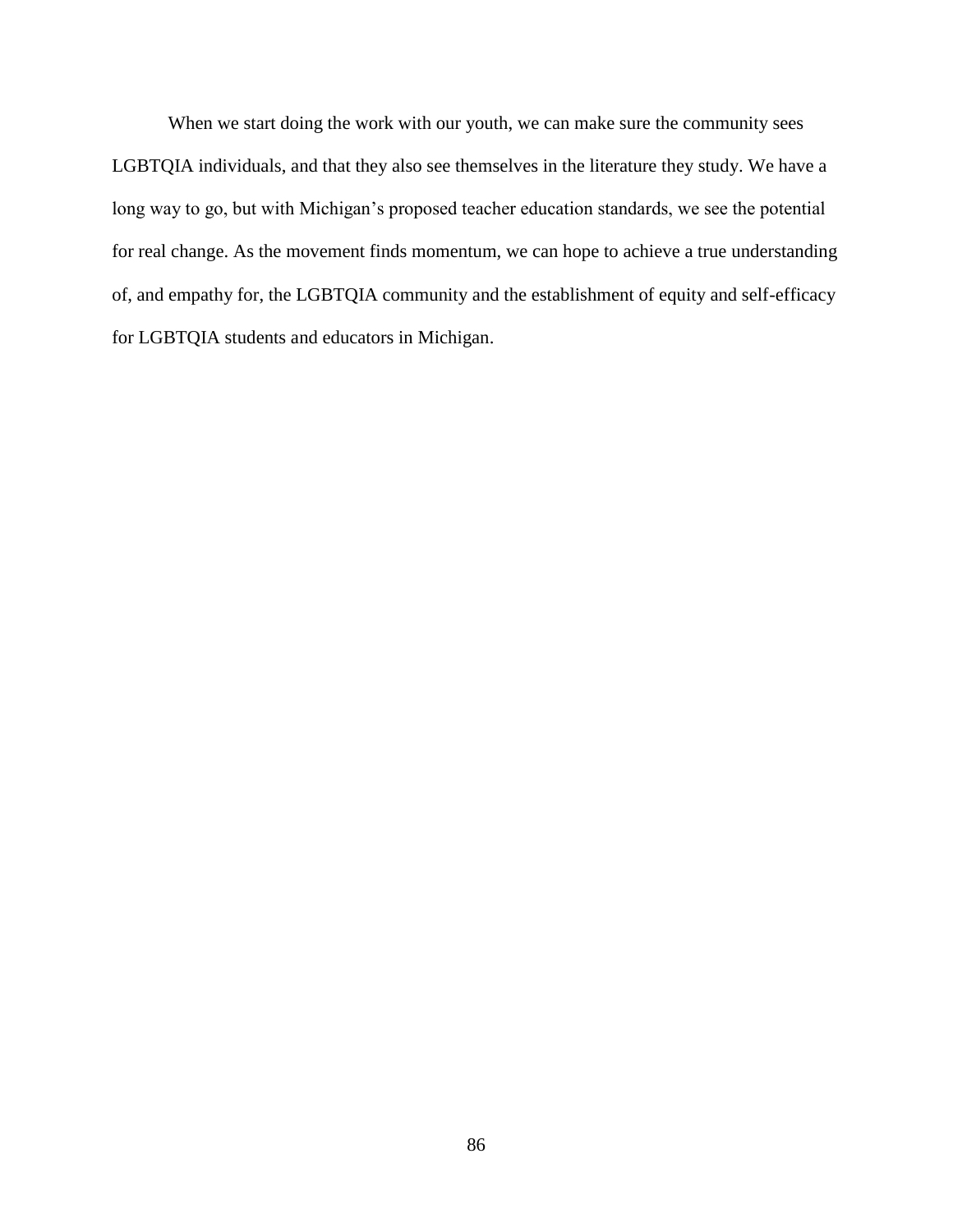### REFERENCES

- Allen, K. R. (1995). Opening the classroom closet: Sexual orientation and self-disclosure. *Family Relations, 44*(2). 136-141.<https://www.jstor.org/stable/584799>
- Alsup, J. (2017). Literature in the age of Google. *Independent School*, *76*(2), p. 37-39.
- American Foundation for Suicide Prevention. (2019). *State laws: Banning conversion therapy practices*. [www.afsp.org/wp](http://www.afsp.org/wp-content/uploads/2019/06/AFSP_ConversionTherapy_IssueBrief_2019.pdf)[content/uploads/2019/06/AFSP\\_ConversionTherapy\\_IssueBrief\\_2019.pdf](http://www.afsp.org/wp-content/uploads/2019/06/AFSP_ConversionTherapy_IssueBrief_2019.pdf)
- Amiri, M., & Khoshkam, S. (2017). Gender identity and gender performativity in Shakespeare's selected plays: *Macbeth*, *Hamlet* and *Merry Wives of Windsor*. *Advances in Language and Literary Studies, 8*(4).<dx.doi.org/10.7575/aiac.alls.v.8n.4p.1>
- Anti-Defamation League. (n.d). What is heterosexism and what can I do about it? [https://www.adl.org/education/resources/tools-and-strategies/what-is-heterosexism-and](https://www.adl.org/education/resources/tools-and-strategies/what-is-heterosexism-and-what-can-i-do-about-it)[what-can-i-do-about-it](https://www.adl.org/education/resources/tools-and-strategies/what-is-heterosexism-and-what-can-i-do-about-it)
- Baker College. (n.d.) Acknowledgment form. *Secondary teacher preparation – English*. [https://my.baker.edu/icsfileserver/docs/departments/academics/waivers/Secondary%20En](https://my.baker.edu/icsfileserver/docs/departments/academics/waivers/Secondary%20English%20BSC.pdf) [glish%20BSC.pdf](https://my.baker.edu/icsfileserver/docs/departments/academics/waivers/Secondary%20English%20BSC.pdf)
- Baker College. (n.d.). Curriculum. *Secondary teacher preparation - English*. [https://www.baker.edu/academics/undergraduate-studies/college-of-education/secondary](https://www.baker.edu/academics/undergraduate-studies/college-of-education/secondary-teacher-preparation-english/curriculum)[teacher-preparation-english/curriculum](https://www.baker.edu/academics/undergraduate-studies/college-of-education/secondary-teacher-preparation-english/curriculum)
- Baker College. (n.d.). Get to know us.<https://www.baker.edu/about/get-to-know-us/>
- Baker College. (n.d.). History.<https://www.baker.edu/about/get-to-know-us/history>
- Baker College. (n.d.). Michigan. *Find a Baker campus near you*. <https://www.baker.edu/campuses/michigan/>
- Banks, J. A. (2010). Levels of integration of multicultural content. In James A. Banks & Cherry A. McGee Banks (Eds.), *Multicultural education: Issues and perspectives*, 237-256. <http://docshare01.docshare.tips/files/20751/207517255.pdf>
- Behavioral Health. (n.d.).*Youth.gov*. [https://youth.gov/youth-topics/lgbtq-youth/health](https://youth.gov/youth-topics/lgbtq-youth/health-depression-and-suicide)[depression-and-suicide](https://youth.gov/youth-topics/lgbtq-youth/health-depression-and-suicide)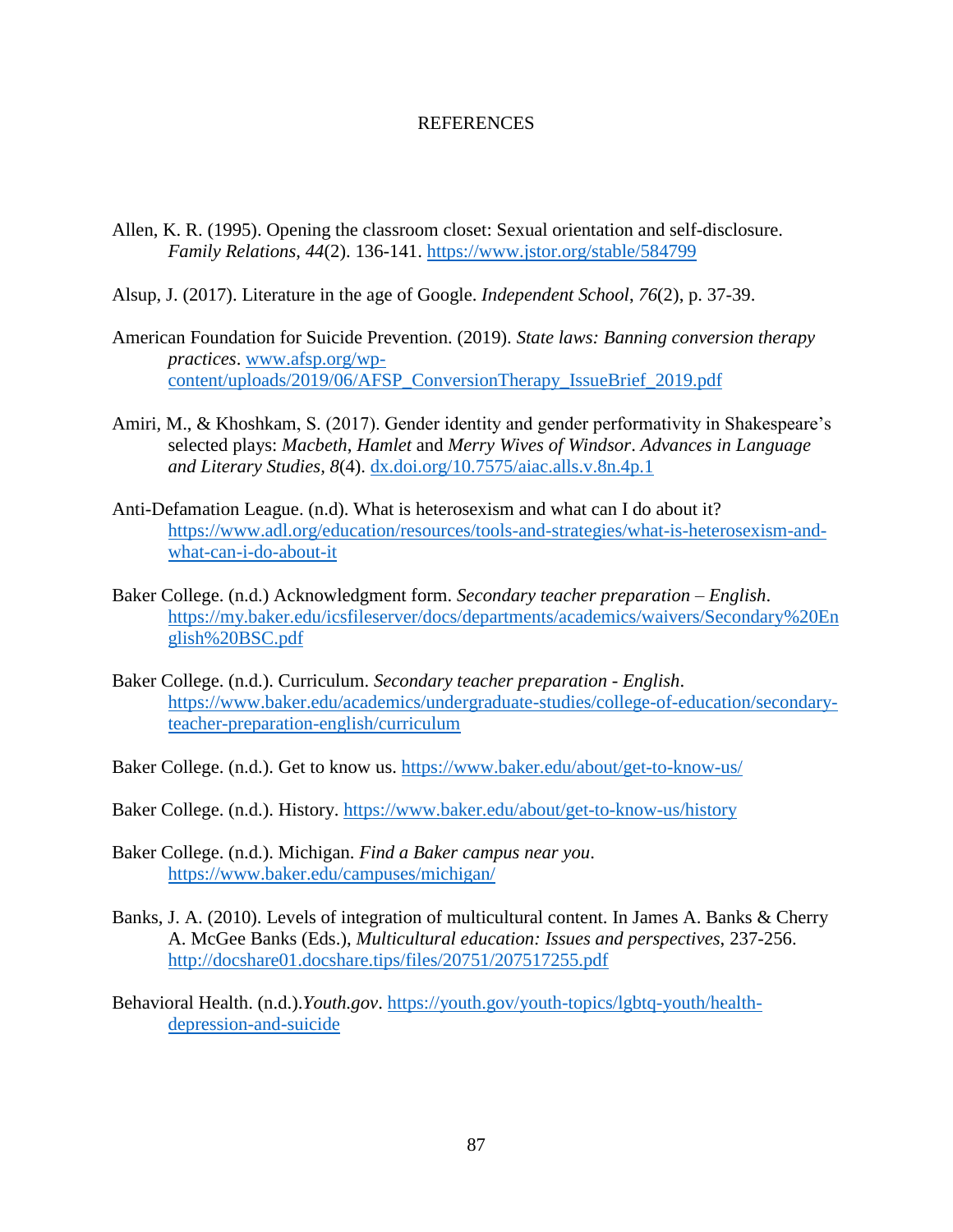- Bird, J.D., Kuhns, L., & Garofalo R. (2012). The impact of role models on health outcomes for lesbian, gay, bisexual, and transgender youth. *Journal of Adolescent Health, 50*(4), 353- 357.<doi:10.1016/j.jadohealth.2011.08.006>
- Bourne, M. (2018). The queering of Nick Carraway. *The millions*. [www.themillions.com/2018/04/the-queering-of-nick-carraway.html](http://www.themillions.com/2018/04/the-queering-of-nick-carraway.html)
- Britzman D. P. (1998). *Lost subjects, contested objects: Toward a psychoanalytic inquiry of learning.* State University of New York.
- Britzman, D. P. (1995). Is there a queer pedagogy? Or, stop reading straight. *Educational Theory, 45*(2), 151-165.<https://doi.org/10.1111/j.1741-5446.1995.00151.x>
- Butler, J. (1988). Performative acts and gender constitution: An essay in phenomenology and feminist theory. *Theatre Journal, 40*(4), 519-531. <https://www.jstor.org/stable/3207893>
- Butler, J. (1990). *Gender trouble: Feminism and subversion of identity,* edited by Linda J. Nicholson. Routledge. [www.selforganizedseminar.files.wordpress.com/2011/07/butler](http://www.selforganizedseminar.files.wordpress.com/2011/07/butler-gender_trouble.pdf)gender trouble.pdf
- Butler, J. (1993). *Bodies that matter*. Routledge.
- Butler, J. (2004). *Undoing gender*. Routledge. [www.selforganizedseminar.files.wordpress.com/2011/07/butler-undoing\\_gender.pdf](http://www.selforganizedseminar.files.wordpress.com/2011/07/butler-undoing_gender.pdf)
- Butler, J. (2008). Sexual politics, torture, and secular time. *The British Journal of Sociology, 59*(1).<https://doi.org/10.1111/j.1468-4446.2007.00176.x>
- Butler, J. (2013). Critically queer. In D. E. Hall, A. Jagose, with A. Bebell & S. Potter (Eds.), *The Routledge queer studies reader*, 18–31. Routledge.
- California Commission on Teacher Credentialing. (2020). *Preliminary multiple subject and single subject credential preconditions, program standards, and teaching performance expectations.* [https://www.ctc.ca.gov/educator-prep/preliminary-multiple-and-single](https://www.ctc.ca.gov/educator-prep/preliminary-multiple-and-single-subject)[subject](https://www.ctc.ca.gov/educator-prep/preliminary-multiple-and-single-subject)
- California Department of Education. (2016). Superintendent Torlakson announces approval of history–social science framework.<https://www.cde.ca.gov/nr/ne/yr16/yr16rel49.asp>
- California Department of Education. (2019). Frequently asked questions: Senate Bill 48. [www.cde.ca.gov/ci/cr/cf/senatebill48faq.asp](http://www.cde.ca.gov/ci/cr/cf/senatebill48faq.asp)
- California State Board of Education. (2019). Chapter 7: Access and equity. *Health education framework.* <https://www.cde.ca.gov/be/cc/cd/documents/hefwaccess-equitych7.docx>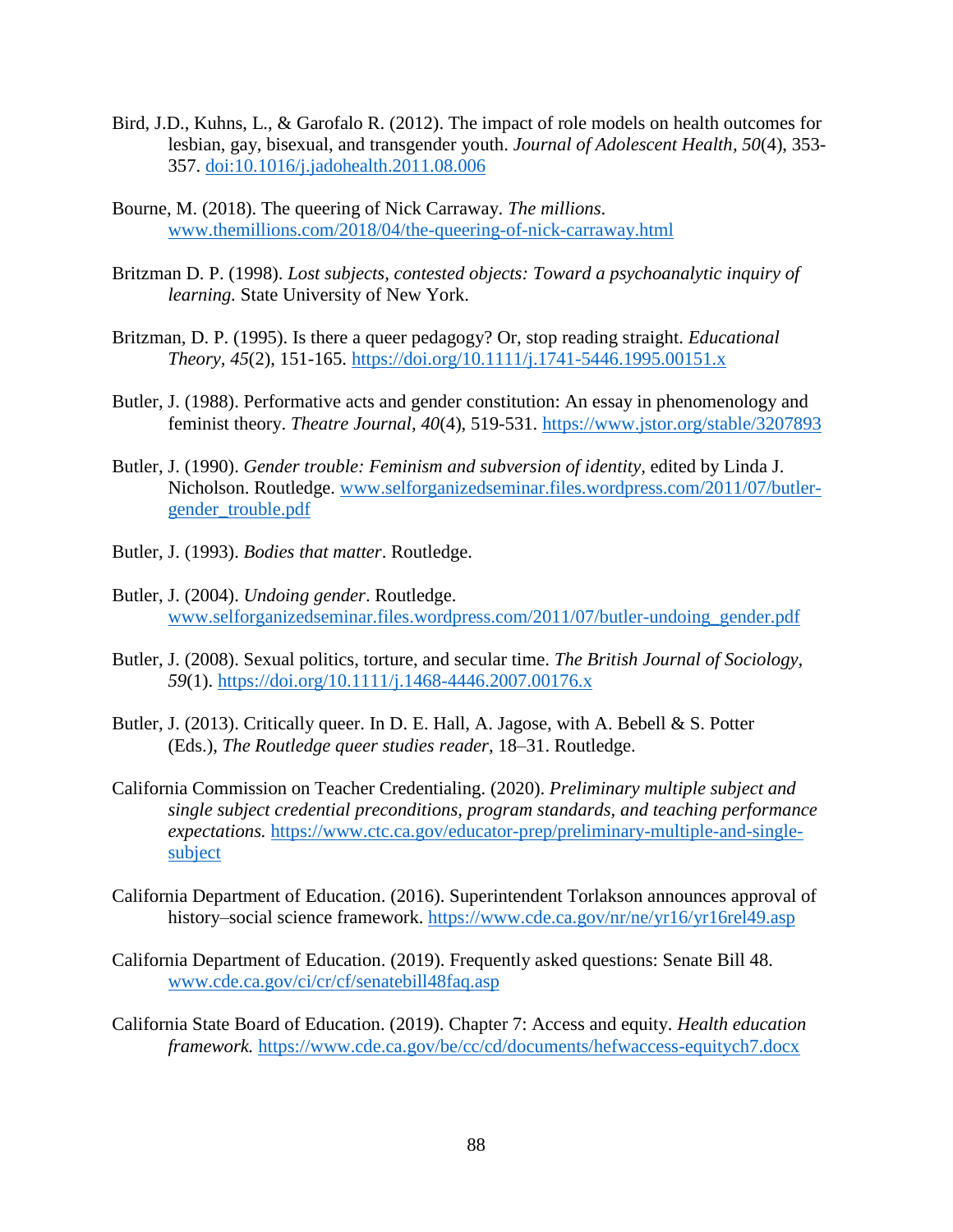- Pupil Instruction: Prohibition of Discriminatory Content. Cal. S.B. 48 (2011-2012), Chapter 81 (Cal. Stat. 2011), leginfo.legislature.ca.gov/faces/billTextClient.xhtml?bill\_id=201120120SB48.
- Clark, C. T., & Blackburn, M. V. (2016). Scenes of violence and sex in recent award-winning LGBT-themed young adult novels and the ideologies they offer their readers. *Discourse: Studies in the Cultural Politics of Education, 37*(6), 867–886. <http://dx.doi.org/10.1080/01596306.2014.936713>
- *College factual*. (n.d.). Baker college application and admissions info. [https://www.collegefactual.com/colleges/baker-college-of-flint/applying/admission](https://www.collegefactual.com/colleges/baker-college-of-flint/applying/admission-applications/)[applications/](https://www.collegefactual.com/colleges/baker-college-of-flint/applying/admission-applications/)
- Common Core State Standards Initiative. (n.d.a). *Common core state standards for English language arts & literacy in history/social studies, science, and technical subjects— Appendix B: Text exemplars and sample performance tasks.* [http://www.corestandards.org/assets/Appendix\\_B.pdf.](http://www.corestandards.org/assets/Appendix_B.pdf)
- Common Core State Standards Initiative. (n.d.b). *Common core state standards for English language arts & literacy in history/social studies, science, and technical subjects.* [http://www.corestandards.org/wp-content/uploads/ELA\\_Standards1.pdf](http://www.corestandards.org/wp-content/uploads/ELA_Standards1.pdf)
- *University of Michigan school of education* (n.d.). Courses and syllabi. <https://soe.umich.edu/academics-admissions/course-syllabi>
- Chbosky, S. (1999). The perks of being a wallflower. Pocket Books.
- Danforth, E. (2013). *The miseducation of Cameron Post.* Balzer + Bray.
- Davis, M. (2018). This text is right for kids. Why's it not right for some adults? *National Council of Teachers of English.* https://ncte.org/blog/2018/08/book-right-kid-whys-not-rightadult/
- De Lauretis, T. (2011). Queer texts, bad habits, and the issue of a future. *GLQ: A Journal of Lesbian and Gay Studies*, *17*(2–3), 243–263. [doi.org/10.1215/10642684-1163391](file:///C:/Users/mfindlay/Desktop/Thesis/Thesis/Thesis%20Files/doi.org/10.1215/10642684-1163391)
- Edelman, L. (2011). Against survival: Queerness in a time that's out of joint. *Shakespeare Quarterly, 62*(2), 148-169.<https://www.jstor.org/stable/23025624>
- Epstein, R. J. & Gabriel, T. (2020). Pete Buttigieg drops out of democratic presidential race. *The New York Times*. [https://www.nytimes.com/2020/03/01/us/politics/pete-buttigieg-drops](https://www.nytimes.com/2020/03/01/us/politics/pete-buttigieg-drops-out.html)[out.html](https://www.nytimes.com/2020/03/01/us/politics/pete-buttigieg-drops-out.html)

Fitzgerald, S. F. (1925). *The great Gatsby.* Scribner.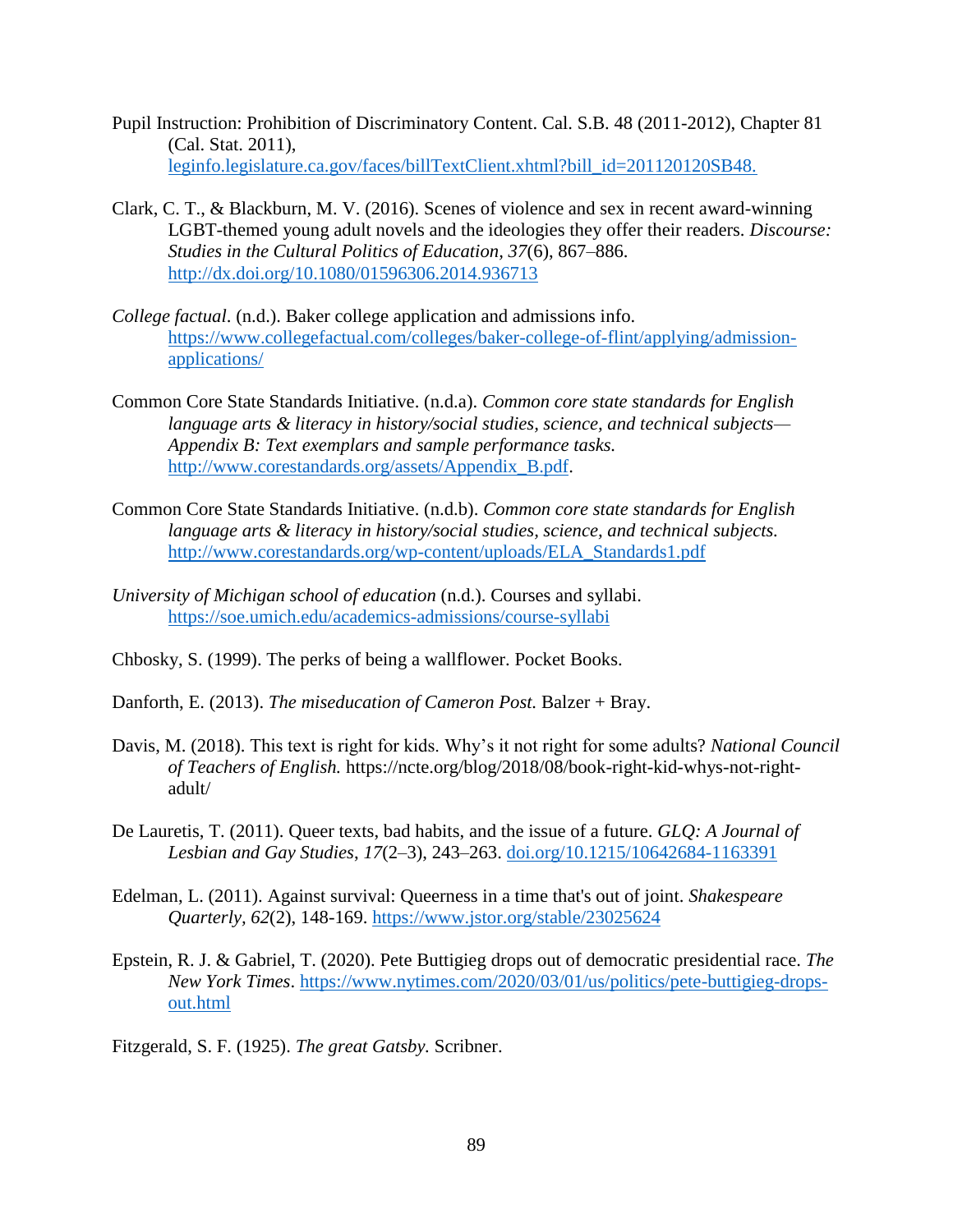- Gay, G. (2000). *Culturally responsive teaching: Theory, research, and practice.* Teachers College Press.
- Gay, G. (2010). *Culturally responsive teaching: Theory, research, and practice* (2<sup>nd</sup> ed.) Teachers College Press.
- Gibbons, L. C., Dail, J. S., & Stallworth, B. J. (2006). Young adult literature in the English curriculum today: Classroom teachers speak out. *The ALAN Review*, 53-61. [www.scholar.lib.vt.edu/ejournals/ALAN/v33n3/gibbons.pdf](http://www.scholar.lib.vt.edu/ejournals/ALAN/v33n3/gibbons.pdf)
- GLSEN. (2017). School climate in Michigan. [https://www.glsen.org/sites/default/files/2019-](https://www.glsen.org/sites/default/files/2019-11/Michigan_Snapshot_2017_1.pdf) [11/Michigan\\_Snapshot\\_2017\\_1.pdf](https://www.glsen.org/sites/default/files/2019-11/Michigan_Snapshot_2017_1.pdf)
- GLSEN. (2018). Laws prohibiting "promotion of homosexuality" in schools: Impacts and implications (research brief). [https://www.glsen.org/sites/default/files/2019-10/GLSEN-](https://www.glsen.org/sites/default/files/2019-10/GLSEN-Research-Laws-that-Prohibit-Promotion-of-Homosexuality-Implications.pdf)[Research-Laws-that-Prohibit-Promotion-of-Homosexuality-Implications.pdf](https://www.glsen.org/sites/default/files/2019-10/GLSEN-Research-Laws-that-Prohibit-Promotion-of-Homosexuality-Implications.pdf)
- Greathouse, P., Eisenbach, B., & Kaywell, J. F. (2018). *Queer adolescent literature as a complement to the English language arts curriculum*. Rowman & Littlefield.
- Halperin, D. M. (2003). The normalization of queer theory. *Journal of Homosexuality*, *45*(2–4), 339–343. [https://doi.org/10.1300/J082v45n02\\_17](https://doi.org/10.1300/J082v45n02_17)
- Harmon, D. A. (2012). Culturally responsive teaching through a historical lens: Will history repeat itself? *Interdisciplinary Journal of Teaching and Learning, 2*(1), 12-22. <https://files.eric.ed.gov/fulltext/EJ1056428.pdf>
- Harrington, T. (2017). California State Board asked to reject textbooks that fall short on LGBT contributions. *EdSource.* [https://edsource.org/2017/state-board-asked-to-reject-history](https://edsource.org/2017/state-board-asked-to-reject-history-textbooks-that-fall-short-on-lgbt-contributions/589871)[textbooks-that-fall-short-on-lgbt-contributions/589871](https://edsource.org/2017/state-board-asked-to-reject-history-textbooks-that-fall-short-on-lgbt-contributions/589871)
- Hays, A. (2016). Using young adult (YA) literature in a classroom: How does YA literature impact writing literacies. *Study and Scrutiny: Research in Young Adult Literature, 2*(1), 53-86. Retrieved from [www.journals.shareok.org/studyandscrutiny/article/view/205](http://www.journals.shareok.org/studyandscrutiny/article/view/205)
- Hefling, K. (2017). California's search for LGBT-friendly textbooks. *Politico.* [https://www.politico.com/tipsheets/morning-education/2017/10/11/californias-search-for](https://www.politico.com/tipsheets/morning-education/2017/10/11/californias-search-for-lgbt-friendly-textbooks-222741)[lgbt-friendly-textbooks-222741](https://www.politico.com/tipsheets/morning-education/2017/10/11/californias-search-for-lgbt-friendly-textbooks-222741)
- Helmer, K. (2015). *Reading queerly in the high School classroom: Exploring a gay and lesbian literature course*. [Doctoral dissertation, Amherst University]. [https://scholarworks.umass.edu/dissertations\\_2/366](https://scholarworks.umass.edu/dissertations_2/366)
- Helmer, K. (2016). Gay and lesbian literature disrupting the heteronormative space of the high school English classroom. *Sexuality, Society, and Learning, 16*(1). <doi.org/10.1080/14681811.2015.1042574>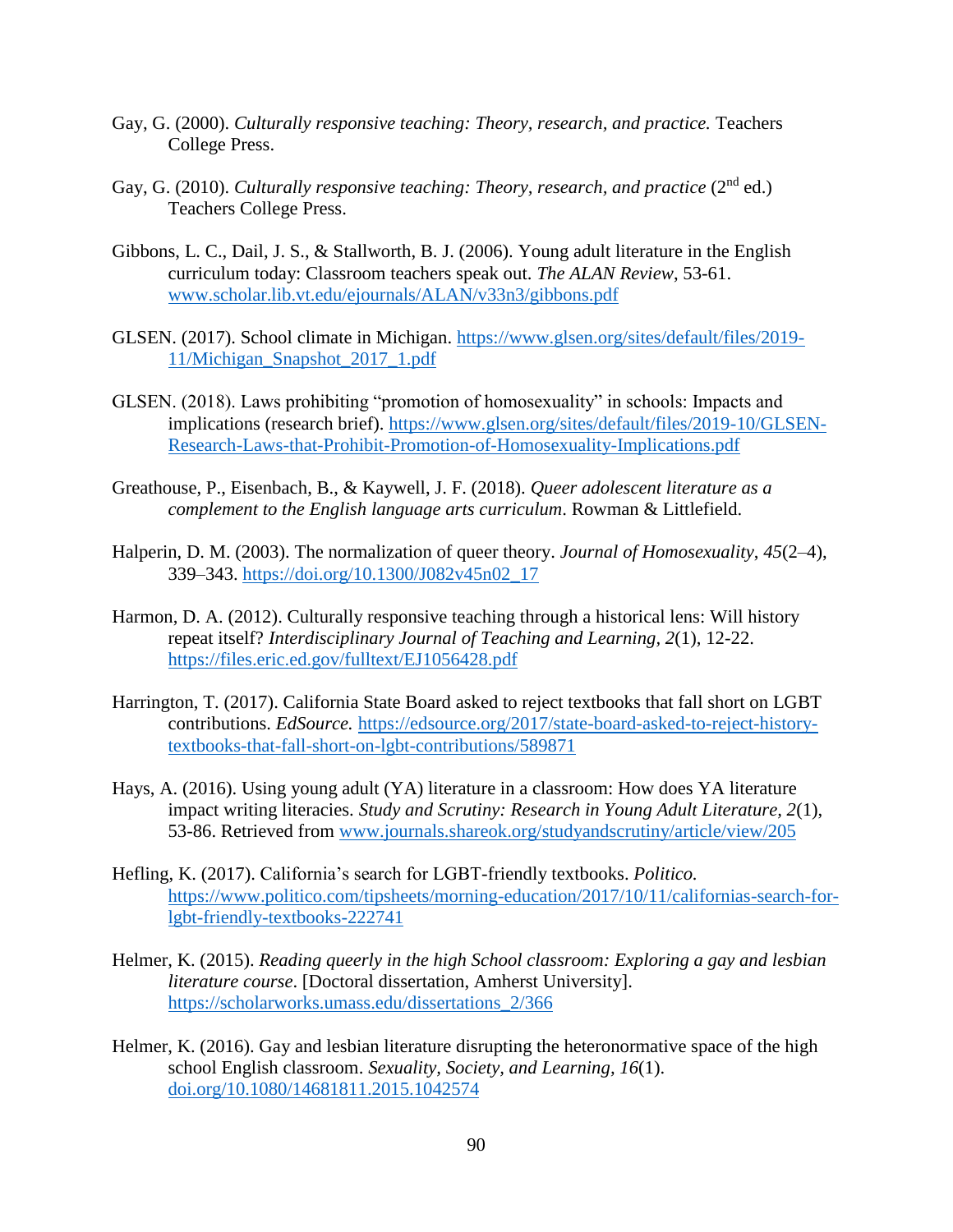- Heyes, C. (2002). Identity politics. *Stanford encyclopedia of philosophy.*  <https://plato.stanford.edu/entries/identity-politics/>
- Hollie, S. (2017). *Culturally and linguistically responsive pedagogy and learning-classroom practices for student success*. Shell Education.
- Ingrey, J. C. (2018). Queer studies in education. *Oxford Research Encyclopedia of Education*. <dx.doi.org/10.1093/acrefore/9780190264093.013.249>
- Jagose, A. (1996). *Queer theory: An introduction*. New York University Press.
- Johnston, P. H. (2004). *Choice words: How our language affects children's learning.* Stenhouse.
- Kosciw, J. G., Greytak, E. A., Palmer, N. A., & Boesen, M. J. (2013). The 2013 national school climate survey. *GLSEN*. [https://www.glsen.org/sites/default/files/2020-03/GLSEN-2013-](https://www.glsen.org/sites/default/files/2020-03/GLSEN-2013-National-School-Climate-Survey-Full-Report.pdf) [National-School-Climate-Survey-Full-Report.pdf](https://www.glsen.org/sites/default/files/2020-03/GLSEN-2013-National-School-Climate-Survey-Full-Report.pdf)
- Kosciw, J. G., Greytak, E. A., Zongrone, A. D., Clark, C. M., & Truong, N. L. (2017). The 2017 national school climate survey. *GLSEN*. [https://www.glsen.org/sites/default/files/2019-](https://www.glsen.org/sites/default/files/2019-10/GLSEN-2017-National-School-Climate-Survey-NSCS-Full-Report.pdf) [10/GLSEN-2017-National-School-Climate-Survey-NSCS-Full-Report.pdf](https://www.glsen.org/sites/default/files/2019-10/GLSEN-2017-National-School-Climate-Survey-NSCS-Full-Report.pdf)
- Ladson-Billings, G. (1994). *The dreamkeepers: Successful teaching of African American children*. Jossey-Bass Inc, Publishers.
- Lin, C. K. (2017). Changing the shape of the landscape: Sexual diversity frameworks and the promise of queer literacy pedagogy in the elementary classroom. *Queering Education: Pedagogy, Curriculum, Policy,* 37. <https://files.eric.ed.gov/fulltext/ED573409.pdf>
- Logan, S. R., Lasswell, T. A., Hood, Y., & Watson. D. C. (2014). Criteria for the selection of young adult queer literature. *The English Journal, 103*(5), 30-41. <https://pdfs.semanticscholar.org/337b/f7baf98a02a808a65fc5501d8517529b1bb9.pdf>
- Luhmann, S. (1998). Queering/querying pedagogy? Or, pedagogy is a pretty queer thing. In William F. Pinar (Ed.) *Queer theory in education*, 120-132. Psychology Press.
- Mallory, C., Brown, T. N. T., & Conron, K. J. (2019). Conversion therapy and LGBT youth. *The Williams institute*. [www.williamsinstitute.law.ucla.edu/publications/conversion-therapy](http://www.williamsinstitute.law.ucla.edu/publications/conversion-therapy-and-lgbt-youth/)[and-lgbt-youth/](http://www.williamsinstitute.law.ucla.edu/publications/conversion-therapy-and-lgbt-youth/)
- Mallory, C., Brown, T. N. T., Freeman, S., & Sears, B. (2019). *The impact and stigma and discrimination of LGBT people in Michigan.* UCLA school of law. <https://equalitymi.org/wp-content/uploads/2019/05/Michigan-ND-April-2019.pdf>
- McNair, J. C. (2010). Classic African American children's literature. *The Reading Teacher, 64*(2), 96-105.<doi:10.1598/RT.64.2.2>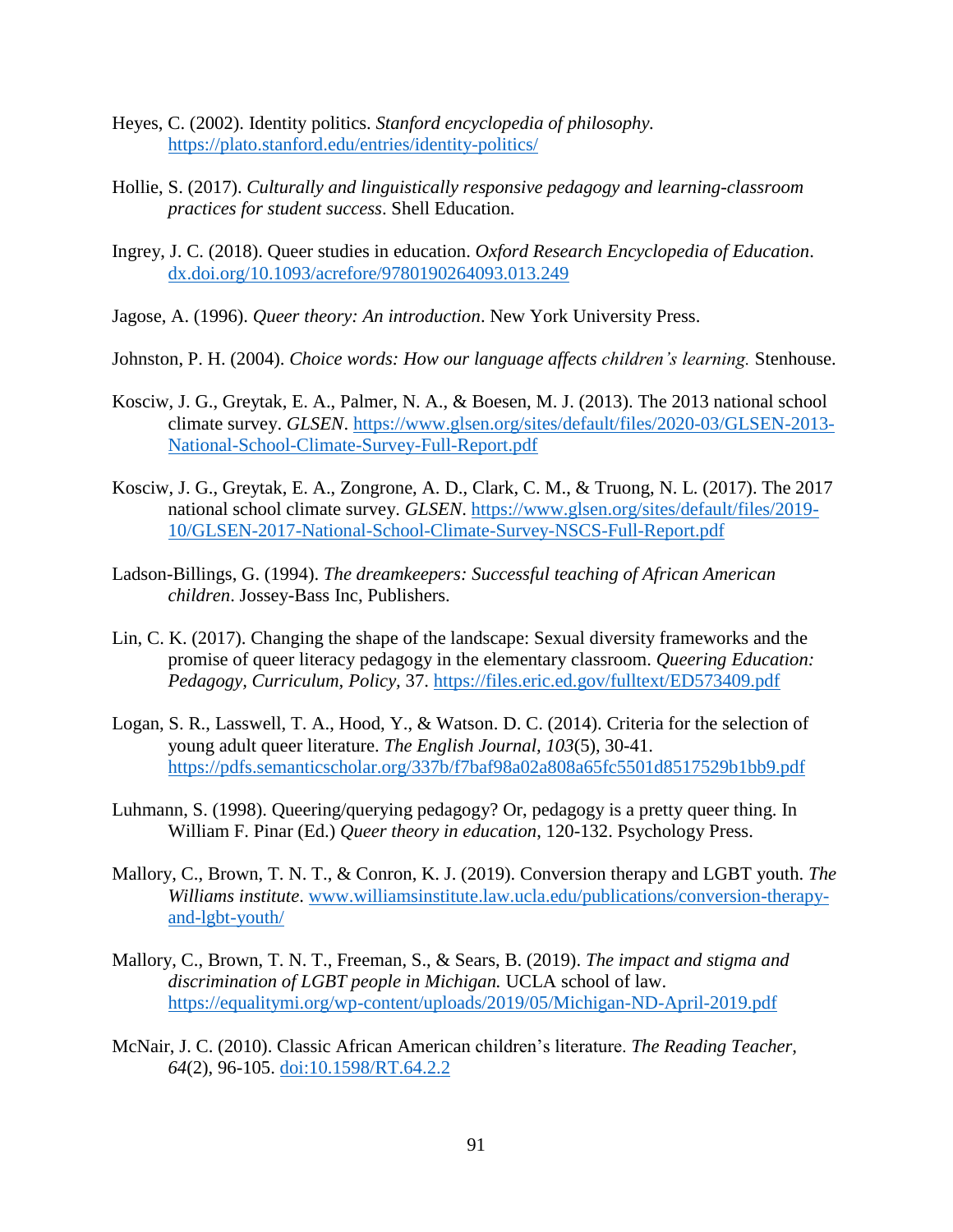- McVeagh-Lally, P., Vezzuto, L., Azevedo, S., & Parra, J. (2018). Social and emotional learning in California: A guide to resources. *The California department of education*. <https://www.cde.ca.gov/eo/in/documents/selresourcesguide.pdf>
- Michigan Department of Education. (n.d.). Creating safe schools for sexual minority youth. *Michigan.gov*. [www.michigan.gov/mde/0,4615,7-140-74638\\_74639\\_29233-409871--](http://www.michigan.gov/mde/0,4615,7-140-74638_74639_29233-409871--,00.html) [,00.html](http://www.michigan.gov/mde/0,4615,7-140-74638_74639_29233-409871--,00.html)
- Michigan Department of Education. (n.d.) *Michigan k-12 standards English language arts.*  [https://www.michigan.gov/documents/mde/MDE\\_ELA\\_Standards\\_599599\\_7.pdf](https://www.michigan.gov/documents/mde/MDE_ELA_Standards_599599_7.pdf)
- Michigan Department of Education. (n.d.). English (BA) available providers. *ProPrep.* <https://mdoe.state.mi.us/proprep/#!/programDetails/2>
- Michigan Department of Education. (n.d.) Social-emotional learning (SEL). *Michigan.gov*. [https://www.michigan.gov/mde/0,4615,7-140-74638\\_72831\\_72834-361321--](https://www.michigan.gov/mde/0,4615,7-140-74638_72831_72834-361321--,00.html#three) [,00.html#three](https://www.michigan.gov/mde/0,4615,7-140-74638_72831_72834-361321--,00.html#three)
- Michigan Department of Education. (2020a). *Introduction to Standards for the Preparation of Teachers in Professional Knowledge and Skills, English Language Arts, and Mathematics in Middle Grades (5-9) and High School (7-12).* [https://www.michigan.gov/documents/mde/Item\\_E\\_Standards\\_for\\_Prep\\_of\\_\\_ELA\\_Math](https://www.michigan.gov/documents/mde/Item_E_Standards_for_Prep_of__ELA_Math_Professional__5-9_7-12_003_680328_7.pdf) [\\_Professional\\_\\_5-9\\_7-12\\_003\\_680328\\_7.pdf](https://www.michigan.gov/documents/mde/Item_E_Standards_for_Prep_of__ELA_Math_Professional__5-9_7-12_003_680328_7.pdf)
- Michigan Department of Education. (2020b). *Standards for the Preparation of Teachers in Professional Knowledge and Skills in Middle Grades (5-9) and High School (7-12).*  [https://www.michigan.gov/documents/mde/Item\\_E\\_Standards\\_for\\_Prep\\_of\\_\\_ELA\\_Math](https://www.michigan.gov/documents/mde/Item_E_Standards_for_Prep_of__ELA_Math_Professional__5-9_7-12_003_680328_7.pdf) Professional 5-9 7-12 003 680328 7.pdf
- Michigan Department of Education*.* (n.d.) State Board of Education statement and guidance on safe and supportive learning environments for lesbian, gay, bisexual, transgender, and questioning (LGBTQ) students. *Safe and supportive learning environments for LGBTQ students.* [https://www.michigan.gov/documents/mde/SBEStatementonLGBTQYouth\\_534576\\_7.pd](https://www.michigan.gov/documents/mde/SBEStatementonLGBTQYouth_534576_7.pdf) [f](https://www.michigan.gov/documents/mde/SBEStatementonLGBTQYouth_534576_7.pdf)
- Michigan State Board of Education. (n.d.) Michigan merit curriculum course/credit requirements English language arts grade 12. *Michigan department of education*. [https://www.michigan.gov/documents/mde/ELA\\_Grade\\_12\\_189418\\_7.pdf](https://www.michigan.gov/documents/mde/ELA_Grade_12_189418_7.pdf)
- Moorhead, L. (2018). LGBTQIA visibility in the K-12 curriculum. *Phi delta kappan*. <https://kappanonline.org/moorhead-lgbtq-visibility-k-12-curriculum/>
- Morrison, K.A., Robbins, H.H., & Rose, D.G. (2008). Operationalizing culturally relevant pedagogy: A synthesis of classroom based research. *Equity & Excellence in Education, 41*(4), 433-452.<doi:10.1080.10665680802400006>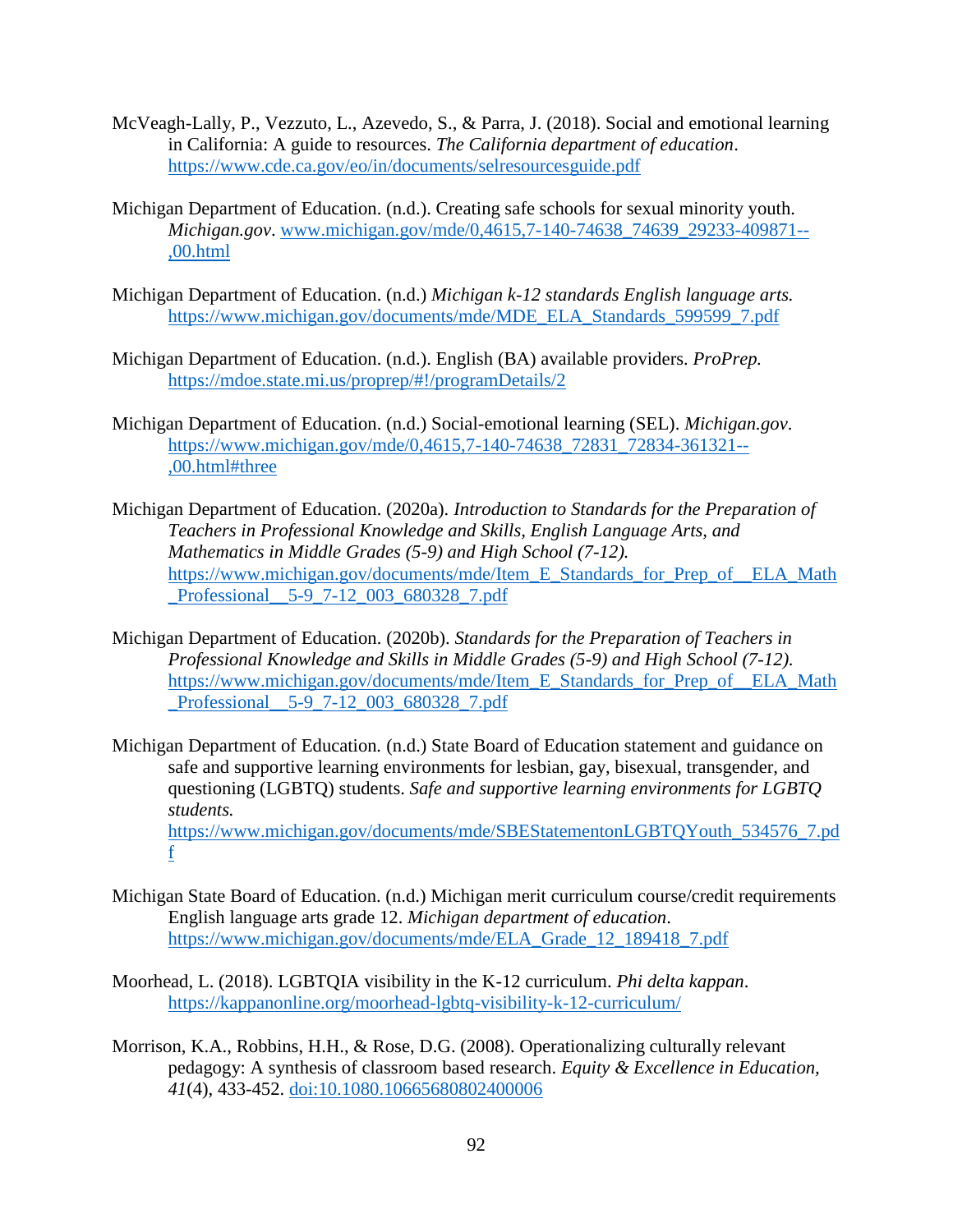- Movement Advancement Project. (2019). *Where we call home: LGBT people in rural America.* [www.lgbtmap.org/file/lgbt-rural-report.pdf](http://www.lgbtmap.org/file/lgbt-rural-report.pdf)
- Muñiz, J. (2019). Culturally responsive teaching: A 50-state survey of teaching standards. *New America*. [https://www.newamerica.org/education-policy/reports/culturally-responsive](https://www.newamerica.org/education-policy/reports/culturally-responsive-teaching/understanding-culturally-responsive-teaching/)[teaching/understanding-culturally-responsive-teaching/](https://www.newamerica.org/education-policy/reports/culturally-responsive-teaching/understanding-culturally-responsive-teaching/)
- National Coalition Against Censorship. (2017). NCAC's book censorship action kit. <https://ncac.org/resource/book-censorship-toolkit>
- National Coalition Against Censorship. (2019). Defend LGBTQ stories: A resource*.*  [www.ncac.org/resource/defend-lgbtq-stories-a-resource](http://www.ncac.org/resource/defend-lgbtq-stories-a-resource)
- National Council of Teachers of English. (2014). Guidelines for selection of materials in English language arts programs. <https://ncte.org/statement/material-selection-ela/>
- National Council of Teachers of English. (2018). Preparing teachers with knowledge of children's and young adult literature*.* <https://ncte.org/statement/chiladollitguideline/>
- OED online. (2020). "queer, adj.1." Oxford University Press. [www.oed.com/view/Entry/156236](http://www.oed.com/view/Entry/156236)
- OED online. (2020). "queer, n.2." Oxford University Press. [www.oed.com/view/Entry/156235](http://www.oed.com/view/Entry/156235)
- O'Neil, M. (2014). "Miseducation of Cameron Post" removed from Cape Henlopen High School, KRRP responds. *National coalition against censorship.*  [https://ncac.org/incident/miseducation-of-cameron-post-removed-from-cape-henlopen](https://ncac.org/incident/miseducation-of-cameron-post-removed-from-cape-henlopen-high-school-krrp-responds)[high-school-krrp-responds](https://ncac.org/incident/miseducation-of-cameron-post-removed-from-cape-henlopen-high-school-krrp-responds)
- Olan, E. L. & Richmond, K. J. (2016). Conversations, connections, and culturally responsive teaching: Young adult literature in the English methods class. *English Leadership Quarterly, 39*(2), 11-15. [www.ncte.org/library/NCTEFiles/Resources/Journals/ELQ/0392-oct-](http://www.ncte.org/library/NCTEFiles/Resources/Journals/ELQ/0392-oct-2016/ELQ0392Conversations.pdf)[2016/ELQ0392Conversations.pdf](http://www.ncte.org/library/NCTEFiles/Resources/Journals/ELQ/0392-oct-2016/ELQ0392Conversations.pdf)
- Oosting, J. (2020). Michigan LGBT rights initiative launched for November ballot. *Bridge*. [https://www.bridgemi.com/michigan-government/michigan-lgbt-rights-initiative](https://www.bridgemi.com/michigan-government/michigan-lgbt-rights-initiative-launched-november-ballot)[launched-november-ballot](https://www.bridgemi.com/michigan-government/michigan-lgbt-rights-initiative-launched-november-ballot)
- Ouimet, A. (2011). *Culturally relevant literature: How to identify and use culturally relevant literature*. [Master's thesis, St. John Fisher College]. Fisher Digital Publications. [https://fisherpub.sjfc.edu/education\\_ETD\\_masters/15/](https://fisherpub.sjfc.edu/education_ETD_masters/15/)
- Page, M. L. (2017). From awareness to action: Teacher attitude and implementation of LGBTinclusive curriculum in the English arts classroom. *SAGE Open*. <https://doi.org/10.1177/2158244017739949>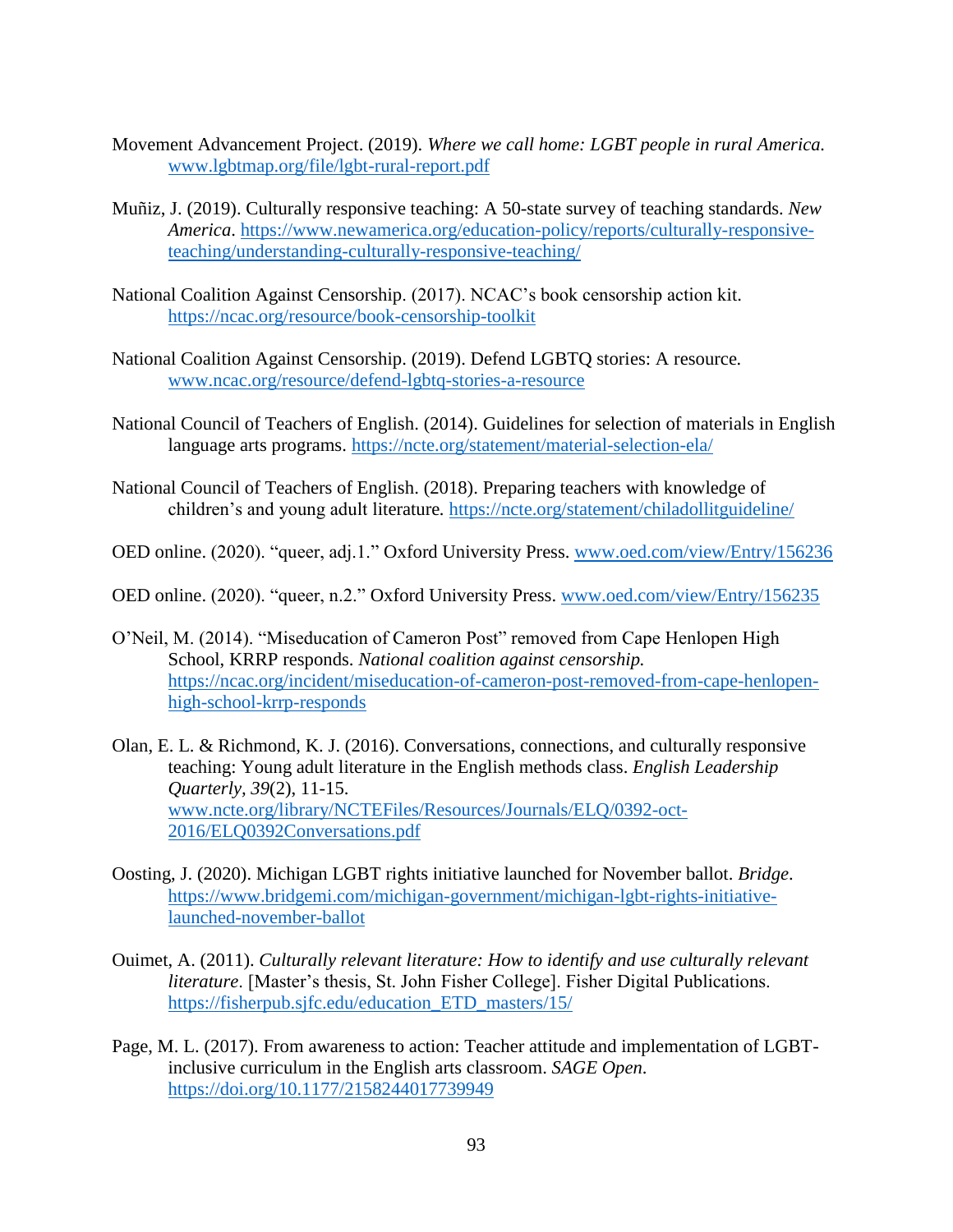- Price-Dennis, D. & Alvarez, S. (2018). Expanding opportunities: Academic success for culturally and linguistically diverse students. *National council of teachers of English*. <https://ncte.org/statement/expandingopportun/>
- Renzi, L. & Steffel, S. (2009). Breaking down the last taboo: LGBT young adult literature in the preservice classroom. *Language Arts Journal of Michigan, 24*(2), 29-36. <scholarworks.gvsu.edu/cgi/viewcontent.cgi?article=1053&context=lajm>
- Requires LGBT History in Public Schools. Il. S.B. 3249 (2017-2018), Chapter 122 (Il. Stat. 2019),<http://www.ilga.gov/legislation/100/SB/PDF/10000SB3249.pdf>
- Rofes, E. (2000). Young adult reflections on having an openly gay teacher during early adolescence. *Education and Urban Society*, *32*(3), 399–412. [doi.org/10.1177/0013124500323008](https://doi.org/10.1177%2F0013124500323008)
- Rosenblatt, L.M. (1995). *Literature as exploration* (5<sup>th</sup> ed). The Modern Language Association of America.

Rural health information hub. (2018). Michigan.<https://www.ruralhealthinfo.org/states/michigan>

- Sacramento State University. (n.d.). University catalog. [http://oldcatalog.csus.edu/12-](http://oldcatalog.csus.edu/12-14/programs/EDTE/) [14/programs/EDTE/](http://oldcatalog.csus.edu/12-14/programs/EDTE/)
- Sanden, S. (2014). Text complexity: A new way forward or two steps back? *Talking Points, 25*(2). National council of teachers of English. [https://secure.ncte.org/library/NCTEFiles/Resources/Journals/TP/0252](https://secure.ncte.org/library/NCTEFiles/Resources/Journals/TP/0252-may2014/TP0252Text.pdf) [may2014/TP0252Text.pdf](https://secure.ncte.org/library/NCTEFiles/Resources/Journals/TP/0252-may2014/TP0252Text.pdf)
- Sanders, A. M. & Mathis, J. B. (2013). Gay and lesbian literature in the classroom: Can gay themes overcome heteronormativity? *Journal of Praxis in Multicultural Education, 7*(1). doi: 10.9741/2161-2978.1067
- S.B. 1569 (2018-2019), Chapter 218 (NJ. Stat. 2018), [www.njleg.state.nj.us/2018/Bills/S2000/1569\\_R2.PDF](http://www.njleg.state.nj.us/2018/Bills/S2000/1569_R2.PDF)
- Sensoy, O. and Robin D. (2017). *Is everyone really equal?: An introduction to key concepts in social justice education*. Teachers College Press.
- Shakespeare, W*.* (2015). *Romeo and Juliet*. In S.Greenblatt, W. Cohen, S. Gossett, J. E. Howard, K. E. Maus, & G. McMullan (Eds.), *The Norton Shakespeare,* (3rd ed.), 957-1036. W.W. Norton & Company Inc.
- Shor, I. (1999). What is critical literacy? *The Journal of Pedagogy, Pluralism, and Practice*, 1(4).<http://www.lesley.edu/journal-pedagogy-pluralism-practice/ira-shor/critical-literacy/>